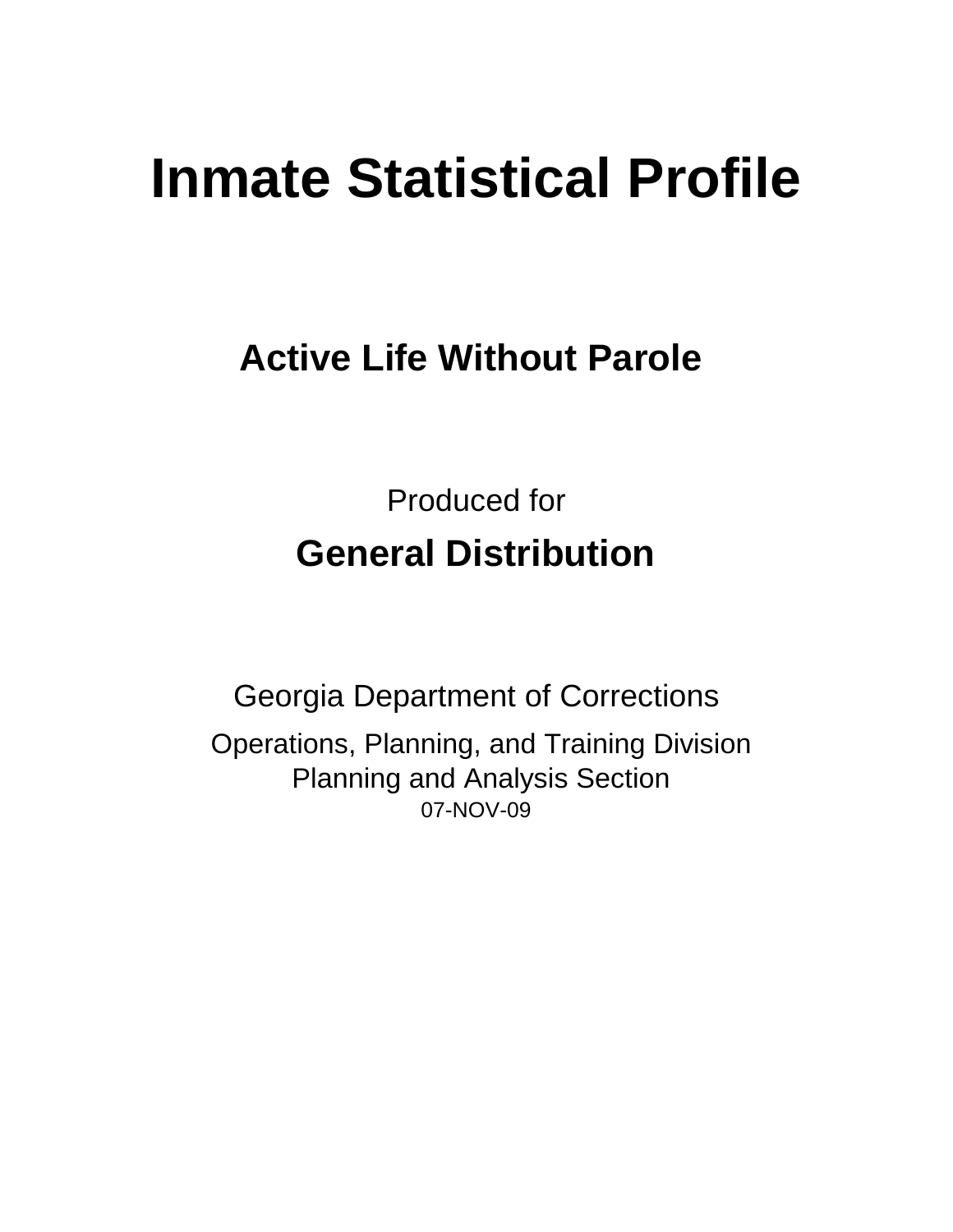**Contents** 

**Active Life Without Parole** 

Produced for **General Distribution**

# Table of Contents

| <b>Demographic information</b>                                       |
|----------------------------------------------------------------------|
| 5 Current age, broken out in ten year age groups                     |
| 6 Race group                                                         |
| 7 Hispanic Origin                                                    |
| 8 Marital status, self-reported at entry to prison                   |
| 9 Number of children, self-reported at entry to prison               |
| 10 Religious affiliation, self-reported at entry to prison           |
| 11 Home county - self-reported at entry to prison                    |
| 14 Socioeconomic class, self-reported at entry to prison             |
| 15 Environment to age 16, self-reported at entry to prison           |
| 16 Employment status before prison, self-reported at entry to prison |
| 17 Age at admission                                                  |
| 19 Height, measured at entry to prison                               |
| 20 Weight, measured at entry to prison                               |
| 21 Military service                                                  |
| <b>Correctional information</b>                                      |
| 22 Type of admission to prison                                       |
| 23 Current / last security status                                    |
| 24 Current / last institution type                                   |
| 25 Institution type - transitional centers                           |
| 26 Institution type - mental hospitals                               |
| 27 Institution type - county prisons                                 |
| 28 Institution type - state prisons                                  |
| 29 Institution type - private prisons                                |
| 30 Institution type - prison annexes                                 |
| 31 Institution type - pre-release centers                            |
| 32 Institution type - inmate boot camp                               |
| 33 Number of disciplinary reports                                    |
| 34 Number of transfers                                               |
| 35 Number of escapes                                                 |
| 36 Time served in current (or last) institution                      |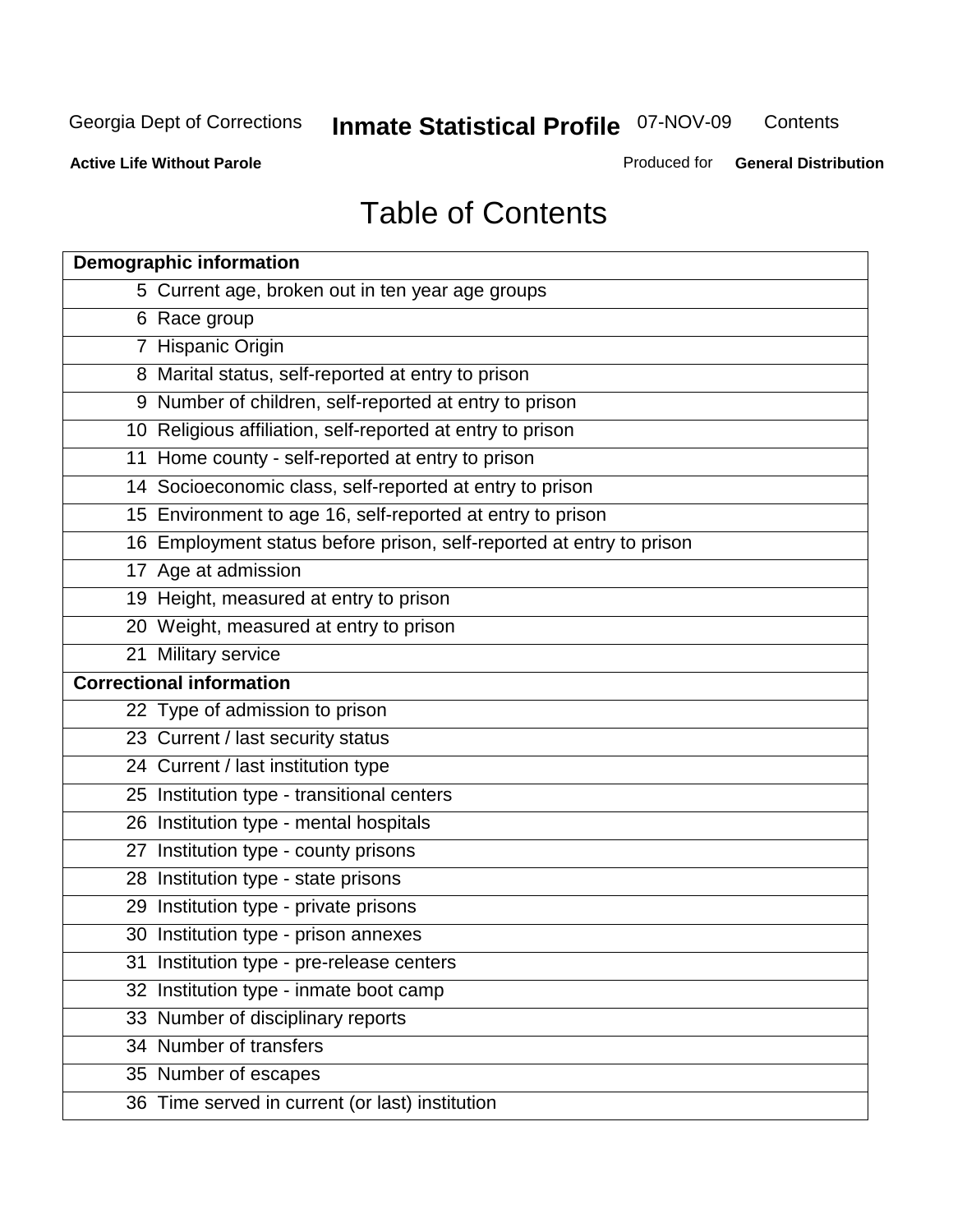**Contents** 

**Active Life Without Parole** 

Produced for **General Distribution**

# Table of Contents

| Educational, psychological and physical information              |
|------------------------------------------------------------------|
| 37 Highest grade level attained                                  |
| 38 Culture fair IQ scores                                        |
| 39 Wide Range Achievement Test (WRAT) reading score              |
| 40 Wide Range Achievement Test (WRAT) math score                 |
| 41 Wide Range Achievement Test (WRAT) spelling score             |
| 42 Scope of substance abuse - summary                            |
| 43 Scope of substance abuse - detail                             |
| 44 Current / last mental health treatment level                  |
| 45 PULHESDWIT medical scale - 'P' overall condition ('P'hysical) |
| 46 PULHESDWIT medical scale - 'U' upper body                     |
| 47 PULHESDWIT medical scale - 'L' lower body                     |
| 48 PULHESDWIT medical scale - 'H' hearing                        |
| 49 PULHESDWIT medical scale - 'E' vision                         |
| 50 PULHESDWIT medical scale -'S' psychiatric                     |
| 51 PULHESDWIT medical scale - 'D' dental                         |
| 52 PULHESDWIT medical scale - 'W' work ability                   |
| 53 PULHESDWIT medical scale - 'I' impairment                     |
| 54 PULHESDWIT medical scale - 'T' transportability               |
| 55 Criminality in family, self-reported                          |
| 56 Alcoholism in family, self-reported                           |
| 57 Drug abuse in family, self-reported                           |
| 58 Subjected to frequent beatings, self-reported                 |
| 59 Father absent during inmate's childhood                       |
| 60 Mother absent during inmate's childhood                       |
| <b>Crimes and criminal history information</b>                   |
| 61 Number of prior Georgia incarcerations                        |
| 62 Prison sentence in years                                      |
| 63 Primary offense, broken out into felonies vs misdemeanors     |
| 64 Primary offense, broken out into six broad crime categories   |
| 65 Primary offense, detailed offense code                        |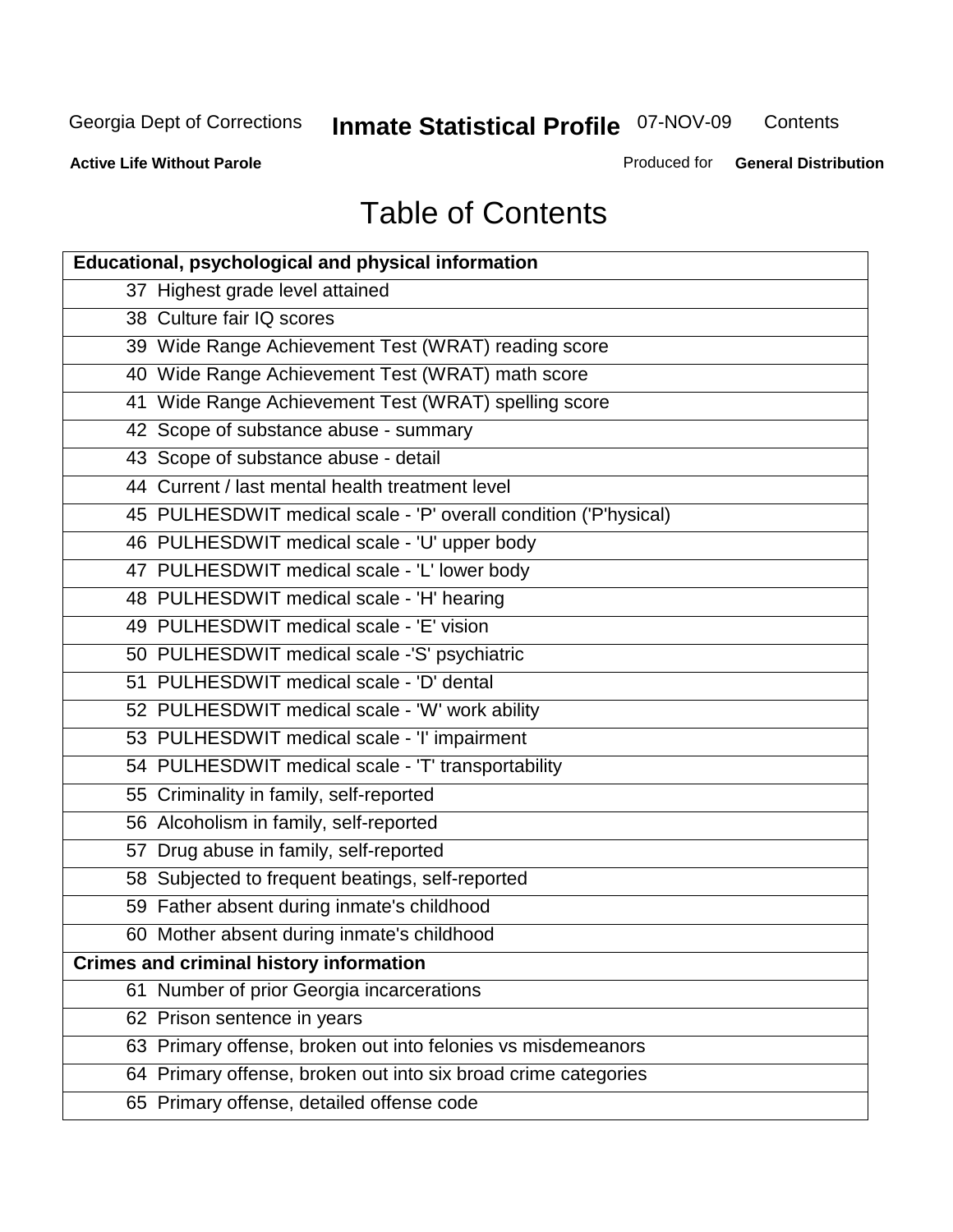**Contents** 

**Active Life Without Parole** 

Produced for **General Distribution**

# Table of Contents

| <b>Crimes and criminal history information</b>        |
|-------------------------------------------------------|
| 66 County of conviction of primary offense            |
| 69 Circuit of conviction of primary offense           |
| 71 Years served (jail + prison) in this incarceration |
| <b>Medical information</b>                            |
| 72 Results of most recent HIV test                    |
| 73 Results of most recent tuberculosis test           |
| 74 Results of most recent syphilis test               |
| 75 Results of most recent Hepatitis-C test            |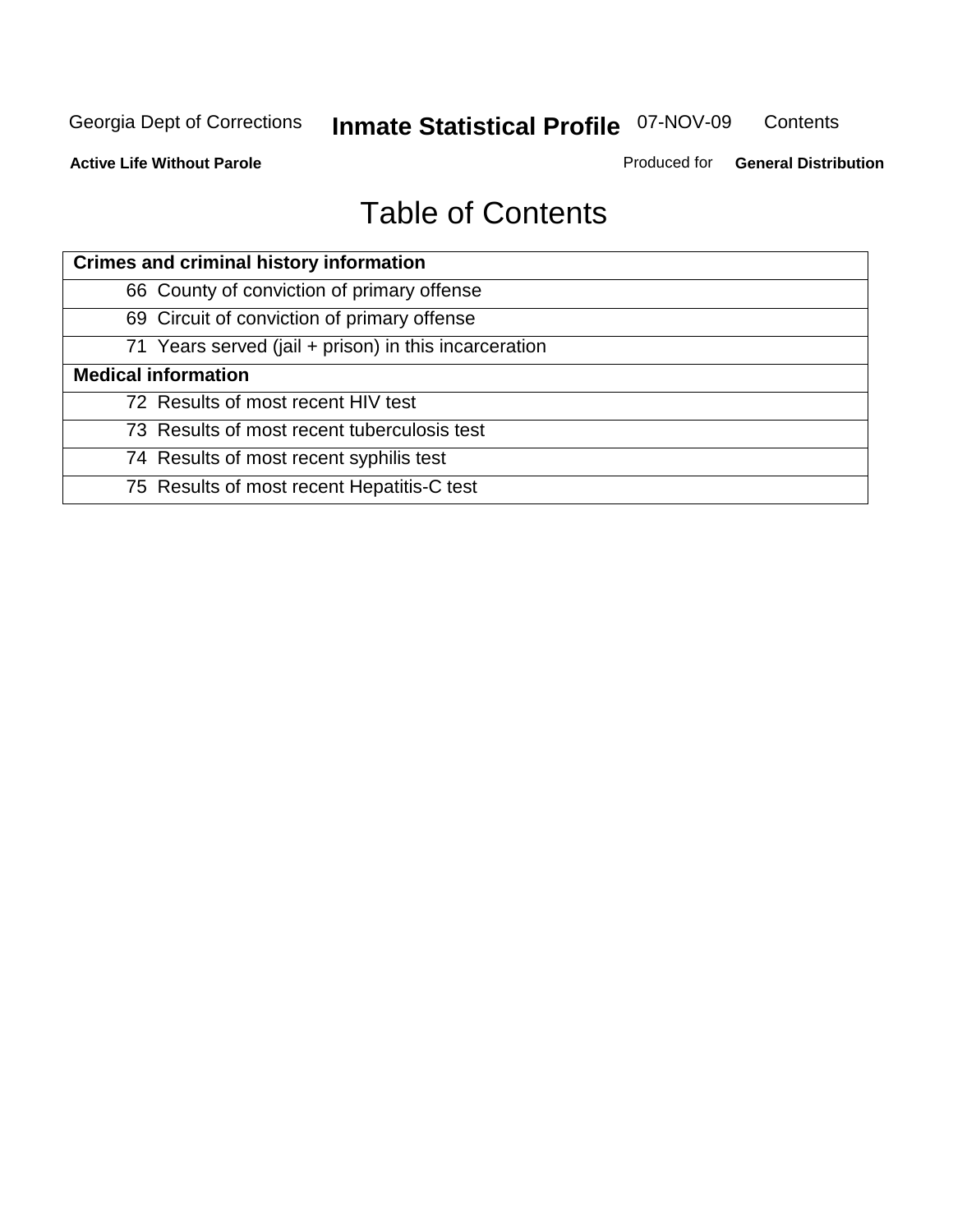#### **Active Life Without Parole**

#### Produced for **General Distribution**

### Current age, broken out in ten-year age groups

|                          |                 | <b>Male</b> |         |                 | <b>Female</b> |       | <b>Total</b>     |            |
|--------------------------|-----------------|-------------|---------|-----------------|---------------|-------|------------------|------------|
| <b>Current Age</b>       | <b>Count</b>    | Col %       | Row %   | <b>Count</b>    | Col %         | Row % | <b>Total</b>     | Col %      |
| <b>Twenties (20-29)</b>  | 40              | 7.38%       | 95.24%  |                 | 20.00%        | 4.76% | 42               | 7.61%      |
| <b>Thirties (30-39)</b>  | 191             | 35.24%      | 98.96%  | 2               | 20.00%        | 1.04% |                  | 193 34.96% |
| <b>Forties (40-49)</b>   | 177             | 32.66%      | 97.79%  | 4               | 40.00%        | 2.21% | 181              | 32.79%     |
| <b>Fifties (50-59)</b>   | 100             | 18.45%      | 98.04%  | 2               | 20.00%        | 1.96% | 102 <sub>1</sub> | 18.48%     |
| <b>Sixties (60-69)</b>   | 24 <sub>1</sub> | 4.43%       | 100.00% |                 |               |       | 24               | 4.35%      |
| Seventy + (70 and above) | 10              | 1.85%       | 100.00% |                 |               |       | 10 <sup>1</sup>  | 1.81%      |
| <b>Total Reported</b>    | 542             | 100%        | 98.19%  | 10 <sup>1</sup> | 100%          | 1.81% | 552              | 100%       |

| rtea<br>$\sim$<br>.                     |     |            |
|-----------------------------------------|-----|------------|
| $5 - 4 - 1$<br>υιαι<br>$\mathbf{v}$ and | 542 | よよつ<br>ບວ∠ |

| Mean<br>(average)    | 42.70 | 40.3 | 42.66 |
|----------------------|-------|------|-------|
| Median (middle)      |       |      |       |
| Mode (most frequent) | 40    |      |       |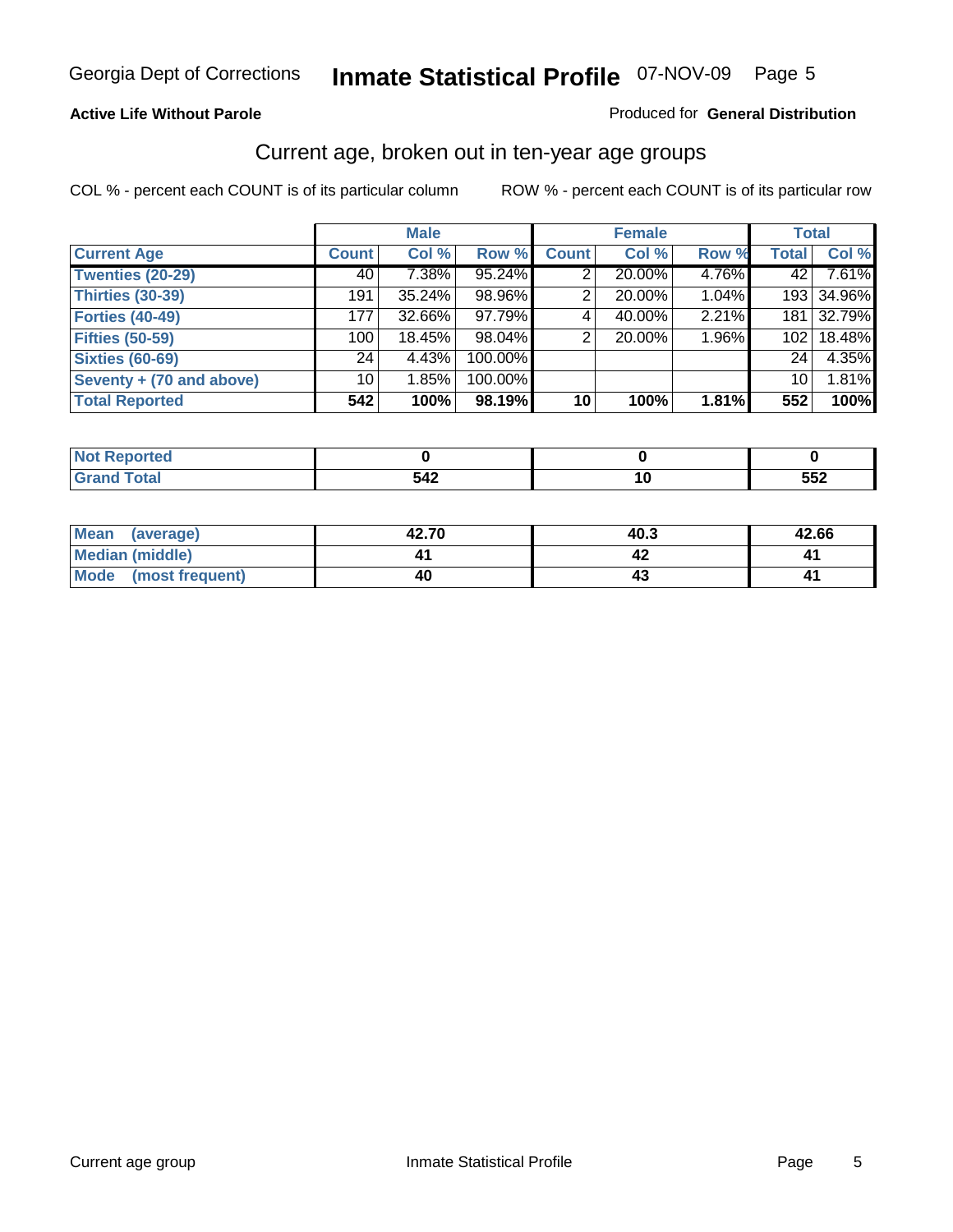**Active Life Without Parole** 

Produced for **General Distribution**

### Race group

|                       |              | <b>Male</b> |                    |    | <b>Female</b> |          |       | <b>Total</b> |
|-----------------------|--------------|-------------|--------------------|----|---------------|----------|-------|--------------|
| <b>Race Group</b>     | <b>Count</b> | Col %       | <b>Row % Count</b> |    | Col %         | Row %    | Total | Col %        |
| <b>White</b>          | 140          | 25.88%      | 95.89%             | 6  | $60.00\%$     | $4.11\%$ | 146   | 26.50%       |
| <b>Black</b>          | 401          | 74.12%      | 99.01%I            |    | 40.00%        | .99%     | 405   | 73.50%       |
| <b>Total Reported</b> | 541          | 100%        | 98.19%             | 10 | 100%          | 1.81%    | 551   | 100%         |

| eportea<br>$\sim$ |     |        |            |
|-------------------|-----|--------|------------|
|                   | 542 | $\sim$ | 552<br>◡◡▵ |

| $^1$ Mo. | Rlack | White | 3lack |
|----------|-------|-------|-------|
| .        |       |       |       |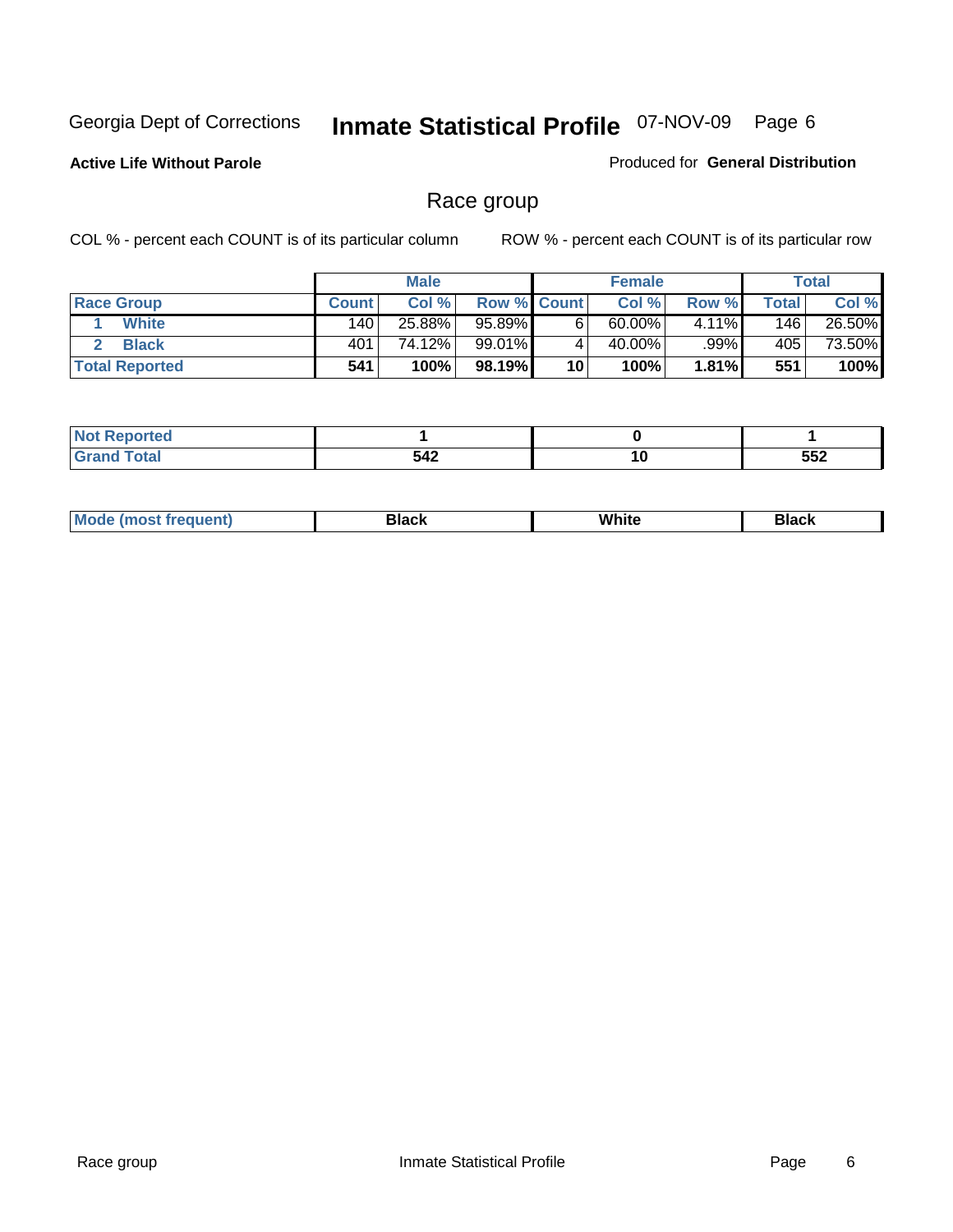**Active Life Without Parole** 

Produced for **General Distribution**

### Hispanic Origin

COL % - percent each COUNT is of its particular column ROW % - percent each COUNT is of its particular row

|                        |                 | <b>Male</b> |                    |      | <b>Female</b>         |       |       | <b>Total</b> |
|------------------------|-----------------|-------------|--------------------|------|-----------------------|-------|-------|--------------|
| <b>Hispanic Origin</b> | <b>Count</b>    | Col %       | <b>Row % Count</b> |      | Col %                 | Row % | Total | Col %        |
| <b>Non Hispanic</b>    | 532             | 98.15%      | 98.15%             | 10 I | $100.\overline{00\%}$ | 1.85% | 542   | 98.19%       |
| <b>Hispanic</b>        | 10 <sub>1</sub> | 1.85%       | 100.00%            |      |                       |       | 10    | .81%         |
| <b>Total Reported</b>  | 542             | 100%        | 98.19%             | 10   | 100%                  | 1.81% | 552   | 100%         |

**An inmate is counted as Hispanic if** 

**(a) he self-reported as Hispanic during the diagnostic process, or** 

**(b) his primary language is Spanish, or** 

**(c) he claimed birth or citizenship in Spain or a Latin American country, or** 

**(d) he had a common Spanish surname such as Lopez or Garcia**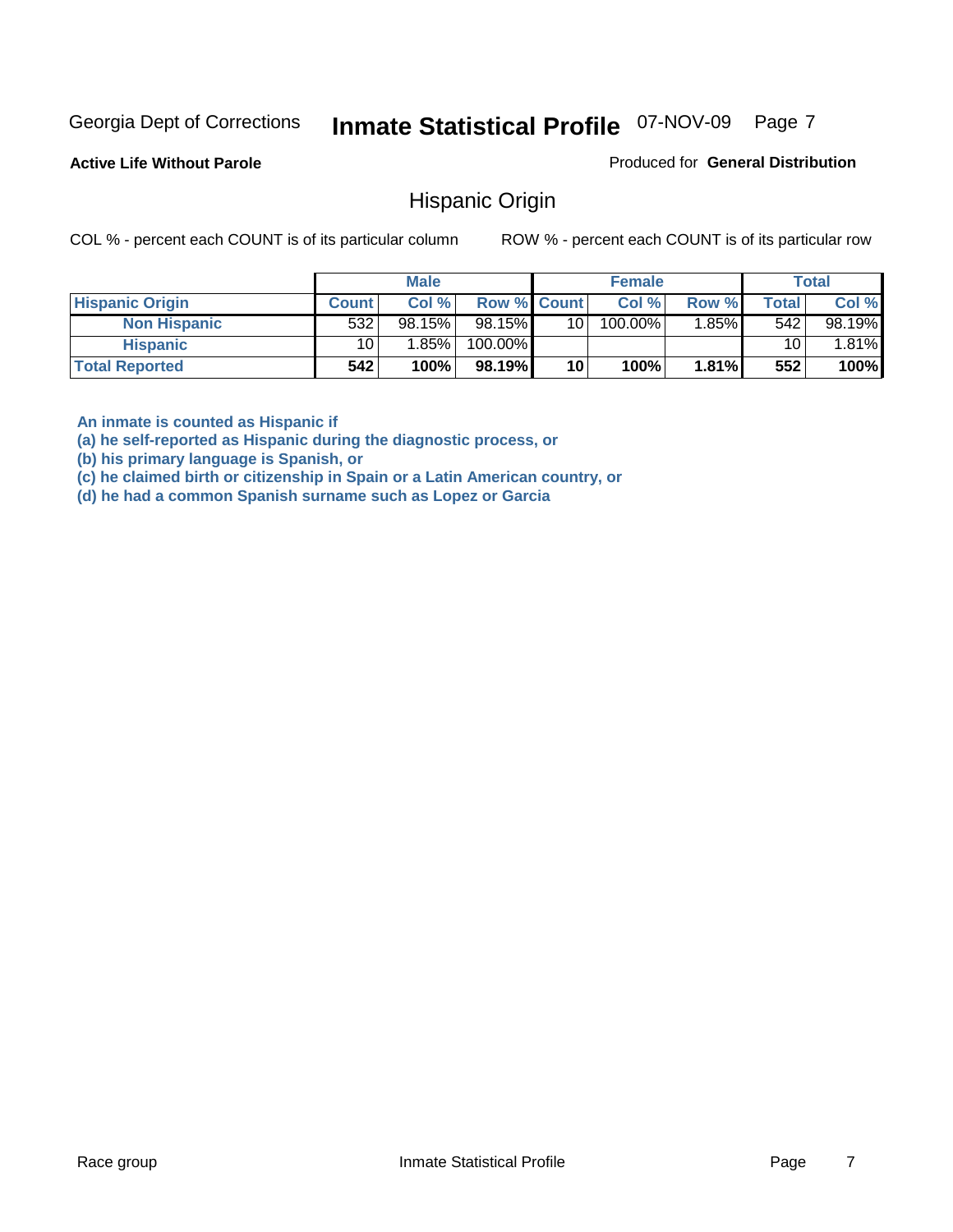#### **Active Life Without Parole**

#### Produced for **General Distribution**

### Marital status, self-reported at entry to prison

|                                | <b>Male</b>  |        |         | <b>Female</b>  |        |       | <b>Total</b> |        |
|--------------------------------|--------------|--------|---------|----------------|--------|-------|--------------|--------|
| <b>Marital Status</b>          | <b>Count</b> | Col %  | Row %   | <b>Count</b>   | Col %  | Row % | <b>Total</b> | Col %  |
| <b>Single</b>                  | 306          | 58.29% | 98.39%  | $\overline{5}$ | 55.56% | 1.61% | 311          | 58.24% |
| <b>Married</b><br>$\mathbf{2}$ | 73           | 13.90% | 98.65%  |                | 11.11% | 1.35% | 74           | 13.86% |
| <b>Separated</b><br>3          | 21           | 4.00%  | 100.00% |                |        |       | 21           | 3.93%  |
| <b>Divorced</b><br>4           | 62           | 11.81% | 98.41%  |                | 11.11% | 1.59% | 63           | 11.80% |
| <b>Widowed</b><br>5            | 19           | 3.62%  | 90.48%  | $\overline{2}$ | 22.22% | 9.52% | 21           | 3.93%  |
| <b>Common Law</b><br>6         | 44           | 8.38%  | 100.00% |                |        |       | 44           | 8.24%  |
| <b>Total Reported</b>          | 525          | 100%   | 98.31%  | 9              | 100%   | 1.69% | 534          | 100%   |

| _ |               |    | o<br>1 U |
|---|---------------|----|----------|
|   | ാ4∠           | ιu | --^      |
|   | $\sim$ $\sim$ |    | ◡◡▴      |

| <b>Mode (most frequent)</b><br>Sinale<br>≒ınale |
|-------------------------------------------------|
|-------------------------------------------------|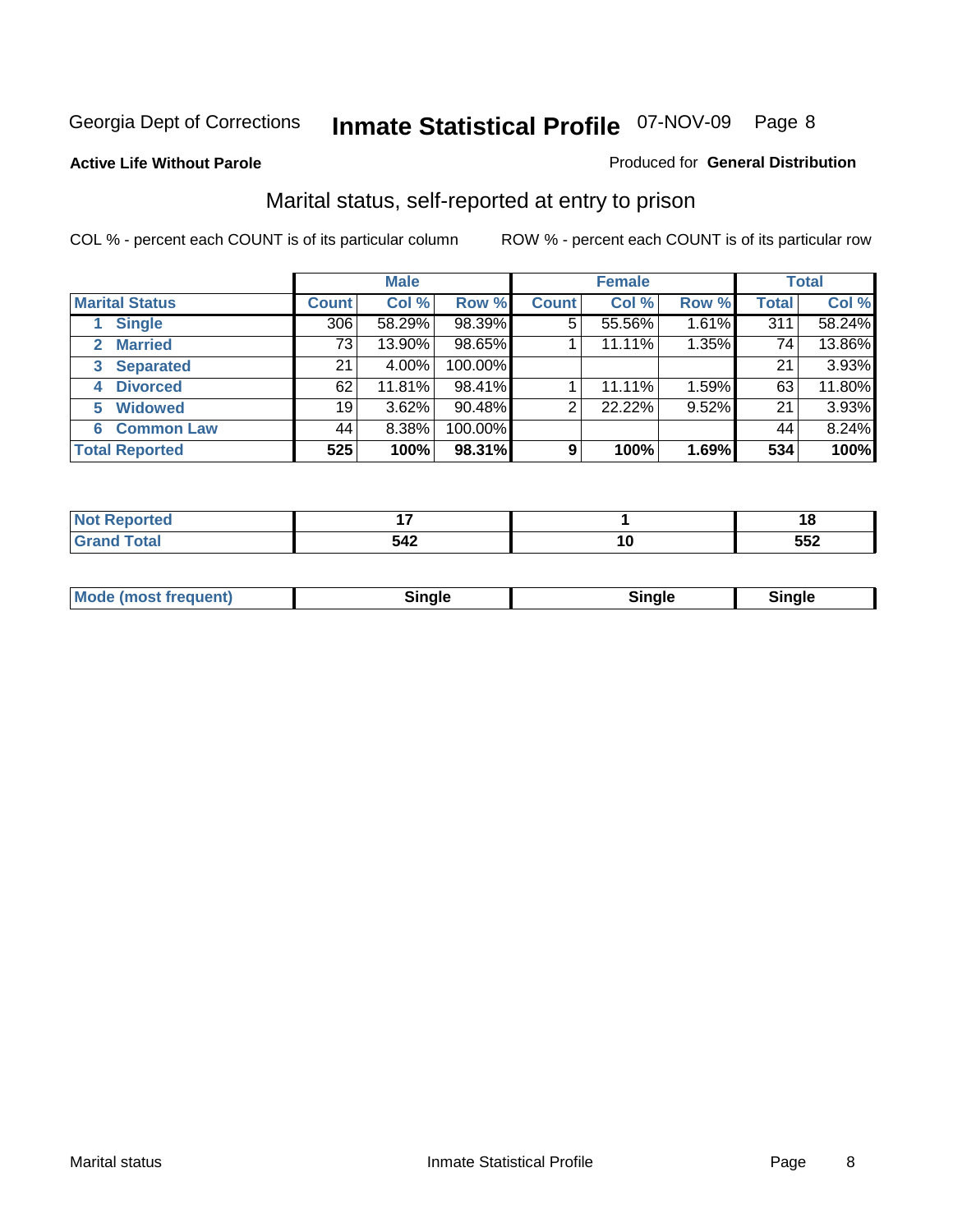#### **Active Life Without Parole**

#### Produced for **General Distribution**

### Number of children, self reported at entry to prison

|                           |                | <b>Male</b> |         |              | <b>Female</b> |       |                | <b>Total</b> |
|---------------------------|----------------|-------------|---------|--------------|---------------|-------|----------------|--------------|
| <b>Number of Children</b> | <b>Count</b>   | Col %       | Row %   | <b>Count</b> | Col %         | Row % | <b>Total</b>   | Col %        |
| $\bf{0}$                  | 200            | 37.11%      | 98.52%  | 3            | 30.00%        | 1.48% | 203            | 36.98%       |
|                           | 134            | 24.86%      | 97.10%  | 4            | 40.00%        | 2.90% | 138            | 25.14%       |
| $\overline{2}$            | 93             | 17.25%      | 97.89%  | 2            | 20.00%        | 2.11% | 95             | 17.30%       |
| 3                         | 53             | 9.83%       | 100.00% |              |               |       | 53             | 9.65%        |
| 4                         | 30             | 5.57%       | 96.77%  |              | 10.00%        | 3.23% | 31             | 5.65%        |
| 5                         | 16             | 2.97%       | 100.00% |              |               |       | 16             | 2.91%        |
| $6\phantom{a}$            | 4              | 0.74%       | 100.00% |              |               |       | 4              | 0.73%        |
| 7                         | 2              | 0.37%       | 100.00% |              |               |       | 2              | 0.36%        |
| 8                         |                | 0.19%       | 100.00% |              |               |       |                | 0.18%        |
| 9                         | $\overline{2}$ | 0.37%       | 100.00% |              |               |       | $\overline{2}$ | 0.36%        |
| 10                        |                | 0.19%       | 100.00% |              |               |       |                | 0.18%        |
| Over 10                   | 3              | 0.56%       | 100.00% |              |               |       | 3              | 0.55%        |
| <b>Total Reported</b>     | 539            | 100%        | 98.18%  | 10           | 100%          | 1.82% | 549            | 100%         |

| nrteu       |      |     |      |
|-------------|------|-----|------|
| <b>otal</b> | -540 | . . | EEO  |
| $\sim$      | ◡᠇▵  |     | ິບບ∠ |

| Mean<br>(average)       | 1.46 | . | 1.46 |
|-------------------------|------|---|------|
| <b>Median (middle)</b>  |      |   |      |
| Mode<br>(most frequent) |      |   |      |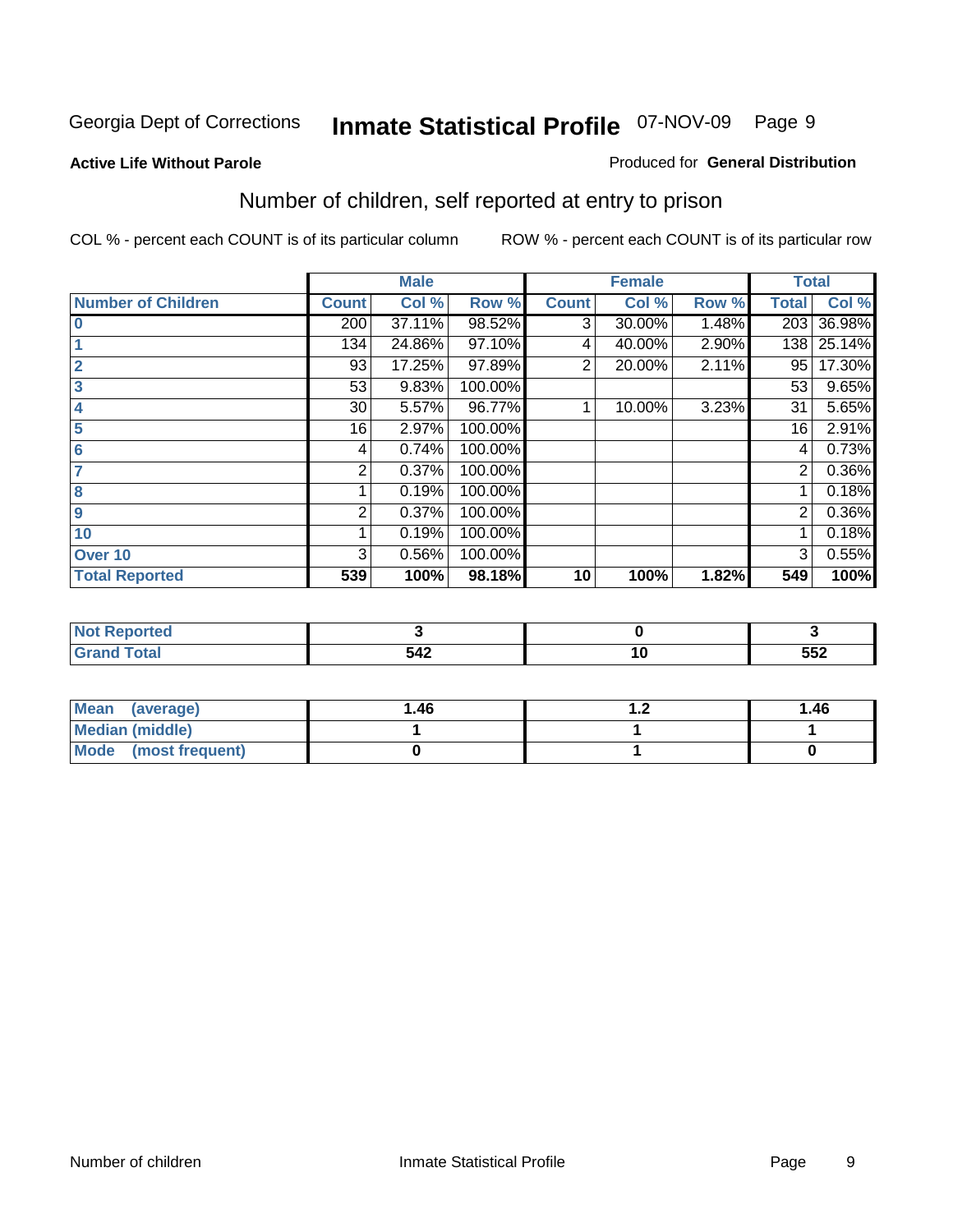#### **Active Life Without Parole**

#### Produced for **General Distribution**

### Religious affiliation, self-reported at entry to prison

|              |                              |                 | <b>Male</b> |         |                | <b>Female</b> |       |              | <b>Total</b> |
|--------------|------------------------------|-----------------|-------------|---------|----------------|---------------|-------|--------------|--------------|
|              | <b>Religious Affiliation</b> | <b>Count</b>    | Col %       | Row %   | <b>Count</b>   | Col %         | Row % | <b>Total</b> | Col %        |
|              | <b>Islam</b>                 | $\overline{32}$ | 6.91%       | 100.00% |                |               |       | 32           | 6.78%        |
| $\mathbf{2}$ | <b>Catholic</b>              | 16              | 3.46%       | 100.00% |                |               |       | 16           | 3.39%        |
| 3            | <b>Baptist</b>               | 199             | 42.98%      | 97.07%  | 6              | 66.67%        | 2.93% | 205          | 43.43%       |
| 4            | <b>Methodist</b>             | 6               | 1.30%       | 100.00% |                |               |       | 6            | 1.27%        |
| 7            | <b>Chc Of God</b>            |                 | .22%        | 100.00% |                |               |       |              | .21%         |
| 8            | <b>Holiness</b>              | 15              | 3.24%       | 93.75%  |                | 11.11%        | 6.25% | 16           | 3.39%        |
| 9            | <b>Jewish</b>                |                 | .22%        | 100.00% |                |               |       |              | .21%         |
| 10           | <b>Anglican</b>              |                 | .22%        | 100.00% |                |               |       |              | .21%         |
| 12           | <b>Hindu</b>                 |                 | .22%        | 100.00% |                |               |       |              | .21%         |
| 16           | <b>Seven D Ad</b>            | 4               | .86%        | 100.00% |                |               |       | 4            | .85%         |
| 17           | <b>Jehovah Wt</b>            | 9               | 1.94%       | 100.00% |                |               |       | 9            | 1.91%        |
| 18           | <b>Latr Day S</b>            |                 | .22%        | 100.00% |                |               |       |              | .21%         |
| 20           | <b>Other Prot</b>            | 69              | 14.90%      | 97.18%  | $\overline{2}$ | 22.22%        | 2.82% | 71           | 15.04%       |
| 96           | <b>None</b>                  | 108             | 23.33%      | 100.00% |                |               |       | 108          | 22.88%       |
|              | <b>Total Reported</b>        | 463             | 100%        | 98.09%  | 9              | 100%          | 1.91% | 472          | 100%         |

| n ir teur<br>$\sim$ | $\sim$          |    | 80  |
|---------------------|-----------------|----|-----|
| .                   | <b>-10</b><br>ᇬ | ιv | 552 |

| <b>Mode (most frequent)</b> | Baptist | Baptist | Baptist |
|-----------------------------|---------|---------|---------|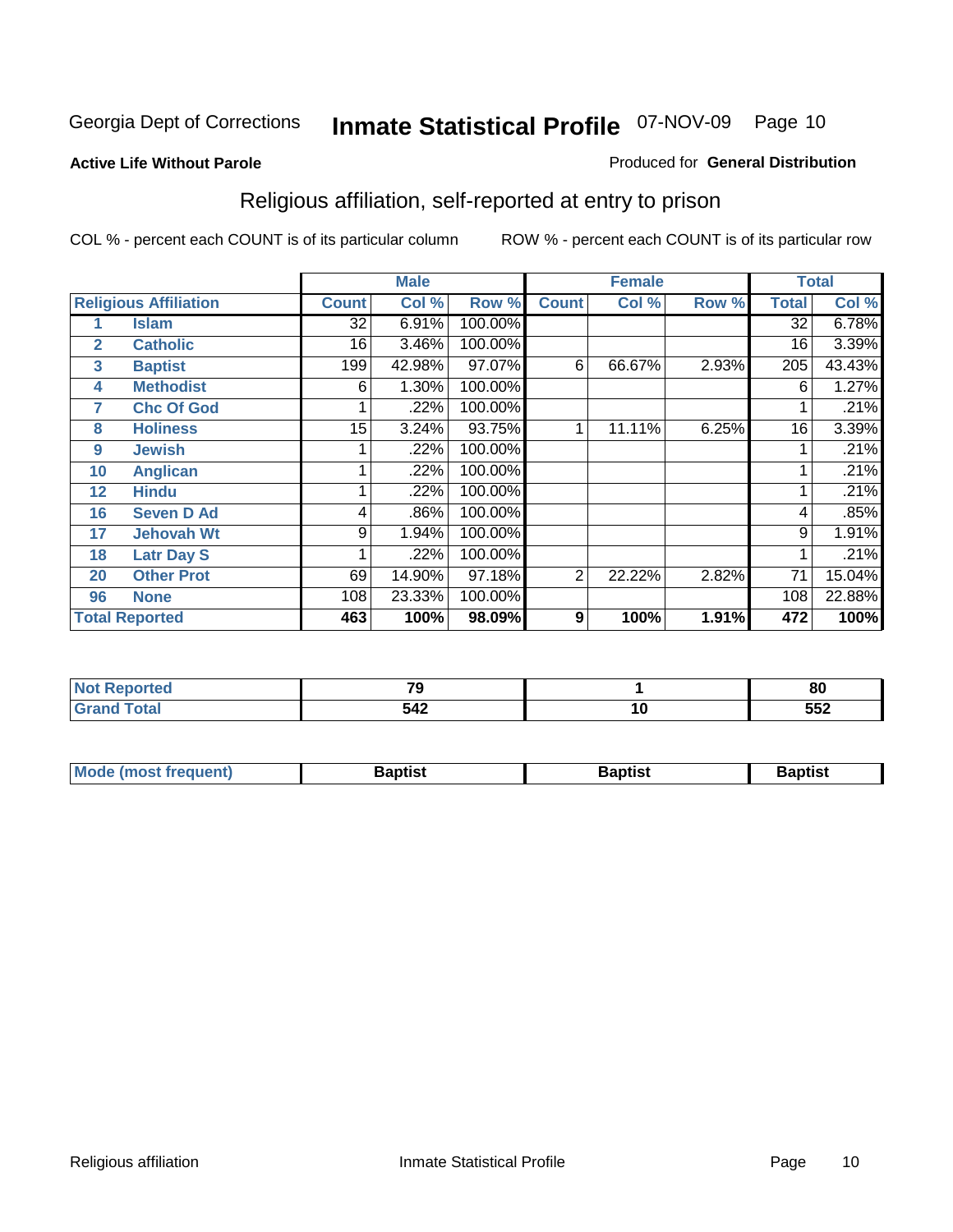Produced for **General Distribution**

#### **Active Life Without Parole**

### Home county, self-reported at entry to prison

|                |                      |                 | <b>Male</b> |         |              | <b>Female</b> |         | <b>Total</b>    |       |
|----------------|----------------------|-----------------|-------------|---------|--------------|---------------|---------|-----------------|-------|
|                | <b>Home County</b>   | <b>Count</b>    | Col %       | Row %   | <b>Count</b> | Col %         | Row %   | <b>Total</b>    | Col % |
| $\overline{1}$ | <b>Appling</b>       | $\overline{2}$  | .39%        | 100.00% |              |               |         | $\overline{2}$  | .39%  |
| $\overline{2}$ | <b>Atkinson</b>      | 1               | .20%        | 100.00% |              |               |         | 1               | .19%  |
| 5              | <b>Baldwin</b>       | 4               | .78%        | 100.00% |              |               |         | 4               | .77%  |
| 7              | <b>Barrow</b>        | $\overline{3}$  | .59%        | 100.00% |              |               |         | 3               | .58%  |
| 8              | <b>Bartow</b>        | 4               | .78%        | 100.00% |              |               |         | 4               | .77%  |
| 9              | <b>Ben Hill</b>      | 4               | .78%        | 100.00% |              |               |         | 4               | .77%  |
| 10             | <b>Berrien</b>       | 1               | .20%        | 100.00% |              |               |         | 1               | .19%  |
| 11             | <b>Bibb</b>          | 11              | 2.16%       | 100.00% |              |               |         | 11              | 2.12% |
| 12             | <b>Bleckley</b>      | $\overline{3}$  | .59%        | 100.00% |              |               |         | $\overline{3}$  | .58%  |
| 14             | <b>Brooks</b>        | 1               | .20%        | 100.00% |              |               |         | 1               | .19%  |
| 16             | <b>Bulloch</b>       | $\overline{3}$  | .59%        | 75.00%  | 1            | 11.11%        | 25.00%  | 4               | .77%  |
| 17             | <b>Burke</b>         | 4               | .78%        | 100.00% |              |               |         | 4               | .77%  |
| 18             | <b>Butts</b>         | 1               | .20%        | 100.00% |              |               |         | 1               | .19%  |
| 20             | <b>Camden</b>        | $\overline{5}$  | .98%        | 100.00% |              |               |         | $\overline{5}$  | .96%  |
| 22             | <b>Carroll</b>       | $\overline{2}$  | .39%        | 100.00% |              |               |         | $\overline{2}$  | .39%  |
| 25             | <b>Chatham</b>       | $\overline{28}$ | 5.49%       | 100.00% |              |               |         | 28              | 5.39% |
| 26             | <b>Chattahoochee</b> | 1               | .20%        | 100.00% |              |               |         | 1               | .19%  |
| 28             | <b>Cherokee</b>      | $\overline{2}$  | .39%        | 100.00% |              |               |         | $\overline{2}$  | .39%  |
| 29             | <b>Clarke</b>        | $\overline{11}$ | 2.16%       | 100.00% |              |               |         | 11              | 2.12% |
| 31             | <b>Clayton</b>       | $\overline{15}$ | 2.94%       | 93.75%  | 1            | 11.11%        | 6.25%   | 16              | 3.08% |
| 33             | <b>Cobb</b>          | $\overline{19}$ | 3.73%       | 100.00% |              |               |         | $\overline{19}$ | 3.66% |
| 34             | <b>Coffee</b>        | 3               | .59%        | 100.00% |              |               |         | 3               | .58%  |
| 35             | <b>Colquitt</b>      | $\overline{2}$  | .39%        | 100.00% |              |               |         | $\overline{2}$  | .39%  |
| 36             | <b>Columbia</b>      | $\overline{3}$  | .59%        | 100.00% |              |               |         | $\overline{3}$  | .58%  |
| 37             | <b>Cook</b>          | $\overline{2}$  | .39%        | 100.00% |              |               |         | $\overline{2}$  | .39%  |
| 38             | <b>Coweta</b>        | $\overline{2}$  | .39%        | 100.00% |              |               |         | $\overline{2}$  | .39%  |
| 40             | <b>Crisp</b>         | $\overline{2}$  | .39%        | 100.00% |              |               |         | $\overline{2}$  | .39%  |
| 43             | <b>Decatur</b>       | 1               | .20%        | 100.00% |              |               |         | 1               | .19%  |
| 44             | <b>Dekalb</b>        | $\overline{33}$ | 6.47%       | 100.00% |              |               |         | $\overline{33}$ | 6.36% |
| 46             | <b>Dooly</b>         | 1               | .20%        | 100.00% |              |               |         | 1               | .19%  |
| 47             | <b>Dougherty</b>     | $\overline{18}$ | 3.53%       | 100.00% |              |               |         | 18              | 3.47% |
| 48             | <b>Douglas</b>       | 7               | 1.37%       | 87.50%  | 1            | 11.11%        | 12.50%  | 8               | 1.54% |
| 51             | <b>Effingham</b>     | $\overline{2}$  | .39%        | 100.00% |              |               |         | $\overline{2}$  | .39%  |
| 52             | <b>Elbert</b>        | $\overline{3}$  | .59%        | 100.00% |              |               |         | $\overline{3}$  | .58%  |
| 53             | <b>Emanuel</b>       | 1               | .20%        | 100.00% |              |               |         | 1               | .19%  |
| 56             | <b>Fayette</b>       | $\overline{3}$  | .59%        | 100.00% |              |               |         | $\overline{3}$  | .58%  |
| 57             | <b>Floyd</b>         | $\overline{5}$  | .98%        | 100.00% |              |               |         | $\overline{5}$  | .96%  |
| 58             | <b>Forsyth</b>       |                 |             |         | 1            | 11.11%        | 100.00% | 1               | .19%  |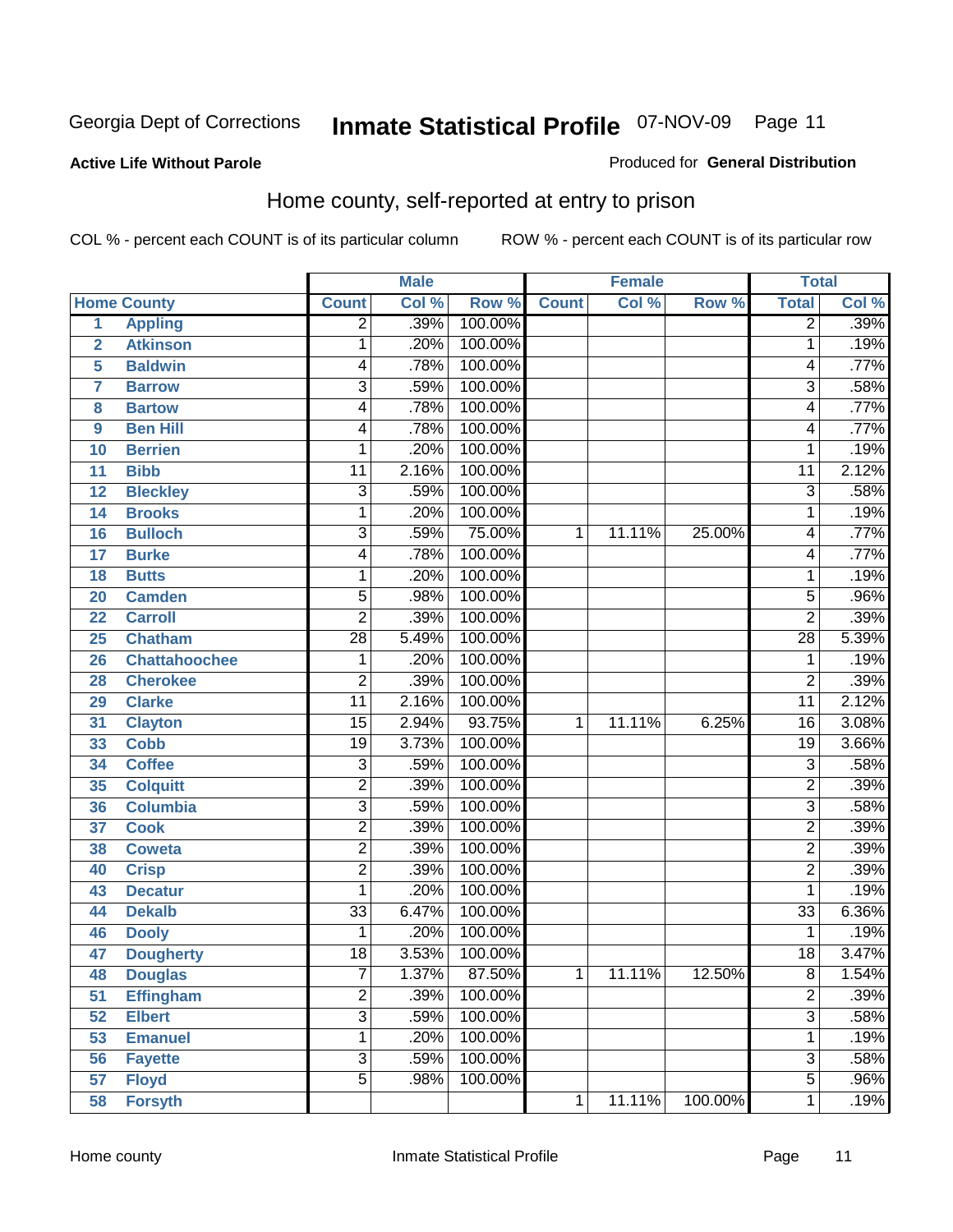#### **Active Life Without Parole**

#### Produced for **General Distribution**

### Home county, self-reported at entry to prison

|                 |                    |                         | <b>Male</b> |         |              | <b>Female</b> |        | <b>Total</b>    |        |
|-----------------|--------------------|-------------------------|-------------|---------|--------------|---------------|--------|-----------------|--------|
|                 | <b>Home County</b> | <b>Count</b>            | Col %       | Row %   | <b>Count</b> | Col %         | Row %  | <b>Total</b>    | Col %  |
| 59              | <b>Franklin</b>    | $\overline{3}$          | .59%        | 100.00% |              |               |        | $\overline{3}$  | .58%   |
| 60              | <b>Fulton</b>      | 61                      | 11.96%      | 98.39%  | $\mathbf{1}$ | 11.11%        | 1.61%  | 62              | 11.95% |
| 61              | <b>Gilmer</b>      | 1                       | .20%        | 100.00% |              |               |        | 1               | .19%   |
| 63              | <b>Glynn</b>       | $\overline{11}$         | 2.16%       | 100.00% |              |               |        | 11              | 2.12%  |
| 66              | <b>Greene</b>      | $\mathbf 1$             | .20%        | 100.00% |              |               |        | 1               | .19%   |
| 67              | <b>Gwinnett</b>    | 10                      | 1.96%       | 100.00% |              |               |        | $\overline{10}$ | 1.93%  |
| 68              | <b>Habersham</b>   | $\mathbf 1$             | .20%        | 100.00% |              |               |        | $\mathbf 1$     | .19%   |
| 69              | <b>Hall</b>        | $\overline{8}$          | 1.57%       | 100.00% |              |               |        | 8               | 1.54%  |
| 70              | <b>Hancock</b>     | $\overline{\mathbf{c}}$ | .39%        | 100.00% |              |               |        | 2               | .39%   |
| 71              | <b>Haralson</b>    | $\overline{2}$          | .39%        | 100.00% |              |               |        | $\overline{2}$  | .39%   |
| 72              | <b>Harris</b>      | 1                       | .20%        | 100.00% |              |               |        | 1               | .19%   |
| 73              | <b>Hart</b>        | $\overline{2}$          | .39%        | 100.00% |              |               |        | $\overline{2}$  | .39%   |
| $\overline{75}$ | <b>Henry</b>       | $\overline{3}$          | .59%        | 100.00% |              |               |        | $\overline{3}$  | .58%   |
| 76              | <b>Houston</b>     | $\overline{7}$          | 1.37%       | 100.00% |              |               |        | $\overline{7}$  | 1.35%  |
| 78              | <b>Jackson</b>     | $\overline{5}$          | .98%        | 100.00% |              |               |        | $\overline{5}$  | .96%   |
| 80              | <b>Jeff Davis</b>  | 1                       | .20%        | 100.00% |              |               |        | 1               | .19%   |
| 81              | <b>Jefferson</b>   | 1                       | .20%        | 100.00% |              |               |        | 1               | .19%   |
| 82              | <b>Jenkins</b>     | $\overline{2}$          | .39%        | 100.00% |              |               |        | $\overline{2}$  | .39%   |
| 87              | <b>Laurens</b>     | $\overline{3}$          | .59%        | 100.00% |              |               |        | $\overline{3}$  | .58%   |
| 88              | Lee                | 1                       | .20%        | 100.00% |              |               |        | 1               | .19%   |
| 89              | <b>Liberty</b>     | 4                       | .78%        | 100.00% |              |               |        | 4               | .77%   |
| 90              | <b>Lincoln</b>     | 1                       | .20%        | 100.00% |              |               |        | 1               | .19%   |
| 91              | Long               | 1                       | .20%        | 100.00% |              |               |        | 1               | .19%   |
| 92              | <b>Lowndes</b>     | 4                       | .78%        | 100.00% |              |               |        | 4               | .77%   |
| 96              | <b>Marion</b>      | 1                       | .20%        | 100.00% |              |               |        | 1               | .19%   |
| 97              | <b>Mcduffie</b>    | 2                       | .39%        | 100.00% |              |               |        | $\overline{2}$  | .39%   |
| 98              | <b>Mcintosh</b>    | $\overline{2}$          | .39%        | 100.00% |              |               |        | $\overline{2}$  | .39%   |
| 100             | <b>Miller</b>      | 1                       | .20%        | 100.00% |              |               |        | 1               | .19%   |
| 101             | <b>Mitchell</b>    | 1                       | .20%        | 100.00% |              |               |        | 1               | .19%   |
| 102             | <b>Monroe</b>      | 1                       | .20%        | 100.00% |              |               |        | 1               | .19%   |
| 104             | <b>Morgan</b>      | 1                       | .20%        | 100.00% |              |               |        | 1               | .19%   |
| 106             | <b>Muscogee</b>    | 13                      | 2.55%       | 100.00% |              |               |        | 13              | 2.50%  |
| 107             | <b>Newton</b>      | $\overline{2}$          | .39%        | 66.67%  | $\mathbf{1}$ | 11.11%        | 33.33% | $\overline{3}$  | .58%   |
| 109             | <b>Oglethorpe</b>  | $\overline{2}$          | .39%        | 100.00% |              |               |        | $\overline{2}$  | .39%   |
| 110             | <b>Paulding</b>    | 1                       | .20%        | 100.00% |              |               |        | 1               | .19%   |
| 113             | <b>Pierce</b>      | 1                       | .20%        | 100.00% |              |               |        | 1               | .19%   |
| 114             | <b>Pike</b>        | $\overline{3}$          | .59%        | 75.00%  | 1            | 11.11%        | 25.00% | 4               | .77%   |
| 115             | <b>Polk</b>        | 1                       | .20%        | 100.00% |              |               |        | 1               | .19%   |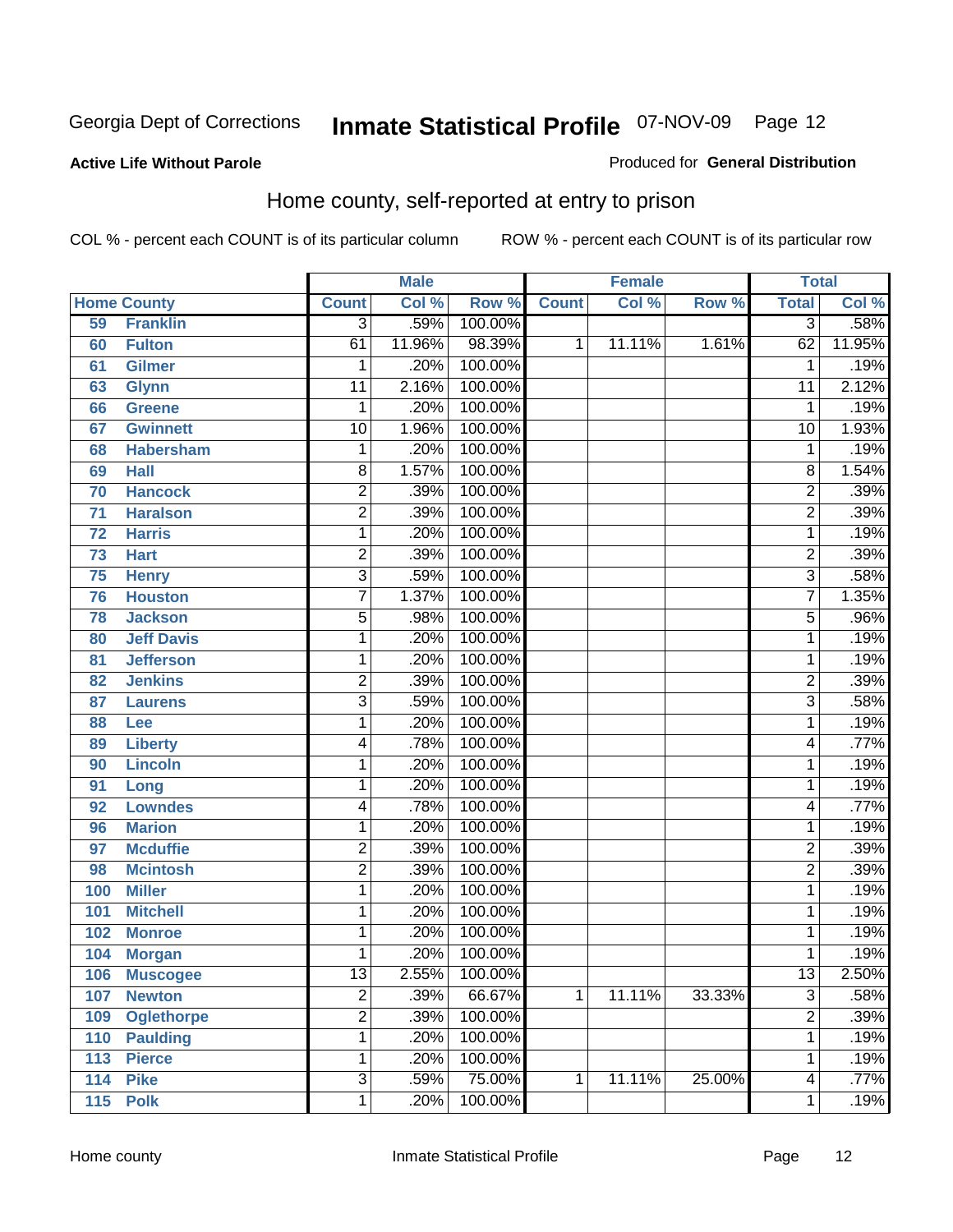#### **Active Life Without Parole**

#### Produced for **General Distribution**

### Home county, self-reported at entry to prison

|                          |                 | <b>Male</b> |         |                  | <b>Female</b> |        | <b>Total</b>    |       |
|--------------------------|-----------------|-------------|---------|------------------|---------------|--------|-----------------|-------|
| <b>Home County</b>       | <b>Count</b>    | Col %       | Row %   | <b>Count</b>     | Col %         | Row %  | <b>Total</b>    | Col % |
| 117<br><b>Putnam</b>     | $\overline{2}$  | .39%        | 100.00% |                  |               |        | $\overline{2}$  | .39%  |
| <b>Rabun</b><br>119      | 1               | .20%        | 100.00% |                  |               |        | 1               | .19%  |
| <b>Randolph</b><br>120   | $\overline{2}$  | .39%        | 100.00% |                  |               |        | $\overline{2}$  | .39%  |
| <b>Richmond</b><br>121   | $\overline{19}$ | 3.73%       | 95.00%  | 1                | 11.11%        | 5.00%  | $\overline{20}$ | 3.85% |
| 122<br><b>Rockdale</b>   | $\overline{2}$  | .39%        | 100.00% |                  |               |        | $\overline{2}$  | .39%  |
| <b>Seminole</b><br>125   | 1               | .20%        | 100.00% |                  |               |        | 1               | .19%  |
| <b>Spalding</b><br>126   | $\overline{5}$  | .98%        | 100.00% |                  |               |        | $\overline{5}$  | .96%  |
| 127<br><b>Stephens</b>   | $\overline{2}$  | .39%        | 100.00% |                  |               |        | $\overline{2}$  | .39%  |
| <b>Sumter</b><br>129     | 1               | .20%        | 100.00% |                  |               |        | 1               | .19%  |
| <b>Tattnall</b><br>132   | 1               | .20%        | 100.00% |                  |               |        | 1               | .19%  |
| <b>Telfair</b><br>134    | 1               | .20%        | 100.00% |                  |               |        | 1               | .19%  |
| <b>Thomas</b><br>136     | 3               | .59%        | 100.00% |                  |               |        | 3               | .58%  |
| <b>Tift</b><br>137       | 5               | .98%        | 100.00% |                  |               |        | 5               | .96%  |
| <b>Toombs</b><br>138     | $\overline{7}$  | 1.37%       | 100.00% |                  |               |        | $\overline{7}$  | 1.35% |
| 141<br><b>Troup</b>      | 1               | .20%        | 100.00% |                  |               |        | 1               | .19%  |
| 142<br><b>Turner</b>     | 1               | .20%        | 100.00% |                  |               |        | 1               | .19%  |
| <b>Union</b><br>144      | 1               | .20%        | 100.00% |                  |               |        | 1               | .19%  |
| 145<br><b>Upson</b>      | $\overline{2}$  | .39%        | 100.00% |                  |               |        | $\overline{2}$  | .39%  |
| <b>Walker</b><br>146     | 4               | .78%        | 80.00%  | 1                | 11.11%        | 20.00% | $\overline{5}$  | .96%  |
| <b>Walton</b><br>147     | 3               | .59%        | 100.00% |                  |               |        | 3               | .58%  |
| 148<br><b>Ware</b>       | 6               | 1.18%       | 100.00% |                  |               |        | 6               | 1.16% |
| <b>Washington</b><br>150 | $\overline{3}$  | .59%        | 100.00% |                  |               |        | $\overline{3}$  | .58%  |
| 151<br><b>Wayne</b>      | $\overline{3}$  | .59%        | 100.00% |                  |               |        | $\overline{3}$  | .58%  |
| <b>Whitfield</b><br>155  | $\overline{3}$  | .59%        | 100.00% |                  |               |        | $\overline{3}$  | .58%  |
| <b>Wilkinson</b><br>158  | 1               | .20%        | 100.00% |                  |               |        | 1               | .19%  |
| <b>Unknown</b><br>160    | 49              | 9.61%       | 100.00% |                  |               |        | 49              | 9.44% |
| <b>Total Rported</b>     | 510             | 100%        | 98.27%  | $\boldsymbol{9}$ | 100%          | 1.73%  | 519             | 100%  |

| тео   | uľ  |    | n.<br>JJ. |
|-------|-----|----|-----------|
| 'ota. | 542 | ιu | 552       |

| Mo | . .<br>7 | w<br>-------- | יוט.<br>- ------- |
|----|----------|---------------|-------------------|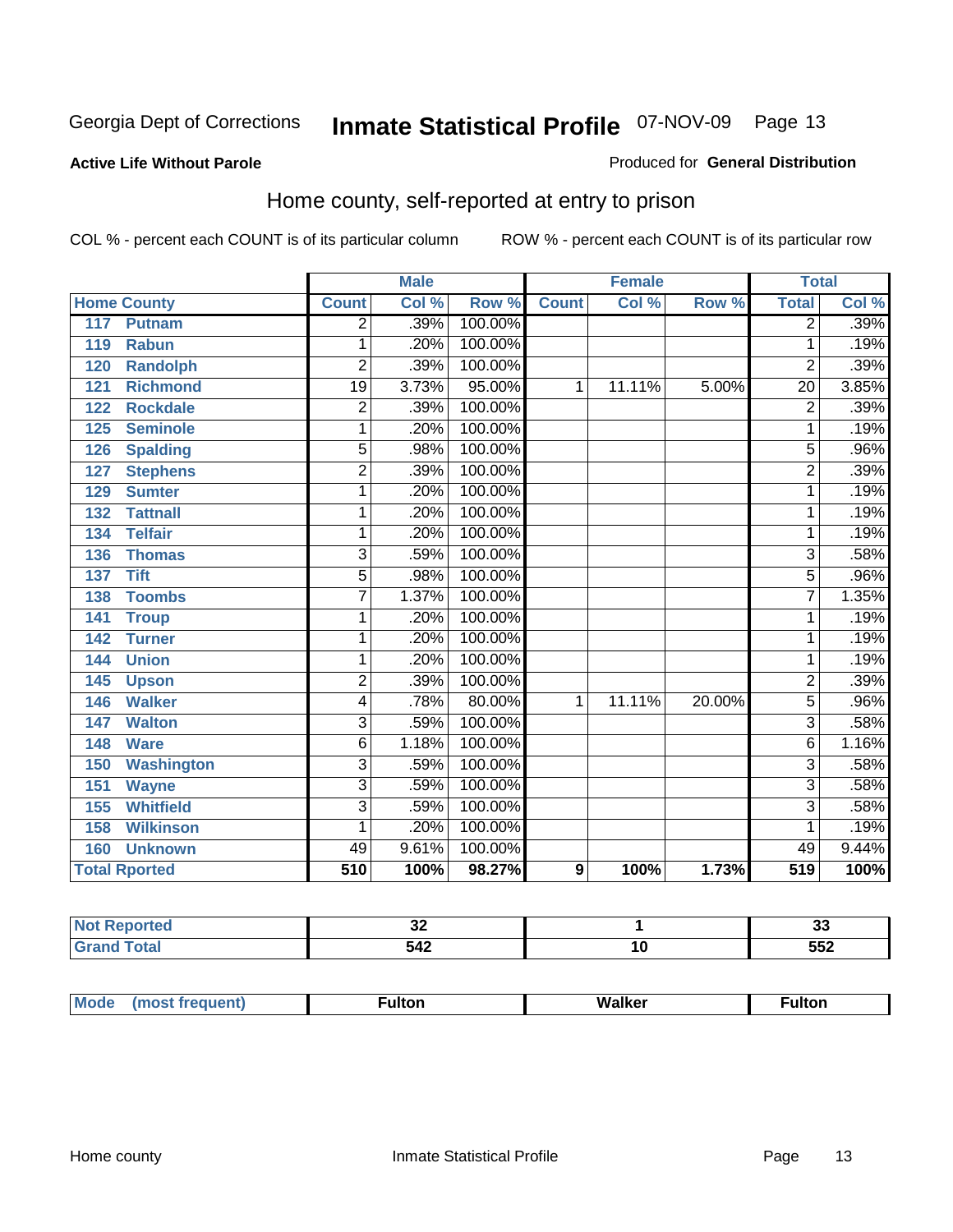#### **Active Life Without Parole**

#### Produced for **General Distribution**

### Socioeconomic class, self-reported at entry to prison

|                            |       | <b>Male</b> |            |              | <b>Female</b> |       |       | <b>Total</b> |
|----------------------------|-------|-------------|------------|--------------|---------------|-------|-------|--------------|
| <b>Socioeconomic Class</b> | Count | Col %       | Row %      | <b>Count</b> | Col %         | Row % | Total | Col %        |
| <b>Welfare</b>             | 32    | 6.31%       | $100.00\%$ |              |               |       | 32    | 6.21%        |
| <b>Occ Employ</b>          | 22    | 4.34%       | $100.00\%$ |              |               |       | 22    | $4.27\%$     |
| <b>Minimum Std</b>         | 261   | 51.48%      | 99.62%     |              | 12.50%        | .38%  | 262   | 50.87%       |
| <b>Middle</b>              | 192   | 37.87%      | 96.48%     |              | 87.50%        | 3.52% | 199   | 38.64%       |
| <b>Total Reported</b>      | 507   | 100%        | 98.45%     |              | 100%          | 1.55% | 515   | 100%         |

| ч           | - -<br>v. | $\sim$ $\sim$<br>. . |
|-------------|-----------|----------------------|
| $C = 4 - 7$ | 542       | FFA<br>JJZ           |

| M<br>Mir<br>Mi<br><b>Middle</b><br><b>C</b> ta<br>Sta<br>oτu<br>.<br>the contract of the contract of the contract of the contract of the contract of the contract of the contract of<br>- - - - |
|-------------------------------------------------------------------------------------------------------------------------------------------------------------------------------------------------|
|-------------------------------------------------------------------------------------------------------------------------------------------------------------------------------------------------|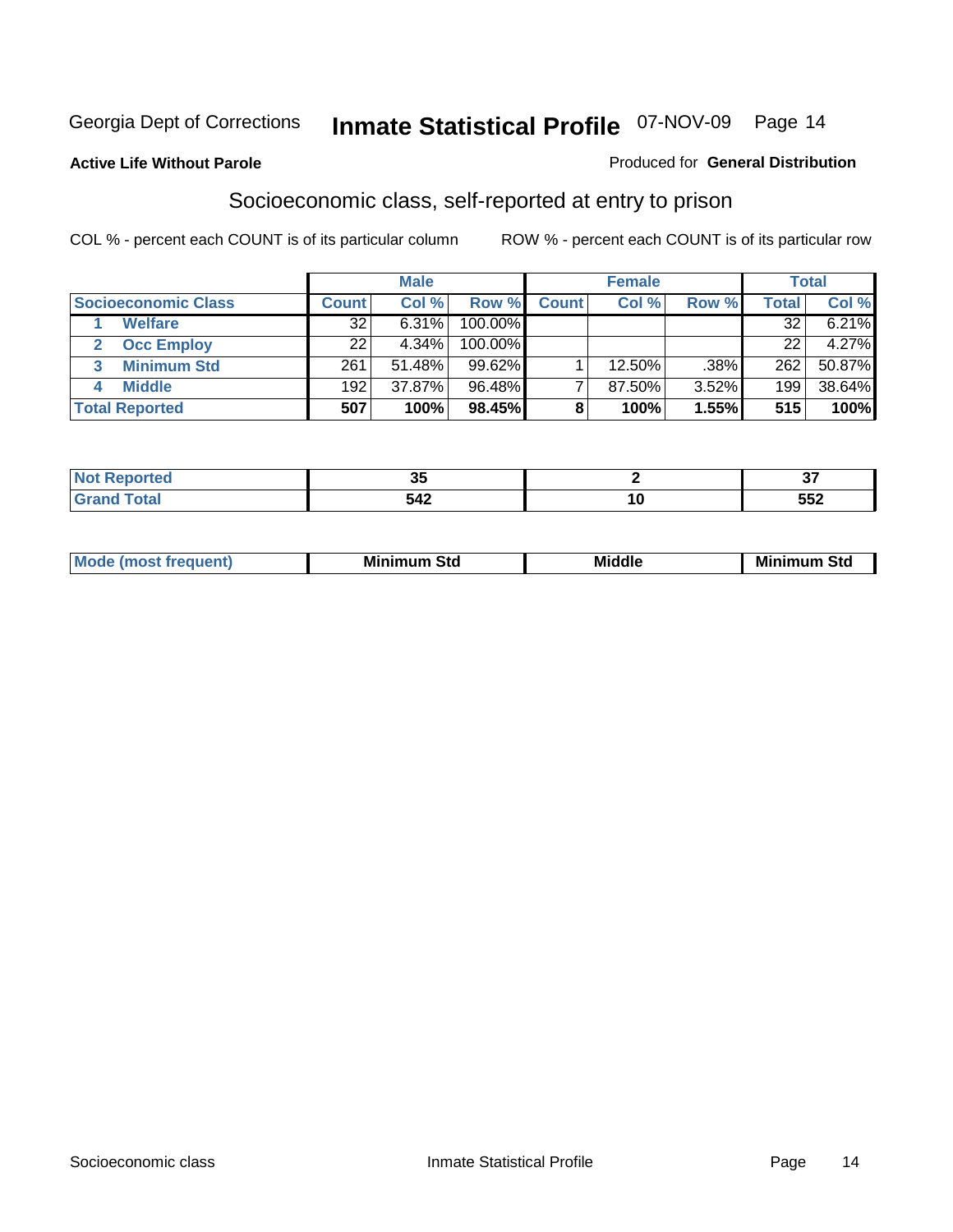#### **Active Life Without Parole**

#### Produced for **General Distribution**

### Environment to age 16, self-reported at entry to prison

|                                    |              | <b>Male</b> |         |              | <b>Female</b> |        |              | <b>Total</b> |
|------------------------------------|--------------|-------------|---------|--------------|---------------|--------|--------------|--------------|
| <b>Environment to age 16</b>       | <b>Count</b> | Col %       | Row %   | <b>Count</b> | Col %         | Row %  | <b>Total</b> | Col %        |
| <b>Rural/Farm</b>                  | 10           | 1.93%       | 100.00% |              |               |        | 10           | $1.90\%$     |
| <b>Rural/Nfarm</b><br>$\mathbf{2}$ | 23           | 4.44%       | 85.19%  |              | 44.44%        | 14.81% | 27           | 5.12%        |
| <b>S.M.S.A</b><br>3                | 215          | 41.51%      | 99.54%  |              | 11.11%        | .46%   | 216          | 40.99%       |
| <b>Urban</b><br>4                  | 106          | 20.46%      | 98.15%  |              | 22.22%        | 1.85%  | 108          | 20.49%       |
| <b>Small Town</b><br>5             | 164          | 31.66%      | 98.80%  | ◠            | 22.22%        | 1.20%  | 166          | 31.50%       |
| <b>Total Reported</b>              | 518          | 100%        | 98.29%  | 9            | 100%          | 1.71%  | 527          | 100%         |

| rted                  |          |    | $\sim$ $\sim$<br>-- |
|-----------------------|----------|----|---------------------|
| <b>Total</b><br>Grand | 542<br>ᇬ | 10 | 552                 |

| Mo<br><b>CONTRACTOR</b><br>. M S<br>M<br>---<br>Nfarn<br>.<br>______<br>______ |  |  |
|--------------------------------------------------------------------------------|--|--|
|                                                                                |  |  |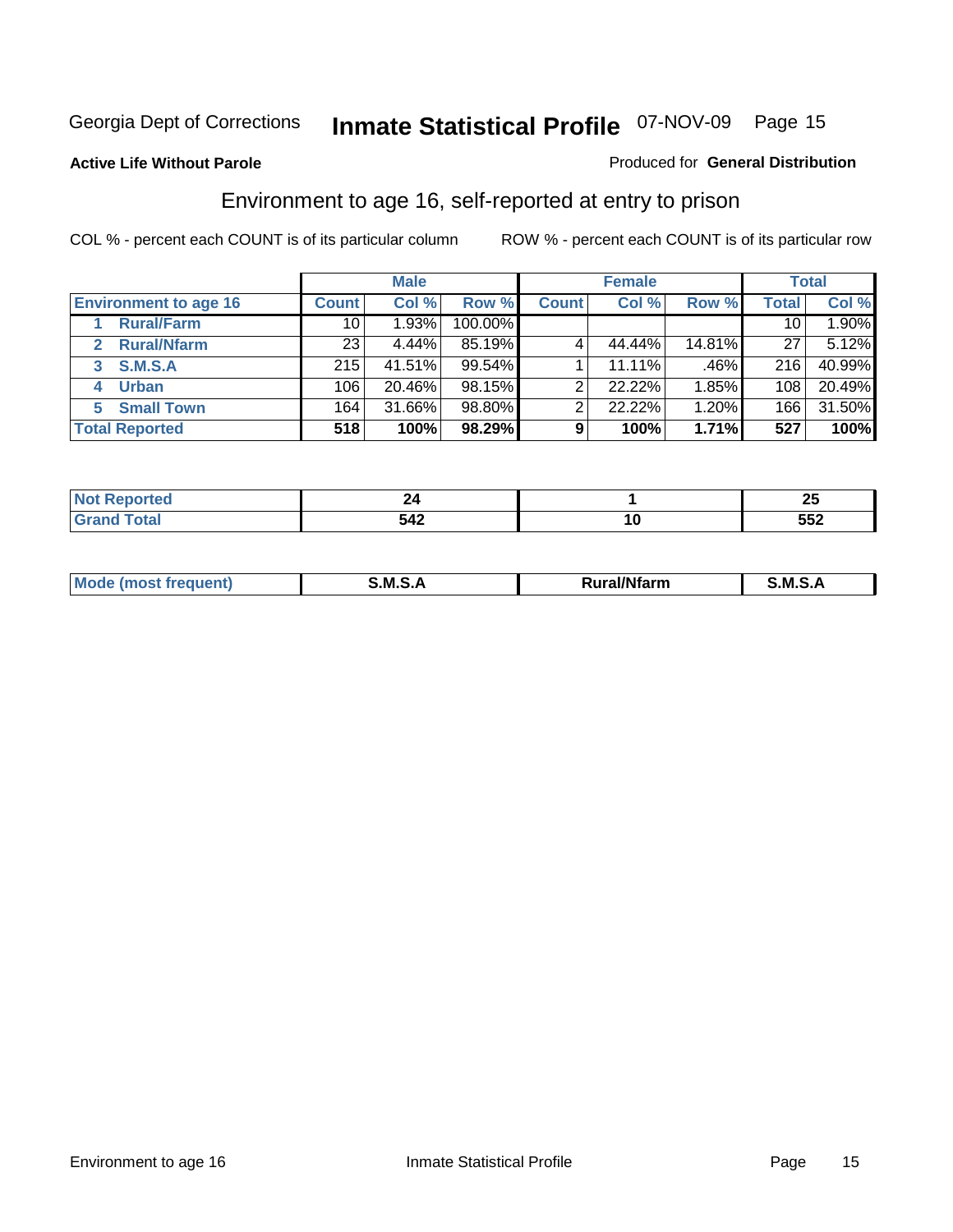#### **Active Life Without Parole**

#### Produced for **General Distribution**

### Employment status before prison, self-reported at entry to prison

|              |                          |              | <b>Male</b> |         |              | <b>Female</b> |       |              | <b>Total</b> |
|--------------|--------------------------|--------------|-------------|---------|--------------|---------------|-------|--------------|--------------|
|              | <b>Employment Status</b> | <b>Count</b> | Col %       | Row %   | <b>Count</b> | Col %         | Row % | <b>Total</b> | Col %        |
|              | <b>Full Time</b>         | 259          | 55.46%      | 98.11%  | 5            | 71.43%        | 1.89% | 264          | 55.70%       |
| $\mathbf{2}$ | <b>Part Time</b>         | 31           | 6.64%       | 100.00% |              |               |       | 31           | 6.54%        |
| 3            | Unempl $<$ 6m            | 47           | 10.06%      | 97.92%  |              | 14.29%        | 2.08% | 48           | 10.13%       |
| 4            | Unempl $> 6m$            | 77           | 16.49%      | 98.72%  |              | 14.29%        | 1.28% | 78           | 16.46%       |
| 5            | <b>Never Workd</b>       | 31           | 6.64%       | 100.00% |              |               |       | 31           | 6.54%        |
| 6            | <b>Student</b>           | 2            | .43%        | 100.00% |              |               |       | 2            | .42%         |
|              | <b>Incapable</b>         | 20           | 4.28%       | 100.00% |              |               |       | 20           | 4.22%        |
|              | <b>Total Reported</b>    | 467          | 100%        | 98.52%  |              | 100%          | 1.48% | 474          | 100%         |

| тес.    | --<br>. . |        | 70  |
|---------|-----------|--------|-----|
| イーエーテ   | 542       | ΊU     | ににつ |
| _______ |           | $\sim$ | ◡◡▵ |

| Mo | 'me<br>uн<br>the contract of the contract of the contract of the contract of the contract of the contract of the contract of | ïme<br>uı.<br>the contract of the contract of the contract of the contract of the contract of the contract of the contract of the contract of the contract of the contract of the contract of the contract of the contract of the contract o |
|----|------------------------------------------------------------------------------------------------------------------------------|----------------------------------------------------------------------------------------------------------------------------------------------------------------------------------------------------------------------------------------------|
|    |                                                                                                                              |                                                                                                                                                                                                                                              |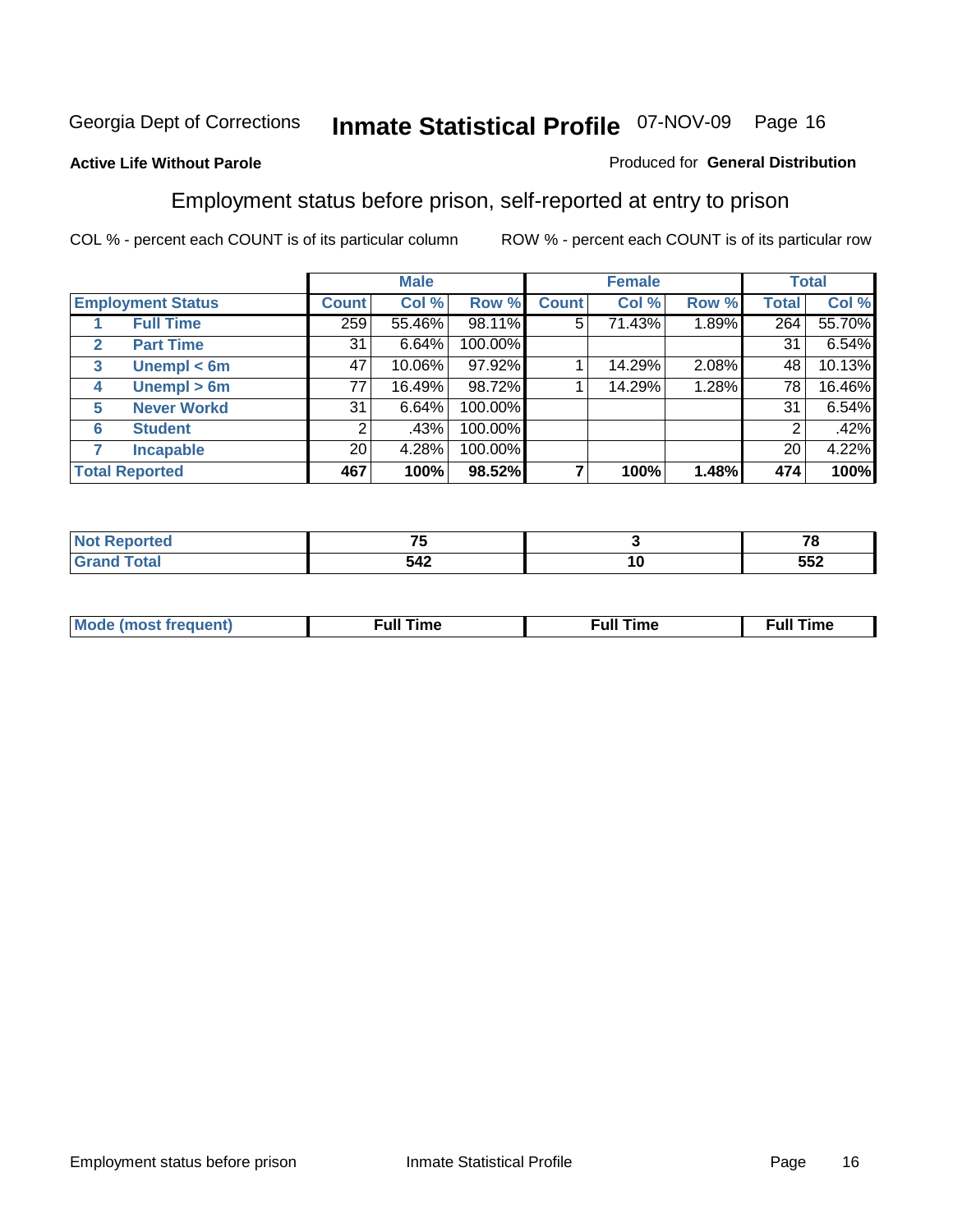#### **Active Life Without Parole**

Produced for **General Distribution**

### Age at admission

|                         |                 | <b>Male</b> |         |                | <b>Female</b> |        |                         | <b>Total</b> |
|-------------------------|-----------------|-------------|---------|----------------|---------------|--------|-------------------------|--------------|
| <b>Age At Admission</b> | <b>Count</b>    | Col %       | Row %   | <b>Count</b>   | Col %         | Row %  | <b>Total</b>            | Col %        |
| 15                      | 1               | 0.18%       | 100.00% |                |               |        | 1                       | 0.18%        |
| 16                      | 1               | 0.18%       | 100.00% |                |               |        | 1                       | 0.18%        |
| 17                      | $\overline{2}$  | 0.37%       | 100.00% |                |               |        | $\overline{2}$          | 0.36%        |
| 18                      | $\overline{3}$  | 0.55%       | 100.00% |                |               |        | $\overline{\mathbf{3}}$ | 0.54%        |
| 19                      | 11              | 2.03%       | 100.00% |                |               |        | 11                      | 1.99%        |
| 20                      | 6               | 1.11%       | 85.71%  | 1              | 10.00%        | 14.29% | 7                       | 1.27%        |
| 21                      | $\overline{17}$ | 3.14%       | 100.00% |                |               |        | $\overline{17}$         | 3.08%        |
| 22                      | $\overline{26}$ | 4.80%       | 100.00% |                |               |        | $\overline{26}$         | 4.71%        |
| 23                      | $\overline{17}$ | 3.14%       | 94.44%  | 1              | 10.00%        | 5.56%  | 18                      | 3.26%        |
| 24                      | 16              | 2.95%       | 100.00% |                |               |        | 16                      | 2.90%        |
| 25                      | $\overline{17}$ | 3.14%       | 94.44%  | 1              | 10.00%        | 5.56%  | 18                      | 3.26%        |
| 26                      | $\overline{20}$ | 3.69%       | 100.00% |                |               |        | $\overline{20}$         | 3.62%        |
| 27                      | $\overline{18}$ | 3.32%       | 100.00% |                |               |        | 18                      | 3.26%        |
| 28                      | $\overline{21}$ | 3.87%       | 100.00% |                |               |        | $\overline{21}$         | 3.80%        |
| 29                      | $\overline{22}$ | 4.06%       | 100.00% |                |               |        | $\overline{22}$         | 3.99%        |
| 30                      | $\overline{15}$ | 2.77%       | 100.00% |                |               |        | $\overline{15}$         | 2.72%        |
| 31                      | $\overline{19}$ | 3.51%       | 100.00% |                |               |        | 19                      | 3.44%        |
| 32                      | $\overline{21}$ | 3.87%       | 91.30%  | $\overline{2}$ | 20.00%        | 8.70%  | $\overline{23}$         | 4.17%        |
| 33                      | 16              | 2.95%       | 100.00% |                |               |        | 16                      | 2.90%        |
| 34                      | $\overline{14}$ | 2.58%       | 100.00% |                |               |        | $\overline{14}$         | 2.54%        |
| 35                      | $\overline{17}$ | 3.14%       | 94.44%  | 1              | 10.00%        | 5.56%  | 18                      | 3.26%        |
| 36                      | $\overline{27}$ | 4.98%       | 100.00% |                |               |        | $\overline{27}$         | 4.89%        |
| 37                      | $\overline{21}$ | 3.87%       | 100.00% |                |               |        | $\overline{21}$         | 3.80%        |
| 38                      | $\overline{16}$ | 2.95%       | 100.00% |                |               |        | 16                      | 2.90%        |
| 39                      | $\overline{15}$ | 2.77%       | 100.00% |                |               |        | 15                      | 2.72%        |
| 40                      | $\overline{11}$ | 2.03%       | 100.00% |                |               |        | $\overline{11}$         | 1.99%        |
| 41                      | $\overline{19}$ | 3.51%       | 100.00% |                |               |        | 19                      | 3.44%        |
| 42                      | $\overline{17}$ | 3.14%       | 100.00% |                |               |        | $\overline{17}$         | 3.08%        |
| 43                      | $\overline{13}$ | 2.40%       | 100.00% |                |               |        | $\overline{13}$         | 2.36%        |
| 44                      | $\overline{10}$ | 1.85%       | 90.91%  | 1              | 10.00%        | 9.09%  | $\overline{11}$         | 1.99%        |
| 45                      | $\overline{14}$ | 2.58%       | 100.00% |                |               |        | 14                      | 2.54%        |
| 46                      | $\overline{13}$ | 2.40%       | 86.67%  | 2              | 20.00%        | 13.33% | $\overline{15}$         | 2.72%        |
| 47                      | 10              | 1.85%       | 100.00% |                |               |        | 10                      | 1.81%        |
| 48                      | $\overline{9}$  | 1.66%       | 90.00%  | 1              | 10.00%        | 10.00% | 10                      | 1.81%        |
| 49                      | 9               | 1.66%       | 100.00% |                |               |        | $\overline{9}$          | 1.63%        |
| 50                      | $\overline{3}$  | 0.55%       | 100.00% |                |               |        | $\overline{3}$          | 0.54%        |
| 51                      | 3               | 0.55%       | 100.00% |                |               |        | 3                       | 0.54%        |
| 52                      | 6               | 1.11%       | 100.00% |                |               |        | 6                       | 1.09%        |
| 54                      | $\overline{2}$  | 0.37%       | 100.00% |                |               |        | $\overline{2}$          | 0.36%        |
| 55                      | 1               | 0.18%       | 100.00% |                |               |        | $\overline{1}$          | 0.18%        |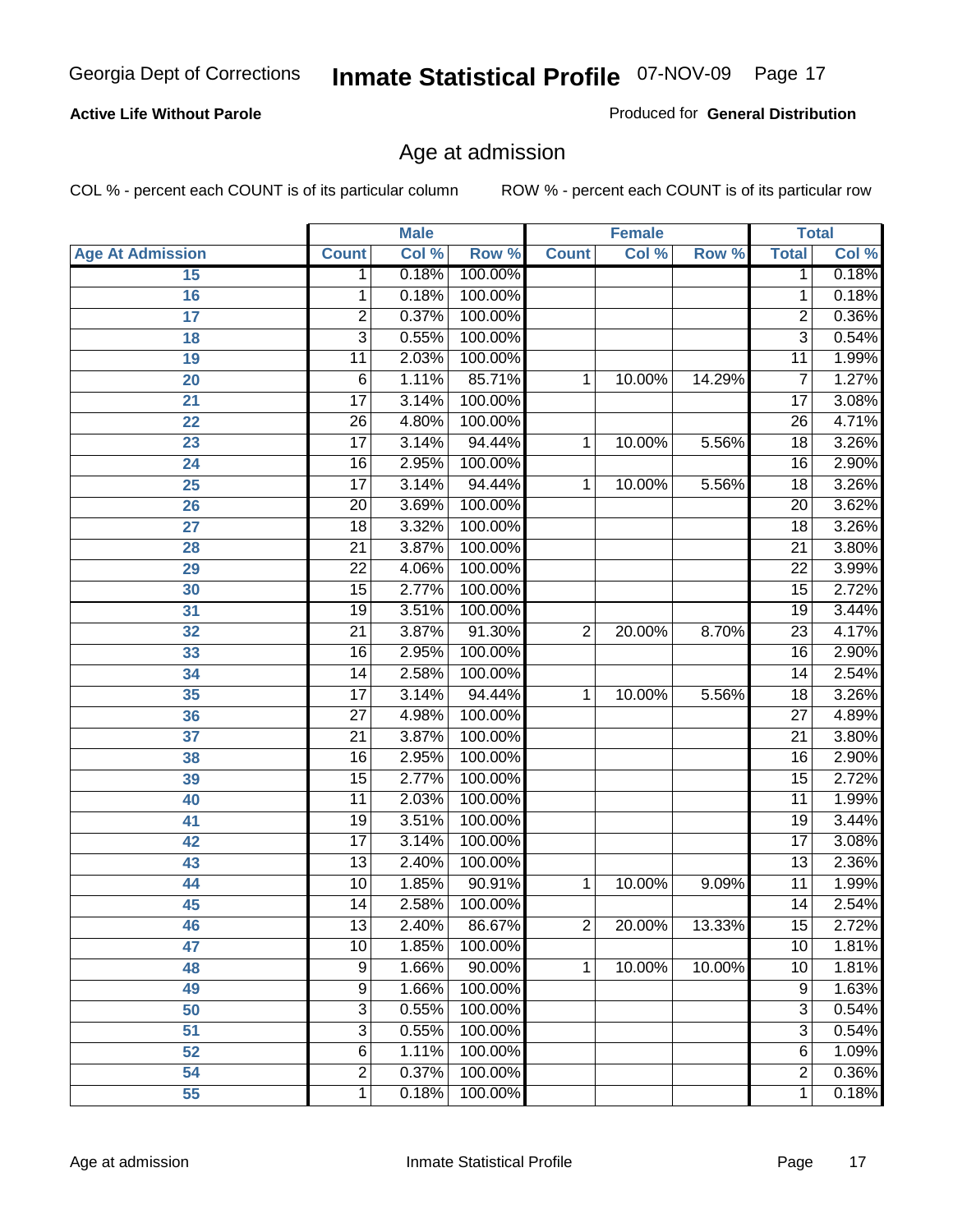#### **Active Life Without Parole**

Produced for **General Distribution**

### Age at admission

|                         |              | <b>Male</b> |         |              | <b>Female</b> |       |              | <b>Total</b> |
|-------------------------|--------------|-------------|---------|--------------|---------------|-------|--------------|--------------|
| <b>Age At Admission</b> | <b>Count</b> | Col %       | Row %   | <b>Count</b> | Col %         | Row % | <b>Total</b> | Col %        |
| 56                      | 4            | 0.74%       | 100.00% |              |               |       | 4            | 0.72%        |
| 57                      | 6            | 1.11%       | 100.00% |              |               |       | 6            | 1.09%        |
| 58                      | 2            | 0.37%       | 100.00% |              |               |       | 2            | 0.36%        |
| 60                      |              | 0.18%       | 100.00% |              |               |       |              | 0.18%        |
| 62                      |              | 0.18%       | 100.00% |              |               |       |              | 0.18%        |
| 63                      |              | 0.18%       | 100.00% |              |               |       |              | 0.18%        |
| 64                      | 3            | 0.55%       | 100.00% |              |               |       | 3            | 0.54%        |
| 65                      |              | 0.18%       | 100.00% |              |               |       |              | 0.18%        |
| 66                      |              | 0.18%       | 100.00% |              |               |       |              | 0.18%        |
| 67                      |              | 0.18%       | 100.00% |              |               |       |              | 0.18%        |
| 69                      |              | 0.18%       | 100.00% |              |               |       | 1            | 0.18%        |
| 71                      |              | 0.18%       | 100.00% |              |               |       | ◢            | 0.18%        |
| <b>Total Reported</b>   | 542          | 100%        | 98.19%  | 10           | 100%          | 1.81% | 552          | 100%         |

| тес   |     |    |            |
|-------|-----|----|------------|
| _____ | 542 | __ | ににつ<br>ວວ∠ |

| <b>Mean</b><br>(average)       | 34.57 | 35.1    | 34.58 |
|--------------------------------|-------|---------|-------|
| <b>Median (middle)</b>         | 34    | 33.5    | 34    |
| <b>Mode</b><br>(most frequent) | 36    | ົ<br>JZ | 36    |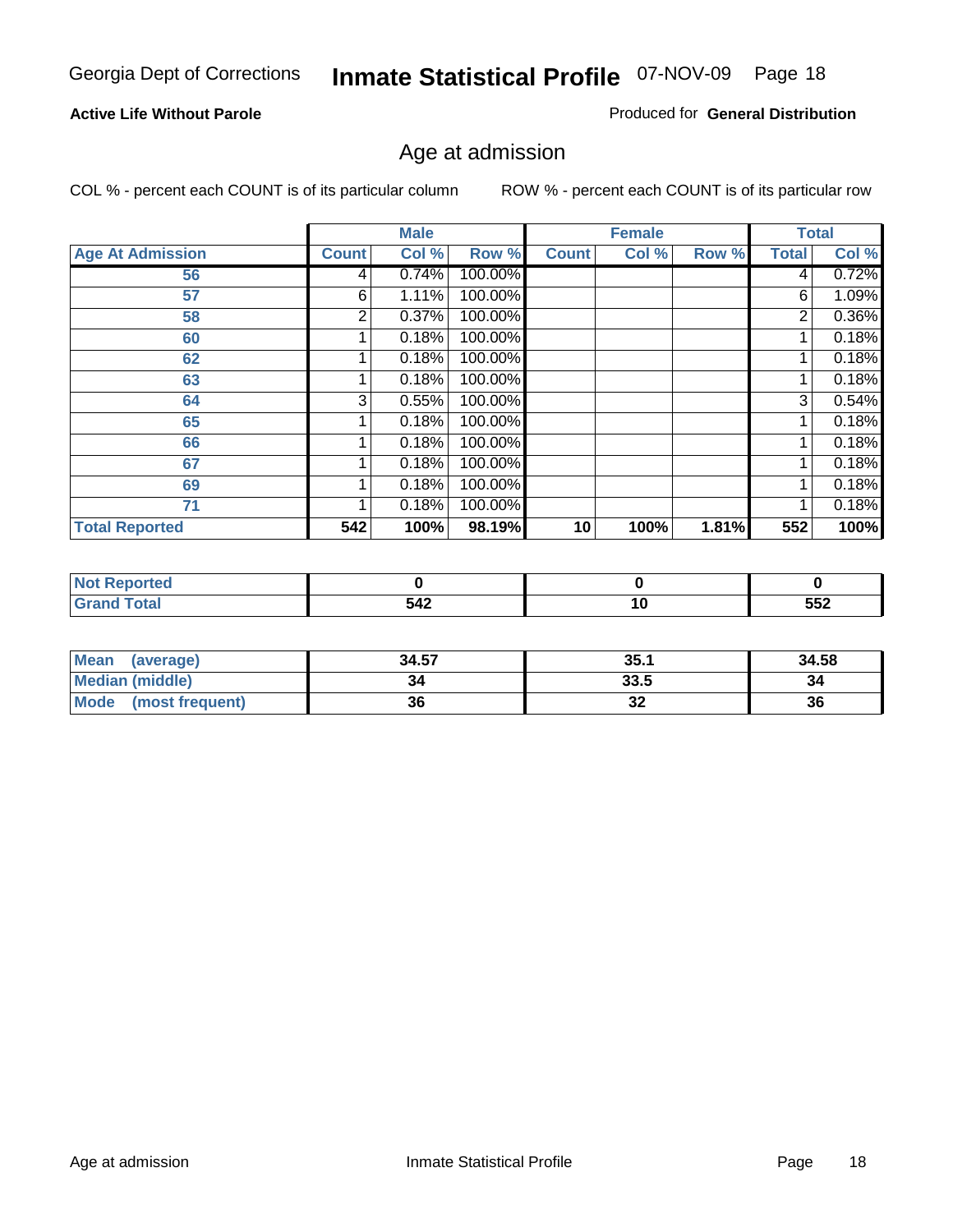#### **Active Life Without Parole**

#### Produced for **General Distribution**

### Height, measured at entry to prison

|                       |                 | <b>Male</b> |         |                | <b>Female</b> |        | <b>Total</b>    |        |
|-----------------------|-----------------|-------------|---------|----------------|---------------|--------|-----------------|--------|
| <b>Height</b>         | <b>Count</b>    | Col %       | Row %   | <b>Count</b>   | Col %         | Row %  | <b>Total</b>    | Col %  |
| 5'01''                | $\overline{3}$  | 0.56%       | 100.00% |                |               |        | 3               | 0.55%  |
| 5'02"                 | $\overline{c}$  | 0.38%       | 100.00% |                |               |        | 2               | 0.37%  |
| 5'03"                 | 1               | 0.19%       | 33.33%  | $\overline{2}$ | 22.22%        | 66.67% | 3               | 0.55%  |
| 5'04"                 | 5               | 0.94%       | 71.43%  | $\overline{2}$ | 22.22%        | 28.57% | 7               | 1.29%  |
| 5'05"                 | 18              | 3.38%       | 90.00%  | $\overline{2}$ | 22.22%        | 10.00% | 20              | 3.69%  |
| 5'06"                 | 39              | 7.32%       | 100.00% |                |               |        | $\overline{39}$ | 7.20%  |
| 5'07''                | 36              | 6.75%       | 94.74%  | $\overline{2}$ | 22.22%        | 5.26%  | 38              | 7.01%  |
| 5'08"                 | $\overline{57}$ | 10.69%      | 98.28%  | 1              | 11.11%        | 1.72%  | $\overline{58}$ | 10.70% |
| <b>5'09"</b>          | 62              | 11.63%      | 100.00% |                |               |        | 62              | 11.44% |
| 5'10''                | 75              | 14.07%      | 100.00% |                |               |        | 75              | 13.84% |
| 5'11''                | 67              | 12.57%      | 100.00% |                |               |        | 67              | 12.36% |
| 6'00"                 | 62              | 11.63%      | 100.00% |                |               |        | 62              | 11.44% |
| 6'01''                | 39              | 7.32%       | 100.00% |                |               |        | 39              | 7.20%  |
| 6'02''                | 30              | 5.63%       | 100.00% |                |               |        | 30              | 5.54%  |
| 6'03"                 | 17              | 3.19%       | 100.00% |                |               |        | $\overline{17}$ | 3.14%  |
| 6'04"                 | 12              | 2.25%       | 100.00% |                |               |        | 12              | 2.21%  |
| 6'05"                 | 6               | 1.13%       | 100.00% |                |               |        | 6               | 1.11%  |
| 6'06"                 | $\overline{2}$  | 0.38%       | 100.00% |                |               |        | 2               | 0.37%  |
| <b>Total Reported</b> | 533             | 100%        | 98.34%  | 9              | 100%          | 1.66%  | 542             | 100%   |

| τeα<br>.   |     |            |
|------------|-----|------------|
| _<br>_____ | 542 | ににつ<br>ບບ∠ |

| <b>Mean</b><br>(average)       | 5'10" | 5'05" | 5'10" |
|--------------------------------|-------|-------|-------|
| Median (middle)                | 5'10" | 5'05" | 5'10" |
| <b>Mode</b><br>(most frequent) | 5'10" | 5'04" | 5'10" |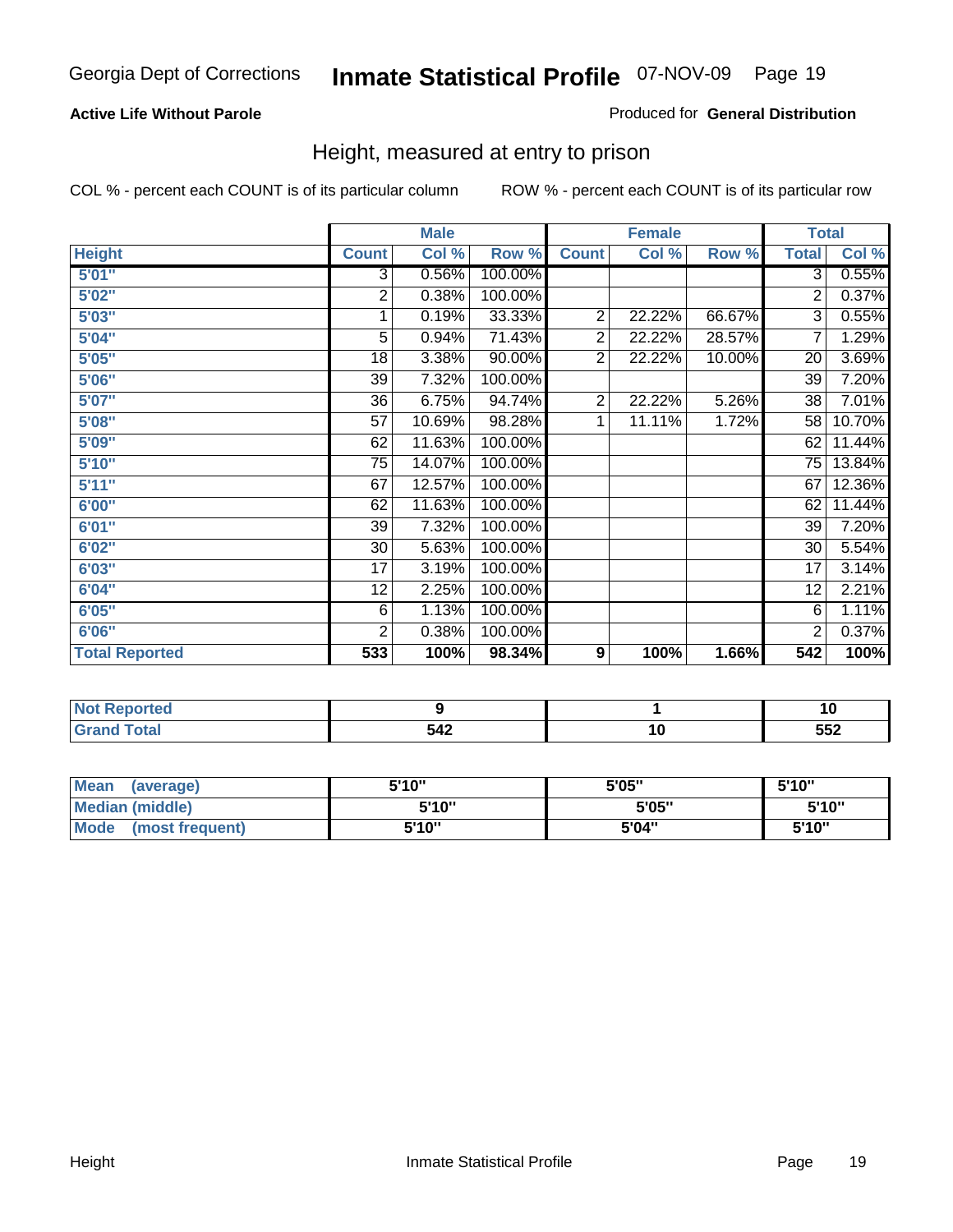#### **Active Life Without Parole**

#### Produced for **General Distribution**

### Weight, measured at entry to prison

|                       |                 | <b>Male</b> |         |              | <b>Female</b> |         | <b>Total</b>    |        |
|-----------------------|-----------------|-------------|---------|--------------|---------------|---------|-----------------|--------|
| <b>Weight</b>         | <b>Count</b>    | Col %       | Row %   | <b>Count</b> | Col %         | Row %   | <b>Total</b>    | Col %  |
| 110 - 119 pounds      |                 |             |         | 1.           | 11.11%        | 100.00% | 1               | 0.18%  |
| 120 - 129 pounds      | $\overline{2}$  | 0.38%       | 100.00% |              |               |         | 2               | 0.37%  |
| 130 - 139 pounds      | 14              | 2.63%       | 93.33%  | 1            | 11.11%        | 6.67%   | 15              | 2.77%  |
| 140 - 149 pounds      | $\overline{27}$ | 5.07%       | 96.43%  | 1            | 11.11%        | 3.57%   | 28              | 5.17%  |
| 150 - 159 pounds      | 50              | 9.38%       | 98.04%  | 1            | 11.11%        | 1.96%   | $\overline{51}$ | 9.41%  |
| 160 - 169 pounds      | 70              | 13.13%      | 98.59%  | 1            | 11.11%        | 1.41%   | 71              | 13.10% |
| 170 - 179 pounds      | 72              | 13.51%      | 97.30%  | 2            | 22.22%        | 2.70%   | 74              | 13.65% |
| 180 - 189 pounds      | 75              | 14.07%      | 100.00% |              |               |         | 75              | 13.84% |
| 190 - 199 pounds      | $\overline{39}$ | 7.32%       | 100.00% |              |               |         | 39              | 7.20%  |
| 200 - 209 pounds      | 41              | 7.69%       | 97.62%  | 1.           | 11.11%        | 2.38%   | 42              | 7.75%  |
| 210 - 219 pounds      | 35              | 6.57%       | 100.00% |              |               |         | 35              | 6.46%  |
| 220 - 229 pounds      | 36              | 6.75%       | 100.00% |              |               |         | 36              | 6.64%  |
| 230 - 239 pounds      | 29              | 5.44%       | 100.00% |              |               |         | 29              | 5.35%  |
| 240 - 249 pounds      | 14              | 2.63%       | 100.00% |              |               |         | 14              | 2.58%  |
| 250 - 259 pounds      | 10              | 1.88%       | 100.00% |              |               |         | 10              | 1.85%  |
| 260 - 269 pounds      | $\overline{5}$  | 0.94%       | 83.33%  | 1            | 11.11%        | 16.67%  | 6               | 1.11%  |
| 270 - 279 pounds      | $\overline{2}$  | 0.38%       | 100.00% |              |               |         | $\overline{2}$  | 0.37%  |
| 280 - 289 pounds      | 6               | 1.13%       | 100.00% |              |               |         | 6               | 1.11%  |
| 290 - 299 pounds      | $\overline{2}$  | 0.38%       | 100.00% |              |               |         | $\overline{2}$  | 0.37%  |
| 320 - 329 pounds      | $\overline{2}$  | 0.38%       | 100.00% |              |               |         | $\overline{2}$  | 0.37%  |
| 330 - 339 pounds      | $\mathbf{1}$    | 0.19%       | 100.00% |              |               |         | 1               | 0.18%  |
| 400 pounds and over   | 1               | 0.19%       | 100.00% |              |               |         | 1               | 0.18%  |
| <b>Total Reported</b> | 533             | 100%        | 98.34%  | 9            | 100%          | 1.66%   | 542             | 100.0% |

| rted               |     |            |
|--------------------|-----|------------|
| <b>otal</b><br>--- | 542 | cco<br>ວວ∠ |

| <b>Mean</b><br>(average)       | 190 | 169 | 190   |
|--------------------------------|-----|-----|-------|
| Median (middle)                | 183 | 164 | 182.5 |
| <b>Mode</b><br>(most frequent) | 170 | 119 | 170   |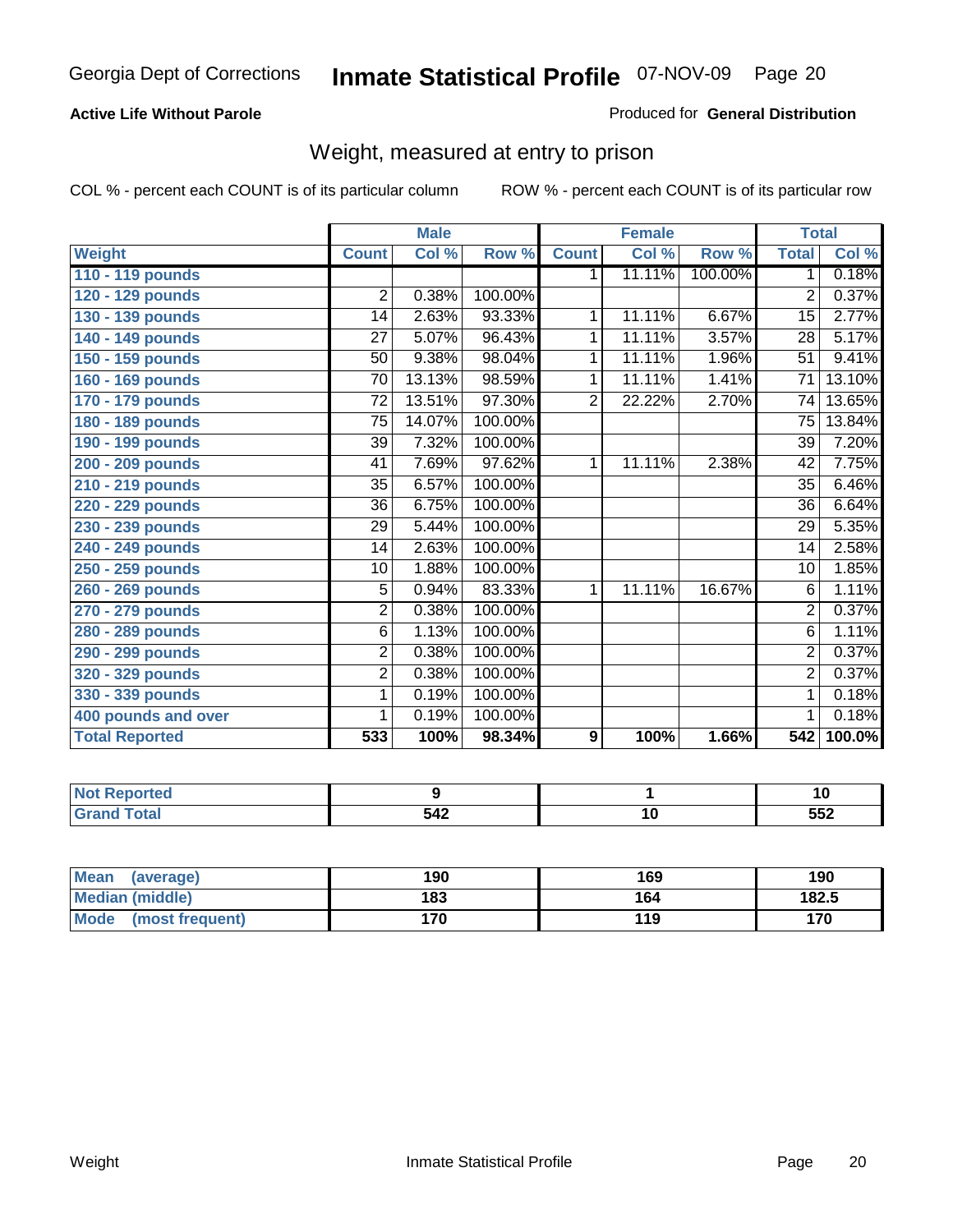**Active Life Without Parole** 

Produced for **General Distribution**

### Military service

|                         |              | <b>Male</b> |                    |   | <b>Female</b> |       |       | <b>Total</b> |
|-------------------------|--------------|-------------|--------------------|---|---------------|-------|-------|--------------|
| <b>Military service</b> | <b>Count</b> | Col %       | <b>Row % Count</b> |   | Col %         | Row % | Total | Col %        |
| <b>Air Force</b>        | 6            | 1.63%       | 100.00%            |   |               |       |       | 1.59%        |
| <b>Army</b>             | 36           | $9.76\%$    | 100.00%            |   |               |       | 36    | 9.52%        |
| <b>Navy</b><br>3        |              | .81%        | 100.00%            |   |               |       |       | .79%         |
| <b>Marines</b><br>4     |              | $1.08\%$    | 100.00%            |   |               |       | 4     | 1.06%        |
| 96 None                 | 320          | 86.72%      | 97.26%             | 9 | 100.00%       | 2.74% | 329   | 87.04%       |
| <b>Total Reported</b>   | 369          | 100%        | 97.62%             | 9 | 100%          | 2.38% | 378   | 100%         |

| N<br>тео | $\overline{\phantom{a}}$ |    | . . |
|----------|--------------------------|----|-----|
|          | 542                      | '' | 552 |

| M<br><b>IVUII</b><br>.<br>. |
|-----------------------------|
|-----------------------------|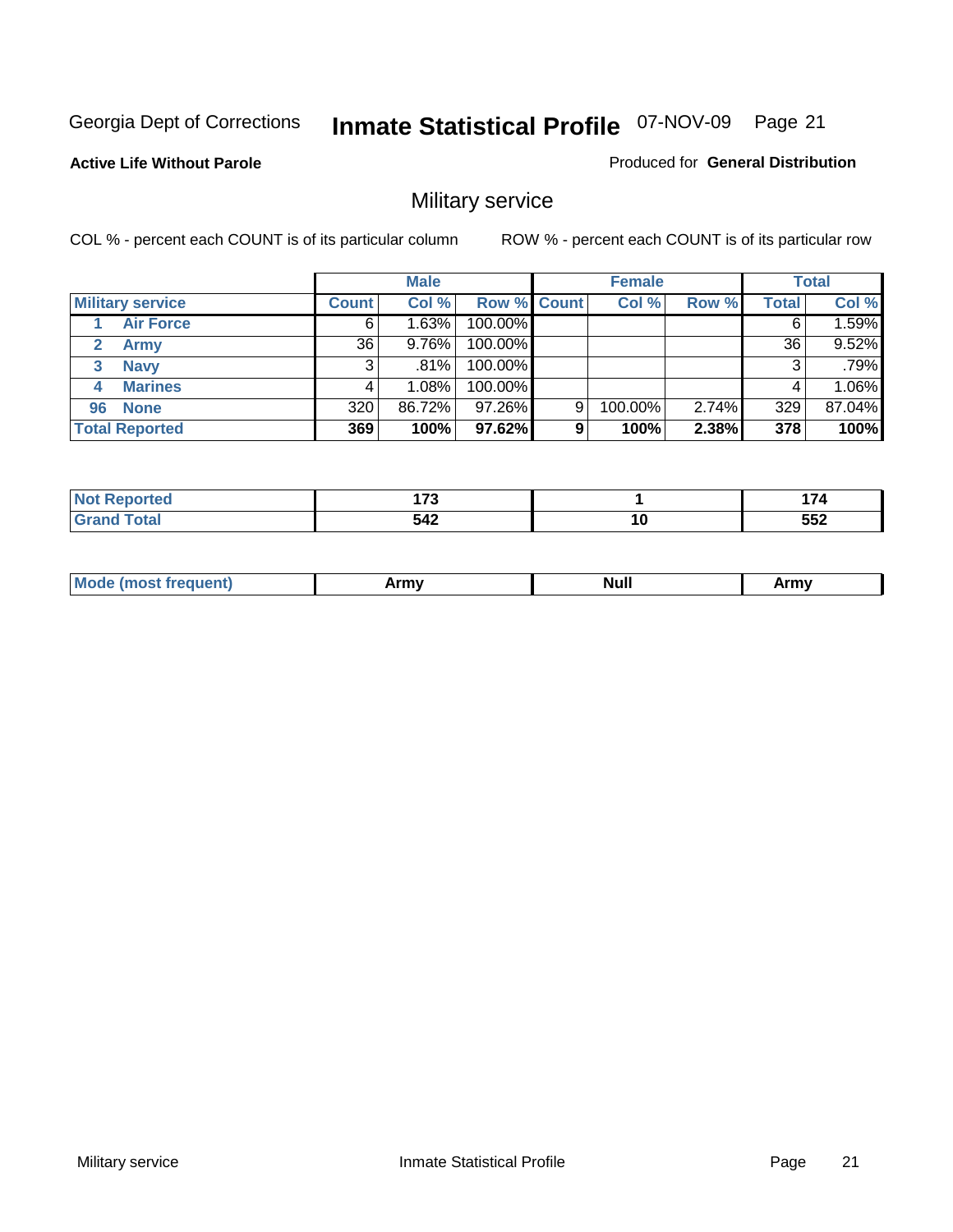#### **Active Life Without Parole**

#### Produced for **General Distribution**

### Type of admission to prison

|              |                             |                 | <b>Male</b> |                    |    | <b>Female</b> |       |              | <b>Total</b> |
|--------------|-----------------------------|-----------------|-------------|--------------------|----|---------------|-------|--------------|--------------|
|              | <b>Type of Admission</b>    | <b>Count</b>    | Col %       | <b>Row % Count</b> |    | Col %         | Row % | <b>Total</b> | Col %        |
|              | <b>Committed From Court</b> | 169             | 31.24%      | 97.13%             | 5  | 50.00%        | 2.87% | 174          | 31.58%       |
| $\mathbf{3}$ | <b>Parole Rev/New Sent</b>  | 37 <sup>1</sup> | 6.84%       | 100.00%            |    |               |       | 37           | 6.72%        |
| 4            | <b>Par Rev/No New Sent</b>  | 8               | 1.48%       | 100.00%            |    |               |       | 8            | 1.45%        |
| 6            | <b>Prob Viol/Partial</b>    | 7               | 1.29%       | 100.00%            |    |               |       |              | 1.27%        |
| 9            | <b>Prob Rev/Remainder</b>   | 11              | 2.03%       | 100.00%            |    |               |       | 11           | 2.00%        |
| 10           | <b>New Sent/Par Rev Pnd</b> |                 | .18%        | 100.00%            |    |               |       |              | .18%         |
| 11           | <b>Life W/O Parole</b>      | 307             | 56.75%      | 98.40%             | 5  | 50.00%        | 1.60% | 312          | 56.62%       |
| 30           | <b>Par Rev/Rsn Unknown</b>  |                 | .18%        | 100.00%            |    |               |       |              | .18%         |
|              | <b>Total Reported</b>       | 541             | 100%        | 98.19%             | 10 | 100%          | 1.81% | 551          | 100%         |

| eported<br>NOT                                           |             |          |             |
|----------------------------------------------------------|-------------|----------|-------------|
| <b>Total</b><br><b>C</b> red<br>$\sim$ . $\sim$ . $\sim$ | - 10<br>J44 | л<br>. . | ににつ<br>ິບບ∠ |

| <b>Mode (most frequent)</b> | <sup>€</sup> W/O Par | <b>Court Cmmt</b> | W/O Par |
|-----------------------------|----------------------|-------------------|---------|
|                             |                      |                   |         |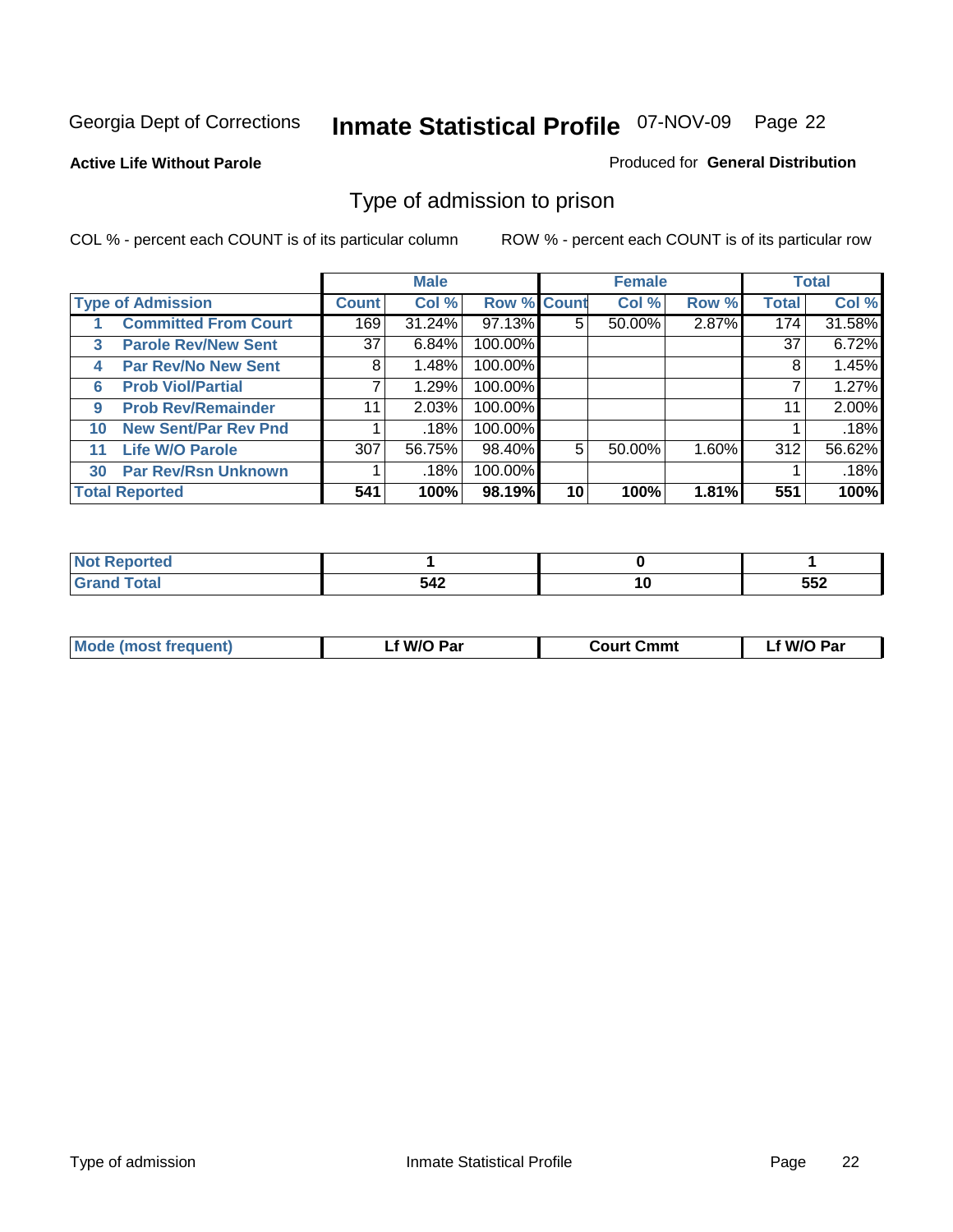**Active Life Without Parole** 

Produced for **General Distribution**

### Current / last security status

|                        |         | <b>Male</b> |                    |   | <b>Female</b> |          |                    | <b>Total</b> |
|------------------------|---------|-------------|--------------------|---|---------------|----------|--------------------|--------------|
| <b>Security Status</b> | Count l | Col%        | <b>Row % Count</b> |   | Col %         | Row %    | $\mathsf{Total}$ . | Col %        |
| 4 Medium               |         | $.37\%$     | $100.00\%$         |   | .00%          |          |                    | $.37\%$      |
| 5 Close                | 532     | $99.44\%$   | $98.34\%$          | 9 | 100.00%       | $1.66\%$ | 541                | 99.45%       |
| <b>6 Maximum</b>       |         | $.19\%$     | $100.00\%$         |   | .00%          |          |                    | .18%         |
| <b>Total Reported</b>  | 535     | 100%        | 98.35%             | 9 | 100%          | 1.65%    | 544                | 100%         |

| <b>Still being diagnosed</b> |     |    |     |
|------------------------------|-----|----|-----|
| <b>Not Reported</b>          |     |    |     |
| <b>Grand Total</b>           | 542 | 10 | 552 |

| Mode (most frequent) | Close | Close | Close |
|----------------------|-------|-------|-------|
|                      |       |       |       |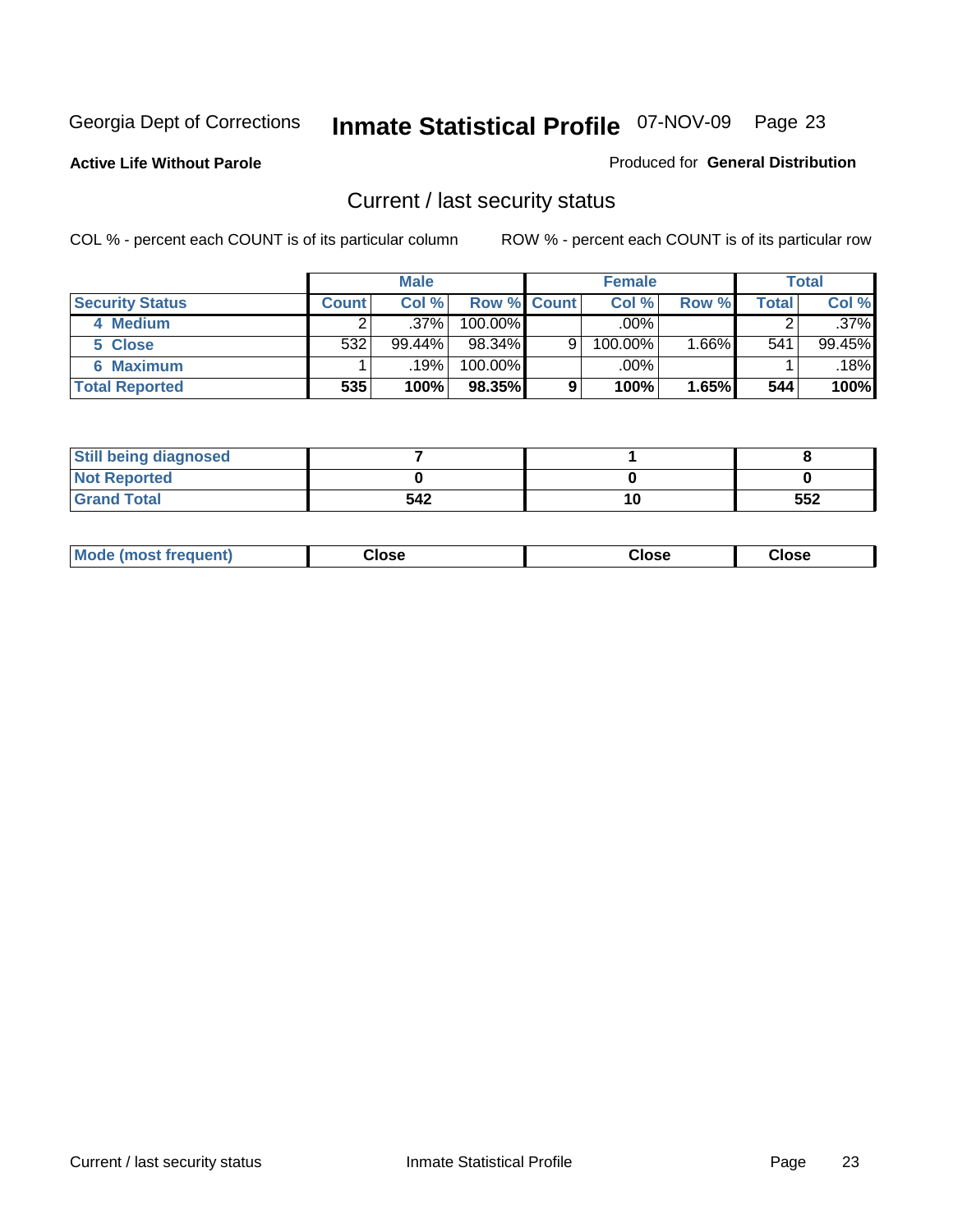**Active Life Without Parole** 

Produced for **General Distribution**

### Current / last type of institution

|                            |              | <b>Male</b> |                    |                 | <b>Female</b> |          |       | <b>Total</b> |
|----------------------------|--------------|-------------|--------------------|-----------------|---------------|----------|-------|--------------|
| <b>Type of Institution</b> | <b>Count</b> | Col%        | <b>Row % Count</b> |                 | Col %         | Row %    | Total | Col %        |
| <b>State Prison</b>        | 541          | $99.82\%$   | 98.19%             | 10 <sub>1</sub> | 100.00%       | $1.81\%$ | 551   | 99.82%       |
| <b>Private Prison</b>      |              | 18%         | 100.00%            |                 |               |          |       | 18%          |
| <b>Total Reported</b>      | 542          | 100%        | 98.19%             | 10              | 100%          | 1.81%    | 552   | 100%         |

| <b>Reported</b><br>. |            |     |     |
|----------------------|------------|-----|-----|
|                      | 542<br>◡┭▴ | ט ו | 552 |

| <b>Mode (most frequent)</b> | <b>State Prison</b> | <b>State Prison</b> | <b>State Prison</b> |
|-----------------------------|---------------------|---------------------|---------------------|
|                             |                     |                     |                     |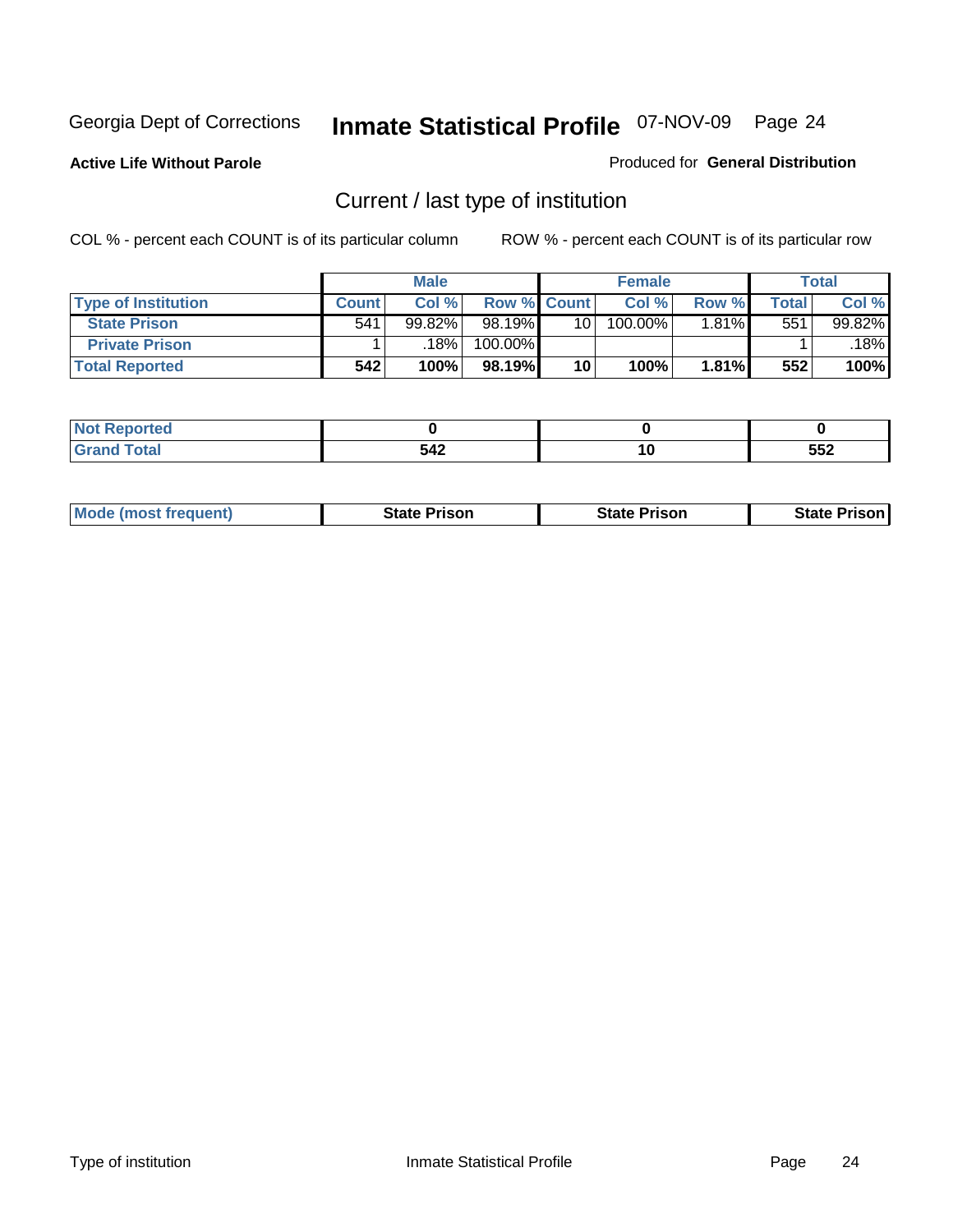**Active Life Without Parole** 

Produced for **General Distribution**

### Institution type - transitional centers

|                                                  | <b>Male</b> |                    | <b>Female</b> |             | <b>Total</b> |
|--------------------------------------------------|-------------|--------------------|---------------|-------------|--------------|
| <b>Institution Type - Trans. Centers Count  </b> | Col %       | <b>Row % Count</b> | Col%          | Row % Total | Col %        |
| <b>Total Reported</b>                            |             |                    |               |             |              |

| rtea<br>20 NGL 2<br>  |  |  |
|-----------------------|--|--|
| into!<br>---<br>_____ |  |  |

| Mode (most frequent) | <b>Null</b> | <b>Null</b> | <b>Null</b> |
|----------------------|-------------|-------------|-------------|
|                      |             |             |             |
|                      |             |             |             |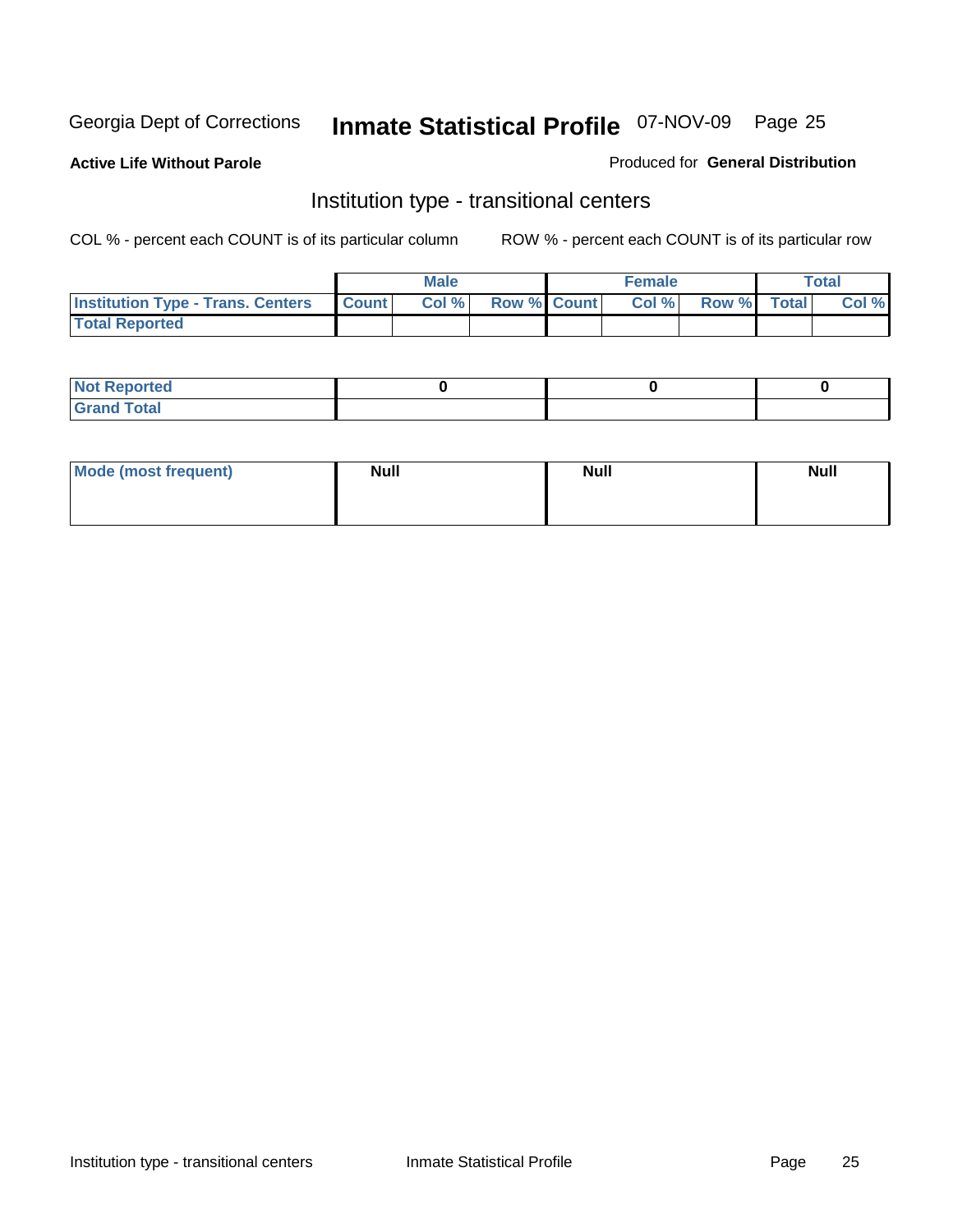**Active Life Without Parole** 

Produced for **General Distribution**

### Institution type - mental hospitals

|                                                  | <b>Male</b> |                    | <b>Female</b> |                   | <b>Total</b> |
|--------------------------------------------------|-------------|--------------------|---------------|-------------------|--------------|
| <b>Institution Type - Mental Hospitals Count</b> | Col%        | <b>Row % Count</b> |               | Col % Row % Total | Col %        |
| <b>Total Reported</b>                            |             |                    |               |                   |              |

| <b>Not Reported</b> |  |  |
|---------------------|--|--|
| <b>Fotal</b><br>Cro |  |  |

| Mode (most frequent) | <b>Null</b> | <b>Null</b> | <b>Null</b> |
|----------------------|-------------|-------------|-------------|
|                      |             |             |             |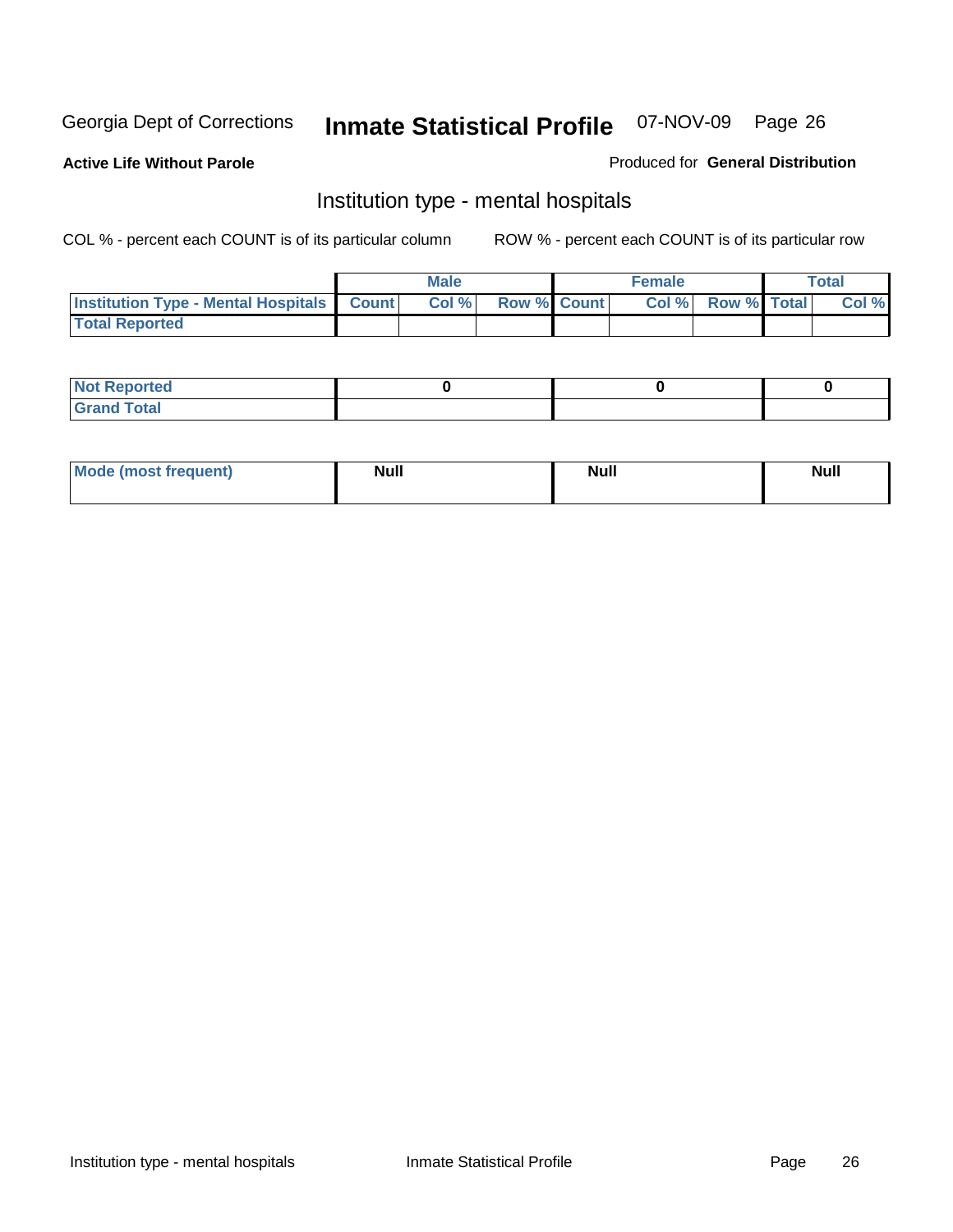**Active Life Without Parole** 

Produced for **General Distribution**

### Institution type - county prisons

|                                                    | <b>Male</b> |                          | <b>Female</b> |       |              | Total |
|----------------------------------------------------|-------------|--------------------------|---------------|-------|--------------|-------|
| <b>Institution Type - County Prisons   Count  </b> | Col %       | <b>Row % Count Col %</b> |               | Row % | <b>Total</b> | Col % |
| <b>Total Reported</b>                              |             |                          |               |       |              |       |

| <b>Not</b><br><b>Reported</b> |  |  |
|-------------------------------|--|--|
| <b>Grand Total</b>            |  |  |

| <b>Mo</b><br>frequent) | NI. . II<br>1u 11 | <b>Moll</b> | <b>Null</b> |
|------------------------|-------------------|-------------|-------------|
|                        |                   |             |             |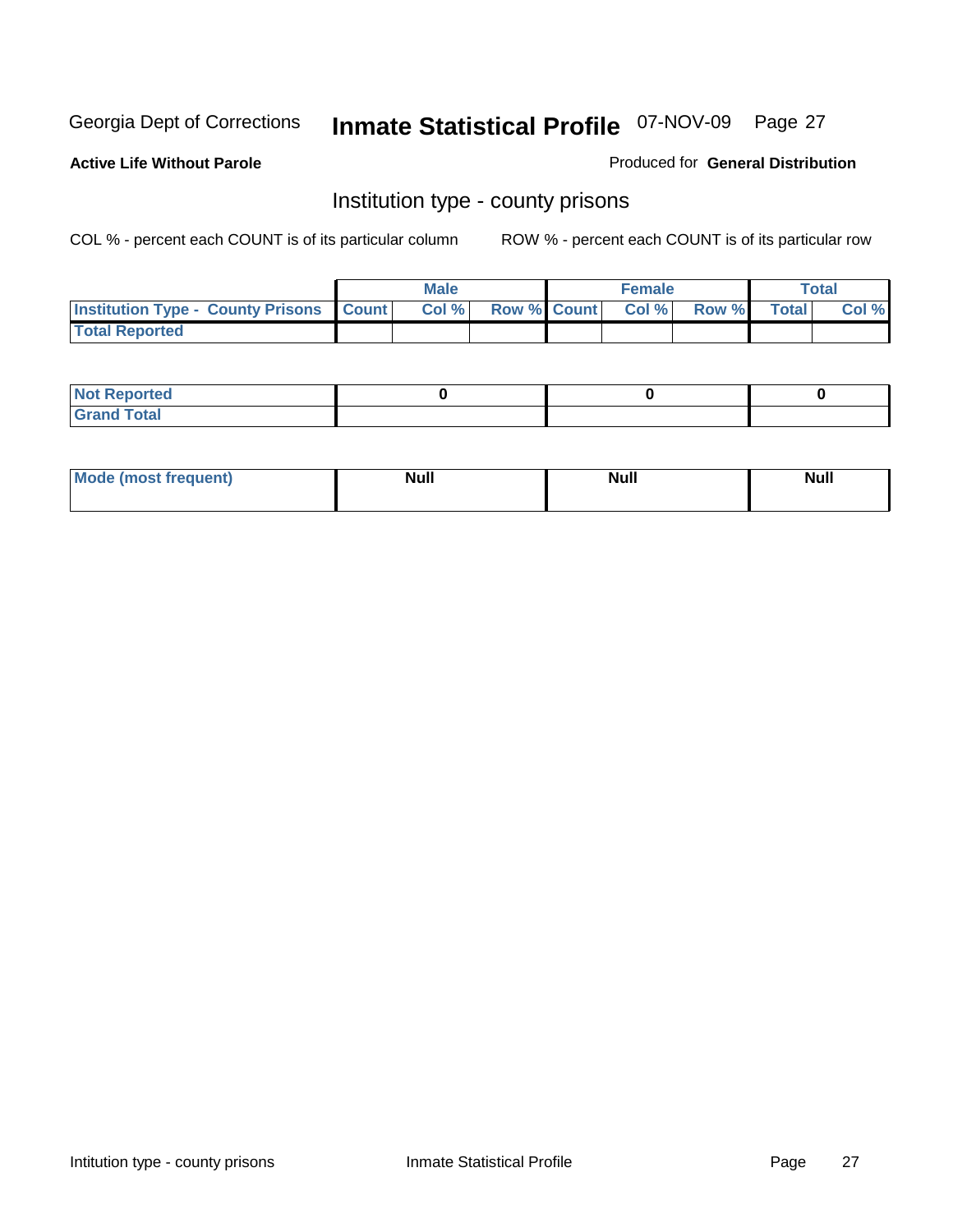#### **Active Life Without Parole**

#### Produced for **General Distribution**

### Institution type - state prisons

|     |                                         |              | <b>Male</b> |         |                | <b>Female</b> |         | <b>Total</b>    |        |
|-----|-----------------------------------------|--------------|-------------|---------|----------------|---------------|---------|-----------------|--------|
|     | <b>Institution Type - State Prisons</b> | <b>Count</b> | Col %       | Row %   | <b>Count</b>   | Col %         | Row %   | <b>Total</b>    | Col %  |
| 532 | <b>Augusta State Med.</b>               | 26           | 4.81%       | 100.00% |                |               |         | $\overline{26}$ | 4.72%  |
|     | <b>Prison</b>                           |              |             |         |                |               |         |                 |        |
| 553 | <b>Baldwin State Prison</b>             | 21           | 3.88%       | 100.00% |                |               |         | 21              | 3.81%  |
| 521 | <b>Ga Diag &amp; Class Pris</b>         | 17           | 3.14%       | 100.00% |                |               |         | 17              | 3.09%  |
| 522 | <b>Ga Diag &amp; Class Pris-</b>        | 10           | 1.85%       | 100.00% |                |               |         | 10              | 1.81%  |
|     | <b>Perm</b>                             |              |             |         |                |               |         |                 |        |
| 517 | <b>Ga State Prison</b>                  | 10           | 1.85%       | 100.00% |                |               |         | 10              | 1.81%  |
| 541 | <b>Hancock State Prison</b>             | 58           | 10.72%      | 100.00% |                |               |         | 58              | 10.53% |
| 540 | <b>Hays State Prison</b>                | 64           | 11.83%      | 100.00% |                |               |         | 64              | 11.62% |
| 549 | <b>Macon State Prison</b>               | 78           | 14.42%      | 100.00% |                |               |         | 78              | 14.16% |
| 519 | <b>Men'S State Prison</b>               | 2            | .37%        | 100.00% |                |               |         | 2               | .36%   |
| 554 | <b>Metro State Prison (W)</b>           |              |             |         | 8              | 80.00%        | 100.00% | 8               | 1.45%  |
| 505 | <b>Phillips State Prison</b>            | 16           | 2.96%       | 100.00% |                |               |         | 16              | 2.90%  |
| 557 | <b>Pulaski State Prison (W)</b>         |              |             |         | $\overline{2}$ | 20.00%        | 100.00% | 2               | .36%   |
| 550 | <b>Smith State Prison</b>               | 58           | 10.72%      | 100.00% |                |               |         | 58              | 10.53% |
| 542 | <b>Telfair State Prison</b>             | 77           | 14.23%      | 100.00% |                |               |         | 77              | 13.97% |
| 537 | <b>Valdosta State Prison</b>            | 51           | 9.43%       | 100.00% |                |               |         | 51              | 9.26%  |
| 501 | <b>Ware State Prison</b>                | 52           | 9.61%       | 100.00% |                |               |         | 52              | 9.44%  |
| 552 | <b>Washington Sp</b>                    |              | .18%        | 100.00% |                |               |         |                 | .18%   |
|     | <b>Total Reported</b>                   | 541          | 100%        | 98.19%  | 10             | 100%          | 1.81%   | 551             | 100%   |

| <b>Not</b><br><b>Not Reported</b> |        |     |
|-----------------------------------|--------|-----|
| <b>Total</b>                      | -11    | 551 |
| <b>Grand</b>                      | $\sim$ | JJI |

| <b>Mode (most frequent)</b> | 1549 Macon State Prison | 554 Metro State Prison (W) | 549 Macon State<br>Prison |
|-----------------------------|-------------------------|----------------------------|---------------------------|
|-----------------------------|-------------------------|----------------------------|---------------------------|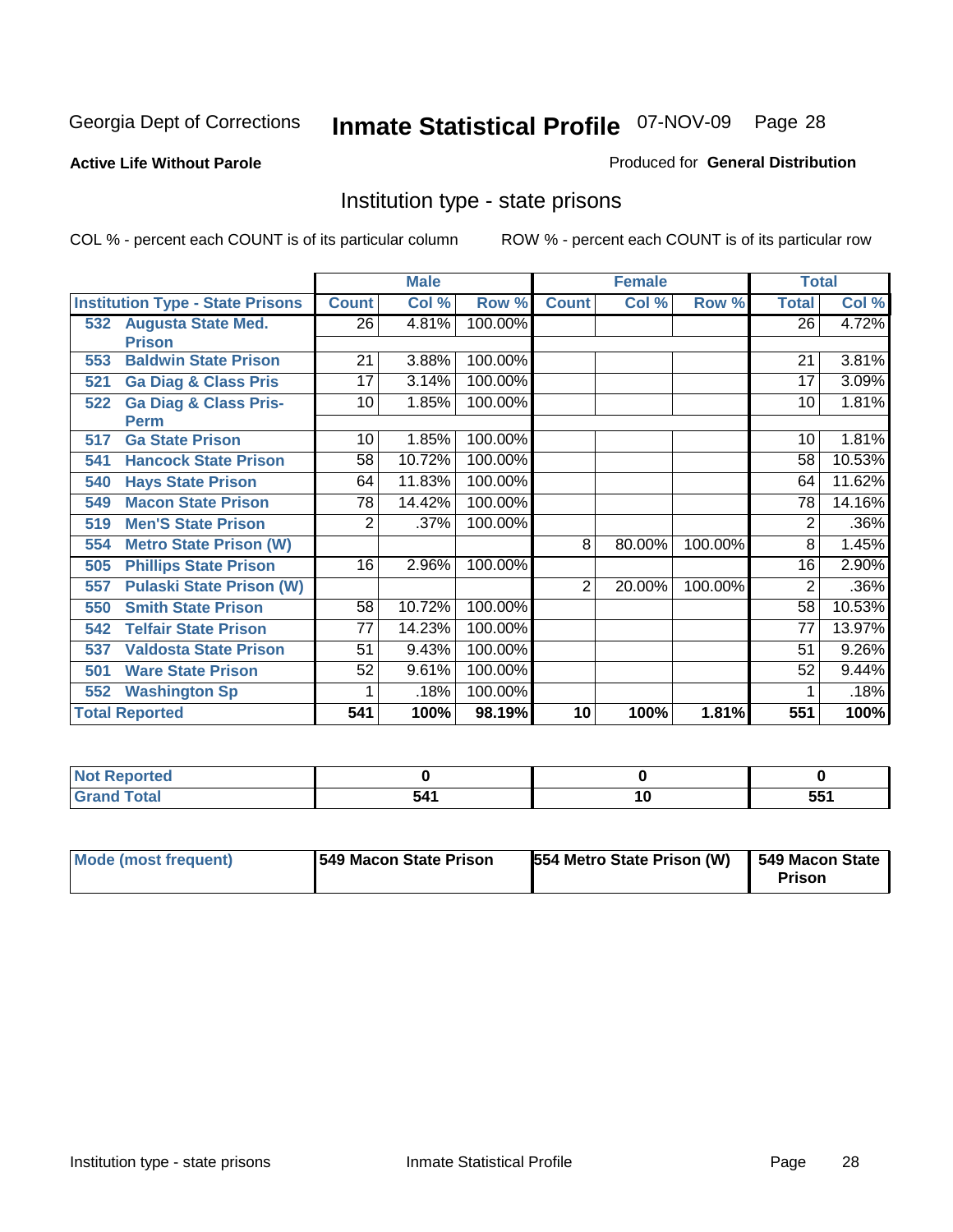**Active Life Without Parole** 

Produced for **General Distribution**

### Institution type - private prisons

|                                           |              | <b>Male</b> |                    | <b>Female</b> |       |              | Total   |
|-------------------------------------------|--------------|-------------|--------------------|---------------|-------|--------------|---------|
| <b>Institution Type - Private Prisons</b> | <b>Count</b> | Col %       | <b>Row % Count</b> | Col %         | Row % | <b>Total</b> | Col %   |
| 569<br><b>Coffee Corr Facility</b>        |              | 100.00%     | 100.00%            |               |       |              | 100.00% |
| <b>Total Reported</b>                     |              | 100%        | 100% <b>I</b>      |               | %     |              | 100%    |

| rtea<br>$\sim$<br>.      |  |  |
|--------------------------|--|--|
| int<br><b>TULAI</b><br>- |  |  |

| Mode (most frequent) | 569 Coffee Corr Facility | <b>Null</b> | 569 Coffee Corr<br><b>Facility</b> |
|----------------------|--------------------------|-------------|------------------------------------|
|----------------------|--------------------------|-------------|------------------------------------|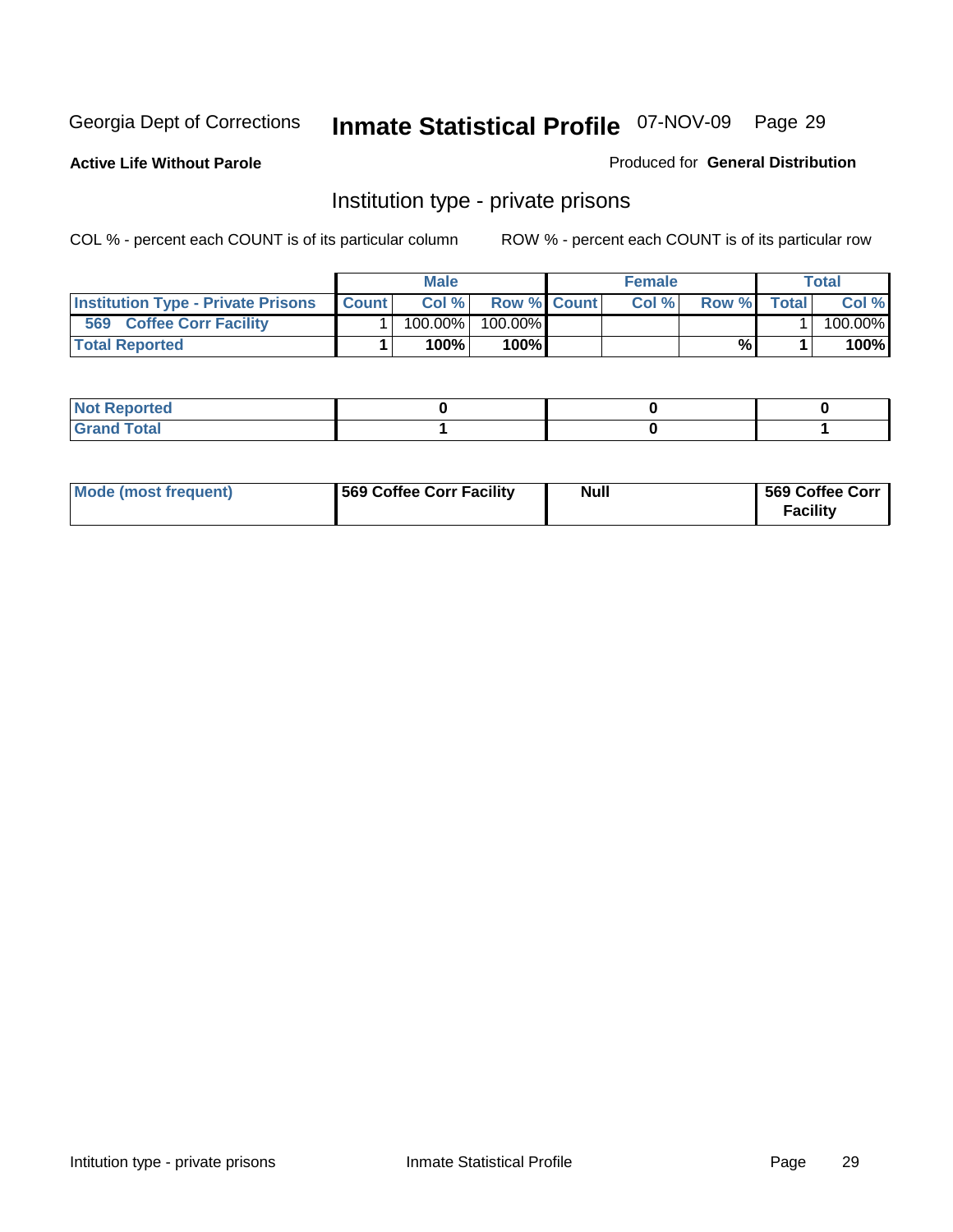**Active Life Without Parole** 

Produced for **General Distribution**

### Institution type - prison annexes

|                                                | <b>Male</b> |              |                | <b>Female</b> |             | <b>Total</b> |
|------------------------------------------------|-------------|--------------|----------------|---------------|-------------|--------------|
| <b>Institution Type - Prison Annexes Count</b> | Col %       | <b>Row %</b> | <b>Count</b> Ⅰ | Col%          | Row % Total | Col %        |
| <b>Total Reported</b>                          |             |              |                |               |             |              |

| <b>Not Reported</b>            |  |  |
|--------------------------------|--|--|
| <b>Total</b><br>Croi<br>$\sim$ |  |  |

| Mode (most frequent) | <b>Null</b> | <b>Null</b> | <b>Null</b> |
|----------------------|-------------|-------------|-------------|
|                      |             |             |             |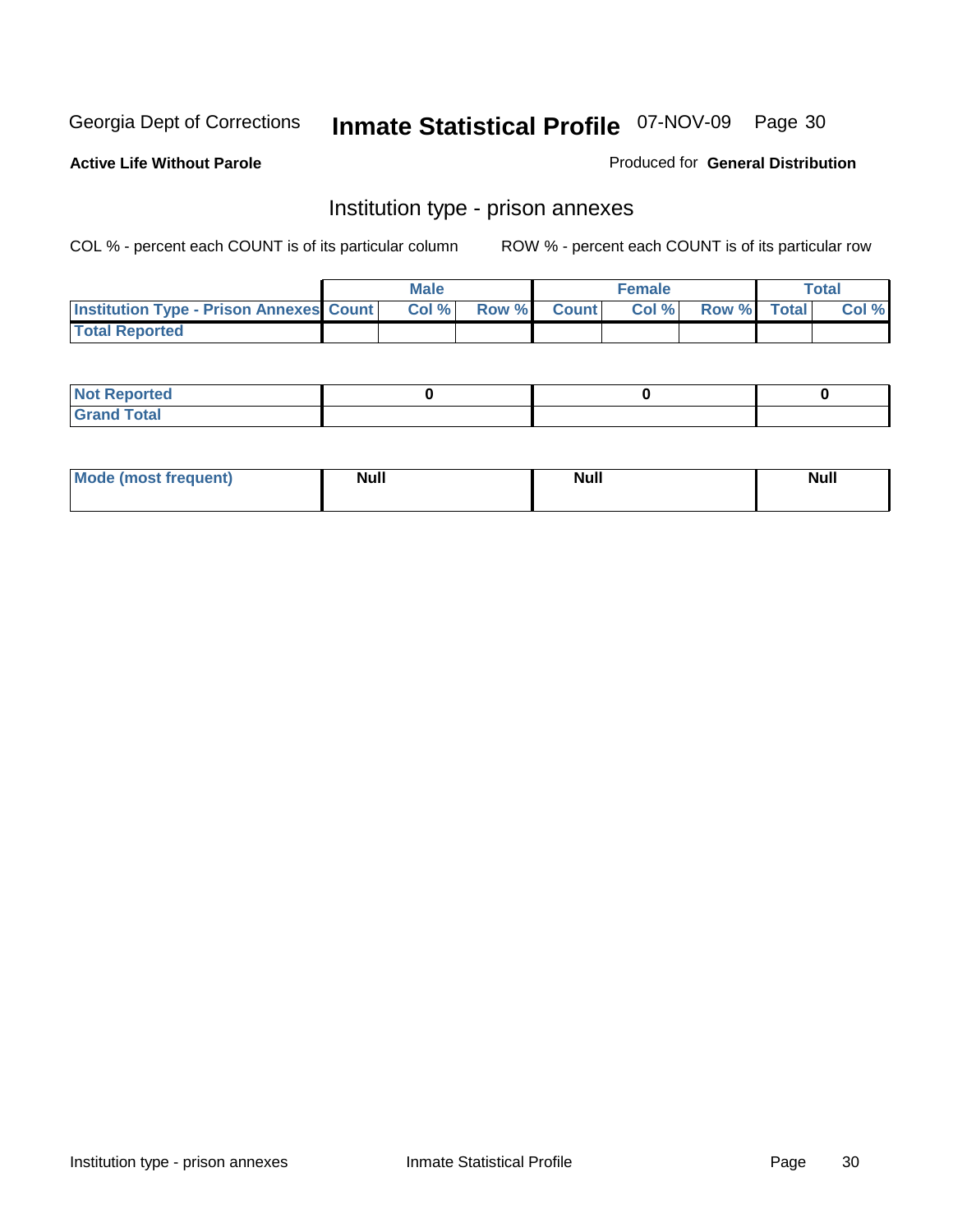**Active Life Without Parole** 

Produced for **General Distribution**

### Institution type - pre-release centers

|                                                | <b>Male</b> |                    | <b>Female</b> |             | <b>Total</b> |
|------------------------------------------------|-------------|--------------------|---------------|-------------|--------------|
| <b>Institution Type - Prison Annexes Count</b> | Col %       | <b>Row % Count</b> | Col %         | Row % Total | Col %        |
| <b>Total Reported</b>                          |             |                    |               |             |              |

| <b>Not</b><br><b>Reported</b>    |  |  |
|----------------------------------|--|--|
| <b>Total</b><br>Gran<br>$\sim$ . |  |  |

| Mode (most frequent) | <b>Null</b> | <b>Null</b> | <b>Null</b> |
|----------------------|-------------|-------------|-------------|
|                      |             |             |             |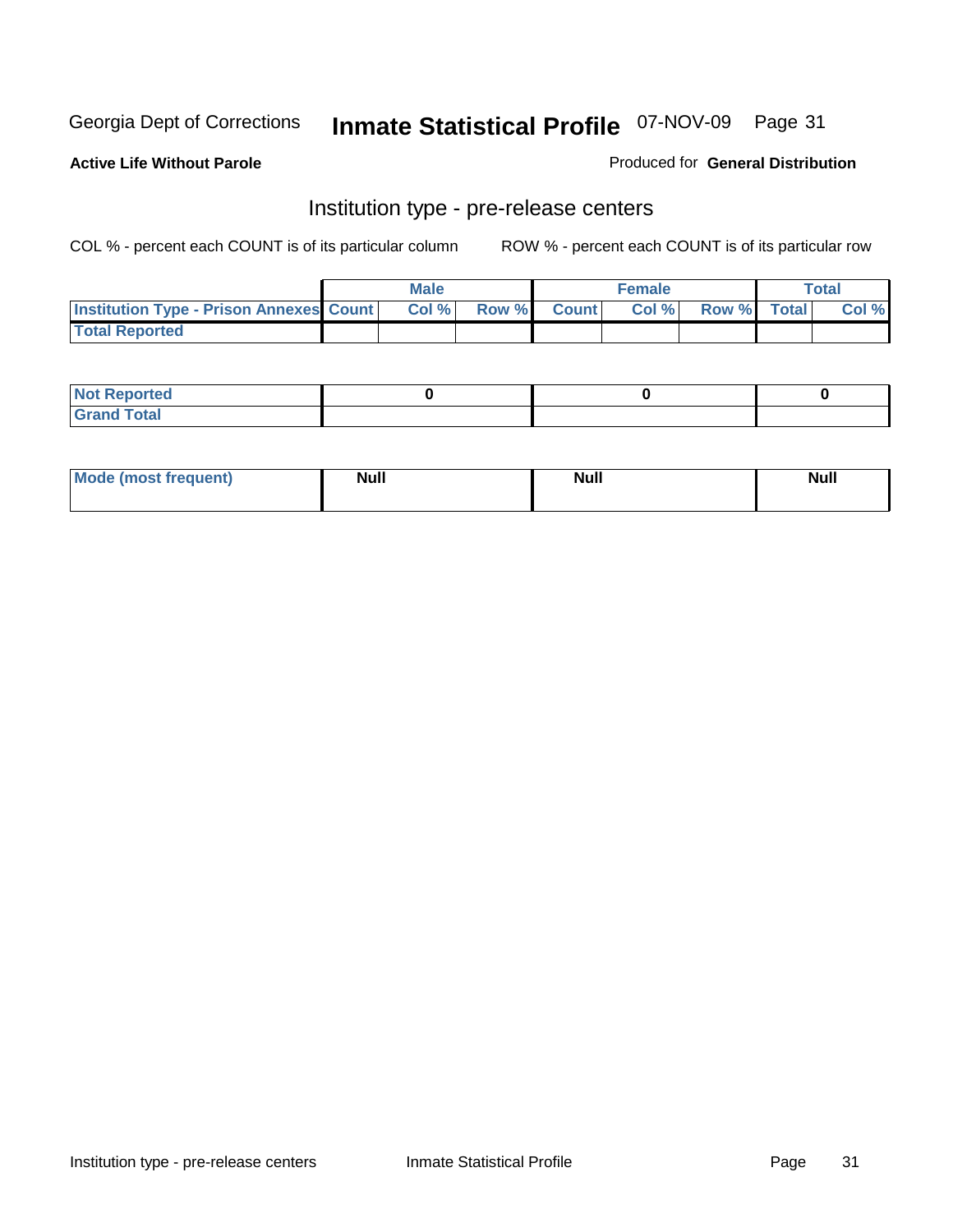**Active Life Without Parole** 

Produced for **General Distribution**

### Institution type - inmate boot camp

|                                      |              | Male  |             | <b>Female</b> |             | <b>Total</b> |
|--------------------------------------|--------------|-------|-------------|---------------|-------------|--------------|
| <b>Institution Type - Boot Camps</b> | <b>Count</b> | Col % | Row % Count | Col %         | Row % Total | Col %        |
| <b>Total Rported</b>                 |              |       |             |               |             |              |

| <b>Not Reported</b>  |  |  |
|----------------------|--|--|
| <b>Total</b><br>Croy |  |  |

| Mode (most frequent) | <b>Null</b> | <b>Null</b> | <b>Null</b> |
|----------------------|-------------|-------------|-------------|
|                      |             |             |             |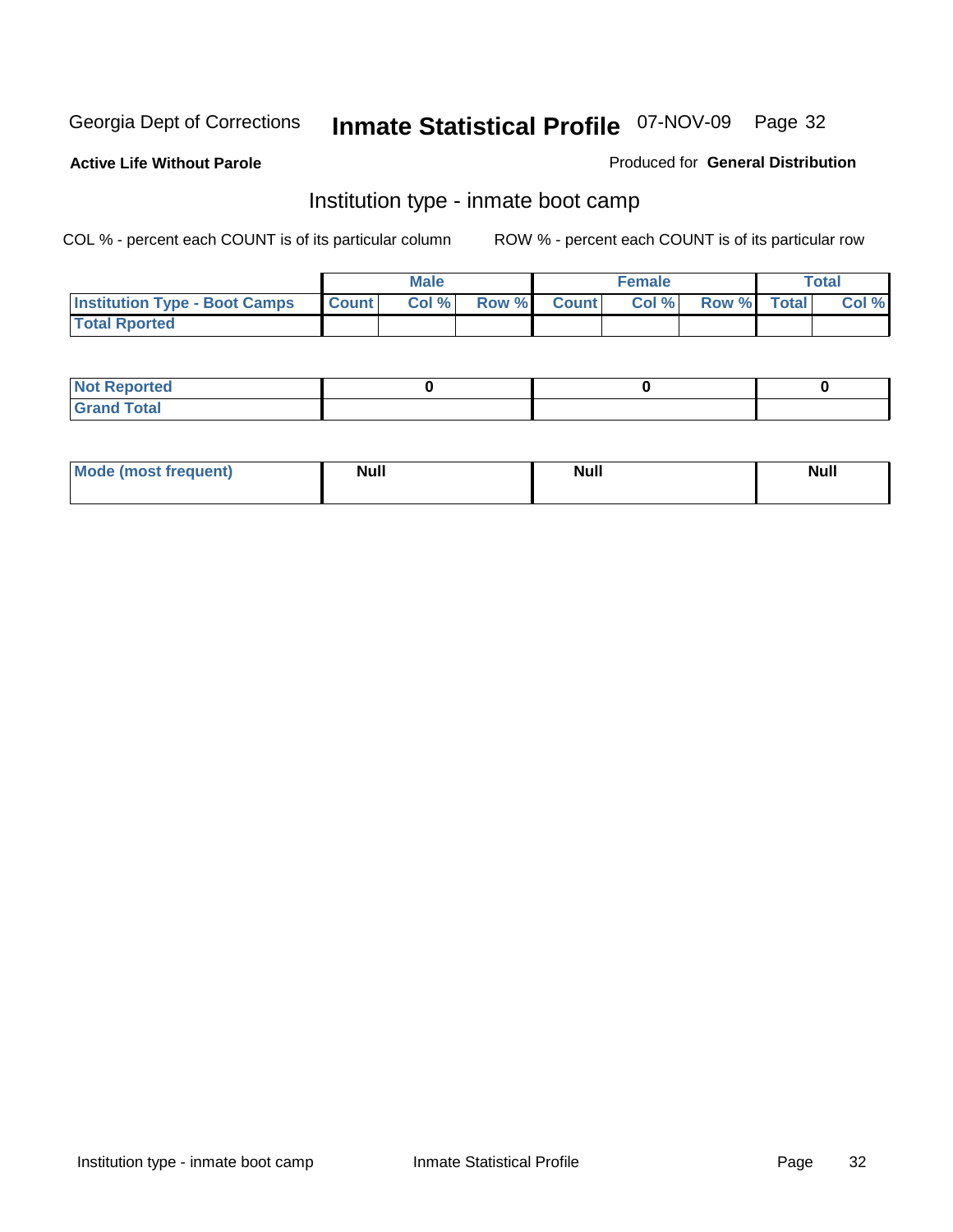#### **Active Life Without Parole**

#### Produced for **General Distribution**

### Number of disciplinary reports

|                                       |                 | <b>Male</b> |             |    | <b>Female</b> |       |              | <b>Total</b> |
|---------------------------------------|-----------------|-------------|-------------|----|---------------|-------|--------------|--------------|
| <b>Number of Disciplinary Reports</b> | <b>Count</b>    | Col %       | Row % Count |    | Col %         | Row % | <b>Total</b> | Col %        |
|                                       | 131             | 24.17%      | 96.32%      | 5  | 50.00%        | 3.68% | 136          | 24.64%       |
|                                       | 55              | 10.15%      | 100.00%     |    |               |       | 55           | 9.96%        |
|                                       | 47              | $8.67\%$    | 95.92%      | 2  | 20.00%        | 4.08% | 49           | 8.88%        |
| 3                                     | 41              | 7.56%       | 97.62%      |    | 10.00%        | 2.38% | 42           | 7.61%        |
|                                       | 30 <sup>1</sup> | 5.54%       | 100.00%     |    |               |       | 30           | 5.43%        |
| 5                                     | 26 <sup>1</sup> | 4.80%       | 100.00%     |    |               |       | 26           | 4.71%        |
| <b>More Than 5</b>                    | 212             | 39.11%      | 99.07%      | 2  | 20.00%        | 0.93% | 214          | 38.77%       |
| <b>Total Reported</b>                 | 542             | 100%        | 98.19%      | 10 | 100%          | 1.81% | 552          | 100%         |

| 542 | יי<br>$\sim$ | ににつ<br>◡◡▵ |
|-----|--------------|------------|

| Mean (average)       | 8.10 | 8.06 |
|----------------------|------|------|
| Median (middle)      |      |      |
| Mode (most frequent) |      |      |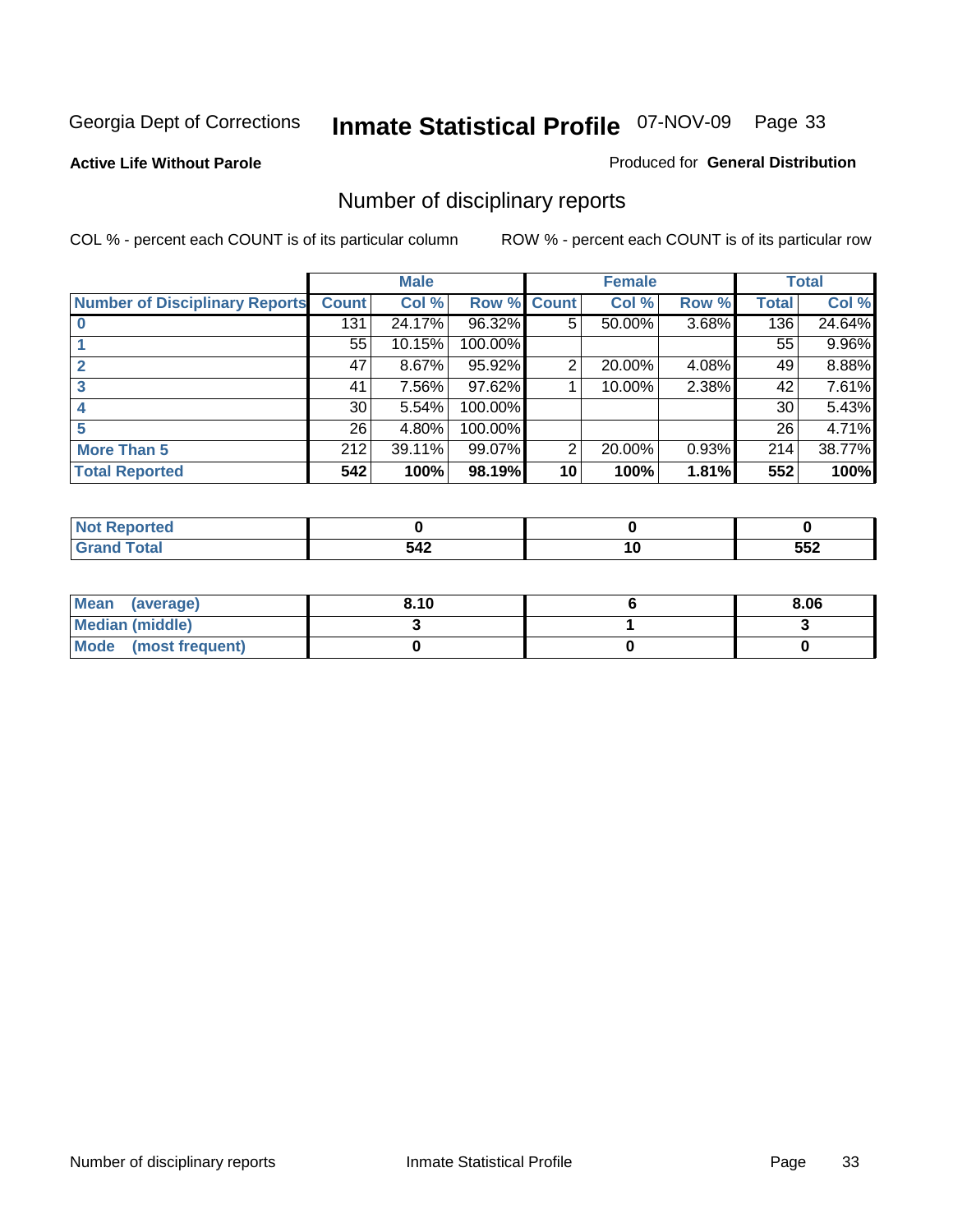#### **Active Life Without Parole**

#### Produced for **General Distribution**

### Number of transfers

|                       |                 | <b>Male</b> |         |                | <b>Female</b> |        |              | <b>Total</b> |
|-----------------------|-----------------|-------------|---------|----------------|---------------|--------|--------------|--------------|
| Number of Transfers   | Count l         | Col %       | Row %   | <b>Count</b>   | Col %         | Row %  | <b>Total</b> | Col %        |
|                       | 10 <sup>1</sup> | 1.85%       | 76.92%  | 3 <sub>l</sub> | 30.00%        | 23.08% | 13           | 2.36%        |
|                       | 117             | 21.59%      | 98.32%  | $\overline{2}$ | 20.00%        | 1.68%  | 119          | 21.56%       |
|                       | 122             | 22.51%      | 98.39%  | 2              | 20.00%        | 1.61%  | 124          | 22.46%       |
|                       | 106             | 19.56%      | 97.25%  | 3              | 30.00%        | 2.75%  | 109          | 19.75%       |
|                       | 48              | 8.86%       | 100.00% |                |               |        | 48           | 8.70%        |
|                       | 47              | 8.67%       | 100.00% |                |               |        | 47           | $8.51\%$     |
| <b>More Than 5</b>    | 92              | 16.97%      | 100.00% |                |               |        | 92           | 16.67%       |
| <b>Total Reported</b> | 542             | 100%        | 98.19%  | 10             | 100%          | 1.81%  | 552          | 100.0%       |

| 542 | יי<br>$\sim$ | ににつ<br>◡◡▵ |
|-----|--------------|------------|

| Mean (average)       | 3.42 | . . | 3.39 |
|----------------------|------|-----|------|
| Median (middle)      |      | .   |      |
| Mode (most frequent) |      |     |      |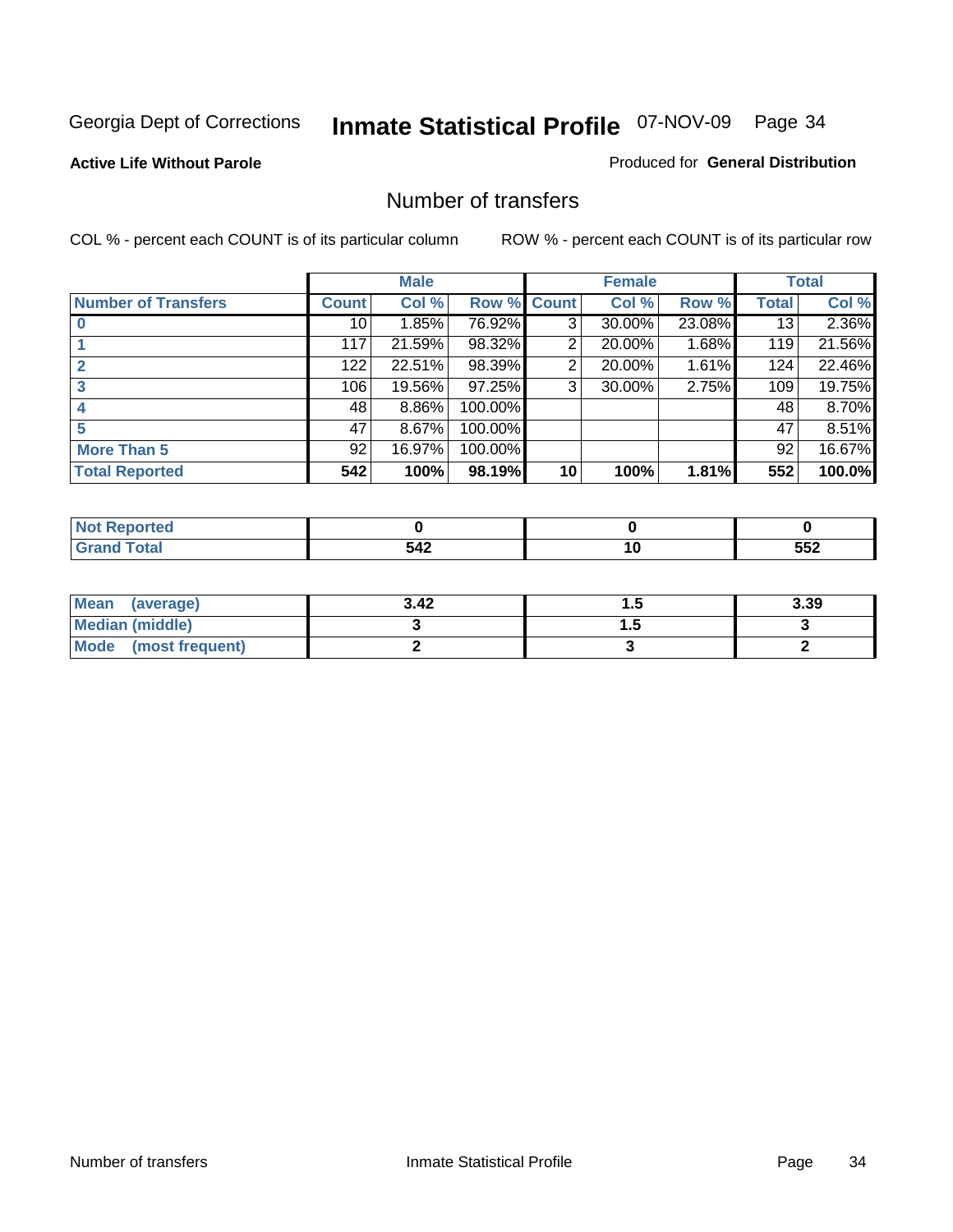**Active Life Without Parole** 

Produced for **General Distribution**

### Number of escapes

|                          |              | <b>Male</b> |                    |    | <b>Female</b> |          |       | <b>Total</b> |
|--------------------------|--------------|-------------|--------------------|----|---------------|----------|-------|--------------|
| <b>Number of Escapes</b> | <b>Count</b> | Col %       | <b>Row % Count</b> |    | Col %         | Row %    | Total | Col %        |
|                          | 540          | $99.63\%$   | 98.18%             | 10 | $100.00\%$    | $1.82\%$ | 550   | 99.64%       |
|                          |              | 0.37%       | 100.00%            |    |               |          |       | 0.36%        |
| <b>Total Reported</b>    | 542          | 100%        | 98.19%             | 10 | 100%          | 1.81%    | 552   | 100%         |

| rted                  |     |     |     |
|-----------------------|-----|-----|-----|
| <b>Fotal</b><br>Grand | 542 | . . | 552 |

| Mean (average)       |  |  |
|----------------------|--|--|
| Median (middle)      |  |  |
| Mode (most frequent) |  |  |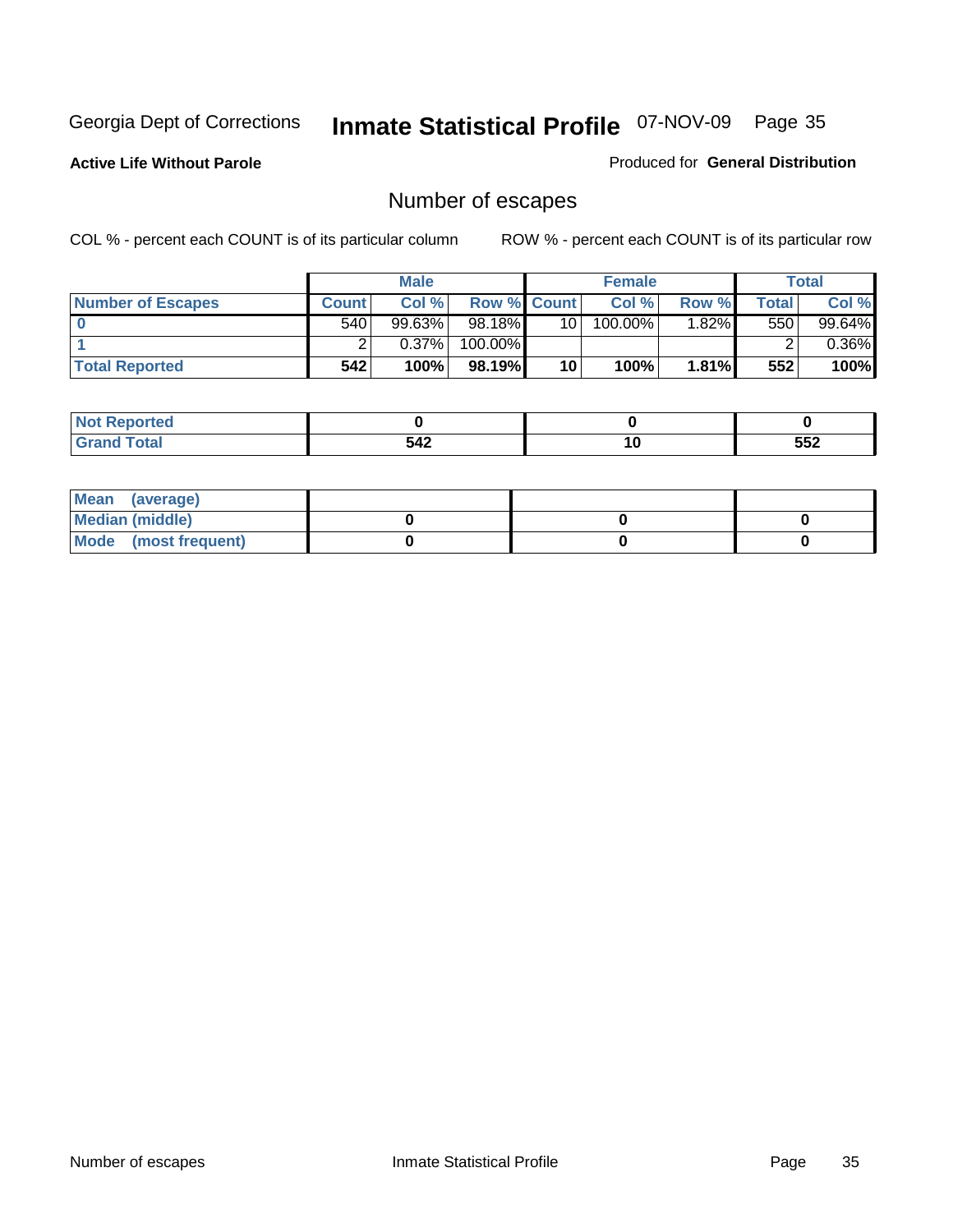#### **Active Life Without Parole**

#### Produced for **General Distribution**

### Time served in current (or last) institution

|                            |              | <b>Male</b> |         |                | <b>Female</b> |        |                 | <b>Total</b> |
|----------------------------|--------------|-------------|---------|----------------|---------------|--------|-----------------|--------------|
| <b>Time In Institution</b> | <b>Count</b> | Col %       | Row %   | <b>Count</b>   | Col %         | Row %  | <b>Total</b>    | Col %        |
| 0 to 3 months              | 54           | 9.96%       | 98.18%  | 1              | 10.00%        | 1.82%  | $\overline{55}$ | 9.96%        |
| 3.01 to 6 months           | 59           | 10.89%      | 100.00% |                |               |        | 59              | 10.69%       |
| 6.01 to 9 months           | 48           | 8.86%       | 100.00% |                |               |        | 48              | 8.70%        |
| 9.01 to 12 months          | 33           | 6.09%       | 100.00% |                |               |        | 33              | 5.98%        |
| 12.01 to 18 months         | 51           | 9.41%       | 87.93%  | $\overline{7}$ | 70.00%        | 12.07% | 58              | 10.51%       |
| 18.01 to 24 months         | 62           | 11.44%      | 100.00% |                |               |        | 62              | 11.23%       |
| 2.01 to 3 years            | 55           | 10.15%      | 100.00% |                |               |        | 55              | 9.96%        |
| 3.01 to 4 years            | 46           | 8.49%       | 100.00% |                |               |        | 46              | 8.33%        |
| 4.01 to 5 years            | 37           | 6.83%       | 97.37%  | 1              | 10.00%        | 2.63%  | 38              | 6.88%        |
| 5.01 to 6 years            | 18           | 3.32%       | 94.74%  | 1              | 10.00%        | 5.26%  | 19              | 3.44%        |
| 6.01 to 7 years            | 22           | 4.06%       | 100.00% |                |               |        | 22              | 3.99%        |
| $7.01$ to 8 years          | 22           | 4.06%       | 100.00% |                |               |        | 22              | 3.99%        |
| 8.01 to 9 years            | 13           | 2.40%       | 100.00% |                |               |        | 13              | 2.36%        |
| 9.01 to 10 years           | 10           | 1.85%       | 100.00% |                |               |        | 10              | 1.81%        |
| Over 10 years              | 12           | 2.21%       | 100.00% |                |               |        | 12              | 2.17%        |
| <b>Total Reported</b>      | 542          | 100%        | 98.19%  | 10             | 100%          | 1.81%  | 552             | 100%         |

| <b>Reported</b><br>. NOT |          |            |
|--------------------------|----------|------------|
| <b>otal</b>              | 512<br>ᅠ | --0<br>ບວ∠ |

| <b>Mean</b><br>(average) | 33 months | 23 months | 32 months |  |
|--------------------------|-----------|-----------|-----------|--|
| Median (middle)          | 20 months | 16 months | 19 months |  |
| Mode<br>(most frequent)  | 4 months  | ∣ months  | months    |  |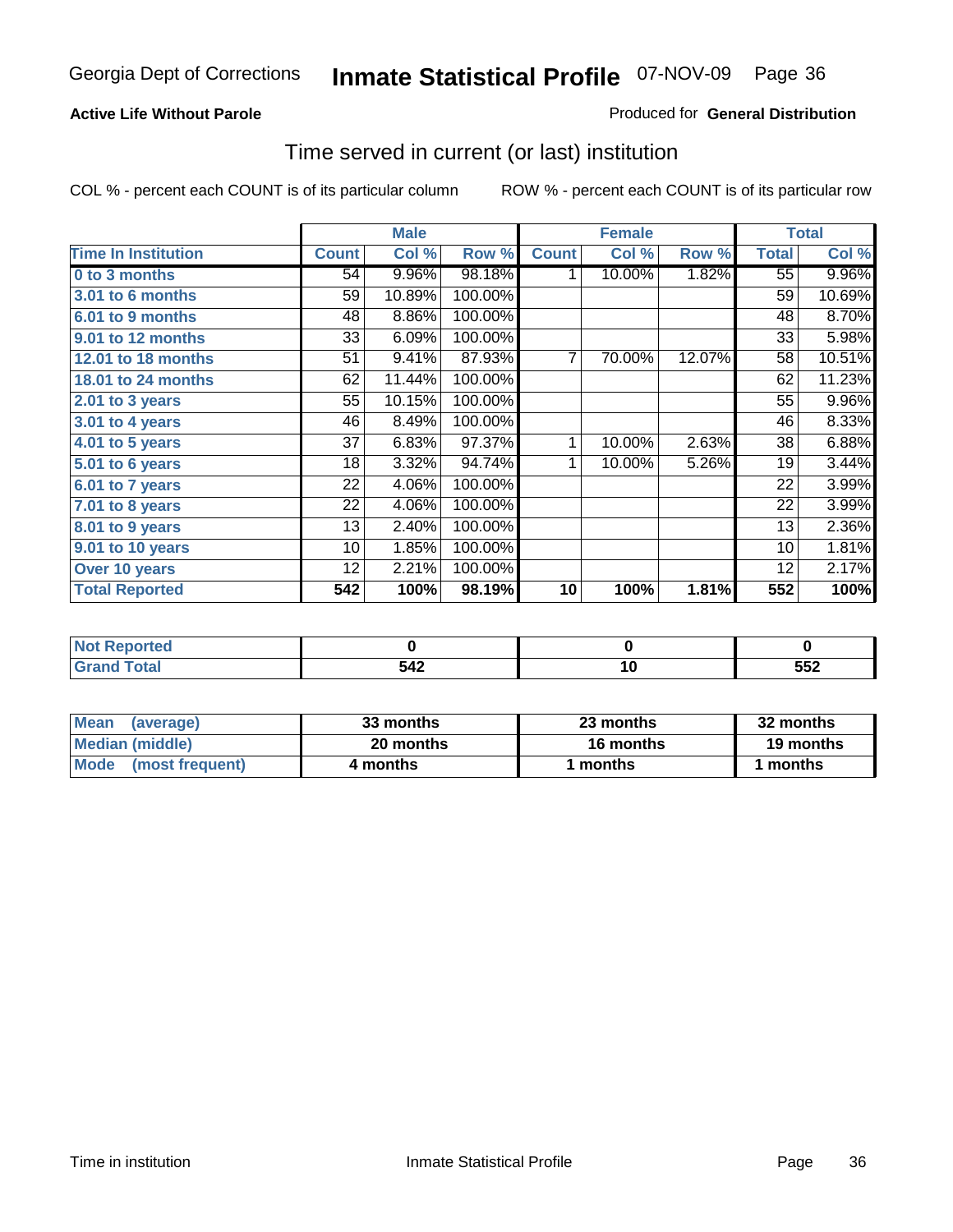### **Active Life Without Parole**

### Produced for **General Distribution**

### Highest grade level attained

|                              |                 | <b>Male</b> |         |                | <b>Female</b> |       |                 | <b>Total</b> |
|------------------------------|-----------------|-------------|---------|----------------|---------------|-------|-----------------|--------------|
| <b>Grade Level</b>           | <b>Count</b>    | Col %       | Row %   | <b>Count</b>   | Col %         | Row % | <b>Total</b>    | Col %        |
| No school at all             | 1.              | 0.19%       | 100.00% |                |               |       | 1               | 0.19%        |
| <b>Grade 1</b>               | 1               | 0.19%       | 100.00% |                |               |       | 1               | 0.19%        |
| <b>Grade 2</b>               | 1               | 0.19%       | 100.00% |                |               |       | 1               | 0.19%        |
| <b>Grade 4</b>               | 3               | 0.57%       | 100.00% |                |               |       | $\overline{3}$  | 0.56%        |
| Grade 5                      | 5               | 0.95%       | 100.00% |                |               |       | $\overline{5}$  | 0.94%        |
| Grade 6                      | 7               | 1.33%       | 100.00% |                |               |       | 7               | 1.31%        |
| <b>Grade 7</b>               | 22              | 4.19%       | 100.00% |                |               |       | 22              | 4.12%        |
| <b>Grade 8</b>               | 52              | 9.90%       | 100.00% |                |               |       | 52              | 9.74%        |
| <b>Grade 9</b>               | 74              | 14.10%      | 98.67%  | 1              | 11.11%        | 1.33% | 75              | 14.04%       |
| Grade 10                     | 108             | 20.57%      | 98.18%  | $\overline{2}$ | 22.22%        | 1.82% | 110             | 20.60%       |
| Grade 11                     | $\overline{73}$ | 13.90%      | 97.33%  | $\overline{2}$ | 22.22%        | 2.67% | $\overline{75}$ | 14.04%       |
| <b>Grade 12 or GED</b>       | 85              | 16.19%      | 97.70%  | $\overline{2}$ | 22.22%        | 2.30% | $\overline{87}$ | 16.29%       |
| <b>Some tech school</b>      | $\overline{13}$ | 2.48%       | 100.00% |                |               |       | 13              | 2.43%        |
| <b>Completed tech school</b> | 15              | 2.86%       | 100.00% |                |               |       | 15              | 2.81%        |
| College, 1 year              | 16              | 3.05%       | 100.00% |                |               |       | 16              | 3.00%        |
| College, 2 year              | 20              | 3.81%       | 90.91%  | $\overline{2}$ | 22.22%        | 9.09% | 22              | 4.12%        |
| College, 3 year              | 10              | 1.90%       | 100.00% |                |               |       | 10              | 1.87%        |
| <b>Bachelor's degree</b>     | 12              | 2.29%       | 100.00% |                |               |       | 12              | 2.25%        |
| <b>Master's degree</b>       | 4               | 0.76%       | 100.00% |                |               |       | 4               | 0.75%        |
| Ph.D. degree                 | 1               | 0.19%       | 100.00% |                |               |       | 1               | 0.19%        |
| Law degree                   | $\overline{2}$  | 0.38%       | 100.00% |                |               |       | $\overline{2}$  | 0.37%        |
| <b>Total Reported</b>        | 525             | 100%        | 98.31%  | 9              | 100%          | 1.69% | 534             | 100%         |

| тео | . .             |                                 | 4 C<br>۰. |
|-----|-----------------|---------------------------------|-----------|
|     | $54^\circ$<br>ᇬ | I U<br>$\overline{\phantom{a}}$ | 552       |

| Mean<br>(average)       | 10.59    | 11.44    | 10.61    |  |
|-------------------------|----------|----------|----------|--|
| Median (middle)         | Grade 10 | Grade 11 | Grade 10 |  |
| Mode<br>(most frequent) | Grade 10 | Grade 11 | Grade 10 |  |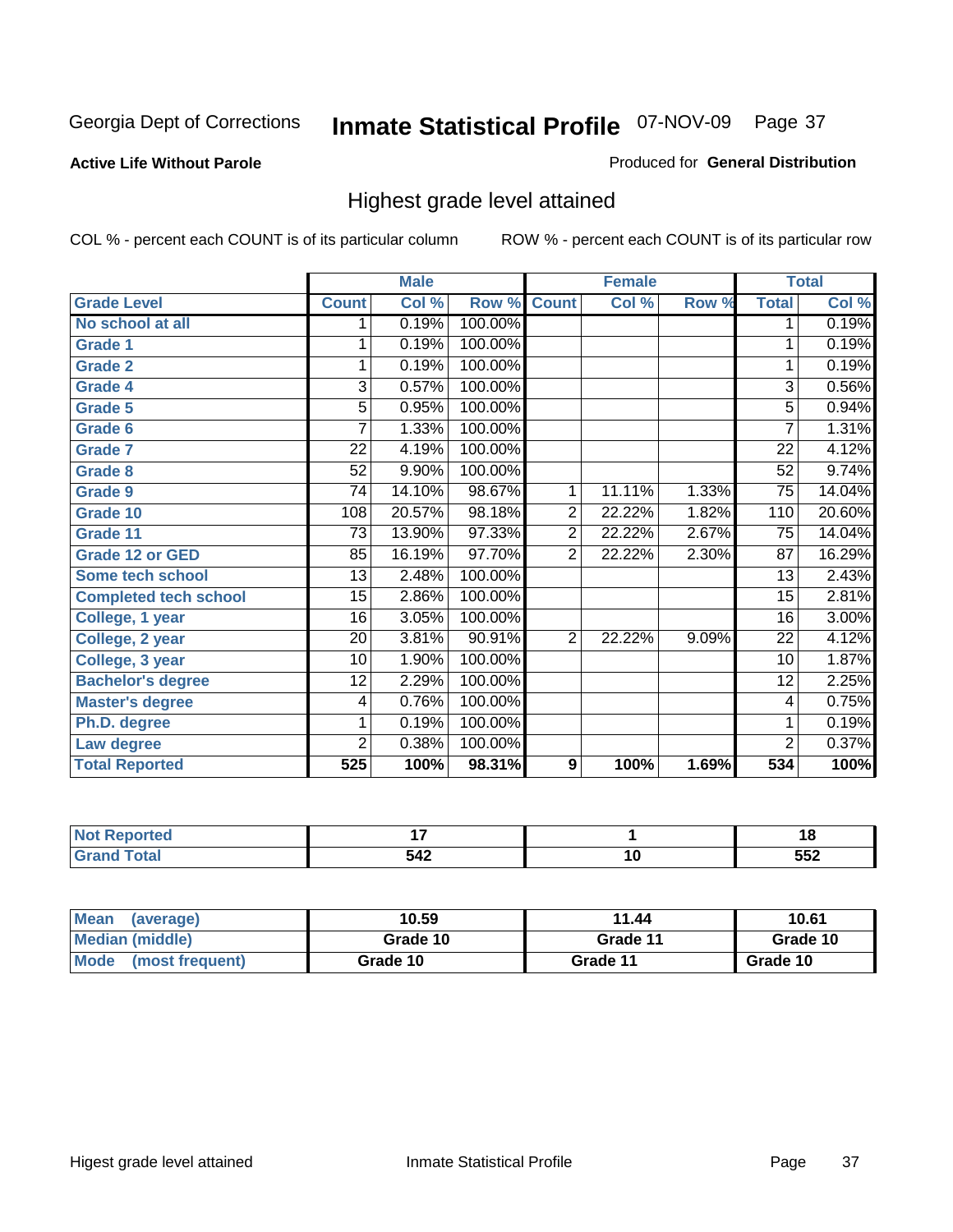#### **Active Life Without Parole**

#### Produced for **General Distribution**

### Culture fair IQ scores

|                       |              | <b>Male</b> |             |                | <b>Female</b> |         |              | <b>Total</b> |
|-----------------------|--------------|-------------|-------------|----------------|---------------|---------|--------------|--------------|
| <b>IQ Scores</b>      | <b>Count</b> | Col %       | Row % Count |                | Col %         | Row %   | <b>Total</b> | Col %        |
| $60 - 69$             | 22           | 4.60%       | 100.00%     |                |               |         | 22           | 4.52%        |
| $70 - 79$             | 38           | 7.95%       | 100.00%     |                |               |         | 38           | 7.80%        |
| $80 - 89$             | 82           | 17.15%      | 97.62%      | $\overline{2}$ | 22.22%        | 2.38%   | 84           | 17.25%       |
| $90 - 99$             | 82           | 17.15%      | 97.62%      | 2              | 22.22%        | 2.38%   | 84           | 17.25%       |
| $100 - 109$           | 132          | 27.62%      | 99.25%      |                | 11.11%        | 0.75%   | 133          | 27.31%       |
| $110 - 119$           | 101          | 21.13%      | 98.06%      | 2              | 22.22%        | 1.94%   | 103          | 21.15%       |
| $120 - 129$           | 21           | 4.39%       | 95.45%      | 1              | 11.11%        | 4.55%   | 22           | 4.52%        |
| $130 - 139$           |              |             |             |                | 11.11%        | 100.00% |              | 0.21%        |
| <b>Total Reported</b> | 478          | 100%        | 98.15%      | 9              | 100%          | 1.85%   | 487          | 100.0%       |

| <b>Not Reported</b>  | 60  |    | 61  |
|----------------------|-----|----|-----|
| Not Valid (under 60) |     |    |     |
| <b>Grand Total</b>   | 542 | 10 | 552 |

| <b>Mean</b><br>(average) | 98  | 108 | 98  |
|--------------------------|-----|-----|-----|
| <b>Median (middle)</b>   | 101 | 102 | 101 |
| Mode (most frequent)     | 105 | 96  | 105 |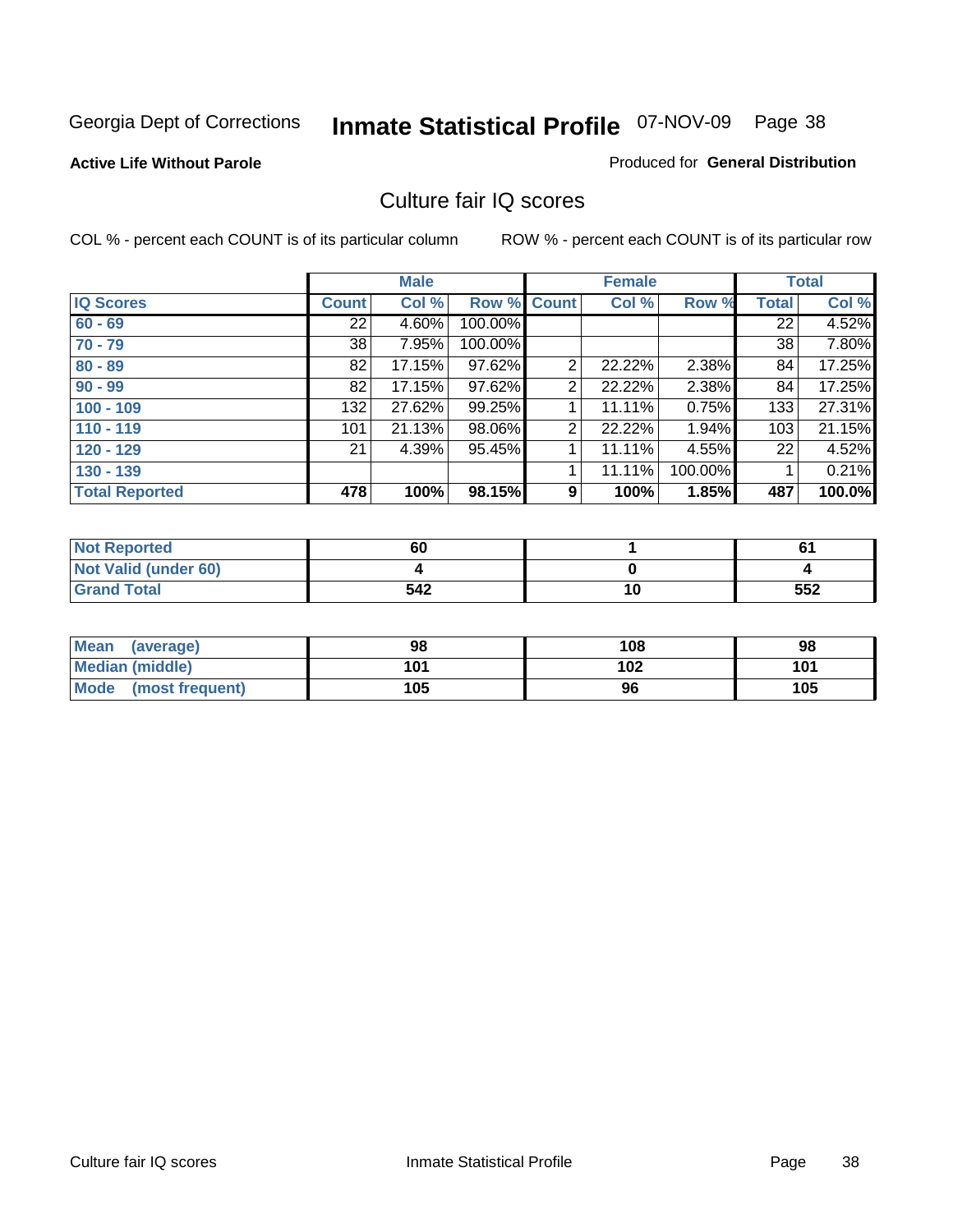#### **Active Life Without Parole**

### Produced for **General Distribution**

# Wide Range Achievement Test (WRAT) reading score

|                           |              | <b>Male</b> |         |              | <b>Female</b> |       |                 | <b>Total</b> |
|---------------------------|--------------|-------------|---------|--------------|---------------|-------|-----------------|--------------|
| <b>WRAT Reading Score</b> | <b>Count</b> | Col %       | Row %   | <b>Count</b> | Col %         | Row % | <b>Total</b>    | Col %        |
| 0.1 to 0.9                | 13           | 2.67%       | 100.00% |              |               |       | $\overline{13}$ | 2.62%        |
| 1.0 to 1.9                | 14           | 2.87%       | 100.00% |              |               |       | 14              | 2.82%        |
| 2.0 to 2.9                | 26           | 5.34%       | 96.30%  | 1            | 11.11%        | 3.70% | 27              | 5.44%        |
| 3.0 to 3.9                | 29           | 5.95%       | 100.00% |              |               |       | 29              | 5.85%        |
| 4.0 to 4.9                | 38           | 7.80%       | 100.00% |              |               |       | 38              | 7.66%        |
| 5.0 to 5.9                | 46           | 9.45%       | 97.87%  | 1            | 11.11%        | 2.13% | 47              | 9.48%        |
| 6.0 to 6.9                | 42           | 8.62%       | 100.00% |              |               |       | 42              | 8.47%        |
| 7.0 to 7.9                | 19           | 3.90%       | 100.00% |              |               |       | 19              | 3.83%        |
| 8.0 to 8.9                | 34           | 6.98%       | 100.00% |              |               |       | 34              | 6.85%        |
| 9.0 to 9.9                | 42           | 8.62%       | 97.67%  | 1            | 11.11%        | 2.33% | 43              | 8.67%        |
| 10.0 to 10.9              | 11           | 2.26%       | 91.67%  | 1            | 11.11%        | 8.33% | 12              | 2.42%        |
| 11.0 to 11.9              | 29           | 5.95%       | 100.00% |              |               |       | 29              | 5.85%        |
| 12.0 to 12.9              | 92           | 18.89%      | 98.92%  | 1            | 11.11%        | 1.08% | 93              | 18.75%       |
| 13                        | 52           | 10.68%      | 92.86%  | 4            | 44.44%        | 7.14% | 56              | 11.29%       |
| <b>Total Reported</b>     | 487          | 100%        | 98.19%  | 9            | 100%          | 1.81% | 496             | 100%         |
|                           |              |             |         |              |               |       |                 |              |
| <b>Not Reported</b>       |              | 55          |         |              | 1             |       |                 | 56           |

| ן ועטנ ולקוטו נפט | ◡   |           | ึง⊍ |
|-------------------|-----|-----------|-----|
|                   | 542 | 4 F<br>יי | 552 |
|                   |     |           |     |

| <b>Mean</b><br>(average)       | 8.22       | 10.31 | 8.26     |
|--------------------------------|------------|-------|----------|
| <b>Median (middle)</b>         | י ס<br>0.Z | 12.9  | ၓ.ͻ      |
| <b>Mode</b><br>(most frequent) | 12.8       | . .   | .,<br>15 |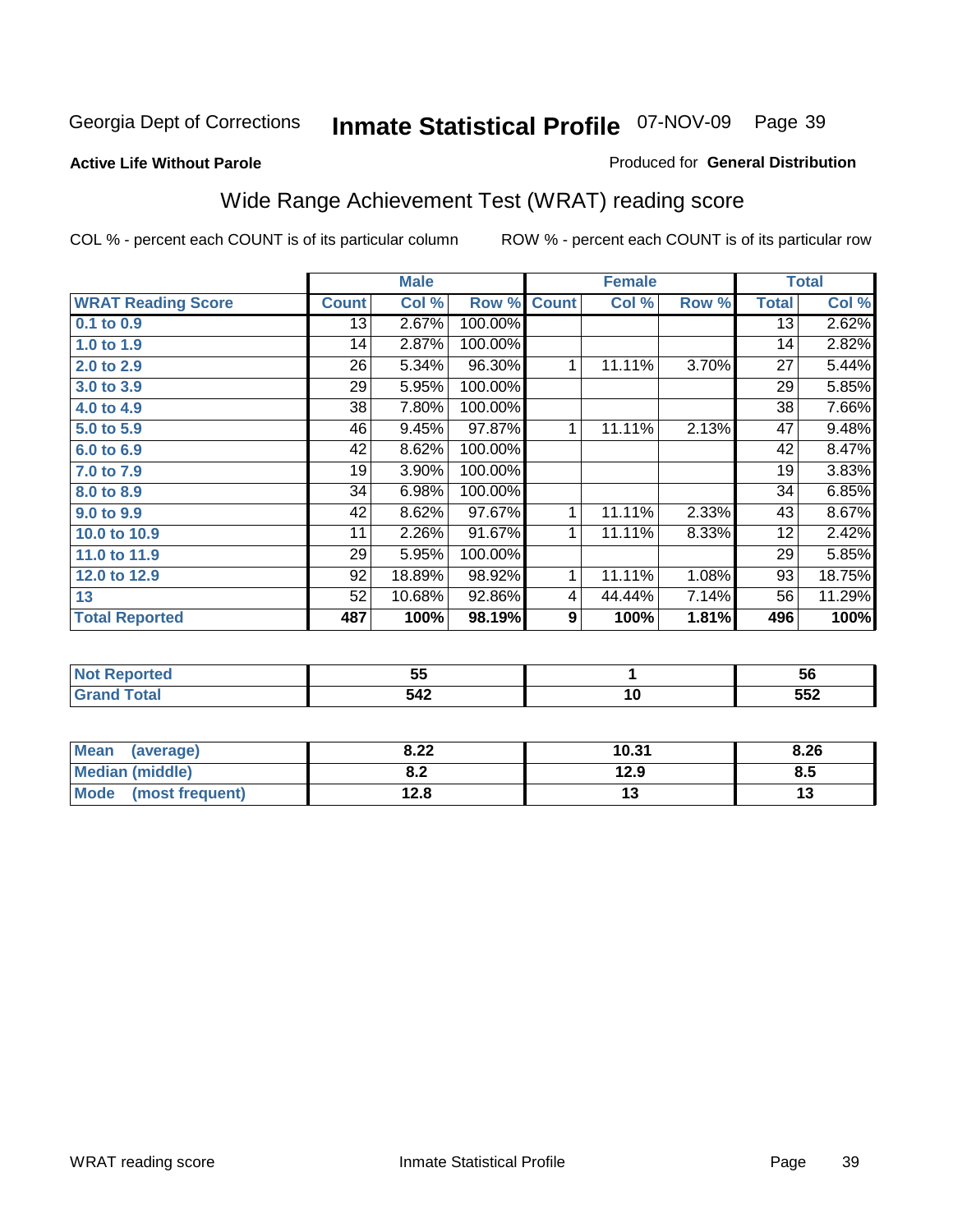**Active Life Without Parole** 

#### Produced for **General Distribution**

# Wide Range Achievement Test (WRAT) math score

|                              |              | <b>Male</b> |         |                | <b>Female</b>  |        |                | <b>Total</b> |
|------------------------------|--------------|-------------|---------|----------------|----------------|--------|----------------|--------------|
| <b>WRAT Mathematic Score</b> | <b>Count</b> | Col %       | Row %   | <b>Count</b>   | Col %          | Row %  | <b>Total</b>   | Col %        |
| $0.1$ to 0.9                 | 2            | 0.41%       | 100.00% |                |                |        | $\overline{2}$ | 0.40%        |
| 1.0 to 1.9                   | 4            | 0.82%       | 100.00% |                |                |        | 4              | 0.81%        |
| 2.0 to 2.9                   | 19           | 3.90%       | 100.00% |                |                |        | 19             | 3.83%        |
| 3.0 to 3.9                   | 35           | 7.19%       | 100.00% |                |                |        | 35             | 7.06%        |
| 4.0 to 4.9                   | 50           | 10.27%      | 98.04%  | 1              | 11.11%         | 1.96%  | 51             | 10.28%       |
| 5.0 to 5.9                   | 63           | 12.94%      | 100.00% |                |                |        | 63             | 12.70%       |
| 6.0 to 6.9                   | 103          | 21.15%      | 99.04%  | 1              | 11.11%         | 0.96%  | 104            | 20.97%       |
| 7.0 to 7.9                   | 63           | 12.94%      | 98.44%  | 1              | 11.11%         | 1.56%  | 64             | 12.90%       |
| 8.0 to 8.9                   | 33           | 6.78%       | 97.06%  | 1              | 11.11%         | 2.94%  | 34             | 6.85%        |
| 9.0 to 9.9                   | 46           | 9.45%       | 95.83%  | $\overline{2}$ | 22.22%         | 4.17%  | 48             | 9.68%        |
| 10.0 to 10.9                 | 26           | 5.34%       | 96.30%  | 1              | 11.11%         | 3.70%  | 27             | 5.44%        |
| 11.0 to 11.9                 | 14           | 2.87%       | 100.00% |                |                |        | 14             | 2.82%        |
| 12.0 to 12.9                 | 21           | 4.31%       | 95.45%  | 1              | 11.11%         | 4.55%  | 22             | 4.44%        |
| 13                           | 8            | 1.64%       | 88.89%  | 1              | 11.11%         | 11.11% | 9              | 1.81%        |
| <b>Total Reported</b>        | 487          | 100%        | 98.19%  | 9              | 100%           | 1.81%  | 496            | 100%         |
|                              |              |             |         |                |                |        |                |              |
| <b>START CONTRACTOR</b>      |              | --          |         |                | $\overline{a}$ |        |                | --           |

|    | --<br>v.                                                | - -<br>ວບ  |
|----|---------------------------------------------------------|------------|
| -- | л1-<br>---<br>$\sim$ $\sim$ $\sim$ $\sim$ $\sim$ $\sim$ | --^<br>--- |

| <b>Mean</b><br>(average)       | 7.02 | 9.16 | 7.06 |
|--------------------------------|------|------|------|
| <b>Median (middle)</b>         | 6.9  | J.Z  | 6.9  |
| <b>Mode</b><br>(most frequent) | 6.9  | .c   | 6.9  |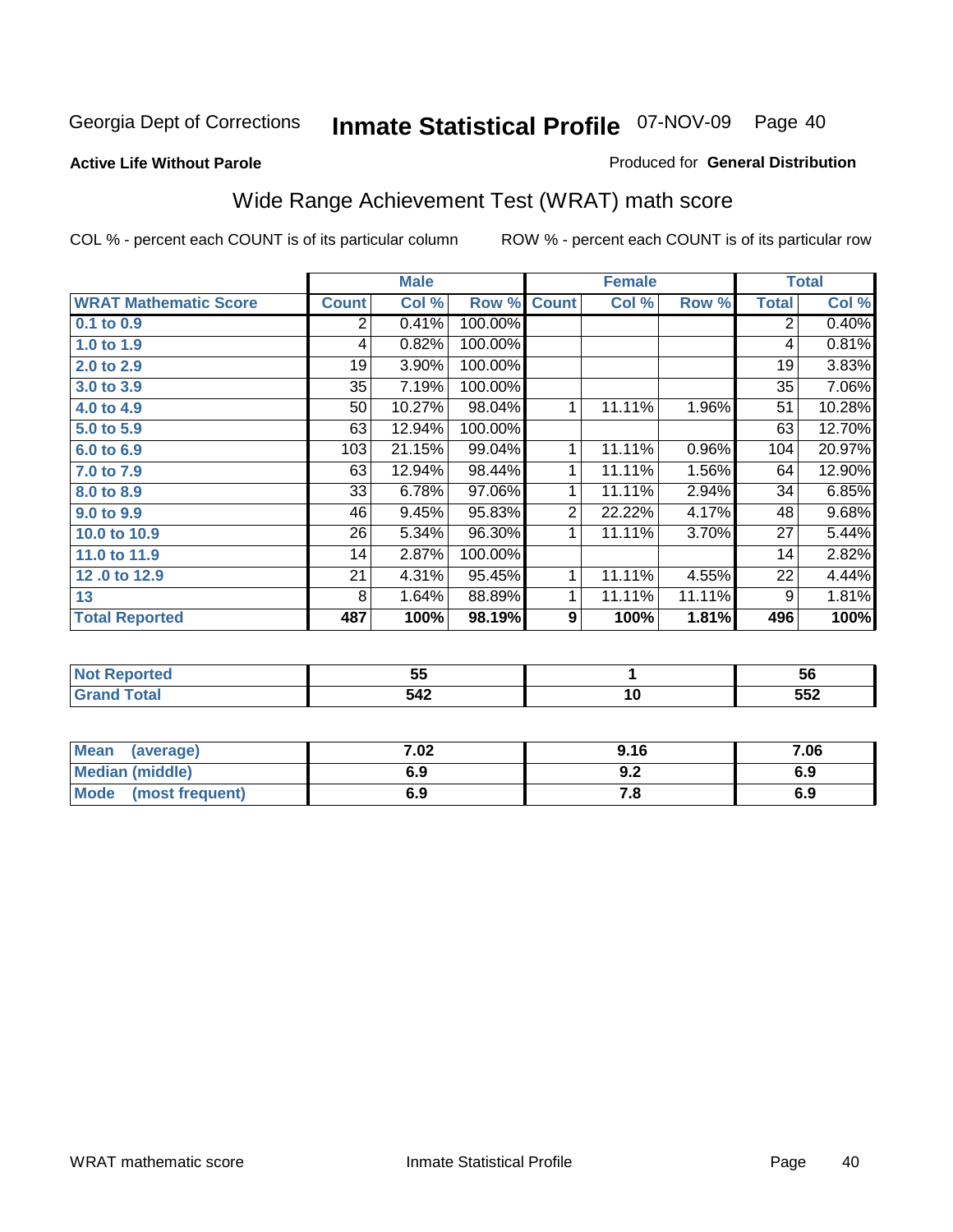### **Active Life Without Parole**

### Produced for **General Distribution**

# Wide Range Achievement Test (WRAT) spelling score

|                            |              | <b>Male</b> |         |                  | <b>Female</b> |       |              | <b>Total</b> |
|----------------------------|--------------|-------------|---------|------------------|---------------|-------|--------------|--------------|
| <b>WRAT Spelling Score</b> | <b>Count</b> | Col %       | Row %   | <b>Count</b>     | Col %         | Row % | <b>Total</b> | Col %        |
| 0.1 to 0.9                 |              | 1.44%       | 100.00% |                  |               |       | 7            | 1.41%        |
| 1.0 to 1.9                 | 20           | 4.12%       | 100.00% |                  |               |       | 20           | 4.04%        |
| 2.0 to 2.9                 | 37           | 7.61%       | 100.00% |                  |               |       | 37           | 7.47%        |
| 3.0 to 3.9                 | 29           | 5.97%       | 100.00% |                  |               |       | 29           | 5.86%        |
| 4.0 to 4.9                 | 44           | 9.05%       | 97.78%  | 1                | 11.11%        | 2.22% | 45           | 9.09%        |
| 5.0 to 5.9                 | 47           | 9.67%       | 100.00% |                  |               |       | 47           | 9.49%        |
| 6.0 to 6.9                 | 54           | 11.11%      | 98.18%  | 1                | 11.11%        | 1.82% | 55           | 11.11%       |
| 7.0 to 7.9                 | 40           | 8.23%       | 100.00% |                  |               |       | 40           | 8.08%        |
| 8.0 to 8.9                 | 39           | 8.02%       | 100.00% |                  |               |       | 39           | 7.88%        |
| 9.0 to 9.9                 | 37           | 7.61%       | 100.00% |                  |               |       | 37           | 7.47%        |
| 10.0 to 10.9               | 32           | 6.58%       | 96.97%  | 1                | 11.11%        | 3.03% | 33           | 6.67%        |
| 11.0 to 11.9               | 30           | 6.17%       | 93.75%  | $\overline{2}$   | 22.22%        | 6.25% | 32           | 6.46%        |
| 12.0 to 12.9               | 45           | 9.26%       | 93.75%  | $\overline{3}$   | 33.33%        | 6.25% | 48           | 9.70%        |
| 13                         | 25           | 5.14%       | 96.15%  | $\mathbf{1}$     | 11.11%        | 3.85% | 26           | 5.25%        |
| <b>Total Reported</b>      | 486          | 100%        | 98.18%  | $\boldsymbol{9}$ | 100%          | 1.82% | 495          | 100%         |
|                            |              |             |         |                  |               |       |              |              |
| <b>Not Reported</b>        |              | 56          |         |                  | 1             |       |              | 57           |
| <b>Grand Total</b>         |              | 542         |         |                  | 10            |       |              | 552          |

| Mean<br>(average)       | 727<br>، ت | 10.42       | 7.42              |
|-------------------------|------------|-------------|-------------------|
| <b>Median (middle)</b>  | ں ،        | 11.3        | ن. د              |
| Mode<br>(most frequent) | 8.5        | 1つ ?<br>د.ء | <b>Q</b> .<br>o.J |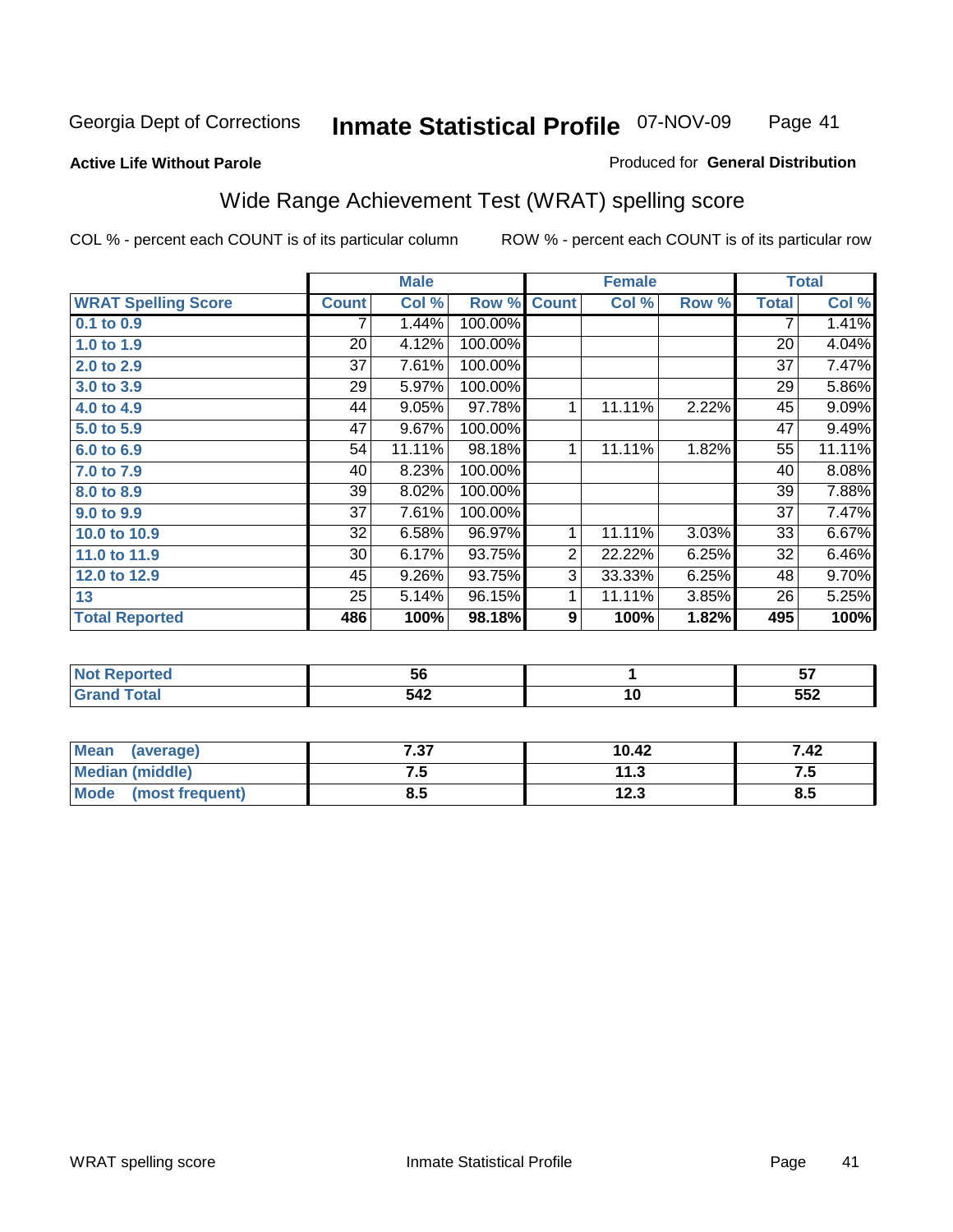### **Active Life Without Parole**

### Produced for **General Distribution**

### Scope of substance abuse - summary

|                        |              | <b>Male</b> |            |              | <b>Female</b> |          |       | Total    |
|------------------------|--------------|-------------|------------|--------------|---------------|----------|-------|----------|
| <b>Substance Abuse</b> | <b>Count</b> | Col %       | Row %      | <b>Count</b> | Col %         | Row %    | Total | Col %    |
| <b>None</b>            | 193          | $35.61\%$   | $97.47\%$  |              | 50.00%        | $2.53\%$ | 198   | 35.87%   |
| Drugs only             | 201          | 37.08%      | $98.53\%$  |              | 30.00%        | 1.47%    | 204   | 36.96%   |
| <b>Alcohol only</b>    | 34           | 6.27%       | $100.00\%$ |              |               |          | 34    | $6.16\%$ |
| Drugs and alcohol      | 114          | 21.03%      | 98.28%     | ⌒            | 20.00%        | 1.72%    | 116   | 21.01%   |
| <b>Total Reported</b>  | 542          | 100%        | 98.19%     | 10           | 100%          | 1.81%    | 552   | 100%     |

| المدافعة<br>  Not<br><b>eported</b> |           |     |
|-------------------------------------|-----------|-----|
| <b>Total</b><br><b>Grand</b>        | 542<br>__ | 552 |

|  | Mode<br>ונוצוווי | Druas onlv | None | only<br>Pruas . |
|--|------------------|------------|------|-----------------|
|--|------------------|------------|------|-----------------|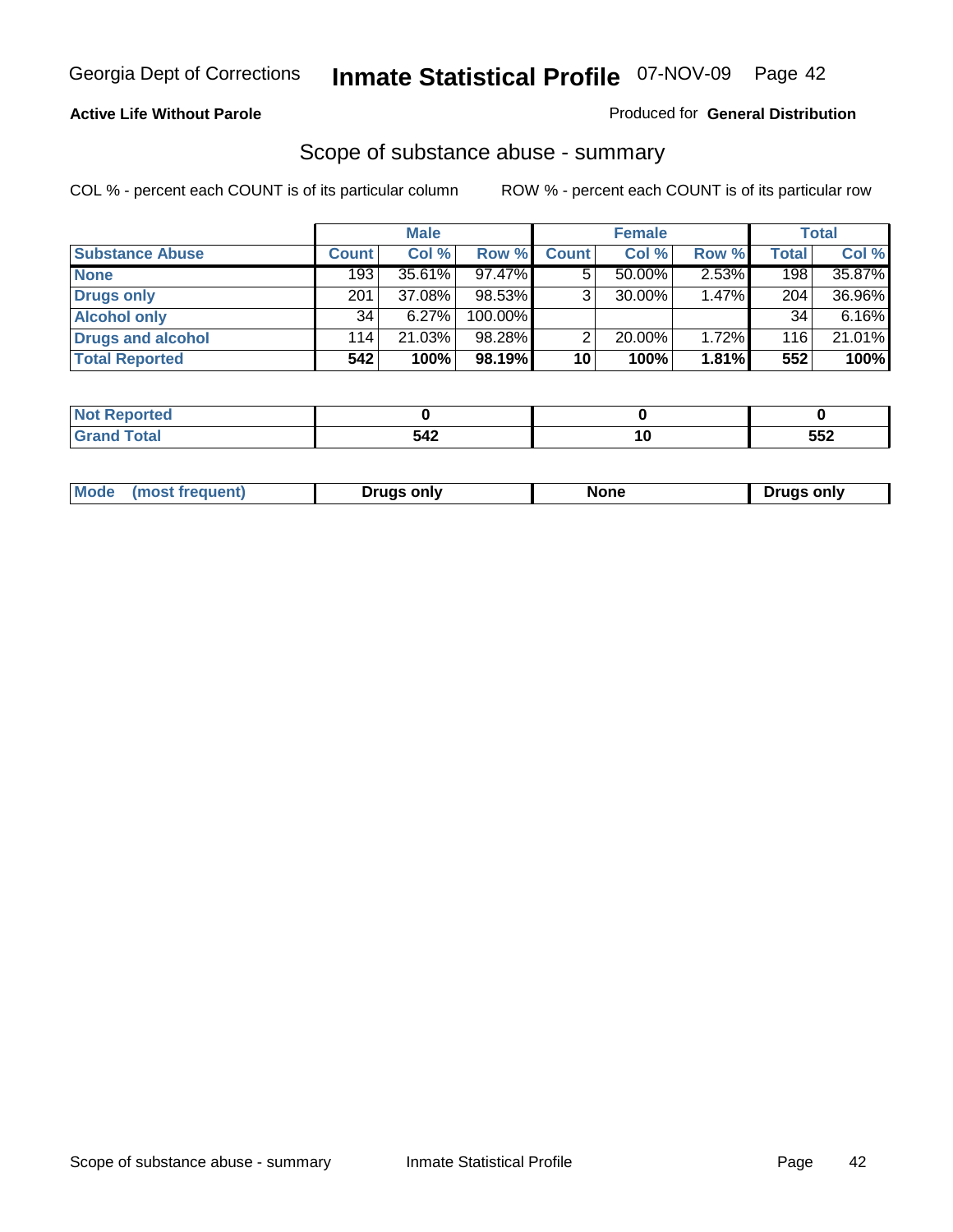### **Active Life Without Parole**

### Produced for **General Distribution**

### Scope of substance abuse - detail

|                                      |              | <b>Male</b> |         |                | <b>Female</b> |       |              | <b>Total</b> |
|--------------------------------------|--------------|-------------|---------|----------------|---------------|-------|--------------|--------------|
| <b>Substance Abuse</b>               | <b>Count</b> | Col %       | Row %   | <b>Count</b>   | Col %         | Row % | <b>Total</b> | Col %        |
| No drug or alcohol problems          | 193          | 35.61%      | 97.47%  | 5.             | 50.00%        | 2.53% | 198          | 35.87%       |
| Drug addiction but no alcohol        | 3            | 0.55%       | 100.00% |                |               |       | 3            | 0.54%        |
| <b>Drug addiction and alcohol</b>    | 3            | 0.55%       | 100.00% |                |               |       | 3            | 0.54%        |
| abuse                                |              |             |         |                |               |       |              |              |
| <b>Drug addiction and alcoholism</b> | 2            | 0.37%       | 100.00% |                |               |       | 2            | 0.36%        |
| No drug problem but alcohol          | 28           | 5.17%       | 100.00% |                |               |       | 28           | 5.07%        |
| abuse                                |              |             |         |                |               |       |              |              |
| No drug problem but alcoholism       | 6            | 1.11%       | 100.00% |                |               |       | 6            | 1.09%        |
| Drug experiment but no alcohol       | 119          | 21.96%      | 99.17%  |                | 10.00%        | 0.83% | 120          | 21.74%       |
| <b>Drug experiment &amp; alcohol</b> | 13           | 2.40%       | 100.00% |                |               |       | 13           | 2.36%        |
| abuse                                |              |             |         |                |               |       |              |              |
| Drug experiment & alcoholism         | 8            | 1.48%       | 100.00% |                |               |       | 8            | 1.45%        |
| Drug abuse but no alcohol            | 79           | 14.58%      | 97.53%  | $\overline{2}$ | 20.00%        | 2.47% | 81           | 14.67%       |
| Drug abuse and alcohol abuse         | 74           | 13.65%      | 98.67%  |                | 10.00%        | 1.33% | 75           | 13.59%       |
| <b>Drug abuse and alcoholism</b>     | 14           | 2.58%       | 93.33%  |                | 10.00%        | 6.67% | 15           | 2.72%        |
| <b>Total Reported</b>                | 542          | 100%        | 98.19%  | 10             | 100%          | 1.81% | 552          | 100%         |

| <b>Not Reported</b> |     |     |
|---------------------|-----|-----|
| 'otal               | 512 | 552 |

| Mode (most frequent) | No drug or alcohol problems No drug or alcohol problems No drug or alcohol |          |
|----------------------|----------------------------------------------------------------------------|----------|
|                      |                                                                            | problems |
|                      |                                                                            |          |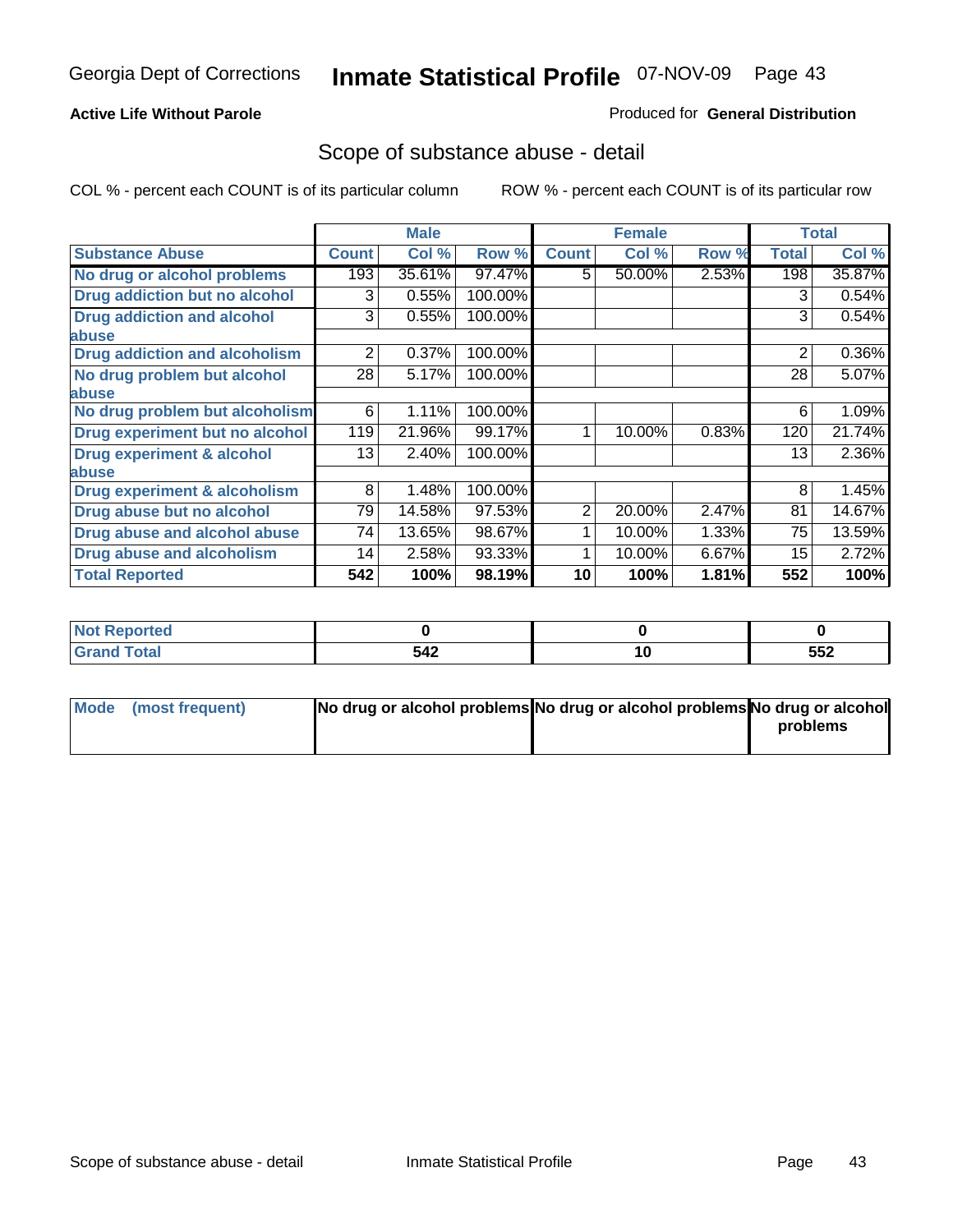**Active Life Without Parole** 

#### Produced for **General Distribution**

### Current / last mental health treatment level

|                                    |              | <b>Male</b> |         |              | <b>Female</b> |       |              | <b>Total</b> |
|------------------------------------|--------------|-------------|---------|--------------|---------------|-------|--------------|--------------|
| <b>Mental Health Treatment Lev</b> | <b>Count</b> | Col %       | Row %   | <b>Count</b> | Col %         | Row % | <b>Total</b> | Col %        |
| 1 No problem at current time       | 276          | 74.39%      | 99.28%  | 2            | 28.57%        | 0.72% | 278          | 73.54%       |
| 2 Receiving outpatient             | 68           | 18.33%      | 93.15%  | 5            | 71.43%        | 6.85% | 73           | 19.31%       |
| treatment                          |              |             |         |              |               |       |              |              |
| 3 Inpatient, moderate              | 22           | 5.93%       | 100.00% |              |               |       | 22           | 5.82%        |
| treatment                          |              |             |         |              |               |       |              |              |
| 4 Inpatient, intensive             | 5            | 1.35%       | 100.00% |              |               |       | 5            | 1.32%        |
| treatment                          |              |             |         |              |               |       |              |              |
| <b>Total Evaluated</b>             | 371          | 100%        | 98.15%  |              | 100%          | 1.85% | 378          | 100%         |

| Never had MH evaluation | ג די | . -         |
|-------------------------|------|-------------|
| $T \wedge f \wedge f$   | 542  | EE^<br>ິບບ∠ |

| <b>Median (middle)</b> | No problem at current time | <b>Receiving outpatient</b><br>treatment | No problem at<br>current time |
|------------------------|----------------------------|------------------------------------------|-------------------------------|
| <b>Mode</b>            | No problem at current time | <b>Receiving outpatient</b>              | No problem at                 |
| (most frequent)        |                            | treatment                                | current time                  |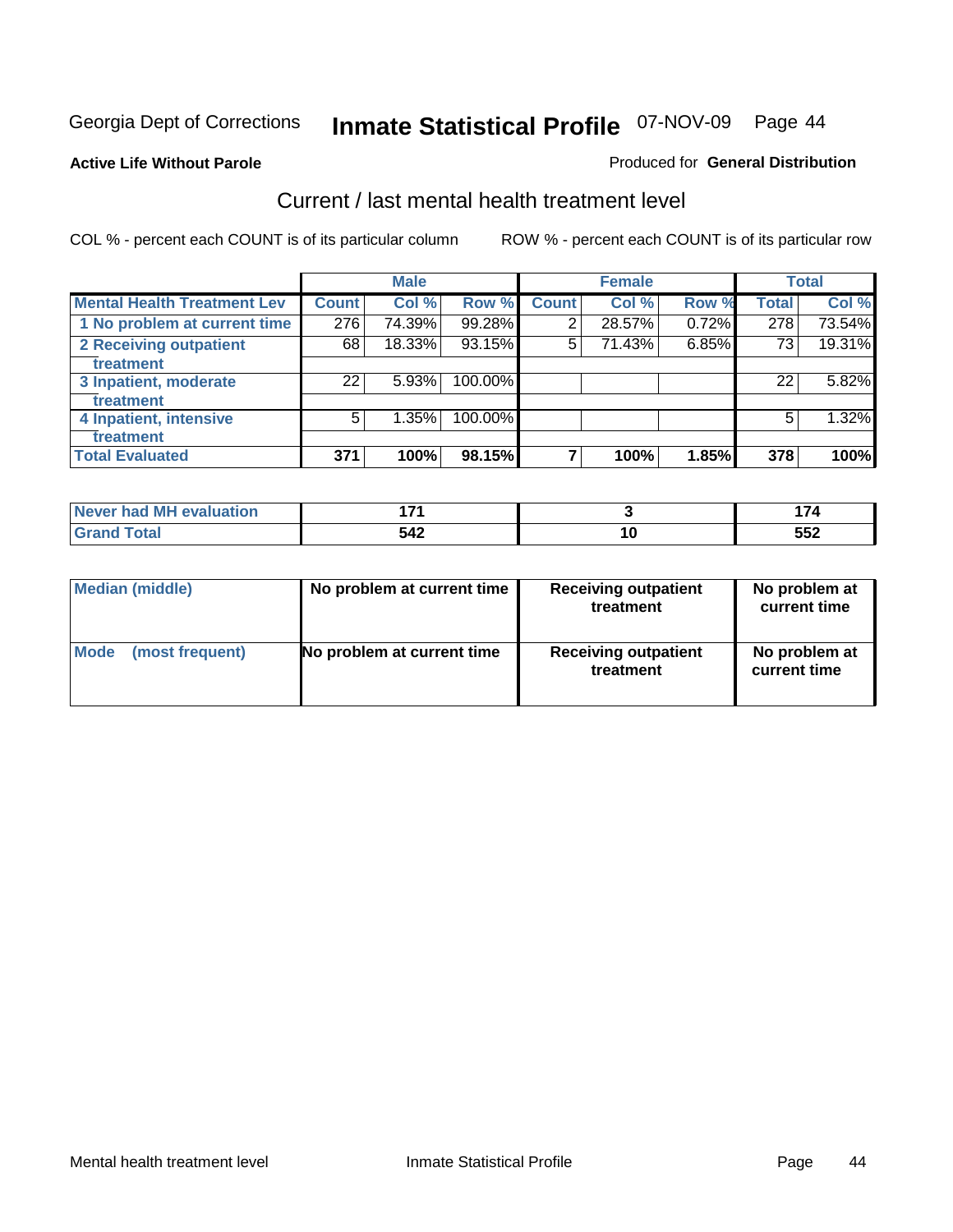### **Active Life Without Parole**

### Produced for **General Distribution**

### PULHESDWIT medical scale - 'P' overall condition ('P'hysical)

|                                   |                 | <b>Male</b> |                    |   | <b>Female</b> |          |              | <b>Total</b> |
|-----------------------------------|-----------------|-------------|--------------------|---|---------------|----------|--------------|--------------|
| 'P' Overall Condition             | <b>Count</b>    | Col %       | <b>Row % Count</b> |   | Col %         | Row %    | <b>Total</b> | Col %        |
| 1 No medical illness              | 358             | 69.38%      | 98.62%             |   | 55.56%        | 1.38%    | 363          | 69.14%       |
| 2 Well-controlled chronic illness | 126             | 24.42%      | 96.92%             |   | 44.44%        | 3.08%    | 130          | 24.76%       |
| 3 Poorly-controlled chronic       | 30 <sub>1</sub> | 5.81%       | 100.00%            |   |               |          | 30           | 5.71%        |
| <b>illness</b>                    |                 |             |                    |   |               |          |              |              |
| 4 Significant problems requiring  | 2               | $0.39\%$    | 100.00%            |   |               |          | 2            | 0.38%        |
| special housing                   |                 |             |                    |   |               |          |              |              |
| <b>Total Reported</b>             | 516             | 100%        | 98.29%             | 9 | 100%          | $1.71\%$ | 525          | 100%         |

| Reported              | n.<br>ZV<br>$\sim$ | $\sim$<br>-- |
|-----------------------|--------------------|--------------|
| <b>Total</b><br>Grand | - 10<br>542        | 552          |

| Mode | (most frequent) | <sup>1</sup> No medical illness | 1 No medical illness | 1 No medical<br>illness |
|------|-----------------|---------------------------------|----------------------|-------------------------|
|------|-----------------|---------------------------------|----------------------|-------------------------|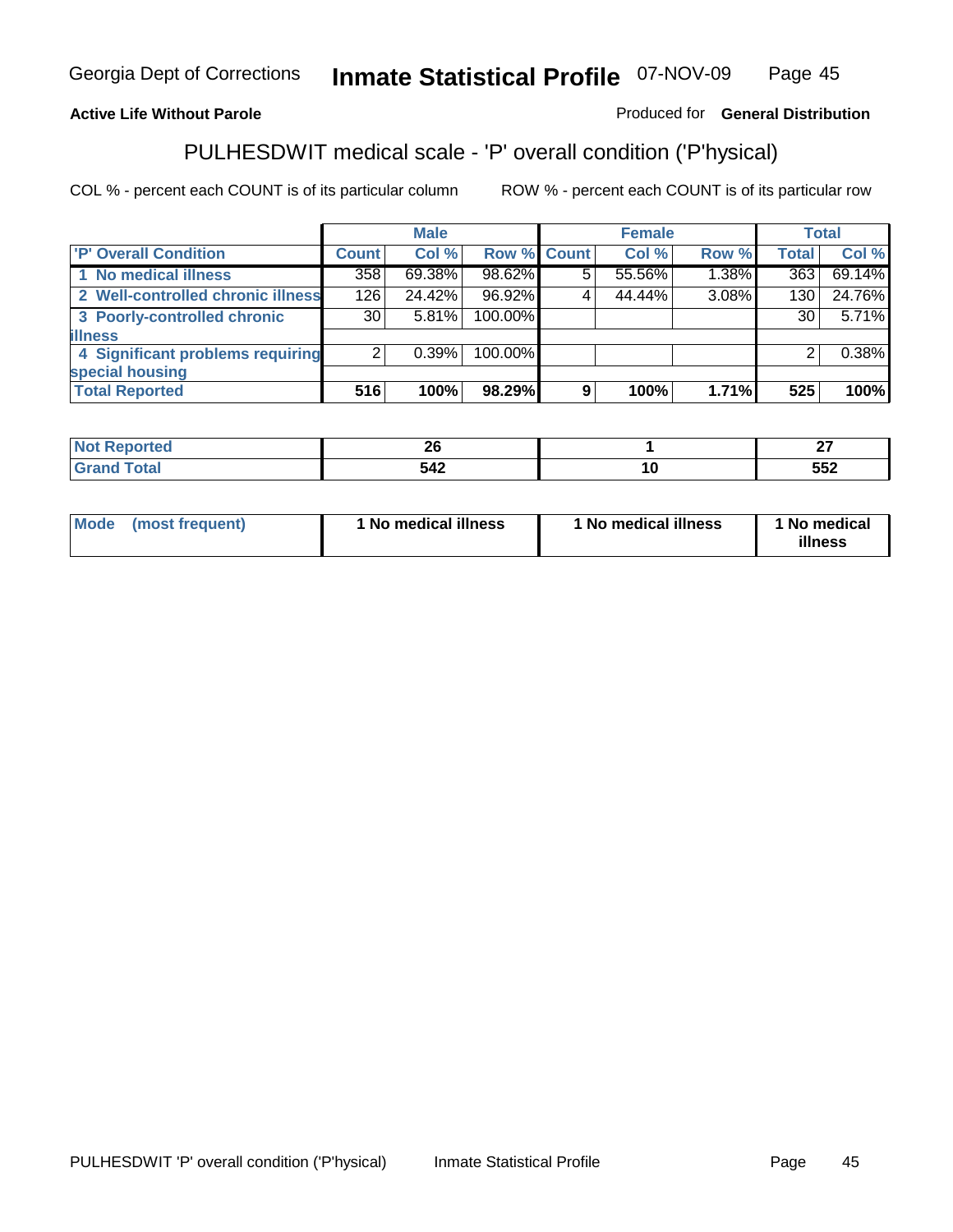### **Active Life Without Parole**

Produced for **General Distribution**

### PULHESDWIT medical scale - 'U' upper body

|                              | <b>Male</b>        |        | <b>Female</b> |              |        | <b>Total</b> |              |          |
|------------------------------|--------------------|--------|---------------|--------------|--------|--------------|--------------|----------|
| <b>U' Upper Body</b>         | Count <sup>1</sup> | Col %  | Row %         | <b>Count</b> | Col %  | Row %        | <b>Total</b> | Col %    |
| 1 Upper bones, joints,       | 491                | 95.53% | 98.40%        | 8            | 88.89% | 1.60%        | 499          | 95.41%   |
| muscles all OK               |                    |        |               |              |        |              |              |          |
| 2 One or both arms minimally | 19                 | 3.70%  | 95.00%        |              | 11.11% | 5.00%        | 20           | $3.82\%$ |
| limited                      |                    |        |               |              |        |              |              |          |
| 3 One or both arms           | 2                  | 0.39%  | 100.00%       |              |        |              | 2            | 0.38%    |
| moderately limited           |                    |        |               |              |        |              |              |          |
| 4 One arm disabled,          | 2                  | 0.39%  | 100.00%       |              |        |              | 2            | 0.38%    |
| paralyzed, or amputated      |                    |        |               |              |        |              |              |          |
| <b>Total Reported</b>        | 514                | 100%   | 98.28%        | 9            | 100%   | 1.72%        | 523          | 100%     |

| rtea<br>N | ΖU         | nr.<br>- 20 |
|-----------|------------|-------------|
| $\sim$    | 54°<br>∸דע | 552         |

|  | Mode (most frequent) | 1 Upper bones, joints,<br>muscles all OK | 1 Upper bones, joints,<br>muscles all OK | 1 Upper bones,<br>joints, muscles all<br>OK |
|--|----------------------|------------------------------------------|------------------------------------------|---------------------------------------------|
|--|----------------------|------------------------------------------|------------------------------------------|---------------------------------------------|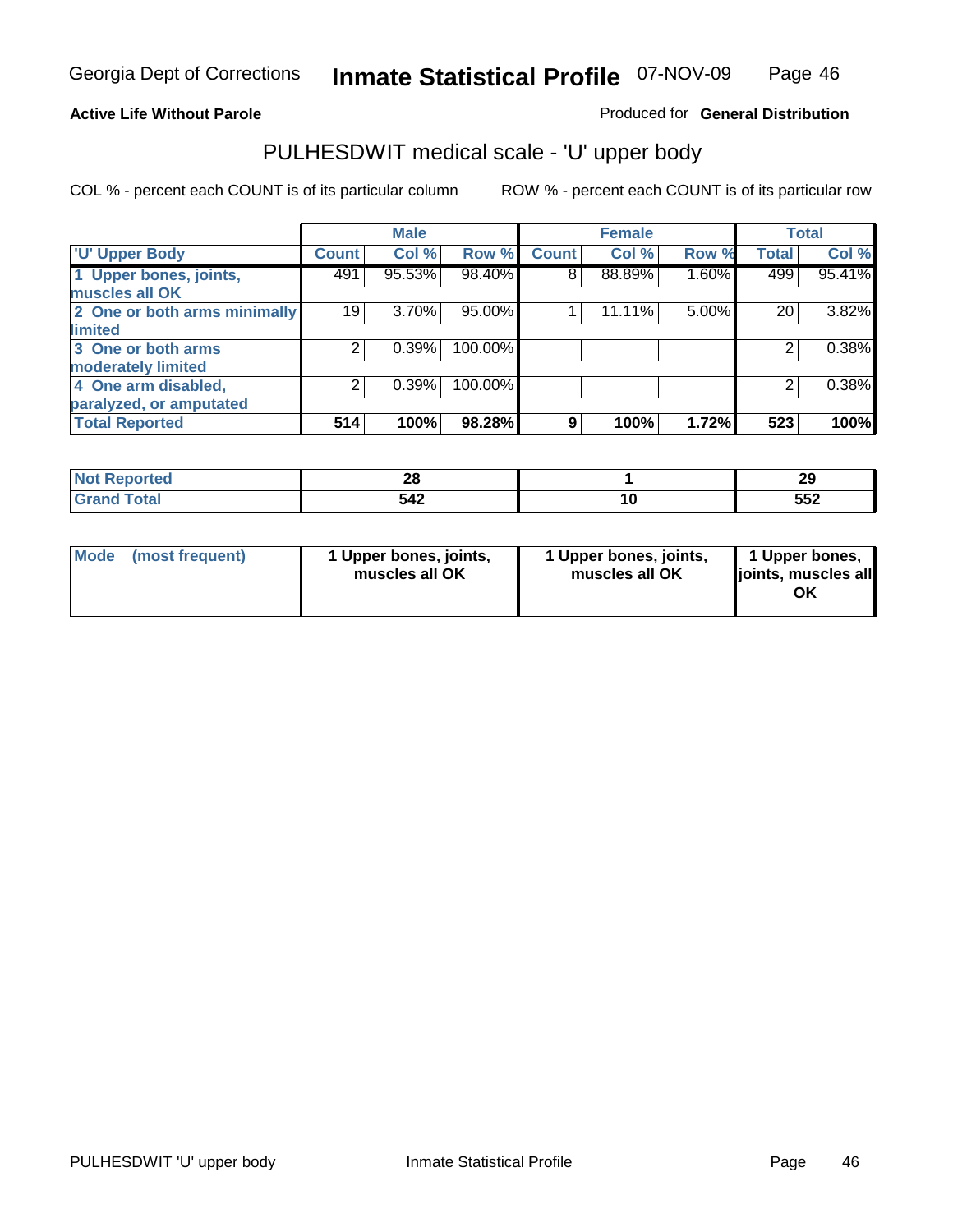#### **Active Life Without Parole**

#### Produced for **General Distribution**

### PULHESDWIT medical scale - 'L' lower body

|                                |              | <b>Male</b> |         |              | <b>Female</b> |       |              | <b>Total</b> |
|--------------------------------|--------------|-------------|---------|--------------|---------------|-------|--------------|--------------|
| 'L' Lower Body                 | <b>Count</b> | Col %       | Row %   | <b>Count</b> | Col %         | Row % | <b>Total</b> | Col %        |
| 1 Lower bones, joints,         | 435          | 84.63%      | 98.19%  | 8            | 88.89%        | 1.81% | 443          | 84.70%       |
| muscles all OK                 |              |             |         |              |               |       |              |              |
| 2 One or both legs minimally   | 67           | 13.04%      | 98.53%  |              | 11.11%        | 1.47% | 68           | 13.00%       |
| limited                        |              |             |         |              |               |       |              |              |
| 3 One or both legs             | 9            | 1.75%       | 100.00% |              |               |       | 9            | 1.72%        |
| moderately limited             |              |             |         |              |               |       |              |              |
| 4 One leg disabled, paralyzed, | 3            | 0.58%       | 100.00% |              |               |       | 3            | 0.57%        |
| or amputated                   |              |             |         |              |               |       |              |              |
| <b>Total Reported</b>          | 514          | 100%        | 98.28%  | 9            | 100%          | 1.72% | 523          | 100%         |

| tet. | ሳር<br>Zv<br>$-$ | nr.<br><b>20</b> |
|------|-----------------|------------------|
| υιαι | 542             | ににつ<br>ືບບ∠      |

|  | Mode (most frequent) | 1 Lower bones, joints,<br>muscles all OK | 1 Lower bones, joints,<br>muscles all OK | 1 Lower bones,<br>joints, muscles all<br>OK |
|--|----------------------|------------------------------------------|------------------------------------------|---------------------------------------------|
|--|----------------------|------------------------------------------|------------------------------------------|---------------------------------------------|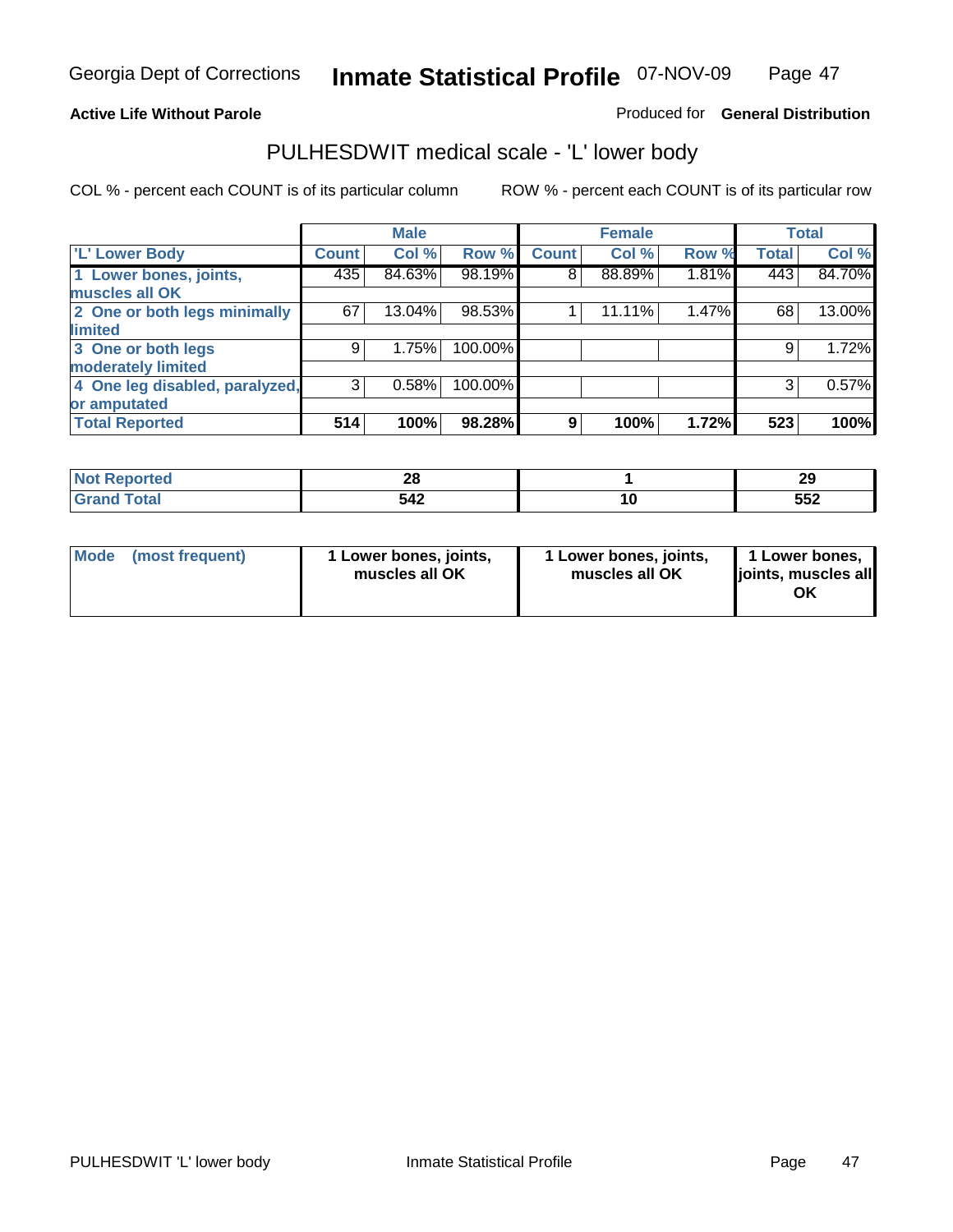#### **Active Life Without Parole**

Produced for **General Distribution**

### PULHESDWIT medical scale - 'H' hearing

|                                | <b>Male</b>  |        | <b>Female</b> |   |         | <b>Total</b> |              |        |
|--------------------------------|--------------|--------|---------------|---|---------|--------------|--------------|--------|
| 'H' Hearing                    | <b>Count</b> | Col%   | Row % Count   |   | Col%    | Row %        | <b>Total</b> | Col %  |
| 1 Normal hearing both ears     | 508          | 98.83% | 98.26%        | 9 | 100.00% | $1.74\%$     | 517          | 98.85% |
| 2 Some loss in one ear with    | 6            | 1.17%  | 100.00%       |   |         |              |              | 1.15%  |
| other OK, or mild loss in both |              |        |               |   |         |              |              |        |
| <b>Total Reported</b>          | 514          | 100%   | 98.28%        | 9 | 100%    | $1.72\%$     | 523          | 100%   |

| .   | n.<br>--<br>$-$          |           | . .<br>29  |
|-----|--------------------------|-----------|------------|
| --- | <br>$\sim$<br>$-1$ , $-$ | 10<br>$-$ | --^<br>◡◡▴ |

| 1 Normal hearing both ears 1 Normal hearing both ears 1 Normal hearing<br>Mode (most frequent)<br>both ears |
|-------------------------------------------------------------------------------------------------------------|
|-------------------------------------------------------------------------------------------------------------|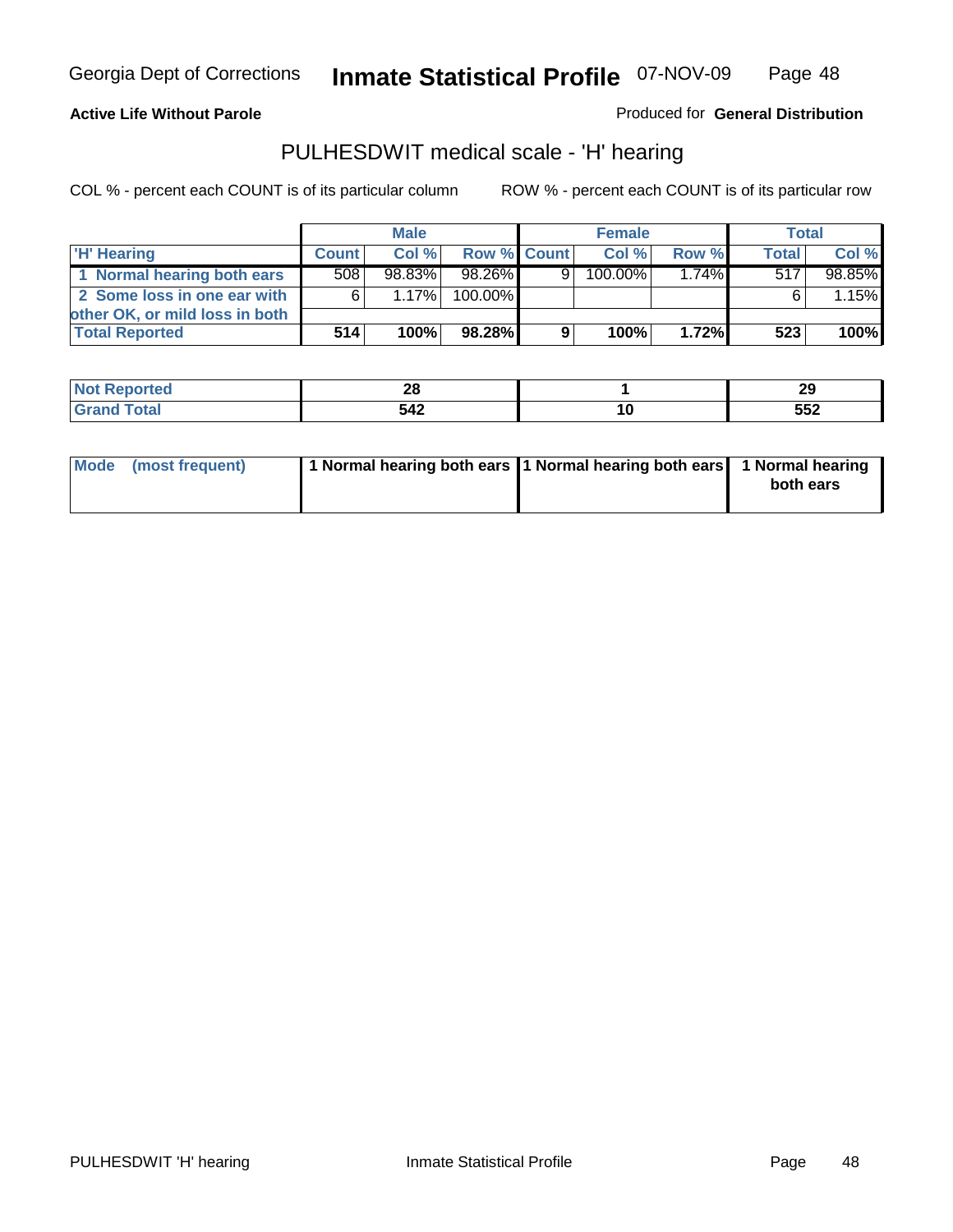#### **Active Life Without Parole**

### Produced for **General Distribution**

### PULHESDWIT medical scale - 'E' vision

|                                |              | <b>Male</b> |                    |   | <b>Female</b> |          |              | Total  |
|--------------------------------|--------------|-------------|--------------------|---|---------------|----------|--------------|--------|
| <b>E' Vision</b>               | <b>Count</b> | Col %       | <b>Row % Count</b> |   | Col %         | Row %    | <b>Total</b> | Col %  |
| 1 Correctable to 20/40 in both | 396          | 80.65%      | 98.51%             | 6 | 66.67%        | 1.49%    | 402          | 80.40% |
| eyes                           |              |             |                    |   |               |          |              |        |
| 2 Correctable to 20/70 in one  | 87           | 17.72%      | 96.67%             |   | 33.33%        | $3.33\%$ | 90           | 18.00% |
| eye, may be blind in other     |              |             |                    |   |               |          |              |        |
| 3 Correctable to 20/200 in one | 8            | 1.63%       | 100.00%            |   |               |          | 8            | 1.60%  |
| eye, may be blind in other     |              |             |                    |   |               |          |              |        |
| <b>Total Reported</b>          | 491          | 100%        | 98.20%             | 9 | 100%          | 1.80%    | 500          | 100%   |

| .                 |                   | ◡▵         |
|-------------------|-------------------|------------|
| $- - - - - - - -$ | $51^\circ$<br>∽−⊷ | --0<br>ວວ∠ |

|  | Mode (most frequent) | 1 Correctable to 20/40 in<br>both eyes | 1 Correctable to 20/40 in   1 Correctable to<br>both eyes | 20/40 in both eyes |
|--|----------------------|----------------------------------------|-----------------------------------------------------------|--------------------|
|--|----------------------|----------------------------------------|-----------------------------------------------------------|--------------------|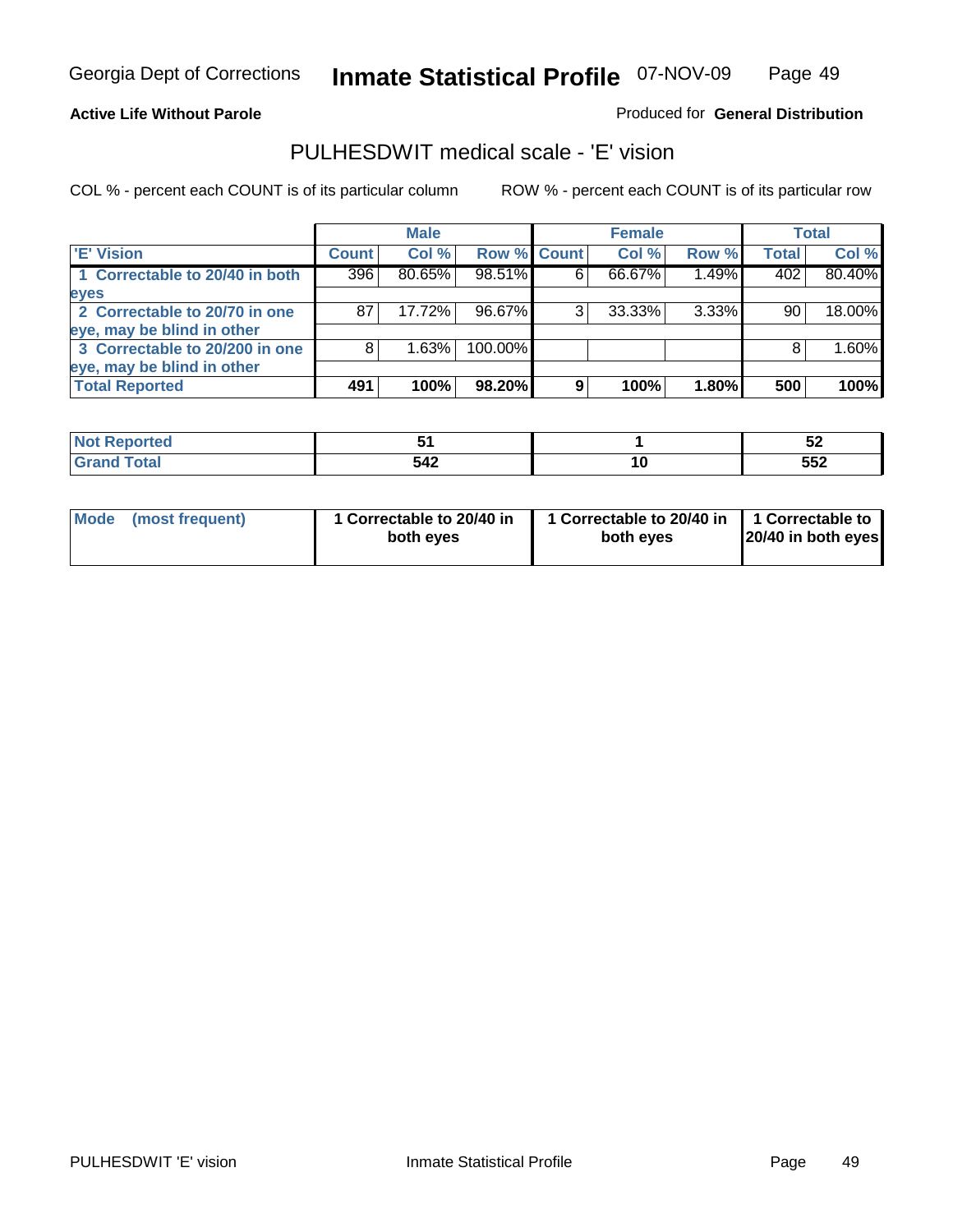### **Active Life Without Parole**

### Produced for **General Distribution**

# PULHESDWIT medical scale - 'S' pSychiatric

|                                |                    | <b>Male</b> |             |   | <b>Female</b> |       |              | <b>Total</b> |
|--------------------------------|--------------------|-------------|-------------|---|---------------|-------|--------------|--------------|
| 'S' pSychiatric                | Count <sup>'</sup> | Col %       | Row % Count |   | Col %         | Row % | <b>Total</b> | Col %        |
| 1 No impairment or disorders   | 413                | 84.63%      | 99.28%      | 3 | $50.00\%$     | 0.72% | 416          | 84.21%       |
| 2 Stable, or in remission, or  | 51                 | 10.45%      | 94.44%      | 3 | 50.00%        | 5.56% | 54           | 10.93%       |
| mild impairment or retardation |                    |             |             |   |               |       |              |              |
| 3 Requires moderate inpatient  | 21                 | $4.30\%$    | 100.00%     |   |               |       | 21           | 4.25%        |
| treatment                      |                    |             |             |   |               |       |              |              |
| 4 Requires intensive inpatient | 3                  | 0.61%       | 100.00%     |   |               |       |              | 0.61%        |
| treatment                      |                    |             |             |   |               |       |              |              |
| <b>Total Reported</b>          | 488                | 100%        | 98.79%      | 6 | 100%          | 1.21% | 494          | 100%         |

| prtea<br>$\sim$ |     |     | ၁၀  |
|-----------------|-----|-----|-----|
|                 | 542 | l O | 552 |

|  | Mode (most frequent) | 1 No impairment or disorders | 1 No impairment or<br>disorders | 1 No impairment or<br>disorders |
|--|----------------------|------------------------------|---------------------------------|---------------------------------|
|--|----------------------|------------------------------|---------------------------------|---------------------------------|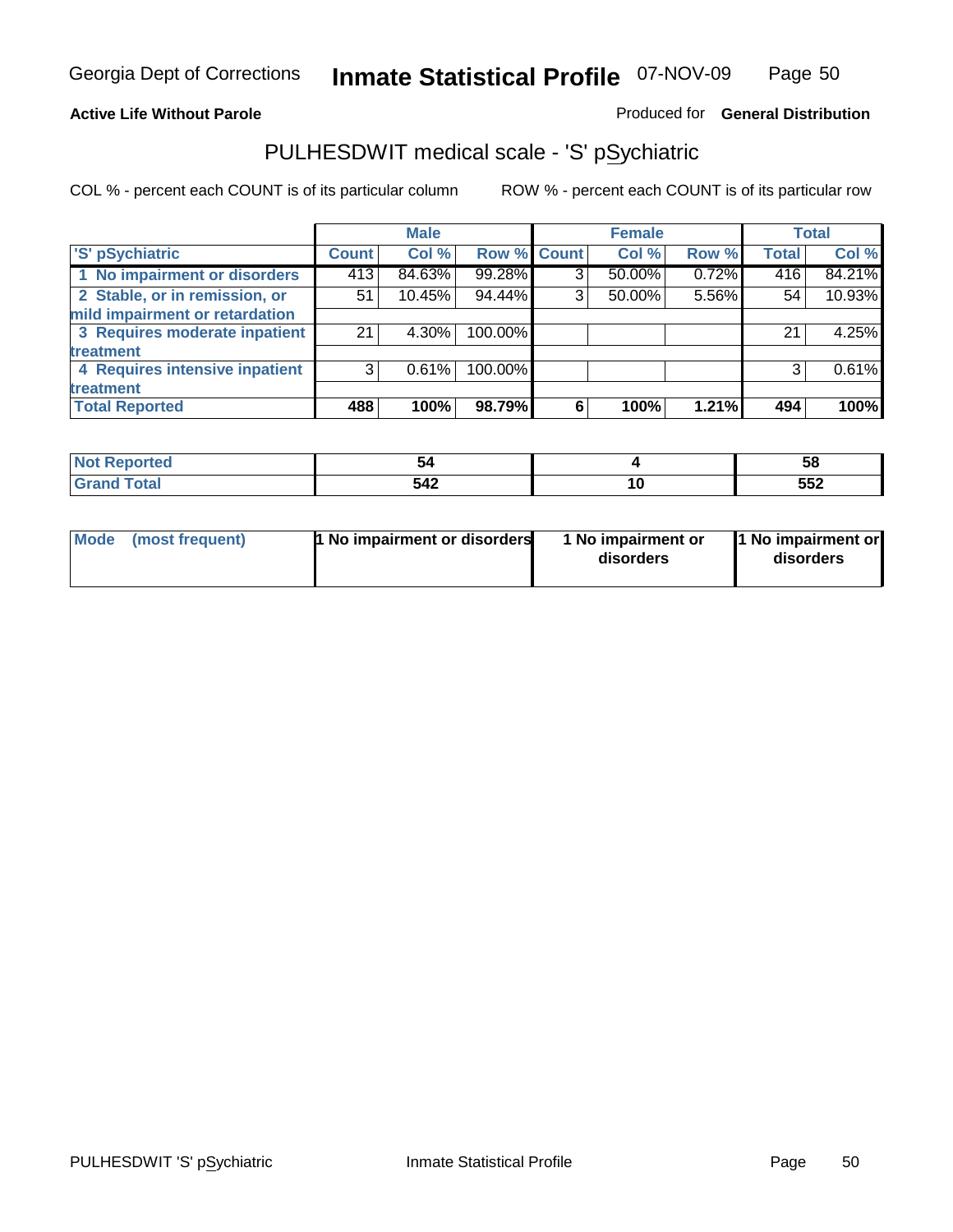### **Active Life Without Parole**

### Produced for **General Distribution**

### PULHESDWIT medical scale - 'D' dental

|                                 |              | <b>Male</b> |                    |   | <b>Female</b> |       |              | <b>Total</b> |
|---------------------------------|--------------|-------------|--------------------|---|---------------|-------|--------------|--------------|
| 'D' Dental                      | <b>Count</b> | Col %       | <b>Row % Count</b> |   | Col %         | Row % | <b>Total</b> | Col %        |
| 1 Minimal routine dental health | 343          | 71.01%      | 98.85%             | 4 | 66.67%        | 1.15% | 347          | 70.96%       |
| <b>needs</b>                    |              |             |                    |   |               |       |              |              |
| 2 Moderate cavities and/or      | 112          | 23.19%      | 98.25%             | 2 | 33.33%        | 1.75% | 114          | 23.31%       |
| gum disease                     |              |             |                    |   |               |       |              |              |
| 3 Extensive gum disease         | 27           | 5.59%       | 100.00%            |   |               |       | 27           | 5.52%        |
| and/or widespread decay         |              |             |                    |   |               |       |              |              |
| 4 Urgent need for dental        |              | 0.21%       | 100.00%            |   |               |       |              | 0.20%        |
| <b>services</b>                 |              |             |                    |   |               |       |              |              |
| <b>Total Reported</b>           | 483          | 100%        | 98.77%             | 6 | 100%          | 1.23% | 489          | 100%         |

| <b>Not Reported</b><br>$\sim$ | Ji  |     | r.<br>v. |
|-------------------------------|-----|-----|----------|
| <b>Total</b><br>$\sim$        | 542 | 1 V | 552      |

| <b>Mode</b><br>(most frequent) | <b>Minimal routine dental</b><br>health needs | 1 Minimal routine dental<br>health needs | 11 Minimal routine<br>dental health<br>needs |
|--------------------------------|-----------------------------------------------|------------------------------------------|----------------------------------------------|
|--------------------------------|-----------------------------------------------|------------------------------------------|----------------------------------------------|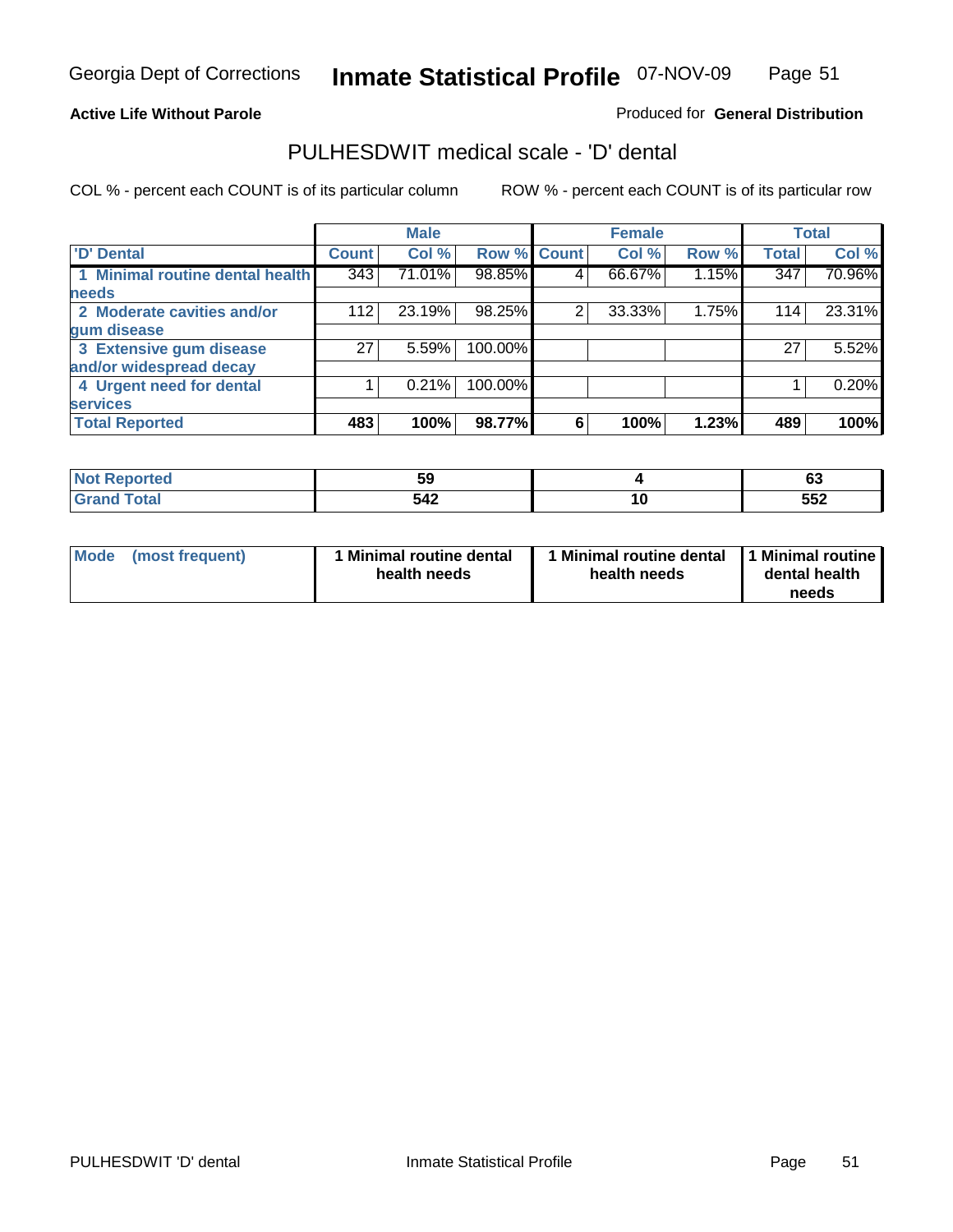### **Active Life Without Parole**

### Produced for **General Distribution**

### PULHESDWIT medical scale - 'W' work ability

|                                 |              | <b>Male</b> |             |   | <b>Female</b> |       |              | <b>Total</b> |
|---------------------------------|--------------|-------------|-------------|---|---------------|-------|--------------|--------------|
| <b>W' work ability</b>          | <b>Count</b> | Col %       | Row % Count |   | Col %         | Row % | <b>Total</b> | Col %        |
| 1 Unrestricted work or activity | 398          | 77.58%      | 98.03%      | 8 | 88.89%        | 1.97% | 406          | 77.78%       |
| 2 Minor restrictions on type of | 96           | 18.71%      | 98.97%      |   | 11.11%        | 1.03% | 97           | 18.58%       |
| <b>work</b>                     |              |             |             |   |               |       |              |              |
| 3 Moderate restrictions on type | 13           | 2.53%       | 100.00%     |   |               |       | 13           | 2.49%        |
| of work                         |              |             |             |   |               |       |              |              |
| 4 Major restrictions on type of | 6            | 1.17%       | 100.00%     |   |               |       | 6            | 1.15%        |
| <b>work</b>                     |              |             |             |   |               |       |              |              |
| <b>Total Reported</b>           | 513          | 100%        | 98.28%      | 9 | 100%          | 1.72% | 522          | 100%         |

| onteto | $\sim$<br>~~ | זכי<br>ას |
|--------|--------------|-----------|
| ⊺ota.  | 542          | 552       |

| Mode (most frequent) | 1 Unrestricted work or<br>activity | 1 Unrestricted work or<br>activity | 1 Unrestricted<br>work or activity |
|----------------------|------------------------------------|------------------------------------|------------------------------------|
|                      |                                    |                                    |                                    |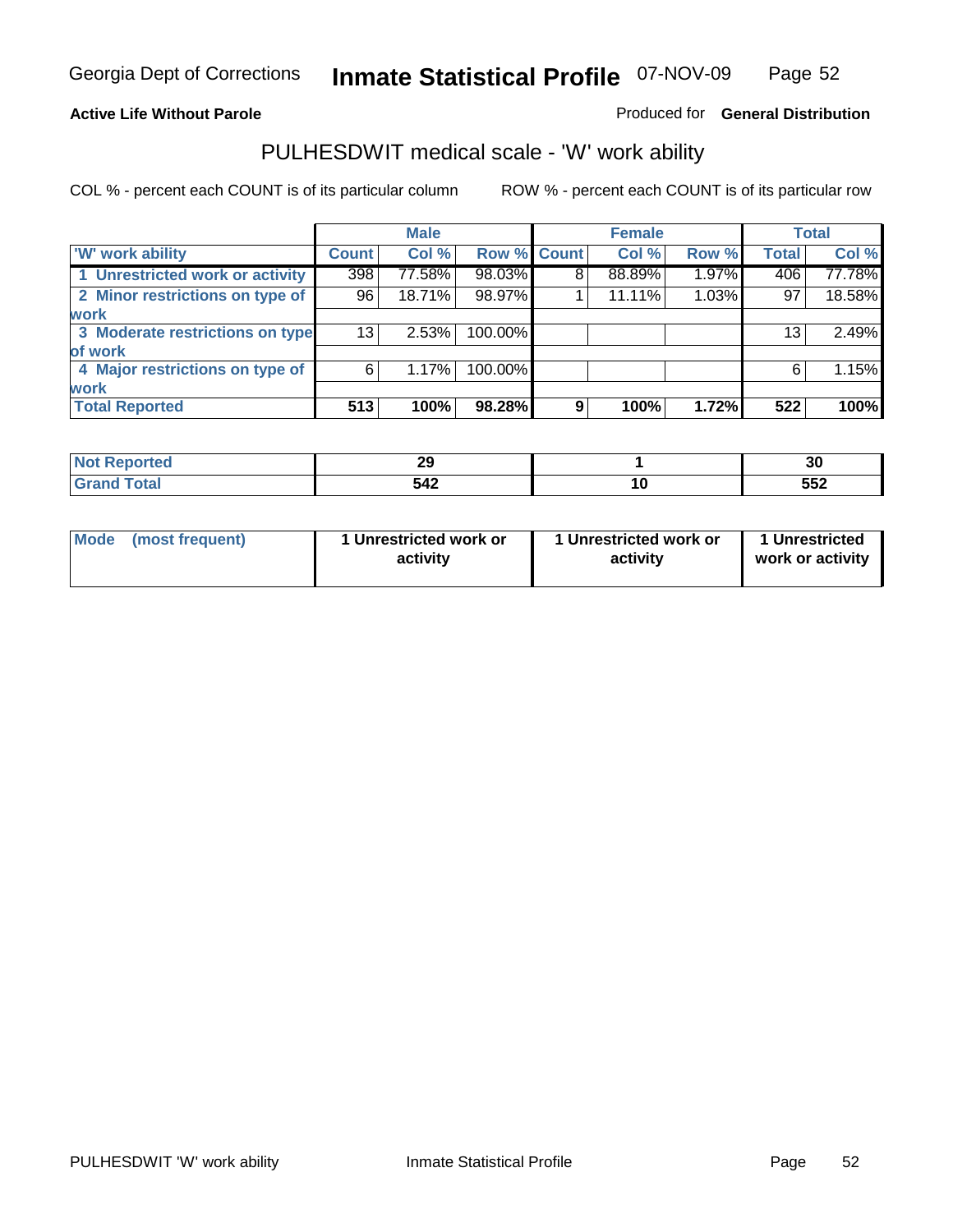#### **Active Life Without Parole**

### Produced for **General Distribution**

### PULHESDWIT medical scale - 'I' impairment

|                           |              | <b>Male</b> |             |   | <b>Female</b> |       |              | <b>Total</b> |
|---------------------------|--------------|-------------|-------------|---|---------------|-------|--------------|--------------|
| <b>T' Impairment</b>      | <b>Count</b> | Col %       | Row % Count |   | Col %         | Row % | <b>Total</b> | Col %        |
| 1 No impairments or       | 506          | 98.44%      | 98.25%      | 9 | 100.00%       | 1.75% | 515          | 98.47%       |
| disabilities              |              |             |             |   |               |       |              |              |
| 2 Wheelchair-bound but    |              | 1.36%       | 100.00%     |   |               |       |              | $1.34\%$     |
| otherwise OK              |              |             |             |   |               |       |              |              |
| 4 Needs moderate Assisted |              | 0.19%       | 100.00%     |   |               |       |              | 0.19%        |
| Living (level II)         |              |             |             |   |               |       |              |              |
| <b>Total Reported</b>     | 514          | 100%        | 98.28%      | 9 | 100%          | 1.72% | 523          | 100%         |

| orted         | oc.<br>ZQ | 29         |
|---------------|-----------|------------|
| <b>c</b> otal | 542       | ББ'<br>◡◡▴ |

| Mode            | 1 No impairments or | 1 No impairments or | 1 No impairments |
|-----------------|---------------------|---------------------|------------------|
| (most frequent) | disabilities        | disabilities        | or disabilities  |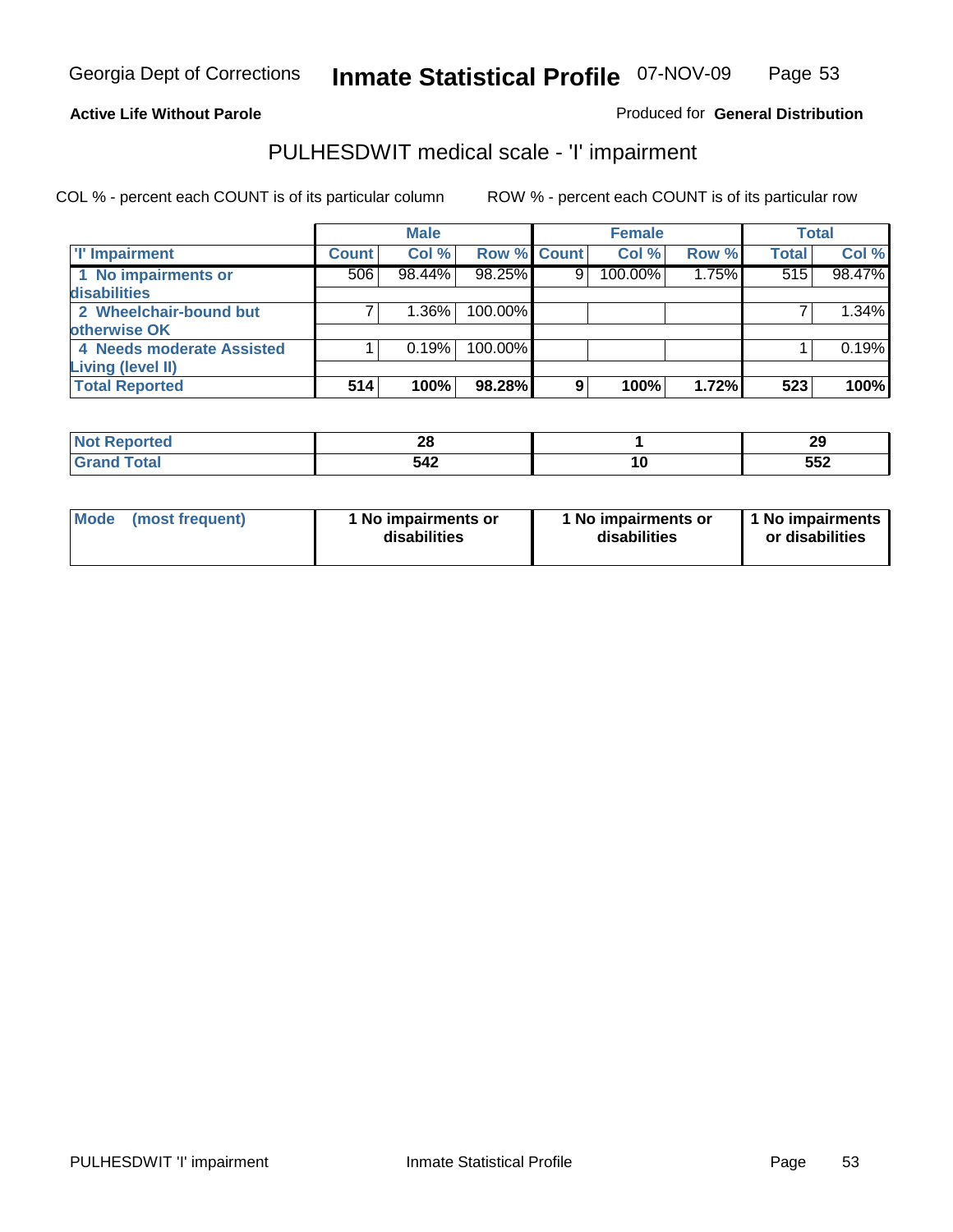#### **Inmate Statistical Profile** 07-NOV-09 Page Page 54

### **Active Life Without Parole Produced fo Seneral Distribution**

### PULHESDWIT medical scale - 'T' transportability

|                              |              | <b>Male</b> |             |   | <b>Female</b> |       |              | <b>Total</b> |
|------------------------------|--------------|-------------|-------------|---|---------------|-------|--------------|--------------|
| <b>T' Transportability</b>   | <b>Count</b> | Col %       | Row % Count |   | Col %         | Row % | <b>Total</b> | Col %        |
| 1 Can be transported in any  | 513          | 99.23%      | 98.28%      | 9 | 100.00%       | 1.72% | 522          | 99.24%       |
| ordinary approved vehicle    |              |             |             |   |               |       |              |              |
| 2 Wheelchair-bound, not      | 3            | 0.58%       | 100.00%     |   |               |       |              | 0.57%        |
| needing special vehicle      |              |             |             |   |               |       |              |              |
| 3 Wheelchair-bound, requires |              | 0.19%       | 100.00%     |   |               |       |              | 0.19%        |
| special vehicle              |              |             |             |   |               |       |              |              |
| <b>Total Reported</b>        | 517          | 100%        | 98.29%      | 9 | 100%          | 1.71% | 526          | 100%         |

| <b>NO1</b>           | n r |     | nr. |
|----------------------|-----|-----|-----|
| <b>ceported</b>      | Δv  |     | ZU  |
| ʻotal                | 542 | u   | ににつ |
| $\sim$ $\sim$ $\sim$ |     | $-$ | ◡◡▵ |

| Mode (most frequent) |  | 1 Can be transported in any 1 Can be transported in any<br>ordinary approved vehicle   ordinary approved vehicle   transported in any | 1 Can be<br>ordinary approved<br>vehicle |
|----------------------|--|---------------------------------------------------------------------------------------------------------------------------------------|------------------------------------------|
|----------------------|--|---------------------------------------------------------------------------------------------------------------------------------------|------------------------------------------|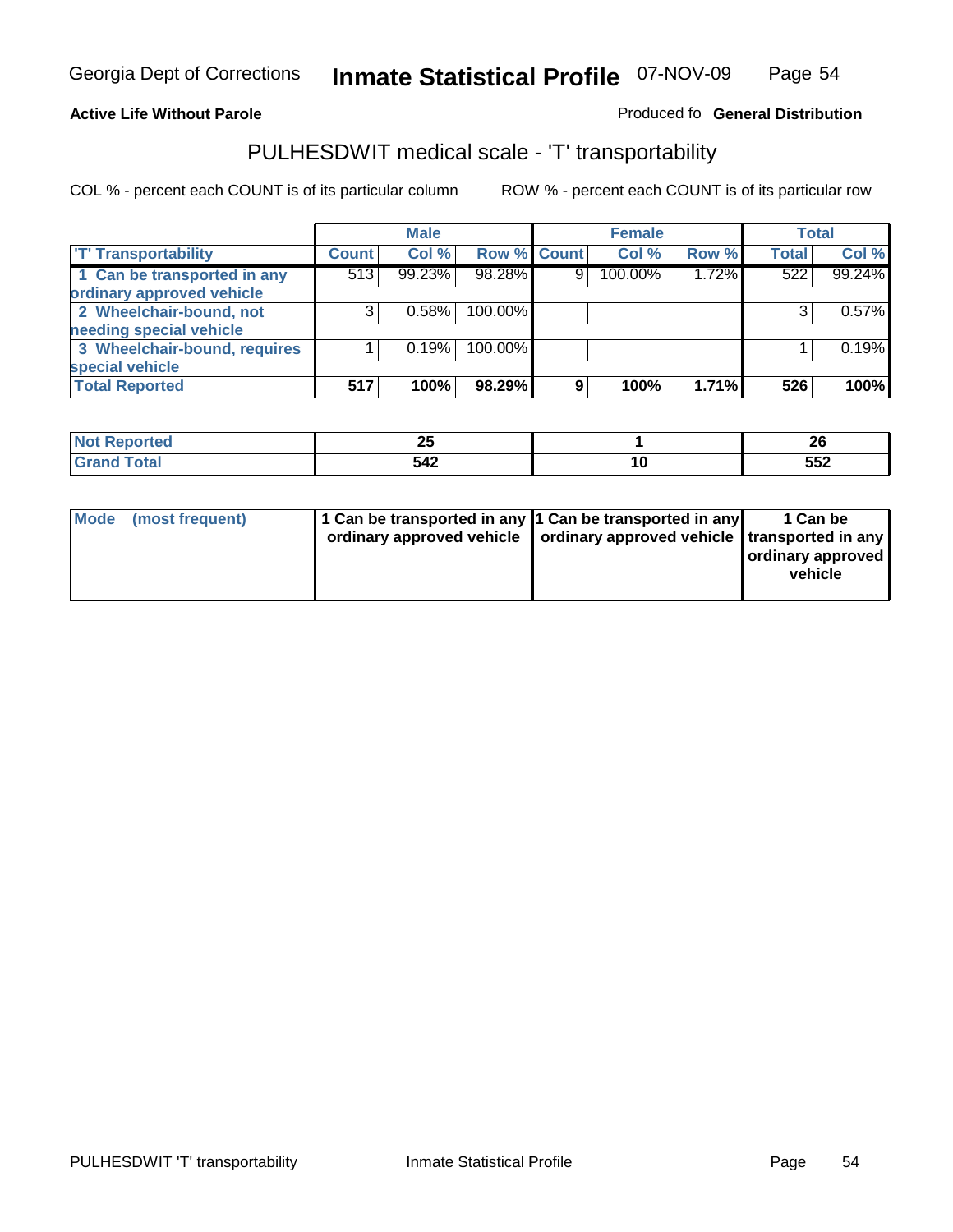### **Active Life Without Parole**

### Produced for **General Distribution**

### Criminality in family, self-reported

|                              | <b>Male</b>  |        | <b>Female</b> |              |        | Total    |       |        |
|------------------------------|--------------|--------|---------------|--------------|--------|----------|-------|--------|
| <b>Criminality In Family</b> | <b>Count</b> | Col %  | Row %         | <b>Count</b> | Col %  | Row %    | Total | Col %  |
| Yes, criminality in family   | 157          | 29.57% | 96.91%        |              | 55.56% | $3.09\%$ | 162   | 30.00% |
| No criminality in family     | 374          | 70.43% | 98.94%        | 4            | 44.44% | $1.06\%$ | 378   | 70.00% |
| <b>Total Reported</b>        | 531          | 100%   | 98.33%        | 9            | 100%   | $1.67\%$ | 540   | 100%   |

| <b>NO</b><br>rtea |          |   | . .               |
|-------------------|----------|---|-------------------|
| -                 | 542<br>ᇬ | u | <u>rra</u><br>◡◡▵ |

| Mode (most frequent) | No criminality in family | Yes, criminality in family | No criminality in<br>family |
|----------------------|--------------------------|----------------------------|-----------------------------|
|----------------------|--------------------------|----------------------------|-----------------------------|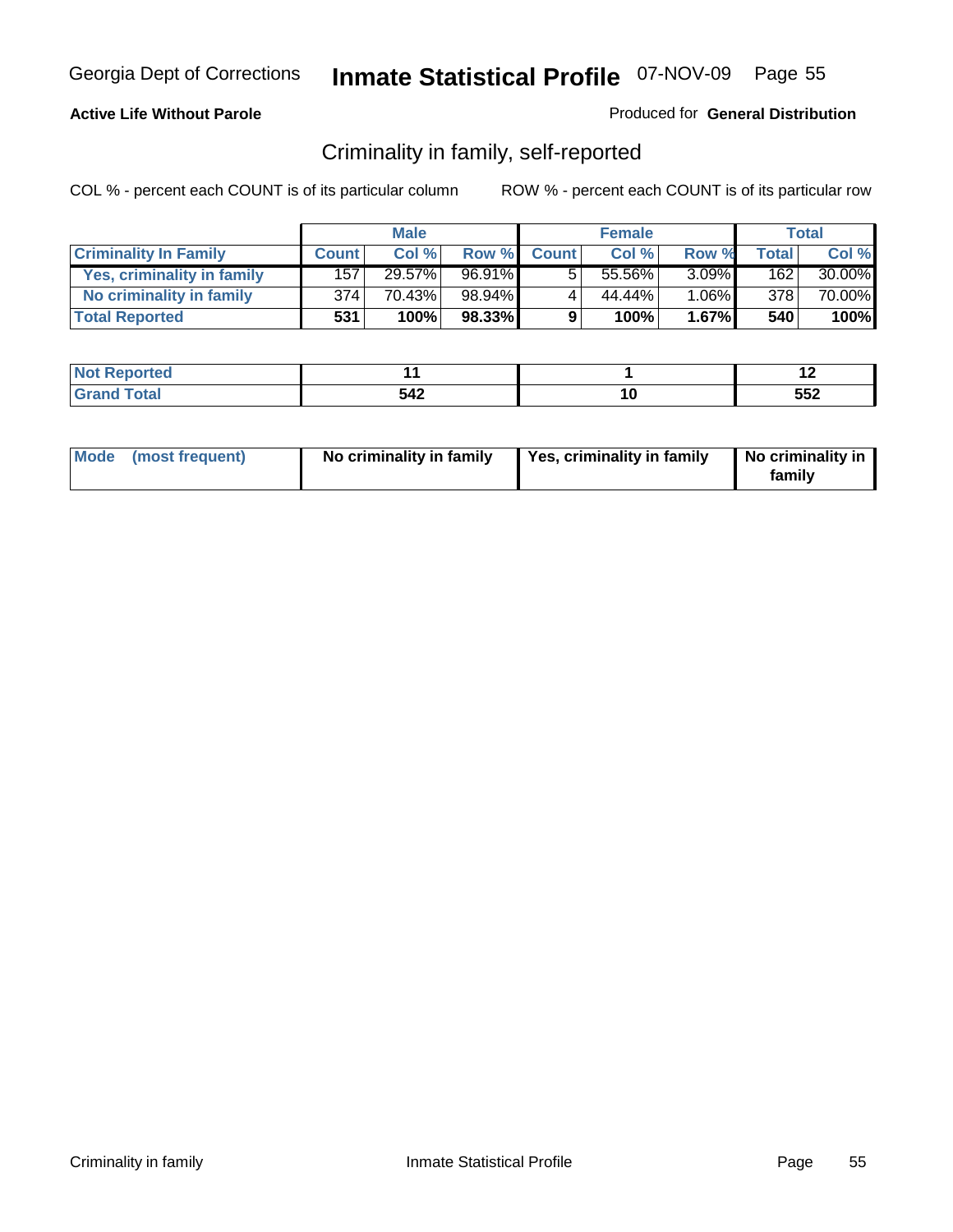### **Active Life Without Parole**

### Produced for **General Distribution**

### Alcoholism in family, self-reported

|                             | <b>Male</b>  |        | <b>Female</b> |              |        | Total |                  |        |
|-----------------------------|--------------|--------|---------------|--------------|--------|-------|------------------|--------|
| <b>Alcoholism In Family</b> | <b>Count</b> | Col %  | Row %         | <b>Count</b> | Col %  | Row % | Total            | Col %  |
| Yes, alcoholism in family   | 105          | 19.77% | 98.13%        |              | 22.22% | 1.87% | 107              | 19.81% |
| No alcoholism in family     | 426'         | 80.23% | 98.38%        |              | 77.78% | 1.62% | 433 <sup>1</sup> | 80.19% |
| <b>Total Reported</b>       | 531          | 100%   | 98.33%        | 9            | 100%   | 1.67% | 540              | 100%   |

| <b>NO</b><br>rtea |          |   | . .               |
|-------------------|----------|---|-------------------|
| -                 | 542<br>ᇬ | u | <u>rra</u><br>◡◡▵ |

|  | Mode (most frequent) | No alcoholism in family | No alcoholism in family | No alcoholism in<br>familv |
|--|----------------------|-------------------------|-------------------------|----------------------------|
|--|----------------------|-------------------------|-------------------------|----------------------------|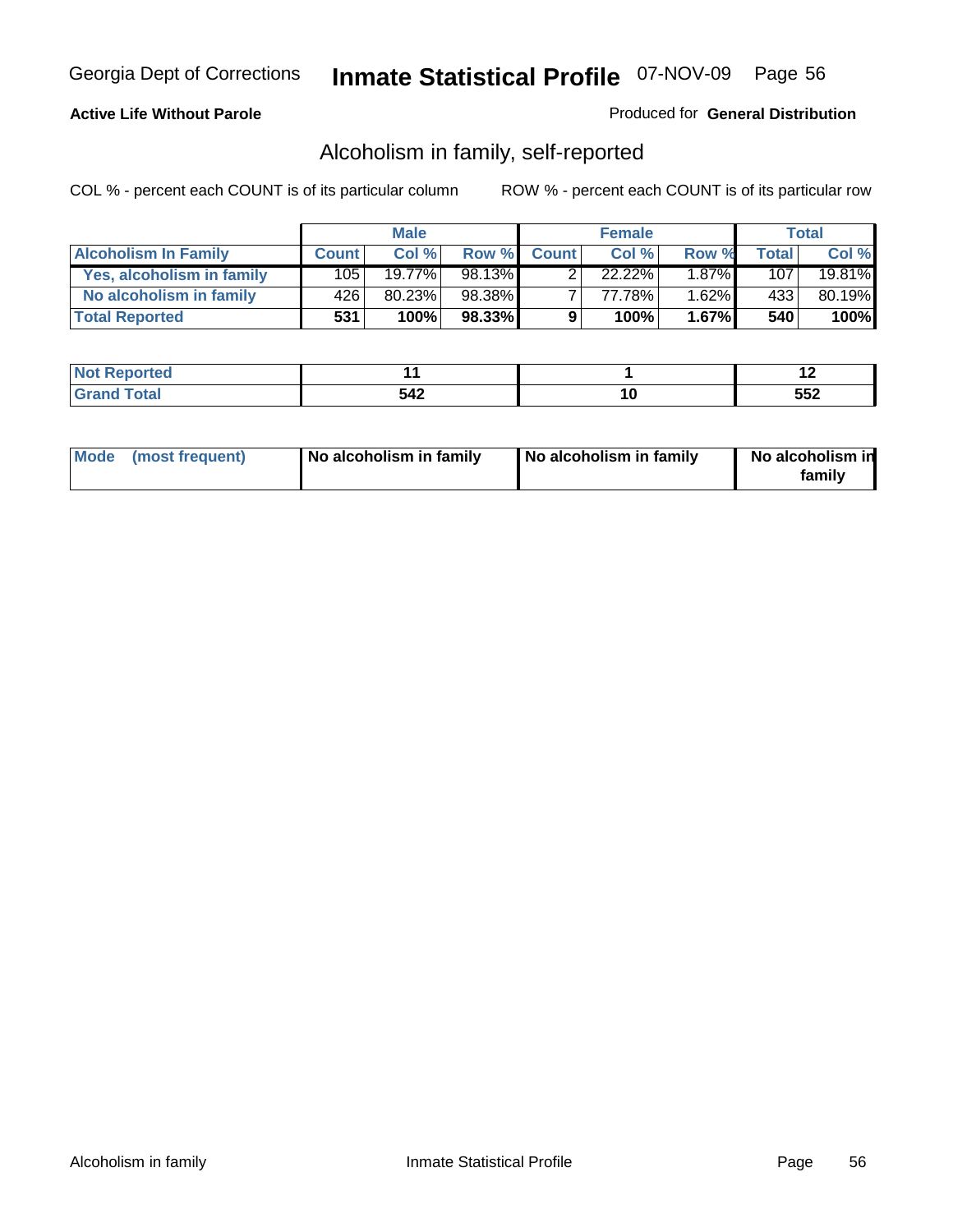### **Active Life Without Parole**

Produced for **General Distribution**

### Drug abuse in family, self-reported

|                           | <b>Male</b>  |        | <b>Female</b> |              |        | Total    |              |        |
|---------------------------|--------------|--------|---------------|--------------|--------|----------|--------------|--------|
| Drug Abuse In Family      | <b>Count</b> | Col %  | Row %         | <b>Count</b> | Col %  | Row %    | <b>Total</b> | Col %  |
| Yes, drug abuse in family | 61           | 11.49% | 96.83%        |              | 22.22% | $3.17\%$ | 63           | 11.67% |
| No drug abuse in family   | 470          | 88.51% | 98.53%        | ⇁            | 77.78% | $1.47\%$ | 477          | 88.33% |
| <b>Total Reported</b>     | 531          | 100%   | 98.33%        | 9            | 100%   | $1.67\%$ | 540          | 100%   |

| <b>NO</b><br>τeα |     |    | $\sim$ |
|------------------|-----|----|--------|
| $\sim$           | 549 | .v | --^    |
| $\sim$           | ◞┭▴ |    | ◡◡▴    |

|  | Mode (most frequent) | No drug abuse in family | No drug abuse in family | No drug abuse in<br>family |
|--|----------------------|-------------------------|-------------------------|----------------------------|
|--|----------------------|-------------------------|-------------------------|----------------------------|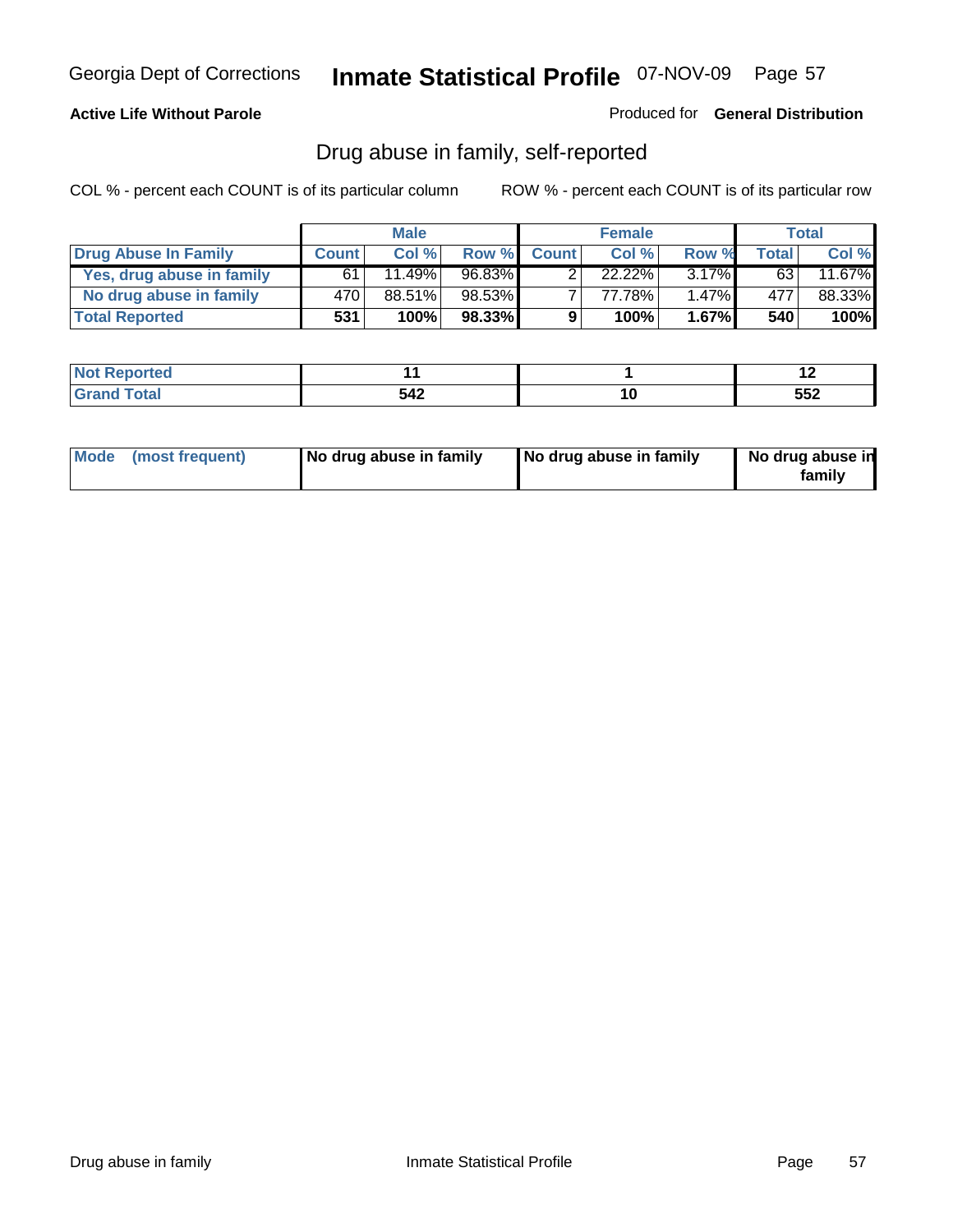### **Active Life Without Parole**

#### Produced for **General Distribution**

### Subjected to frequent beatings, self-reported

|                            | <b>Male</b>  |           |        | <b>Female</b> |           |       | <b>Total</b> |        |
|----------------------------|--------------|-----------|--------|---------------|-----------|-------|--------------|--------|
| <b>Frequent beatings</b>   | <b>Count</b> | Col%      | Row %  | <b>Count</b>  | Col%      | Row % | Total        | Col %  |
| Yes, subjected to frequent | 36           | 6.78%     | 97.30% |               | $11.11\%$ | 2.70% | 37           | 6.85%  |
| <b>beatings</b>            |              |           |        |               |           |       |              |        |
| Not subjected to frequent  | 495          | $93.22\%$ | 98.41% | 8             | 88.89%    | 1.59% | 503          | 93.15% |
| <b>beatings</b>            |              |           |        |               |           |       |              |        |
| <b>Total Reported</b>      | 531          | 100%      | 98.33% | 9             | 100%      | 1.67% | 540          | 100%   |

| <b><i>Contractor</i></b><br>rtea<br>w<br>. |                         | . .           |
|--------------------------------------------|-------------------------|---------------|
| $C = 4 - 7$                                | 542 <sup>-</sup><br>◞┭▴ | - - ^<br>ິບບ∠ |

| Mode<br>(most frequent) | beatings | Not subjected to frequent | Not subjected to frequent<br>beatings | Not subjected to<br><b>frequent beatings</b> |
|-------------------------|----------|---------------------------|---------------------------------------|----------------------------------------------|
|                         |          |                           |                                       |                                              |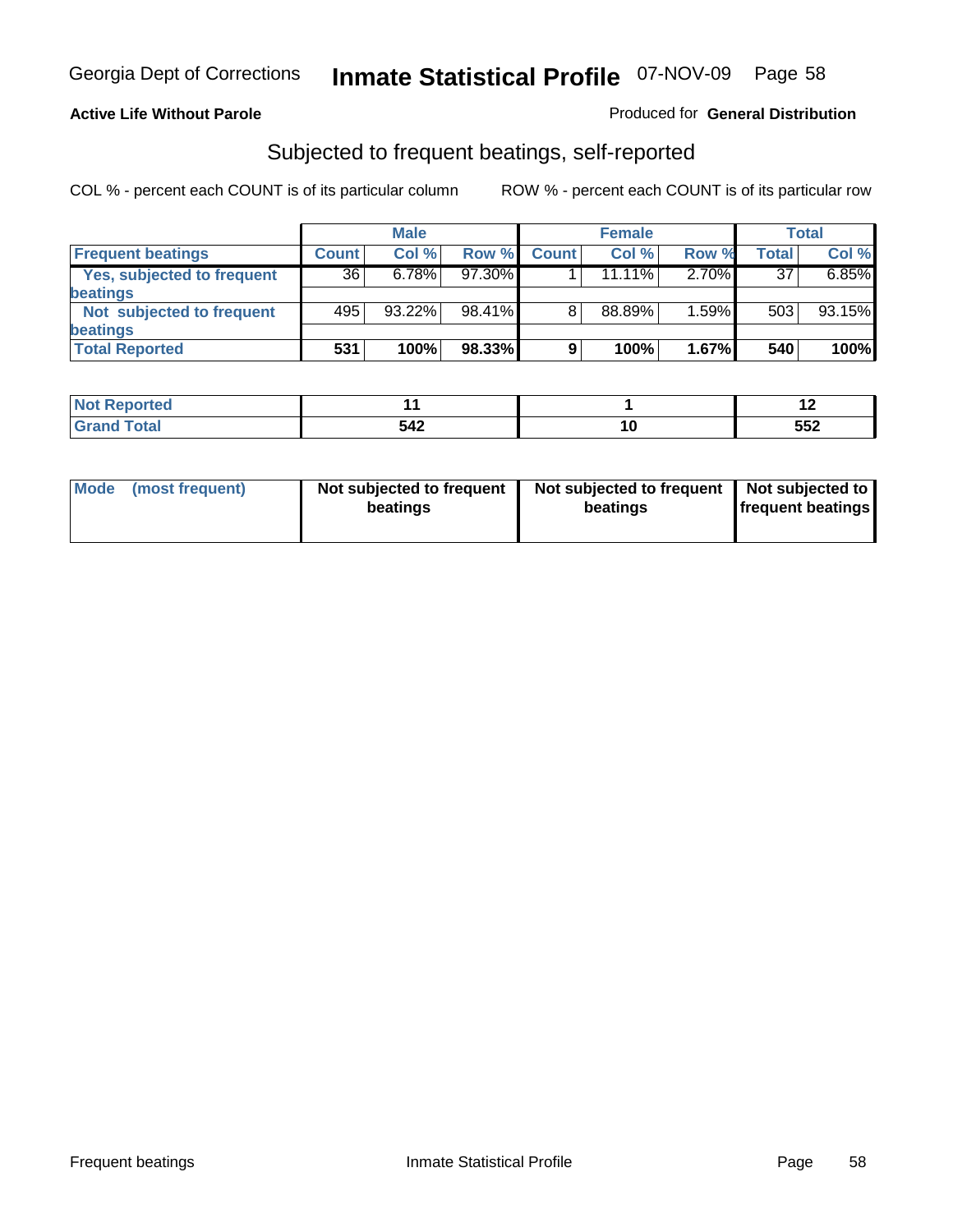### **Active Life Without Parole**

### Produced for **General Distribution**

### Father absent during inmate's childhood

|                           | <b>Male</b>  |         |           |                | <b>Female</b> | Total    |       |        |
|---------------------------|--------------|---------|-----------|----------------|---------------|----------|-------|--------|
| <b>Father Absent</b>      | <b>Count</b> | Col%    | Row %     | <b>Count</b>   | Col %         | Row %    | Total | Col %  |
| Yes, father was absent    | 266          | 50.09%  | $98.88\%$ | 3 <sub>1</sub> | 33.33%        | 12%      | 269   | 49.81% |
| No, father was not absent | 265          | 49.91%  | 97.79% ∎  | $6^{\circ}$    | 66.67%        | $2.21\%$ | 271   | 50.19% |
| <b>Total Reported</b>     | 531          | $100\%$ | $98.33\%$ | 9              | 100%          | $1.67\%$ | 540   | 100%   |

| <b>Not Reported</b> |     |        | . . |
|---------------------|-----|--------|-----|
| <b>cotal</b>        | 542 | u      | 552 |
| l Gran              | ◡┭▵ | $\sim$ |     |

| Mode (most frequent) | Yes, father was absent | No, father was not absent No, father was not | absent |
|----------------------|------------------------|----------------------------------------------|--------|
|                      |                        |                                              |        |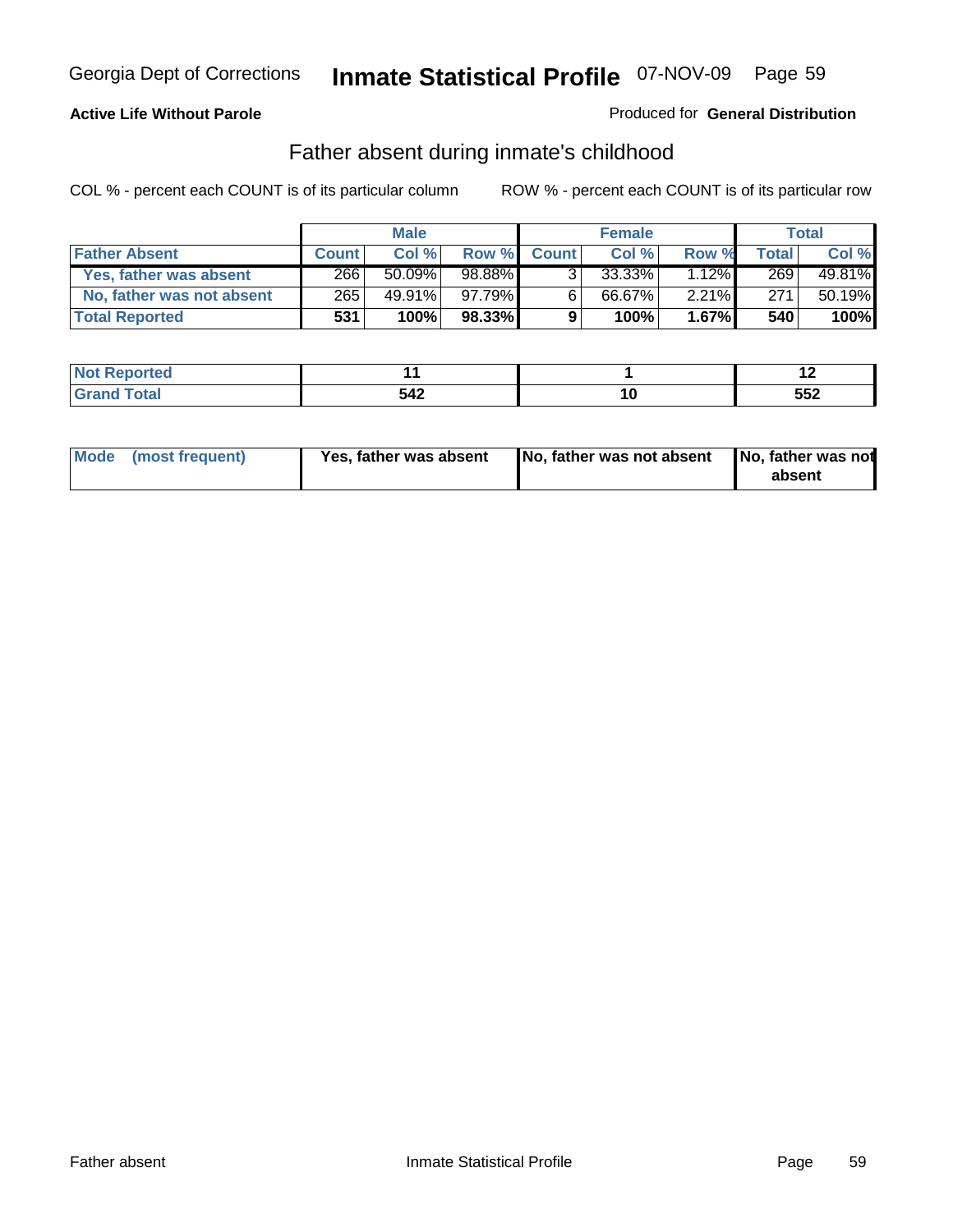### **Active Life Without Parole**

### Produced for **General Distribution**

# Mother absent during inmate's childhood

|                           | <b>Male</b>  |        |           |              | <b>Female</b> | Total    |       |        |
|---------------------------|--------------|--------|-----------|--------------|---------------|----------|-------|--------|
| <b>Mother Absent</b>      | <b>Count</b> | Col %  | Row %     | <b>Count</b> | Col %         | Row %    | Total | Col %  |
| Yes, mother was absent    | 79 I         | 14.88% | $97.53\%$ |              | $22.22\%$     | $2.47\%$ | 81    | 15.00% |
| No, mother was not absent | 452          | 85.12% | 98.47%    |              | 77.78%        | $1.53\%$ | 459   | 85.00% |
| <b>Total Reported</b>     | 531          | 100%   | 98.33%    | 9            | 100%          | $1.67\%$ | 540   | 100%   |

| <b>Not Reported</b> |     |        | . . |
|---------------------|-----|--------|-----|
| <b>cotal</b>        | 542 | u      | 552 |
| l Gran              | ◡┭▵ | $\sim$ |     |

| Mode (most frequent) | No, mother was not absent   No, mother was not absent   No, mother was | not absent |
|----------------------|------------------------------------------------------------------------|------------|
|----------------------|------------------------------------------------------------------------|------------|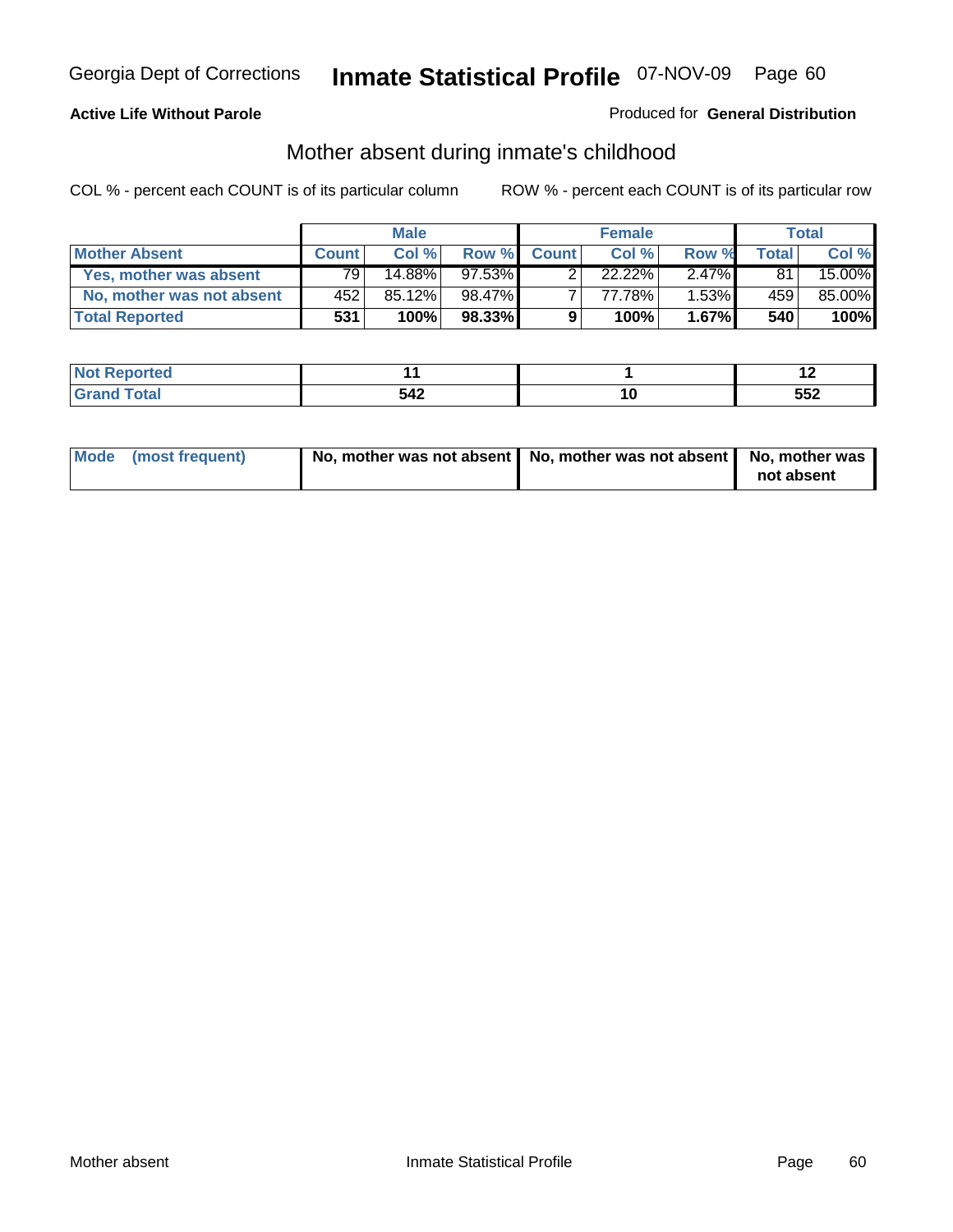**Active Life Without Parole** 

#### Produced for **General Distribution**

### Number of prior Georgia incarcerations

|                                |                 | <b>Male</b> |                    |    | <b>Female</b> |       |       | <b>Total</b> |
|--------------------------------|-----------------|-------------|--------------------|----|---------------|-------|-------|--------------|
| Num of Prior GA Incarcerations | <b>Count</b>    | Col %       | <b>Row % Count</b> |    | Col %         | Row % | Total | Col %        |
|                                | 253             | 46.68%      | 96.56%             | 9  | 90.00%        | 3.44% | 262   | 47.46%       |
|                                | 108             | 19.93%      | 100.00%            |    |               |       | 108   | 19.57%       |
|                                | 69              | 12.73%      | 100.00%            |    |               |       | 69    | 12.50%       |
|                                | 55              | 10.15%      | 98.21%             |    | 10.00%        | 1.79% | 56    | 10.14%       |
|                                | 28              | 5.17%       | 100.00%            |    |               |       | 28    | 5.07%        |
|                                | 15              | 2.77%       | 100.00%            |    |               |       | 15    | 2.72%        |
| <b>More Than 5</b>             | 14 <sub>1</sub> | 2.58%       | 100.00%            |    |               |       | 14    | 2.54%        |
| <b>Total Reported</b>          | 542             | 100%        | 98.19%             | 10 | 100%          | 1.81% | 552   | 100%         |

| <b>Reported</b><br>NI. |     |             |
|------------------------|-----|-------------|
| otal<br>$\sim$         | ∽−⊷ | ににつ<br>ິບບ∠ |

| Mean (average)       | . .28 | .26 |
|----------------------|-------|-----|
| Median (middle)      |       |     |
| Mode (most frequent) |       |     |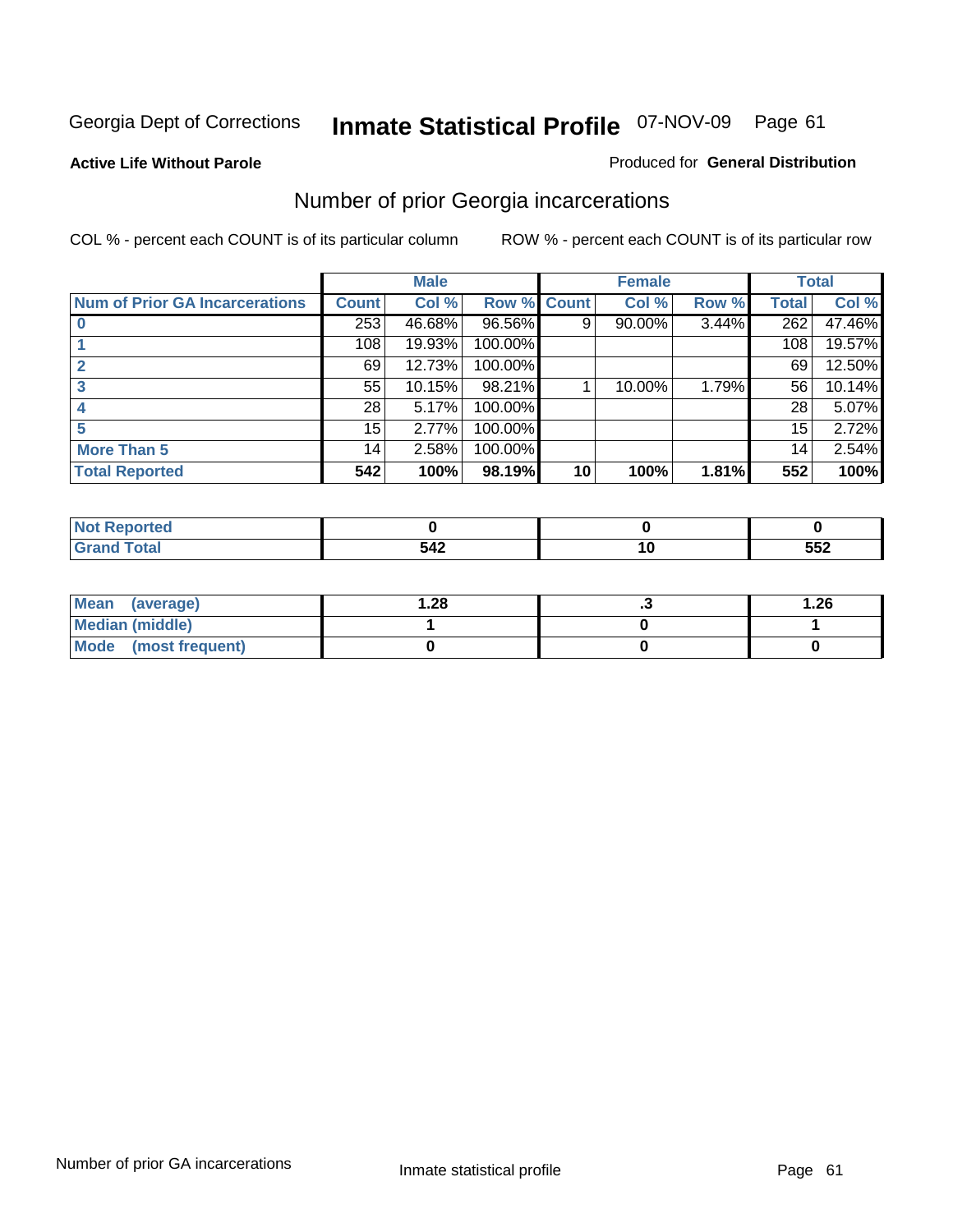**Active Life Without Parole** 

Produced for **General Distribution**

### Prison sentence in years

COL % - percent each COUNT is of its particular column ROW % - percent each COUNT is of its particular row

|                                 |         | <b>Male</b> |                    |                 | <b>Female</b> |          |             | Total   |
|---------------------------------|---------|-------------|--------------------|-----------------|---------------|----------|-------------|---------|
| <b>Prison Sentence In Years</b> | Count l | Col %       | <b>Row % Count</b> |                 | Col %         | Row %    | $\tau$ otal | Col %   |
| <b>Life Without Parole</b>      | 542     | 100.00%     | 98.19%             | 10              | $100.00\%$    | $1.81\%$ | 552         | 100.00% |
| <b>Total Reported</b>           | 542     | 100%        | 98.19%             | 10 <sup>1</sup> | 100%          | 1.81%    | 552         | 100%    |

| Reported                          |     |    |     |
|-----------------------------------|-----|----|-----|
| Total<br>$\sim$ . $\sim$ . $\sim$ | 542 | יי | 552 |

#### **Determinate (numeric) sentences only**

| <b>Mean</b> | (average) |  |  |
|-------------|-----------|--|--|

**All sentences (including determinate), with life, life without parole, and death sentences figured at 45 years**

| Me:<br>апет<br>.<br>᠇<br>$\sim$ | -- | т.<br>$\sim$ |
|---------------------------------|----|--------------|
|---------------------------------|----|--------------|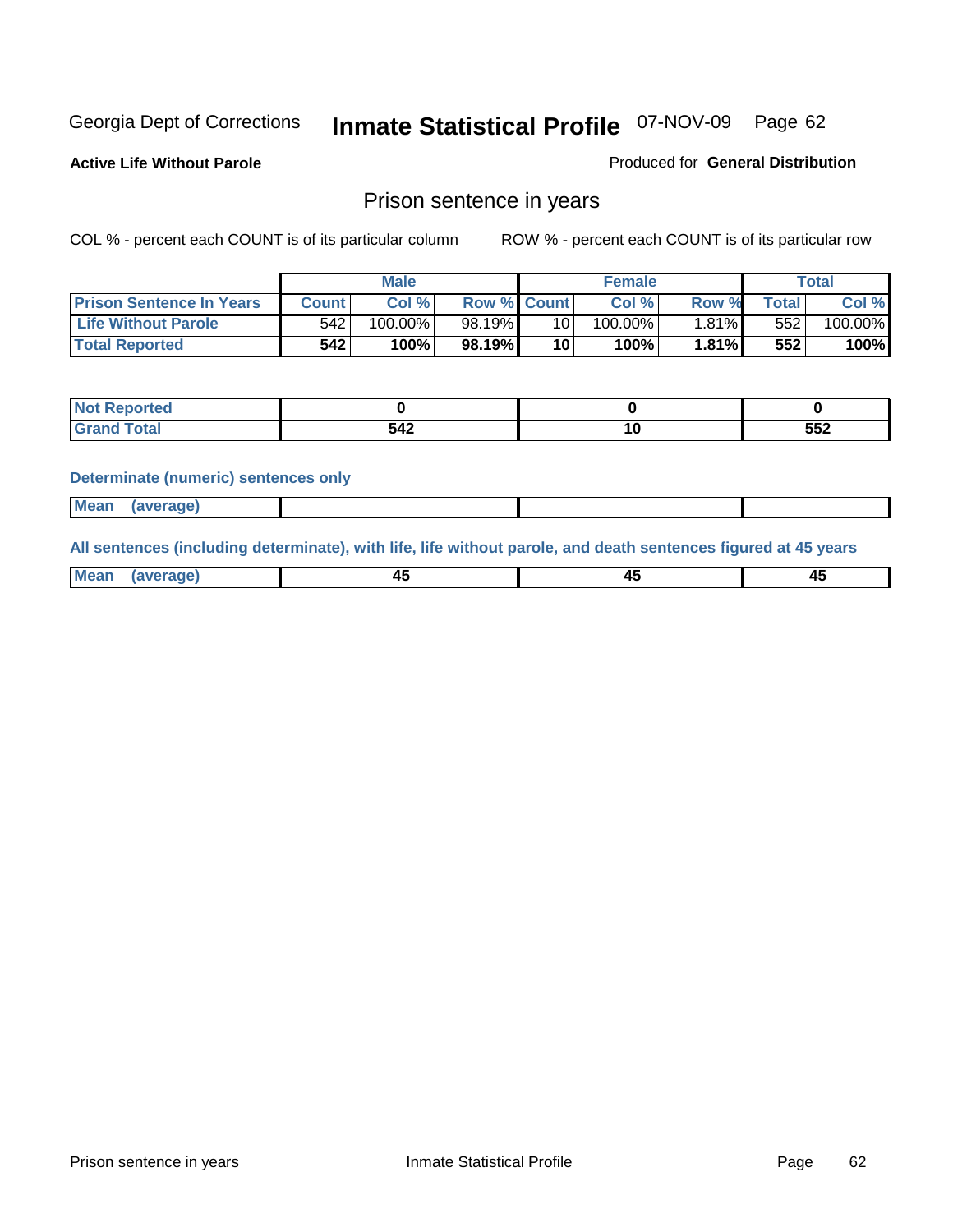#### **Active Life Without Parole**

#### Produced for **General Distribution**

# Primary offense, broken out into felonies vs misdemeanors

|                                  |              | <b>Male</b> |                    |      | <b>Female</b> |          | Total            |            |
|----------------------------------|--------------|-------------|--------------------|------|---------------|----------|------------------|------------|
| <b>Felonies and Misdemeanors</b> | <b>Count</b> | Col%        | <b>Row % Count</b> |      | Col%          | Row %    | <b>Total</b>     | Col %      |
| <b>Felonies</b>                  | 542          | 100.00%     | 98.19% <b>I</b>    | 10 I | $100.00\%$    | $1.81\%$ | 552 <sub>1</sub> | $100.00\%$ |
| <b>Total Reported</b>            | 542          | 100%        | 98.19%             | 10   | 100%          | 1.81%    | 552              | 100%       |

| <b>Not</b><br>orted<br>⋯ |            |      |     |
|--------------------------|------------|------|-----|
| Grat                     | $51^\circ$ | r 10 | 552 |
| -----                    | ◡᠇▵        | 54Z  |     |

| M<br>$\cdots$<br>пю.<br>. | nies<br>. | . |
|---------------------------|-----------|---|
|---------------------------|-----------|---|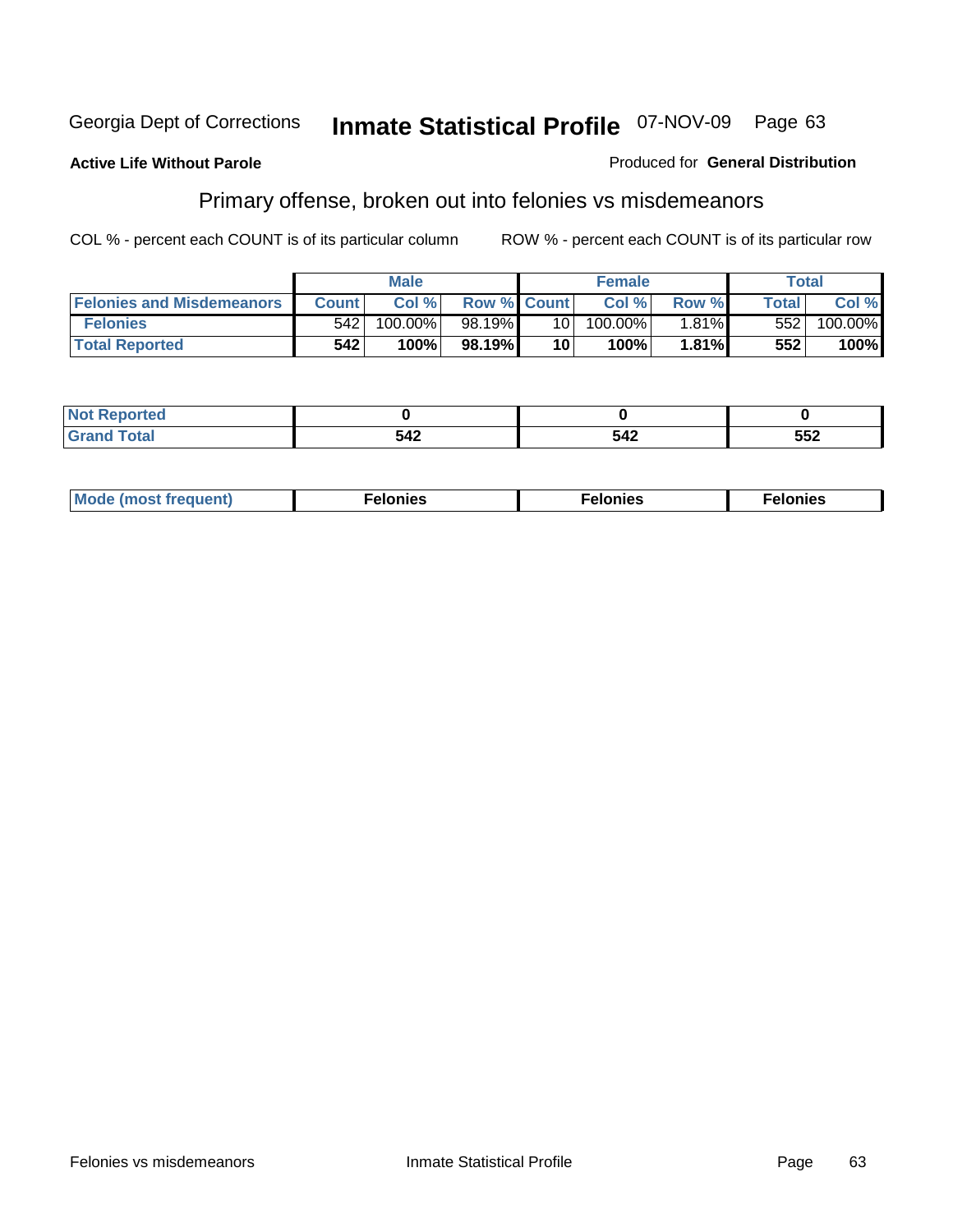### **Active Life Without Parole**

#### Produced for **General Distribution**

### Primary offense, broken out into six broad crime categories

|                         |              | <b>Male</b> |             |    | <b>Female</b> |       |                 | <b>Total</b> |
|-------------------------|--------------|-------------|-------------|----|---------------|-------|-----------------|--------------|
| <b>Crime Categories</b> | <b>Count</b> | Col %       | Row % Count |    | Col %         | Row % | <b>Total</b>    | Col %        |
| <b>Violent</b>          | 450          | 83.03%      | 97.83%      | 10 | 100.00%       | 2.17% | 460             | 83.33%       |
| <b>Sex Crime</b>        | 79           | 14.58%      | 100.00%     |    | .00%          |       | 79 <sub>1</sub> | 14.31%       |
| <b>Property</b><br>3    |              | $.37\%$     | 100.00%     |    | .00%          |       |                 | $.36\%$      |
| <b>Drug</b><br>4        | 10           | 1.85%       | 100.00%     |    | .00%          |       | 10 <sub>1</sub> | 1.81%        |
| <b>Other</b><br>6       |              | .18%        | 100.00%     |    | .00%          |       |                 | .18%         |
| <b>Total Reported</b>   | 542          | 100%        | 98.19%      | 10 | 100%          | 1.81% | 552             | 100%         |

| <b>Reported</b><br>.            |     |    |     |
|---------------------------------|-----|----|-----|
| <b>Total</b><br>$\mathsf{C}$ nu | 542 | ιu | 552 |

| Mo | n n | winlor" | len' |
|----|-----|---------|------|
|    |     |         |      |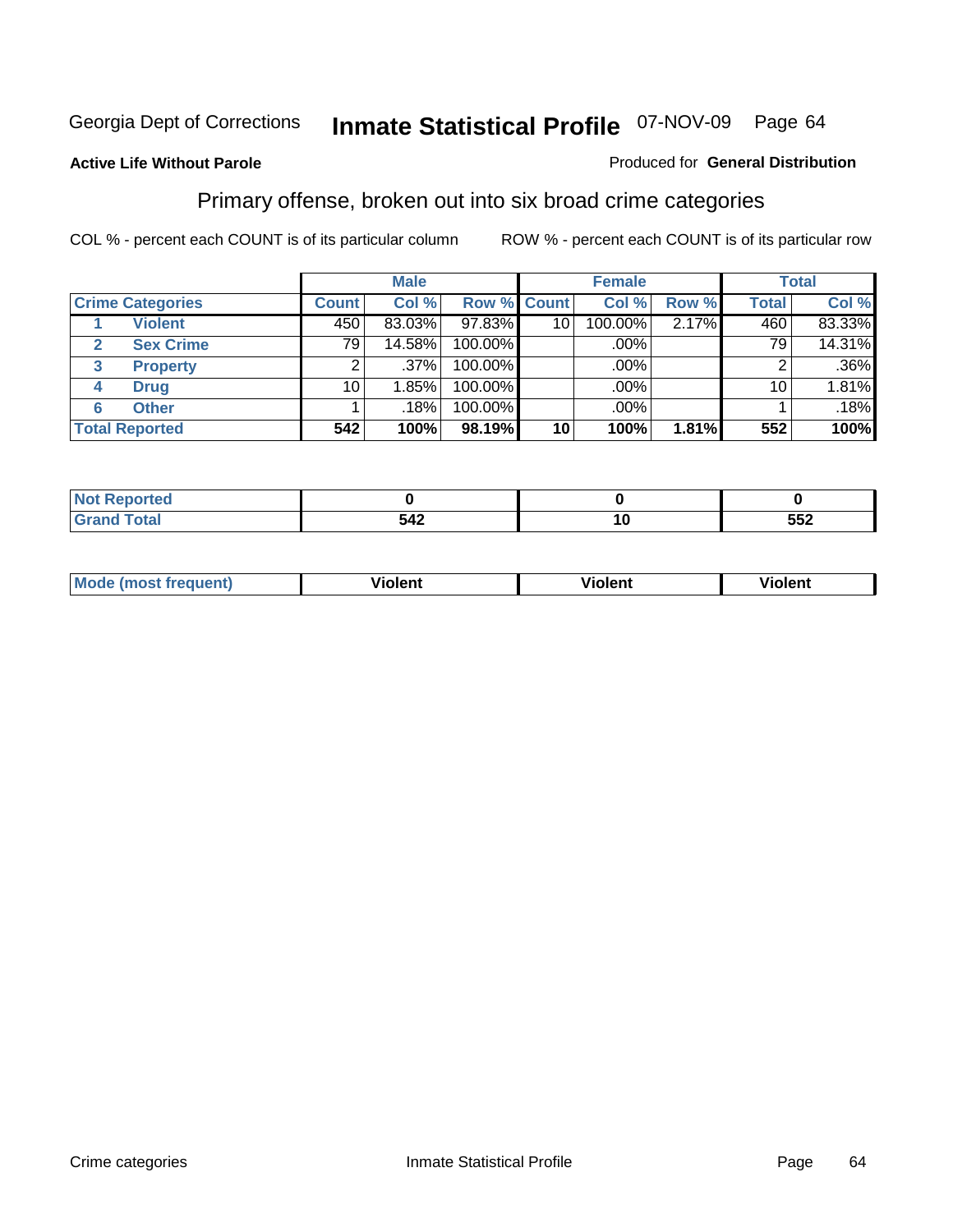#### **Active Life Without Parole**

#### Produced for **General Distribution**

# Primary offense, detailed offense code

|      |                                 |                 | <b>Male</b> |         |              | <b>Female</b> |       |                 | <b>Total</b> |
|------|---------------------------------|-----------------|-------------|---------|--------------|---------------|-------|-----------------|--------------|
|      | <b>Primary Offense</b>          | <b>Count</b>    | Col %       | Row %   | <b>Count</b> | Col %         | Row % | <b>Total</b>    | Col %        |
| 1101 | <b>Murder</b>                   | 310             | 57.20%      | 97.18%  | 9            | 90.00%        | 2.82% | 319             | 57.79%       |
| 1311 | <b>Kidnapping</b>               | 61              | 11.25%      | 100.00% |              |               |       | 61              | 11.05%       |
| 1601 | <b>Burglary</b>                 | 2               | .37%        | 100.00% |              |               |       | $\overline{2}$  | .36%         |
| 1902 | <b>Armed Robbery</b>            | $\overline{78}$ | 14.39%      | 98.73%  |              | 10.00%        | 1.27% | $\overline{79}$ | 14.31%       |
| 1911 | <b>Hijacking Motor Vehicle</b>  |                 | .18%        | 100.00% |              |               |       |                 | .18%         |
| 2001 | Rape                            | 55              | 10.15%      | 100.00% |              |               |       | 55              | 9.96%        |
| 2003 | <b>Aggrav Sodomy</b>            | 5               | .92%        | 100.00% |              |               |       | 5               | .91%         |
| 2009 | <b>Aggrav Sexual Battery</b>    | 5               | .92%        | 100.00% |              |               |       | 5               | $.91\%$      |
| 2019 | <b>Child Molestation</b>        | 3               | .55%        | 100.00% |              |               |       | 3               | .54%         |
| 2021 | <b>Aggrav Child Molestation</b> | 11              | 2.03%       | 100.00% |              |               |       | 11              | 1.99%        |
| 2912 | <b>Poss Of Certain</b>          |                 | .18%        | 100.00% |              |               |       |                 | .18%         |
|      | <b>Weapons</b>                  |                 |             |         |              |               |       |                 |              |
| 4012 | <b>Viol Ga Cntrl Sbst Act</b>   |                 | .18%        | 100.00% |              |               |       |                 | .18%         |
| 4018 | <b>S/D Cont Sub School</b>      |                 | .18%        | 100.00% |              |               |       |                 | .18%         |
| 4021 | <b>S/D Cocaine</b>              | 3               | .55%        | 100.00% |              |               |       | 3               | .54%         |
| 4022 | <b>Poss Of Cocaine</b>          | 4               | .74%        | 100.00% |              |               |       | 4               | .72%         |
| 4134 | <b>Att/Consprcy Commt</b>       | 1               | .18%        | 100.00% |              |               |       |                 | .18%         |
|      | C/S/Of                          |                 |             |         |              |               |       |                 |              |
|      | <b>Total Rported</b>            | 542             | 100%        | 98.19%  | 10           | 100%          | 1.81% | 552             | 100%         |

| Reported                         |            |     |     |
|----------------------------------|------------|-----|-----|
| <b>Total</b><br>$\mathbf{v}$ and | 512<br>− с | 1 V | 552 |

| Mode (most frequent) | 1101 Murder | 1101 Murder | 1101 Murder |
|----------------------|-------------|-------------|-------------|
|                      |             |             |             |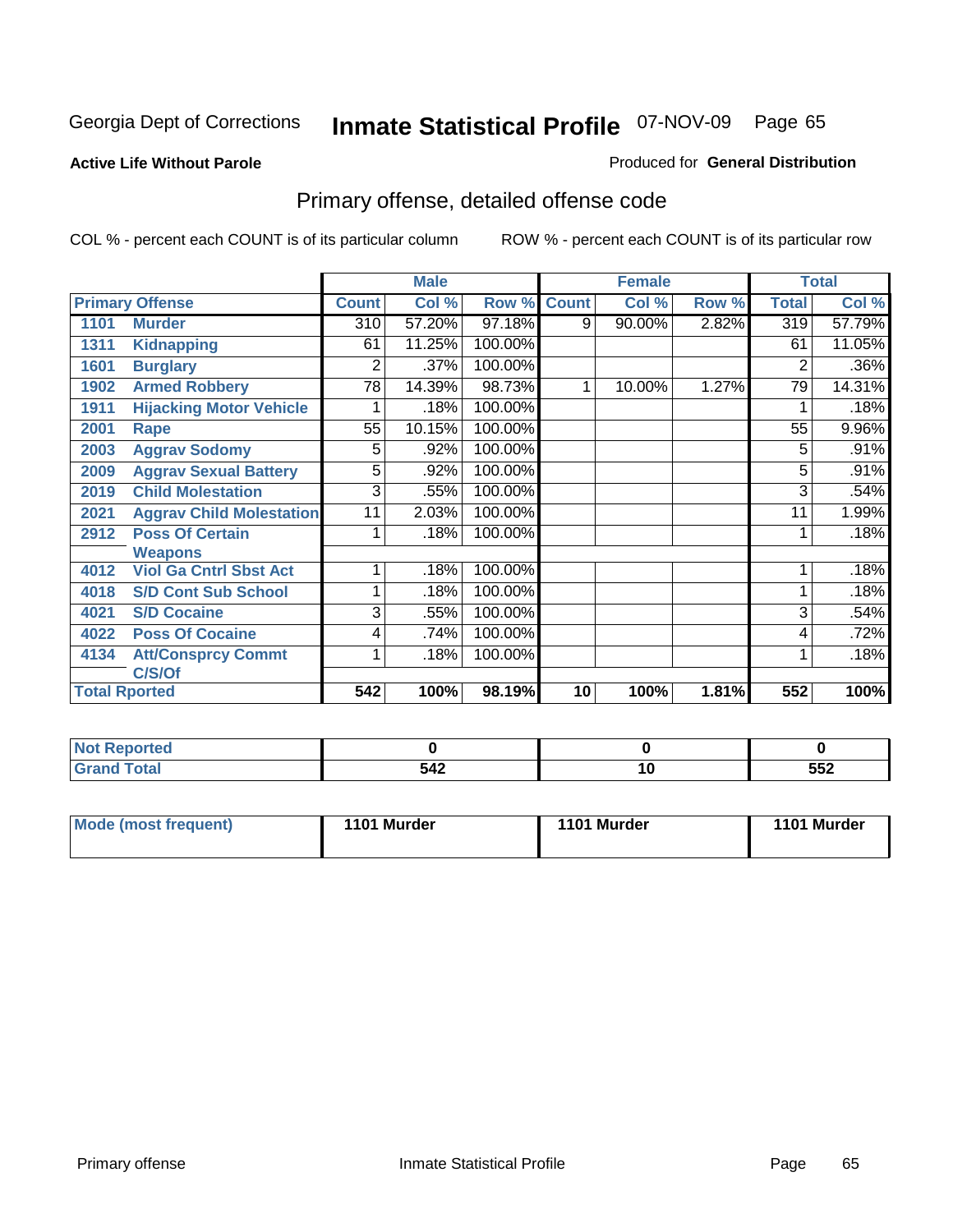**Active Life Without Parole** 

Produced for **General Distribution**

# County of conviction of primary offense

|                         |                             |                 | <b>Male</b> |             |              | <b>Female</b> |        |                 | <b>Total</b> |
|-------------------------|-----------------------------|-----------------|-------------|-------------|--------------|---------------|--------|-----------------|--------------|
|                         | <b>County of Conviction</b> | <b>Count</b>    | Col %       | Row % Count |              | Col %         | Row %  | <b>Total</b>    | Col %        |
| 1                       | <b>Appling</b>              | 1               | .18%        | 100.00%     |              |               |        | 1               | .18%         |
| $\overline{2}$          | <b>Atkinson</b>             | 1               | .18%        | 100.00%     |              |               |        | 1               | .18%         |
| $\overline{\mathbf{3}}$ | <b>Bacon</b>                | $\overline{2}$  | .37%        | 100.00%     |              |               |        | $\overline{2}$  | .36%         |
| 5                       | <b>Baldwin</b>              | $\overline{6}$  | 1.11%       | 100.00%     |              |               |        | 6               | 1.09%        |
| 6                       | <b>Banks</b>                | 1               | .18%        | 100.00%     |              |               |        | $\mathbf{1}$    | .18%         |
| $\overline{7}$          | <b>Barrow</b>               | $\overline{3}$  | .55%        | 100.00%     |              |               |        | $\overline{3}$  | .54%         |
| 8                       | <b>Bartow</b>               | $\overline{3}$  | .55%        | 100.00%     |              |               |        | $\overline{3}$  | .54%         |
| 9                       | <b>Ben Hill</b>             | 4               | .74%        | 100.00%     |              |               |        | 4               | .72%         |
| 10                      | <b>Berrien</b>              | 1               | .18%        | 100.00%     |              |               |        | 1               | .18%         |
| 11                      | <b>Bibb</b>                 | $\overline{16}$ | 2.95%       | 100.00%     |              |               |        | $\overline{16}$ | 2.90%        |
| 12                      | <b>Bleckley</b>             | $\mathbf 1$     | .18%        | 100.00%     |              |               |        | $\mathbf 1$     | .18%         |
| 13                      | <b>Brantley</b>             | $\overline{2}$  | .37%        | 100.00%     |              |               |        | $\overline{2}$  | .36%         |
| 14                      | <b>Brooks</b>               | $\mathbf{1}$    | .18%        | 100.00%     |              |               |        | $\mathbf{1}$    | .18%         |
| 16                      | <b>Bulloch</b>              | $\overline{3}$  | .55%        | 75.00%      | 1            | 10.00%        | 25.00% | 4               | .72%         |
| 17                      | <b>Burke</b>                | $\overline{5}$  | .92%        | 100.00%     |              |               |        | $\overline{5}$  | .91%         |
| 18                      | <b>Butts</b>                | $\overline{3}$  | .55%        | 100.00%     |              |               |        | $\overline{3}$  | .54%         |
| 20                      | <b>Camden</b>               | $\overline{2}$  | .37%        | 100.00%     |              |               |        | $\overline{2}$  | .36%         |
| 22                      | <b>Carroll</b>              | $\overline{2}$  | .37%        | 100.00%     |              |               |        | $\overline{2}$  | .36%         |
| 23                      | <b>Catoosa</b>              | $\overline{2}$  | .37%        | 100.00%     |              |               |        | $\overline{2}$  | .36%         |
| 24                      | <b>Charlton</b>             | 1               | .18%        | 100.00%     |              |               |        | 1               | .18%         |
| 25                      | <b>Chatham</b>              | $\overline{23}$ | 4.24%       | 100.00%     |              |               |        | $\overline{23}$ | 4.17%        |
| 27                      | <b>Chattooga</b>            | 1               | .18%        | 100.00%     |              |               |        | $\mathbf 1$     | .18%         |
| 28                      | <b>Cherokee</b>             | $\overline{3}$  | .55%        | 100.00%     |              |               |        | $\overline{3}$  | .54%         |
| 29                      | <b>Clarke</b>               | $\overline{12}$ | 2.21%       | 100.00%     |              |               |        | $\overline{12}$ | 2.17%        |
| 31                      | <b>Clayton</b>              | $\overline{18}$ | 3.32%       | 100.00%     |              |               |        | $\overline{18}$ | 3.26%        |
| 33                      | <b>Cobb</b>                 | $\overline{16}$ | 2.95%       | 94.12%      | 1            | 10.00%        | 5.88%  | $\overline{17}$ | 3.08%        |
| 34                      | <b>Coffee</b>               | 4               | .74%        | 100.00%     |              |               |        | 4               | .72%         |
| 35                      | <b>Colquitt</b>             | 4               | .74%        | 100.00%     |              |               |        | 4               | .72%         |
| 36                      | <b>Columbia</b>             | 5               | .92%        | 100.00%     |              |               |        | $\overline{5}$  | .91%         |
| 37                      | <b>Cook</b>                 | 3               | .55%        | 100.00%     |              |               |        | $\overline{3}$  | .54%         |
| 38                      | <b>Coweta</b>               | $\overline{3}$  | .55%        | 100.00%     |              |               |        | $\overline{3}$  | .54%         |
| 40                      | <b>Crisp</b>                | 1               | .18%        | 100.00%     |              |               |        | 1               | .18%         |
| 41                      | <b>Dade</b>                 | 1               | .18%        | 100.00%     |              |               |        | 1               | .18%         |
| 43                      | <b>Decatur</b>              | $\overline{2}$  | .37%        | 100.00%     |              |               |        | $\overline{2}$  | .36%         |
| 44                      | <b>Dekalb</b>               | 42              | 7.75%       | 97.67%      | $\mathbf{1}$ | 10.00%        | 2.33%  | $\overline{43}$ | 7.79%        |
| 45                      | <b>Dodge</b>                | 1               | .18%        | 100.00%     |              |               |        | 1               | .18%         |
| 46                      | <b>Dooly</b>                | $\overline{2}$  | .37%        | 100.00%     |              |               |        | $\overline{2}$  | .36%         |
| 47                      | <b>Dougherty</b>            | $\overline{20}$ | 3.69%       | 100.00%     |              |               |        | $\overline{20}$ | 3.62%        |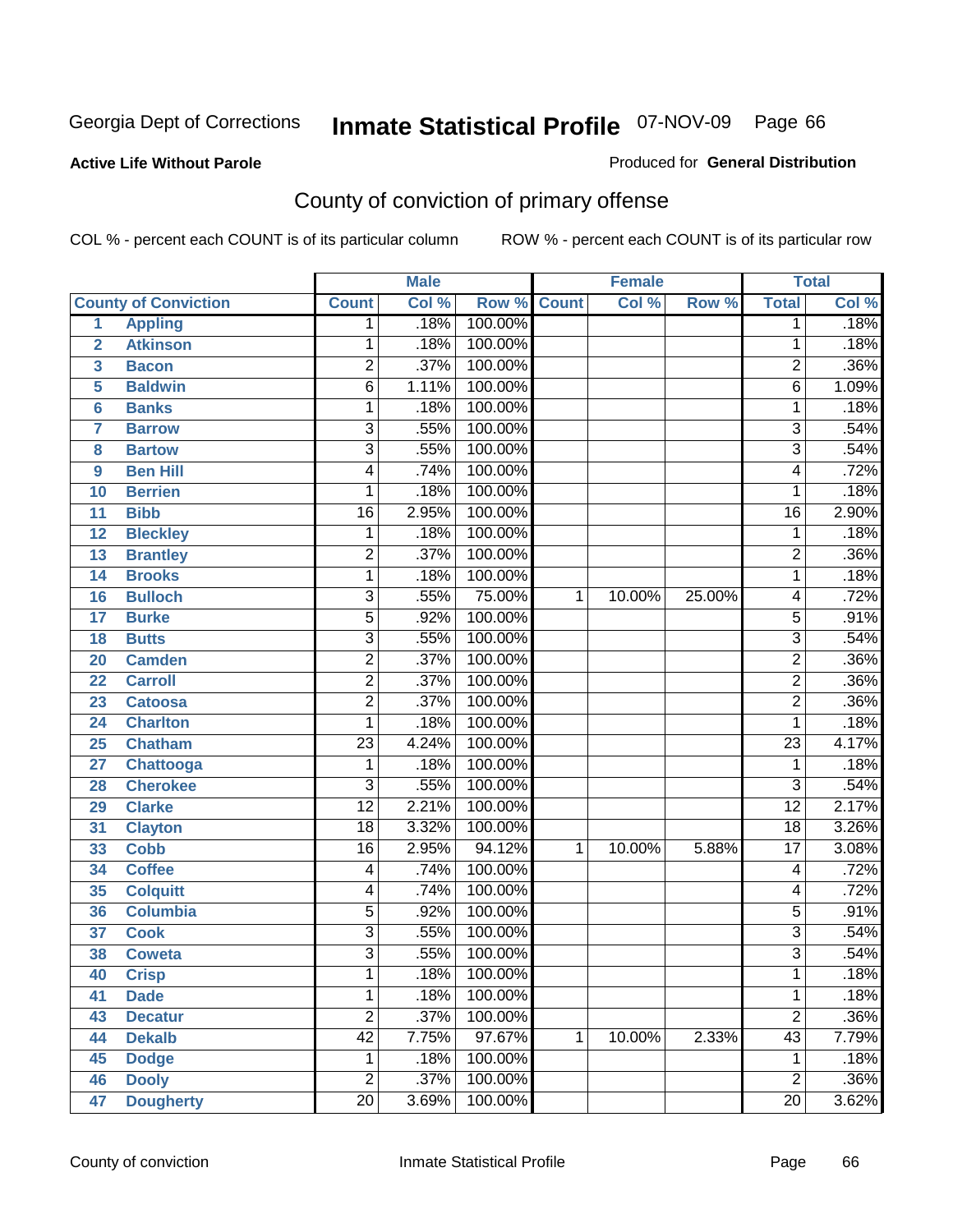#### **Active Life Without Parole**

#### Produced for **General Distribution**

# County of conviction of primary offense

|     |                             |                 | <b>Male</b> |         |              | <b>Female</b> |        |                 | <b>Total</b> |
|-----|-----------------------------|-----------------|-------------|---------|--------------|---------------|--------|-----------------|--------------|
|     | <b>County of Conviction</b> | <b>Count</b>    | Col %       | Row %   | <b>Count</b> | Col %         | Row %  | <b>Total</b>    | Col %        |
| 48  | <b>Douglas</b>              | $\overline{17}$ | 3.14%       | 94.44%  | 1            | 10.00%        | 5.56%  | $\overline{18}$ | 3.26%        |
| 49  | <b>Early</b>                | 1               | .18%        | 100.00% |              |               |        | 1               | .18%         |
| 51  | <b>Effingham</b>            | 3               | .55%        | 100.00% |              |               |        | 3               | .54%         |
| 52  | <b>Elbert</b>               | $\overline{2}$  | .37%        | 100.00% |              |               |        | $\overline{2}$  | .36%         |
| 53  | <b>Emanuel</b>              | $\overline{2}$  | .37%        | 100.00% |              |               |        | $\overline{2}$  | .36%         |
| 56  | <b>Fayette</b>              | $\overline{3}$  | .55%        | 100.00% |              |               |        | $\overline{3}$  | .54%         |
| 57  | <b>Floyd</b>                | $\overline{6}$  | 1.11%       | 100.00% |              |               |        | 6               | 1.09%        |
| 59  | <b>Franklin</b>             | $\overline{2}$  | .37%        | 100.00% |              |               |        | $\overline{2}$  | .36%         |
| 60  | <b>Fulton</b>               | $\overline{55}$ | 10.15%      | 100.00% |              |               |        | $\overline{55}$ | 9.96%        |
| 61  | <b>Gilmer</b>               | 1               | .18%        | 100.00% |              |               |        | 1               | .18%         |
| 63  | <b>Glynn</b>                | $\overline{15}$ | 2.77%       | 100.00% |              |               |        | $\overline{15}$ | 2.72%        |
| 66  | <b>Greene</b>               | 1               | .18%        | 100.00% |              |               |        | 1               | .18%         |
| 67  | <b>Gwinnett</b>             | 9               | 1.66%       | 90.00%  | 1            | 10.00%        | 10.00% | 10              | 1.81%        |
| 68  | <b>Habersham</b>            | 4               | .74%        | 100.00% |              |               |        | 4               | .72%         |
| 69  | <b>Hall</b>                 | $\overline{11}$ | 2.03%       | 100.00% |              |               |        | $\overline{11}$ | 1.99%        |
| 71  | <b>Haralson</b>             | $\overline{2}$  | .37%        | 100.00% |              |               |        | $\overline{2}$  | .36%         |
| 72  | <b>Harris</b>               | 1               | .18%        | 100.00% |              |               |        | 1               | .18%         |
| 73  | <b>Hart</b>                 | 4               | .74%        | 100.00% |              |               |        | 4               | .72%         |
| 75  | <b>Henry</b>                | $\overline{10}$ | 1.85%       | 100.00% |              |               |        | $\overline{10}$ | 1.81%        |
| 76  | <b>Houston</b>              | 7               | 1.29%       | 100.00% |              |               |        | $\overline{7}$  | 1.27%        |
| 77  | <b>Irwin</b>                | 1               | .18%        | 100.00% |              |               |        | 1               | .18%         |
| 78  | <b>Jackson</b>              | $\overline{9}$  | 1.66%       | 100.00% |              |               |        | $\overline{9}$  | 1.63%        |
| 79  | <b>Jasper</b>               | 1               | .18%        | 100.00% |              |               |        | 1               | .18%         |
| 80  | <b>Jeff Davis</b>           | 1               | .18%        | 100.00% |              |               |        | 1               | .18%         |
| 81  | <b>Jefferson</b>            | 1               | .18%        | 100.00% |              |               |        | 1               | .18%         |
| 82  | <b>Jenkins</b>              | 1               | .18%        | 100.00% |              |               |        | 1               | .18%         |
| 84  | <b>Jones</b>                | 1               | .18%        | 100.00% |              |               |        | 1               | .18%         |
| 87  | <b>Laurens</b>              | $\overline{3}$  | .55%        | 100.00% |              |               |        | $\overline{3}$  | .54%         |
| 88  | Lee                         | $\overline{2}$  | .37%        | 100.00% |              |               |        | $\overline{2}$  | .36%         |
| 89  | <b>Liberty</b>              | $\overline{5}$  | .92%        | 100.00% |              |               |        | $\overline{5}$  | .91%         |
| 91  | Long                        | $\overline{3}$  | .55%        | 100.00% |              |               |        | $\overline{3}$  | .54%         |
| 92  | <b>Lowndes</b>              | $\overline{5}$  | .92%        | 100.00% |              |               |        | $\overline{5}$  | .91%         |
| 95  | <b>Madison</b>              | 1               | .18%        | 100.00% |              |               |        | 1               | .18%         |
| 96  | <b>Marion</b>               | 1               | .18%        | 100.00% |              |               |        | 1               | .18%         |
| 97  | <b>Mcduffie</b>             | 1               | .18%        | 100.00% |              |               |        | 1               | .18%         |
| 98  | <b>Mcintosh</b>             | 1               | .18%        | 100.00% |              |               |        | 1               | .18%         |
| 100 | <b>Miller</b>               | 1               | .18%        | 100.00% |              |               |        | 1               | .18%         |
| 102 | <b>Monroe</b>               | $\overline{3}$  | .55%        | 100.00% |              |               |        | $\overline{3}$  | .54%         |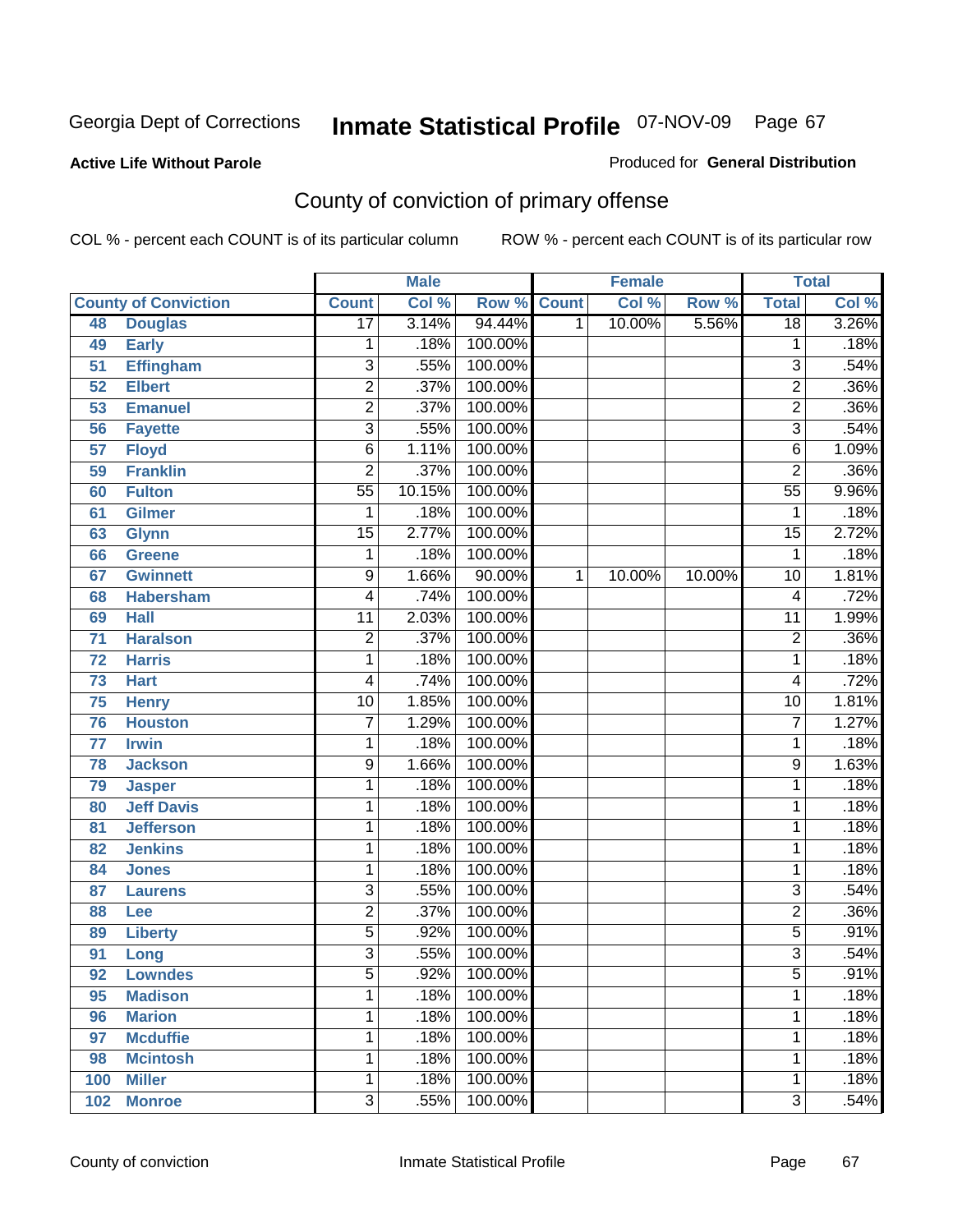**Active Life Without Parole** 

Produced for **General Distribution**

# County of conviction of primary offense

|                                     |                           | <b>Male</b> |         |              | <b>Female</b> |        |                  | <b>Total</b> |
|-------------------------------------|---------------------------|-------------|---------|--------------|---------------|--------|------------------|--------------|
| <b>County of Conviction</b>         | <b>Count</b>              | Col %       | Row %   | <b>Count</b> | Col %         | Row %  | <b>Total</b>     | Col %        |
| 106<br><b>Muscogee</b>              | $\overline{17}$           | 3.14%       | 100.00% |              |               |        | $\overline{17}$  | 3.08%        |
| 107<br><b>Newton</b>                | 4                         | .74%        | 80.00%  | 1            | 10.00%        | 20.00% | $\overline{5}$   | .91%         |
| 109<br><b>Oglethorpe</b>            | 1                         | .18%        | 100.00% |              |               |        | $\mathbf{1}$     | .18%         |
| 110<br><b>Paulding</b>              | $\overline{2}$            | .37%        | 100.00% |              |               |        | $\overline{2}$   | .36%         |
| $\overline{113}$<br><b>Pierce</b>   | $\overline{2}$            | .37%        | 100.00% |              |               |        | $\overline{2}$   | .36%         |
| 114<br><b>Pike</b>                  | $\overline{3}$            | .55%        | 75.00%  | 1            | 10.00%        | 25.00% | 4                | .72%         |
| 115<br><b>Polk</b>                  | $\overline{2}$            | .37%        | 100.00% |              |               |        | $\overline{2}$   | .36%         |
| <b>Pulaski</b><br>116               | $\overline{1}$            | .18%        | 100.00% |              |               |        | $\overline{1}$   | .18%         |
| 117<br><b>Putnam</b>                | 4                         | .74%        | 100.00% |              |               |        | 4                | .72%         |
| 119<br><b>Rabun</b>                 | 1                         | .18%        | 100.00% |              |               |        | $\mathbf{1}$     | .18%         |
| <b>Randolph</b><br>120              | 1                         | .18%        | 100.00% |              |               |        | $\mathbf{1}$     | .18%         |
| $\overline{121}$<br><b>Richmond</b> | $\overline{24}$           | 4.43%       | 96.00%  | 1            | 10.00%        | 4.00%  | $\overline{25}$  | 4.53%        |
| <b>Rockdale</b><br>122              | 4                         | .74%        | 100.00% |              |               |        | 4                | .72%         |
| <b>Spalding</b><br>126              | $\overline{5}$            | .92%        | 100.00% |              |               |        | $\overline{5}$   | .91%         |
| <b>Stephens</b><br>127              | $\overline{2}$            | .37%        | 100.00% |              |               |        | $\overline{2}$   | .36%         |
| <b>Sumter</b><br>129                | 1                         | .18%        | 100.00% |              |               |        | 1                | .18%         |
| <b>Tattnall</b><br>132              | $\overline{2}$            | .37%        | 100.00% |              |               |        | $\overline{2}$   | .36%         |
| <b>Terrell</b><br>135               | 1                         | .18%        | 100.00% |              |               |        | $\mathbf{1}$     | .18%         |
| 136<br><b>Thomas</b>                | $\overline{3}$            | .55%        | 100.00% |              |               |        | $\overline{3}$   | .54%         |
| <b>Tift</b><br>137                  | $\overline{5}$            | .92%        | 100.00% |              |               |        | $\overline{5}$   | .91%         |
| <b>Toombs</b><br>138                | $\overline{6}$            | 1.11%       | 100.00% |              |               |        | $\overline{6}$   | 1.09%        |
| 139<br><b>Towns</b>                 | 1                         | .18%        | 100.00% |              |               |        | 1                | .18%         |
| 141<br><b>Troup</b>                 | 1                         | .18%        | 100.00% |              |               |        | $\mathbf{1}$     | .18%         |
| 142<br><b>Turner</b>                | 1                         | .18%        | 100.00% |              |               |        | $\mathbf{1}$     | .18%         |
| 144<br><b>Union</b>                 | $\overline{1}$            | .18%        | 100.00% |              |               |        | $\overline{1}$   | .18%         |
| 145<br><b>Upson</b>                 | $\overline{2}$            | .37%        | 100.00% |              |               |        | $\overline{2}$   | .36%         |
| <b>Walker</b><br>146                | $\overline{3}$            | .55%        | 75.00%  | 1            | 10.00%        | 25.00% | 4                | .72%         |
| <b>Walton</b><br>147                | $\overline{\overline{3}}$ | .55%        | 100.00% |              |               |        | $\overline{3}$   | .54%         |
| 148<br><b>Ware</b>                  | $\overline{10}$           | 1.85%       | 100.00% |              |               |        | $\overline{10}$  | 1.81%        |
| 150<br><b>Washington</b>            | $\overline{2}$            | .37%        | 100.00% |              |               |        | $\overline{2}$   | .36%         |
| 151<br><b>Wayne</b>                 | $\overline{2}$            | .37%        | 66.67%  | 1            | 10.00%        | 33.33% | $\overline{3}$   | .54%         |
| <b>Whitfield</b><br>155             | 6                         | 1.11%       | 100.00% |              |               |        | 6                | 1.09%        |
| <b>Wilkes</b><br>$\overline{157}$   | 1                         | .18%        | 100.00% |              |               |        | 1                | .18%         |
| <b>Total Rported</b>                | $\overline{542}$          | 100%        | 98.19%  | 10           | 100%          | 1.81%  | $\overline{552}$ | 100%         |

| ттео |     |             |
|------|-----|-------------|
|      | 542 | --^<br>ິບບ∠ |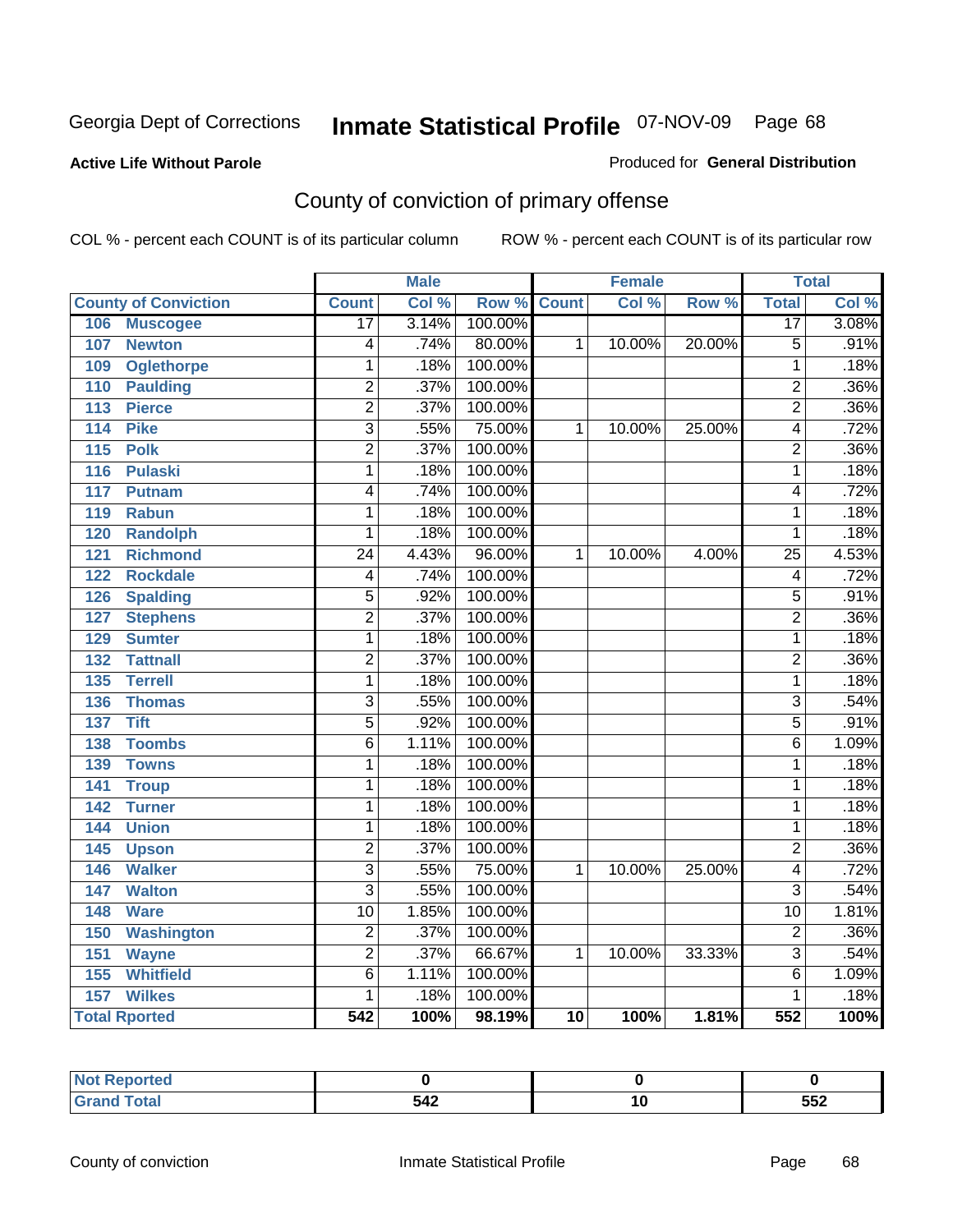**Active Life Without Parole** 

Produced for **General Distribution**

# County of conviction of primary offense

|                             | <b>Male</b>        | <b>SPACE</b> | Total                          |
|-----------------------------|--------------------|--------------|--------------------------------|
| Mode<br>`frequent)<br>lmost | ulton <sup>-</sup> | Walker       | $\overline{\phantom{a}}$ ulton |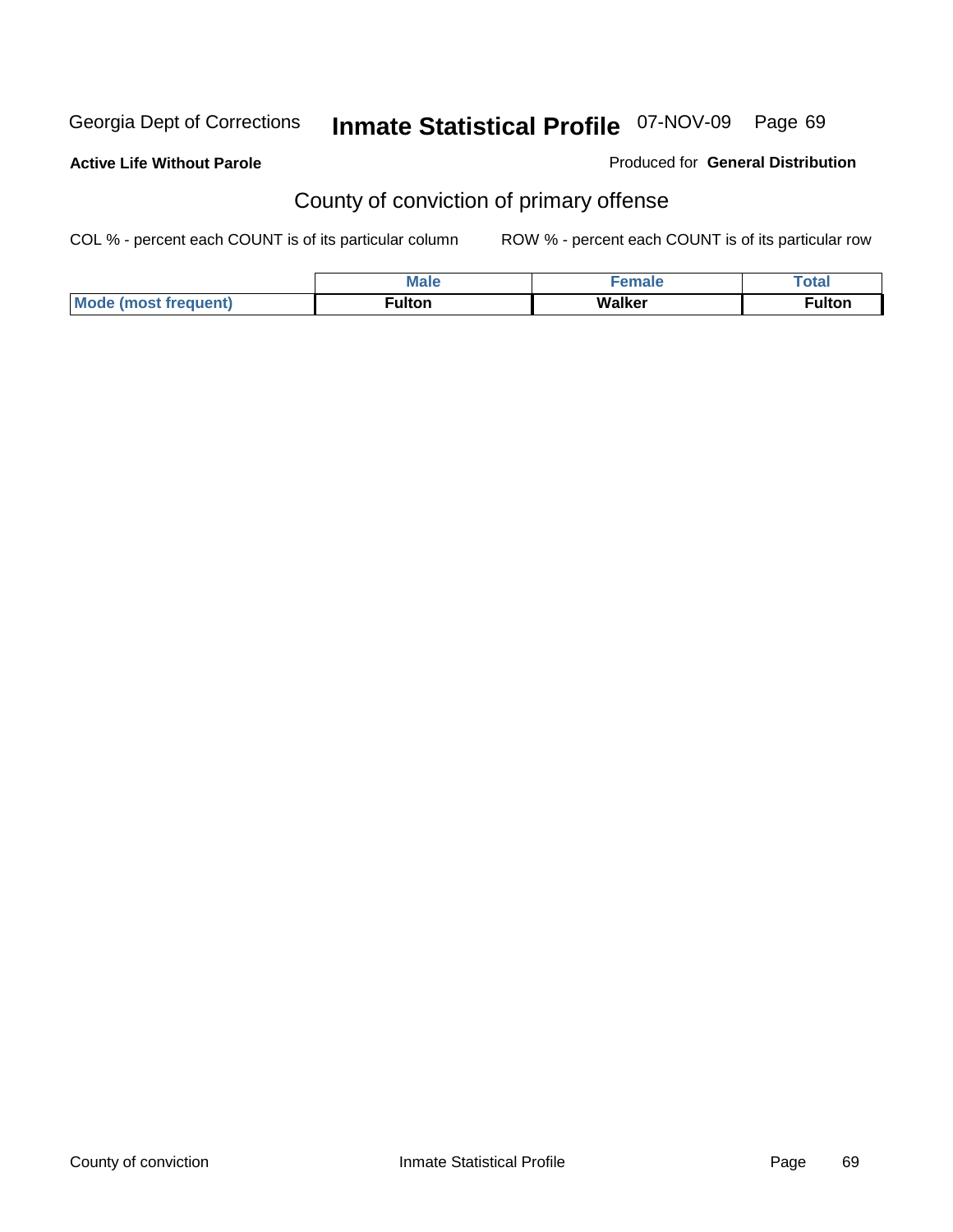### **Active Life Without Parole**

### Produced for **General Distribution**

# Circuit of conviction of primary offense

|                         |                                 |                 | <b>Male</b> |         |              | <b>Female</b> |        |                 | <b>Total</b> |
|-------------------------|---------------------------------|-----------------|-------------|---------|--------------|---------------|--------|-----------------|--------------|
|                         | <b>Circuit of Conviction</b>    | <b>Count</b>    | Col %       | Row %   | <b>Count</b> | Col %         | Row %  | <b>Total</b>    | Col %        |
| $\overline{1}$          | <b>Alapaha Circuit</b>          | $\overline{5}$  | .92%        | 100.00% |              |               |        | $\overline{5}$  | .91%         |
| $\overline{2}$          | <b>Alcovy Circuit</b>           | $\overline{7}$  | 1.29%       | 87.50%  | 1            | 10.00%        | 12.50% | $\overline{8}$  | 1.45%        |
| $\overline{\mathbf{3}}$ | <b>Atlanta Circuit</b>          | $\overline{55}$ | 10.15%      | 100.00% |              |               |        | $\overline{55}$ | 9.96%        |
| 4                       | <b>Atlantic Circuit</b>         | $\overline{11}$ | 2.03%       | 100.00% |              |               |        | $\overline{11}$ | 1.99%        |
| 5                       | <b>Augusta Circuit</b>          | $\overline{34}$ | 6.27%       | 97.14%  | 1            | 10.00%        | 2.86%  | $\overline{35}$ | 6.34%        |
| $\overline{6}$          | <b>Blue Ridge Circuit</b>       | $\overline{3}$  | .55%        | 100.00% |              |               |        | $\overline{3}$  | .54%         |
| $\overline{7}$          | <b>Brunswick Circuit</b>        | $\overline{21}$ | 3.87%       | 95.45%  | 1            | 10.00%        | 4.55%  | $\overline{22}$ | 3.99%        |
| 8                       | <b>Chattahoochee Circuit</b>    | $\overline{19}$ | 3.51%       | 100.00% |              |               |        | $\overline{19}$ | 3.44%        |
| 9                       | <b>Cherokee Circuit</b>         | $\overline{3}$  | .55%        | 100.00% |              |               |        | $\overline{3}$  | .54%         |
| 10                      | <b>Clayton Circuit</b>          | $\overline{18}$ | 3.32%       | 100.00% |              |               |        | $\overline{18}$ | 3.26%        |
| 11                      | <b>Cobb Circuit</b>             | $\overline{16}$ | 2.95%       | 94.12%  | 1            | 10.00%        | 5.88%  | $\overline{17}$ | 3.08%        |
| 12                      | <b>Conasauga Circuit</b>        | $\overline{6}$  | 1.11%       | 100.00% |              |               |        | $\overline{6}$  | 1.09%        |
| 13                      | <b>Cordele Circuit</b>          | 7               | 1.29%       | 100.00% |              |               |        | $\overline{7}$  | 1.27%        |
| $\overline{14}$         | <b>Coweta Circuit</b>           | 6               | 1.11%       | 100.00% |              |               |        | $\overline{6}$  | 1.09%        |
| 15                      | <b>Dougherty Circuit</b>        | $\overline{20}$ | 3.69%       | 100.00% |              |               |        | $\overline{20}$ | 3.62%        |
| 16                      | <b>Dublin Circuit</b>           | $\overline{3}$  | .55%        | 100.00% |              |               |        | $\overline{3}$  | .54%         |
| 17                      | <b>Eastern Circuit</b>          | $\overline{23}$ | 4.24%       | 100.00% |              |               |        | $\overline{23}$ | 4.17%        |
| 18                      | <b>Flint Circuit</b>            | $\overline{10}$ | 1.85%       | 100.00% |              |               |        | $\overline{10}$ | 1.81%        |
| 19                      | <b>Griffin Circuit</b>          | $\overline{13}$ | 2.40%       | 92.86%  | 1            | 10.00%        | 7.14%  | 14              | 2.54%        |
| 20                      | <b>Gwinnett Circuit</b>         | 9               | 1.66%       | 90.00%  | 1            | 10.00%        | 10.00% | $\overline{10}$ | 1.81%        |
| 21                      | <b>Houston Circuit</b>          | 7               | 1.29%       | 100.00% |              |               |        | $\overline{7}$  | 1.27%        |
| 22                      | <b>Lookout Mountain Circuit</b> | $\overline{7}$  | 1.29%       | 87.50%  | 1            | 10.00%        | 12.50% | $\overline{8}$  | 1.45%        |
| 23                      | <b>Macon Circuit</b>            | $\overline{16}$ | 2.95%       | 100.00% |              |               |        | $\overline{16}$ | 2.90%        |
| 24                      | <b>Middle Circuit</b>           | 11              | 2.03%       | 100.00% |              |               |        | $\overline{11}$ | 1.99%        |
| 25                      | <b>Mountain Circuit</b>         | $\overline{7}$  | 1.29%       | 100.00% |              |               |        | $\overline{7}$  | 1.27%        |
| 26                      | <b>Northeastern Circuit</b>     | $\overline{11}$ | 2.03%       | 100.00% |              |               |        | $\overline{11}$ | 1.99%        |
| 27                      | <b>Northern Circuit</b>         | $\overline{10}$ | 1.85%       | 100.00% |              |               |        | $\overline{10}$ | 1.81%        |
| 28                      | <b>Ocmulgee Circuit</b>         | $\overline{13}$ | 2.40%       | 100.00% |              |               |        | $\overline{13}$ | 2.36%        |
| 29                      | <b>Oconee Circuit</b>           | $\overline{3}$  | .55%        | 100.00% |              |               |        | $\overline{3}$  | .54%         |
| 30                      | <b>Ogeechee Circuit</b>         | $\overline{7}$  | 1.29%       | 87.50%  | 1            | 10.00%        | 12.50% | $\overline{8}$  | 1.45%        |
| $\overline{31}$         | <b>Pataula Circuit</b>          | 4               | .74%        | 100.00% |              |               |        | 4               | .72%         |
| 32                      | <b>Piedmont Circuit</b>         | 13              | 2.40%       | 100.00% |              |               |        | 13              | 2.36%        |
| 33                      | <b>Rome Circuit</b>             | $\overline{6}$  | 1.11%       | 100.00% |              |               |        | $\overline{6}$  | 1.09%        |
| 34                      | <b>South Georgia Circuit</b>    | $\overline{2}$  | .37%        | 100.00% |              |               |        | $\overline{2}$  | .36%         |
| 35                      | <b>Southern Circuit</b>         | $\overline{13}$ | 2.40%       | 100.00% |              |               |        | $\overline{13}$ | 2.36%        |
| 36                      | <b>Southwestern Circuit</b>     | $\overline{3}$  | .55%        | 100.00% |              |               |        | $\overline{3}$  | .54%         |
| 37                      | <b>Stone Mountain Circuit</b>   | $\overline{42}$ | 7.75%       | 97.67%  | 1            | 10.00%        | 2.33%  | 43              | 7.79%        |
| 38                      | <b>Tallapoosa Circuit</b>       | $\vert 4 \vert$ | .74%        | 100.00% |              |               |        | 4               | .72%         |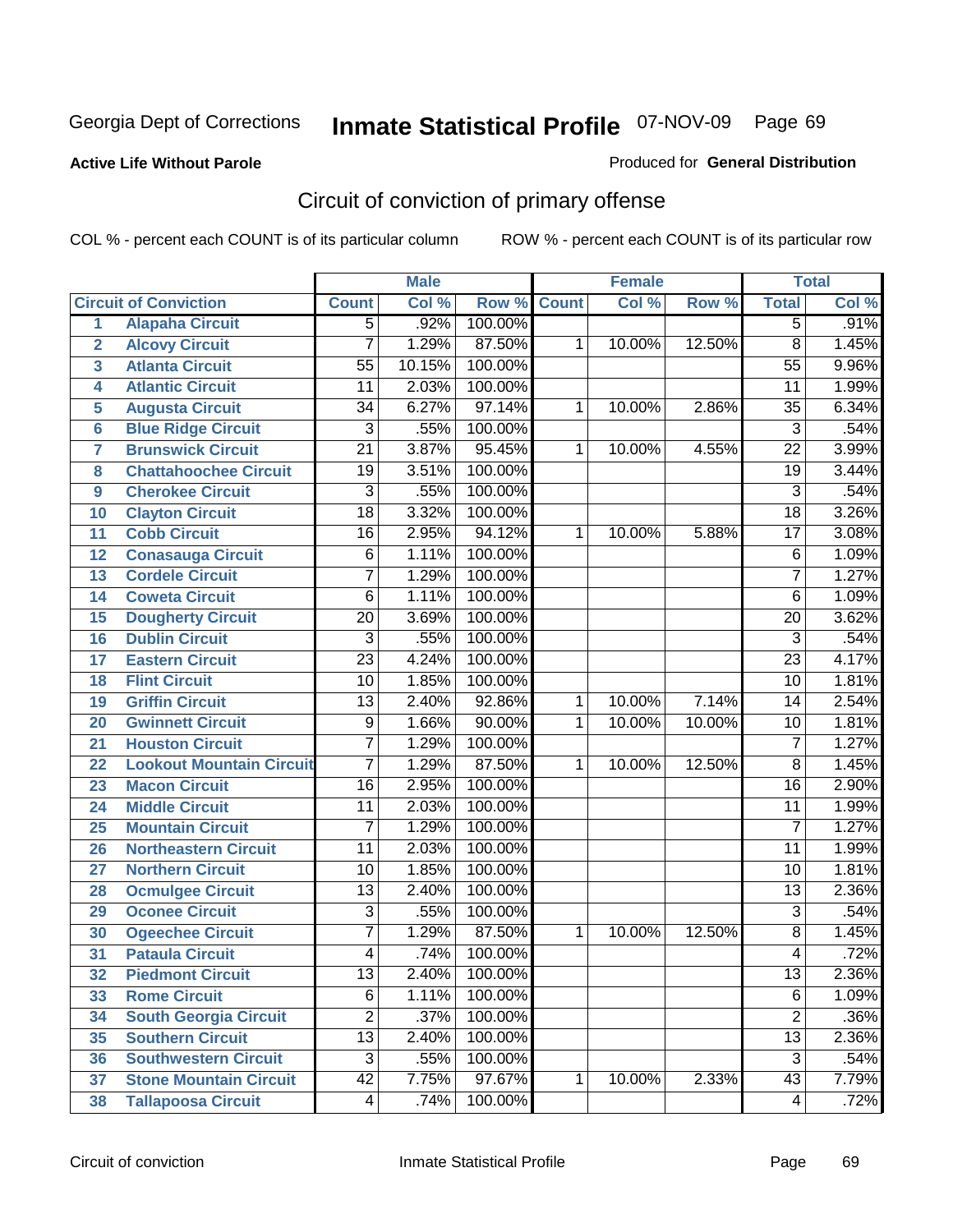#### **Active Life Without Parole**

#### Produced for **General Distribution**

# Circuit of conviction of primary offense

|                              |                            |                | <b>Male</b> |             |    | <b>Female</b> |       |              | <b>Total</b> |
|------------------------------|----------------------------|----------------|-------------|-------------|----|---------------|-------|--------------|--------------|
| <b>Circuit of Conviction</b> |                            | <b>Count</b>   | Col %       | Row % Count |    | Col %         | Row % | <b>Total</b> | Col %        |
| 39                           | <b>Tifton Circuit</b>      |                | 1.29%       | 100.00%     |    |               |       |              | 1.27%        |
| 40                           | <b>Toombs Circuit</b>      | $\overline{2}$ | $.37\%$     | 100.00%     |    |               |       | 2            | $.36\%$      |
| 41                           | <b>Waycross Circuit</b>    | 21             | 3.87%       | 100.00%     |    |               |       | 21           | 3.80%        |
| 42                           | <b>Western Circuit</b>     | 12             | 2.21%       | 100.00%     |    |               |       | 12           | 2.17%        |
| 43                           | <b>Rockdale Circuit</b>    | 4              | .74%        | 100.00%     |    |               |       | 4            | .72%         |
| 44                           | <b>Douglas Circuit</b>     | 17             | 3.14%       | 94.44%      |    | 10.00%        | 5.56% | 18           | 3.26%        |
| 45                           | <b>Appalachian Circuit</b> |                | .18%        | 100.00%     |    |               |       |              | .18%         |
| 46                           | <b>Enotah Circuit</b>      | $\overline{2}$ | $.37\%$     | 100.00%     |    |               |       | 2            | $.36\%$      |
| 48                           | <b>Towaliga Circuit</b>    | 6              | 1.11%       | 100.00%     |    |               |       | 6            | 1.09%        |
| 49                           | <b>Paulding Circuit</b>    | $\overline{2}$ | $.37\%$     | 100.00%     |    |               |       | 2            | $.36\%$      |
|                              | <b>Total Rported</b>       |                | 100%        | 98.19%      | 10 | 100%          | 1.81% | 552          | 100%         |

| тео |     |           |     |
|-----|-----|-----------|-----|
|     | 542 | 1 U<br>__ | 552 |

| <b>Mo</b><br>$\blacksquare$<br>'rer<br>ו ואח | .tlantə | Jaeechee | \tlanta |
|----------------------------------------------|---------|----------|---------|
|----------------------------------------------|---------|----------|---------|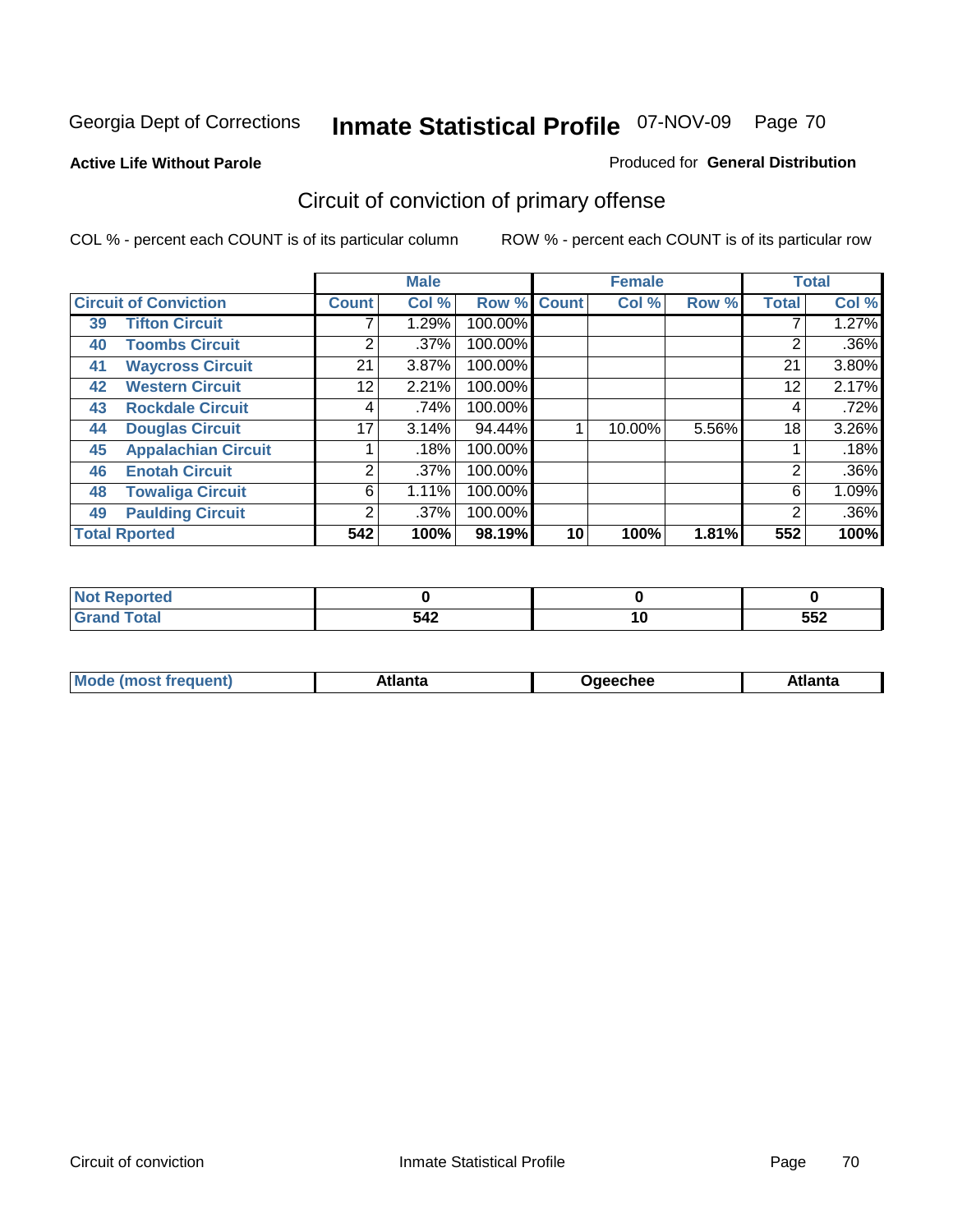### **Active Life Without Parole**

### Produced for **General Distribution**

### Years served (jail + prison) in this incarceration

|                       |                 | <b>Male</b> |         |                | <b>Female</b> |                  |                 | <b>Total</b> |
|-----------------------|-----------------|-------------|---------|----------------|---------------|------------------|-----------------|--------------|
| <b>Years Served</b>   | <b>Count</b>    | Col %       | Row %   | <b>Count</b>   | Col %         | Row <sub>%</sub> | <b>Total</b>    | Col %        |
| Less than one year    | $\overline{19}$ | 3.53%       | 95.00%  | $\mathbf{1}$   | 11.11%        | 5.00%            | $\overline{20}$ | 3.66%        |
| 1 to 1.99 years       | 16              | 2.97%       | 100.00% |                |               |                  | 16              | 2.93%        |
| 2 to 2.99 years       | $\overline{22}$ | 4.09%       | 100.00% |                |               |                  | $\overline{22}$ | 4.02%        |
| 3 to 3.99 years       | 18              | 3.35%       | 90.00%  | $\overline{2}$ | 22.22%        | 10.00%           | 20              | 3.66%        |
| 4 to 4.99 years       | $\overline{25}$ | 4.65%       | 100.00% |                |               |                  | $\overline{25}$ | 4.57%        |
| 5 to 5.99 years       | $\overline{33}$ | 6.13%       | 100.00% |                |               |                  | $\overline{33}$ | 6.03%        |
| 6 to 6.99 years       | $\overline{32}$ | 5.95%       | 96.97%  | $\mathbf{1}$   | 11.11%        | 3.03%            | $\overline{33}$ | 6.03%        |
| 7 to 7.99 years       | $\overline{38}$ | 7.06%       | 92.68%  | $\overline{3}$ | 33.33%        | 7.32%            | $\overline{41}$ | 7.50%        |
| 8 to 8.99 years       | $\overline{46}$ | 8.55%       | 100.00% |                |               |                  | 46              | 8.41%        |
| 9 to 9.99 years       | 45              | 8.36%       | 100.00% |                |               |                  | 45              | 8.23%        |
| 10 to 10.99 years     | $\overline{32}$ | 5.95%       | 100.00% |                |               |                  | $\overline{32}$ | 5.85%        |
| 11 to 11.99 years     | $\overline{47}$ | 8.74%       | 97.92%  | $\mathbf{1}$   | 11.11%        | 2.08%            | $\overline{48}$ | 8.78%        |
| 12 to 12.99 years     | 43              | 7.99%       | 97.73%  | 1              | 11.11%        | 2.27%            | 44              | 8.04%        |
| 13 to 13.99 years     | $\overline{39}$ | 7.25%       | 100.00% |                |               |                  | $\overline{39}$ | 7.13%        |
| 14 to 14.99 years     | $\overline{23}$ | 4.28%       | 100.00% |                |               |                  | $\overline{23}$ | 4.20%        |
| 15 to 15.99 years     | $\overline{22}$ | 4.09%       | 100.00% |                |               |                  | $\overline{22}$ | 4.02%        |
| 16 to 16.99 years     | $\overline{14}$ | 2.60%       | 100.00% |                |               |                  | $\overline{14}$ | 2.56%        |
| 17 to 17.99 years     | $\overline{3}$  | 0.56%       | 100.00% |                |               |                  | $\overline{3}$  | 0.55%        |
| 18 to 18.99 years     | $\overline{6}$  | 1.12%       | 100.00% |                |               |                  | $\overline{6}$  | 1.10%        |
| 19 to 19.99 years     | 1               | 0.19%       | 100.00% |                |               |                  | $\mathbf{1}$    | 0.18%        |
| 20 to 20.99 years     | 4               | 0.74%       | 100.00% |                |               |                  | 4               | 0.73%        |
| 21 to 21.99 years     | 1               | 0.19%       | 100.00% |                |               |                  | 1               | 0.18%        |
| 22 to 22.99 years     | $\overline{3}$  | 0.56%       | 100.00% |                |               |                  | $\overline{3}$  | 0.55%        |
| 25 to 25.99 years     | 1               | 0.19%       | 100.00% |                |               |                  | 1               | 0.18%        |
| 28 to 28.99 years     | 1               | 0.19%       | 100.00% |                |               |                  | $\mathbf{1}$    | 0.18%        |
| Thirty + years        | 4               | 0.74%       | 100.00% |                |               |                  | 4               | 0.73%        |
| <b>Total Reported</b> | 538             | 100%        | 98.35%  | 9              | 100%          | 1.65%            | 547             | 100%         |

| <b>Not Reported</b>            |                   |                 |                   |
|--------------------------------|-------------------|-----------------|-------------------|
| <b>Grand Total</b>             | 542               |                 | 552               |
|                                |                   |                 |                   |
| <b>Mean</b><br>(average)       | 9.55              | 6.57            | 9.5               |
| <b>Median (middle)</b>         | 9.475             | 7.11            | 9.46              |
| (most frequent)<br><b>Mode</b> | 13 to 13.99 years | 7 to 7.99 years | 13 to 13.99 years |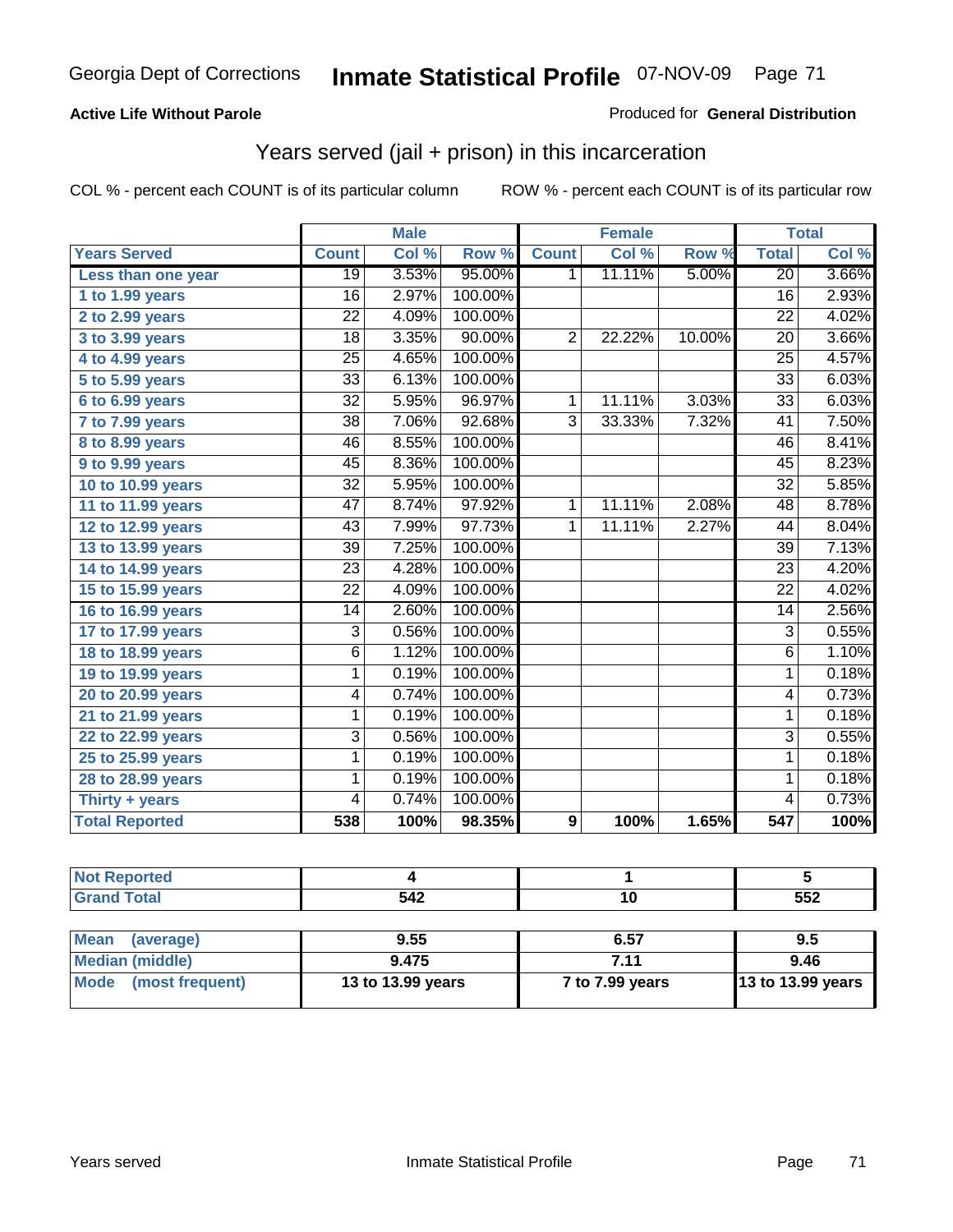### **Active Life Without Parole**

Produced for **General Distribution**

### Results of most recent HIV tests

|                         | <b>Male</b>  |        |        | <b>Female</b> |        |        | Total |         |
|-------------------------|--------------|--------|--------|---------------|--------|--------|-------|---------|
| <b>HIV Test Results</b> | <b>Count</b> | Col %  | Row %  | <b>Count</b>  | Col %  | Row %  | Total | Col %   |
| <b>Positive</b>         | 6            | 1.12%  | 85.71% |               | 11.11% | 14.29% |       | $.28\%$ |
| <b>Negative</b>         | 530          | 98.88% | 98.51% |               | 88.89% | 1.49%  | 538   | 98.72%  |
| <b>Total Reported</b>   | 536          | 100%   | 98.35% |               | 100%   | 1.65%  | 545   | 100%    |

| <b>Not Reported</b> |     |                          |     |
|---------------------|-----|--------------------------|-----|
| <b>Total</b>        | 542 | $\overline{\phantom{a}}$ | 552 |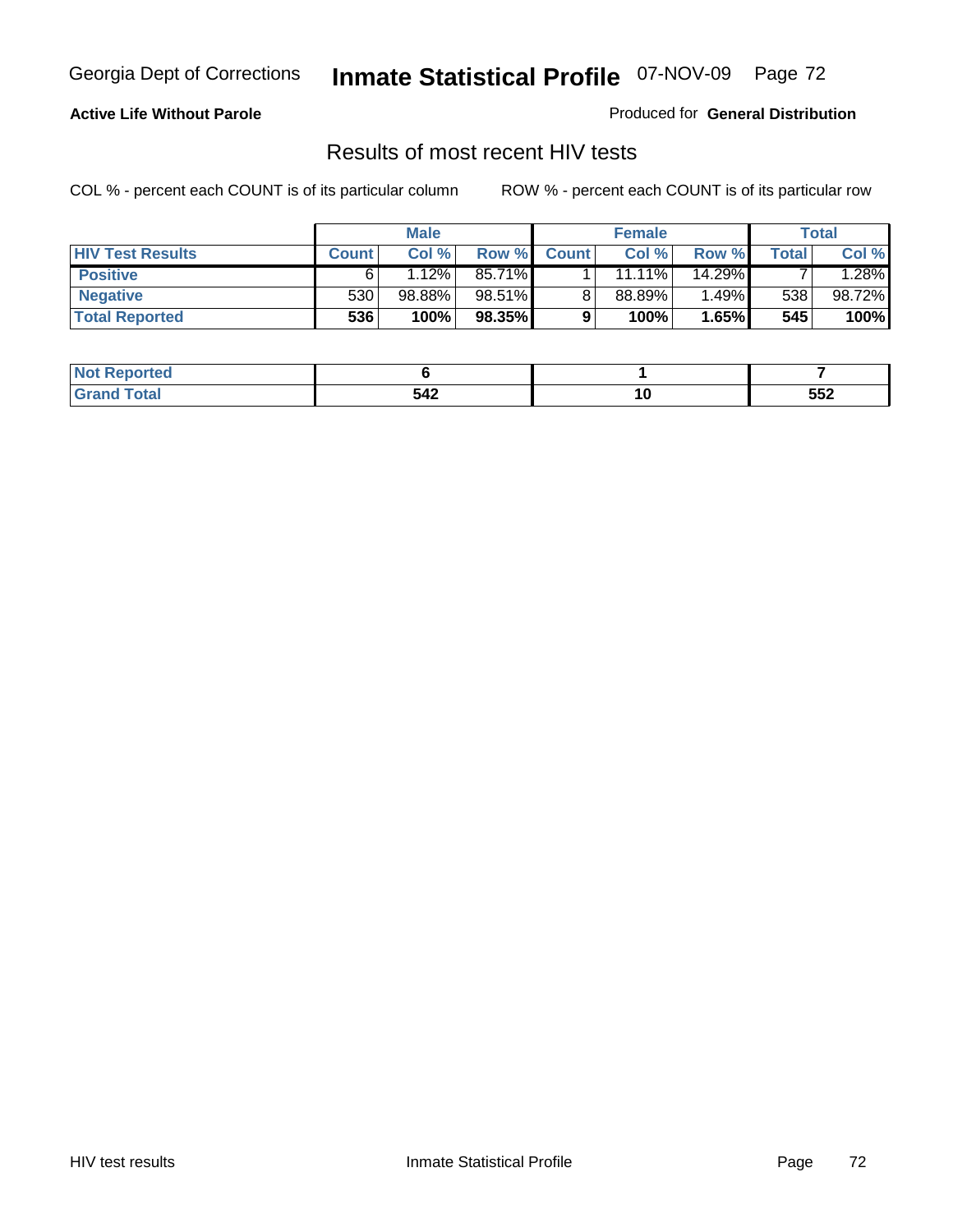#### **Active Life Without Parole**

#### Produced for **General Distribution**

### Results of most recent tuberculosis test

|                                  | <b>Male</b>  |           |         | <b>Female</b> |         |          | Total        |        |
|----------------------------------|--------------|-----------|---------|---------------|---------|----------|--------------|--------|
| <b>Tuberculosis Test Results</b> | <b>Count</b> | Col%      | Row %   | <b>Count</b>  | Col%    | Row %    | <b>Total</b> | Col %  |
| <b>Positive on current test</b>  | 91           | $17.04\%$ | 100.00% |               |         |          | 91           | 16.76% |
| <b>Positive on previous test</b> | 43           | $8.05\%$  | 100.00% |               |         |          | 43           | 7.92%  |
| <b>Negative</b>                  | 400          | 74.91%    | 97.80%  |               | 100.00% | $2.20\%$ | 409          | 75.32% |
| <b>Total Reported</b>            | 534          | 100%      | 98.34%  |               | 100%    | $1.66\%$ | 543          | 100%   |

| Reported     |     |    |     |
|--------------|-----|----|-----|
| <b>Total</b> | 542 | ιı | 552 |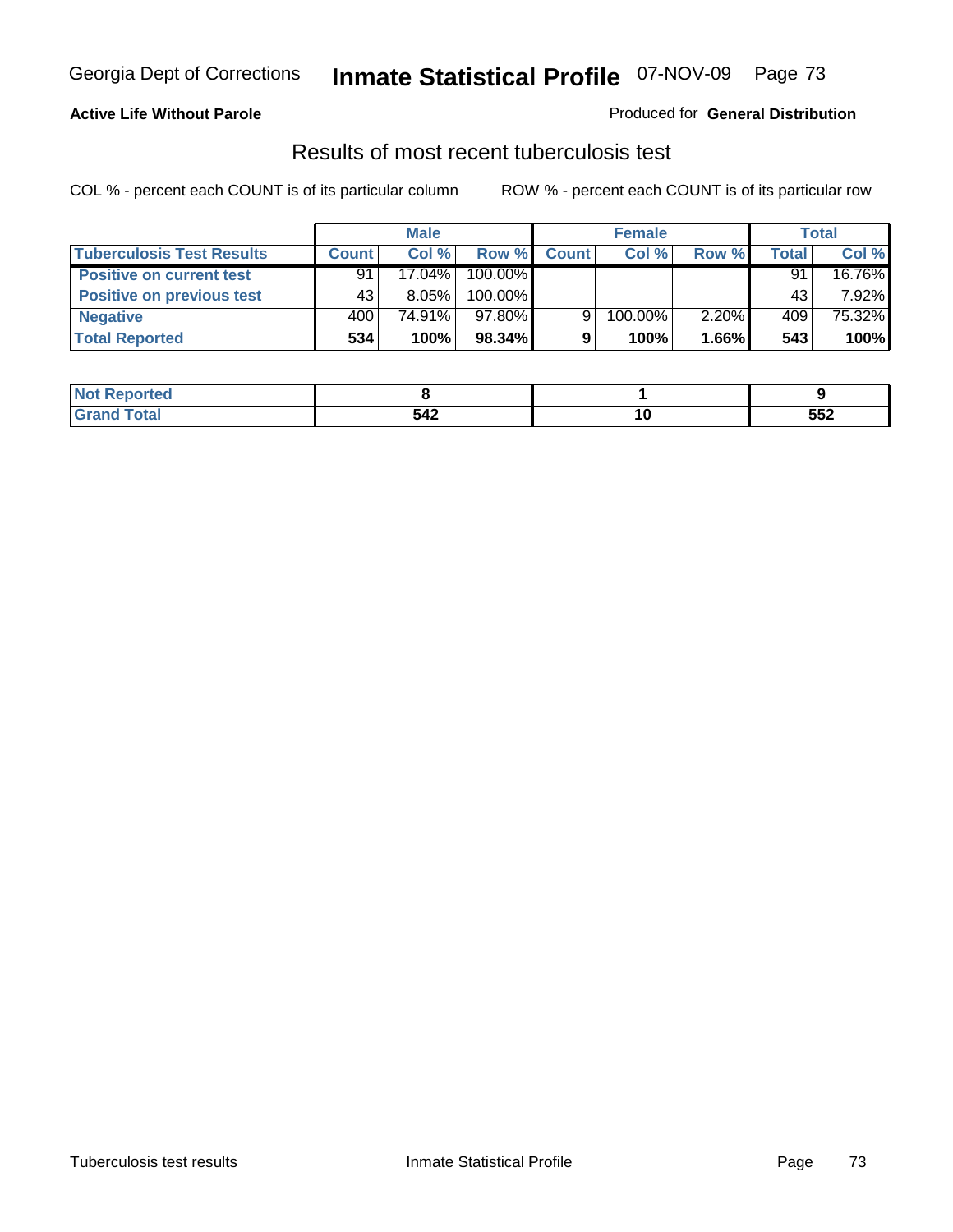#### **Active Life Without Parole**

Produced for **General Distribution**

### Results of most recent syphilis test

|                                 | <b>Male</b>  |          |         | <b>Female</b> |           |          | Total |          |
|---------------------------------|--------------|----------|---------|---------------|-----------|----------|-------|----------|
| <b>Syphilis Test Results</b>    | <b>Count</b> | Col %    | Row %   | <b>Count</b>  | Col %     | Row %    | Total | Col %    |
| <b>Positive on current test</b> | 16           | $3.02\%$ | 94.12%  |               | $11.11\%$ | 5.88%    | 17    | $3.15\%$ |
| <b>Negative</b>                 | 514          | 96.98%   | 98.47%I |               | $88.89\%$ | 1.53%    | 522   | 96.85%   |
| <b>Total Reported</b>           | 530          | 100%     | 98.33%  |               | 100%      | $1.67\%$ | 539   | 100%     |

| <b>Not</b><br>Reported | . . |                          |     |
|------------------------|-----|--------------------------|-----|
| <b>Total</b>           | 542 | $\overline{\phantom{a}}$ | 552 |